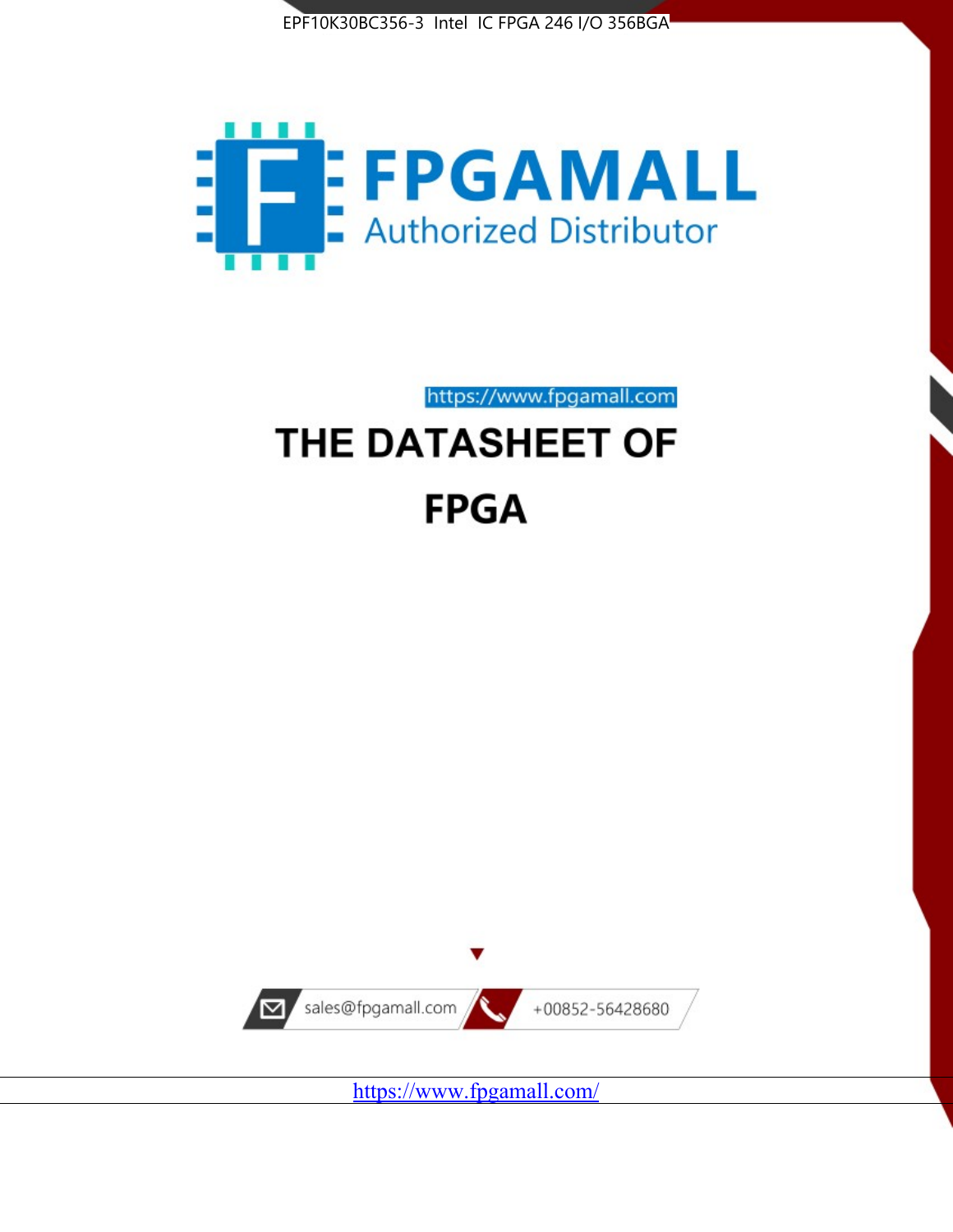



## **FLEX 10K**

## **Embedded Programmable Logic Device Family**

## **January 2003, ver. 4.2 Data Sheet**

**Features...** ■ The industry's first embedded programmable logic device (PLD) family, providing System-on-a-Programmable-Chip (SOPC) integration

- Embedded array for implementing megafunctions, such as efficient memory and specialized logic functions
- Logic array for general logic functions
- High density
	- 10,000 to 250,000 typical gates (see Tables 1 and 2)
	- Up to 40,960 RAM bits; 2,048 bits per embedded array block (EAB), all of which can be used without reducing logic capacity
- System-level features
	- $MultiVolt<sup>TM</sup> I/O interface support$
	- 5.0-V tolerant input pins in FLEX® 10KA devices
	- Low power consumption (typical specification less than 0.5 mA in standby mode for most devices)
	- FLEX 10K and FLEX 10KA devices support peripheral component interconnect Special Interest Group (PCI SIG) *PCI Local Bus Specification, Revision 2.2*
	- FLEX 10KA devices include pull-up clamping diode, selectable on a pin-by-pin basis for 3.3-V PCI compliance
	- Select FLEX 10KA devices support 5.0-V PCI buses with eight or fewer loads
	- Built-in Joint Test Action Group (JTAG) boundary-scan test (BST) circuitry compliant with IEEE Std. 1149.1-1990, available without consuming any device logic

#### *Table 1. FLEX 10K Device Features*

| <b>Feature</b>                    | <b>EPF10K10</b><br>EPF10K10A | <b>EPF10K20</b> | <b>EPF10K30</b><br><b>EPF10K30A</b> | <b>EPF10K40</b> | <b>EPF10K50</b><br><b>EPF10K50V</b> |
|-----------------------------------|------------------------------|-----------------|-------------------------------------|-----------------|-------------------------------------|
| Typical gates (logic and RAM) (1) | 10,000                       | 20,000          | 30,000                              | 40,000          | 50,000                              |
| Maximum system gates              | 31,000                       | 63,000          | 69,000                              | 93,000          | 116,000                             |
| Logic elements (LEs)              | 576                          | 1,152           | 1,728                               | 2,304           | 2,880                               |
| Logic array blocks (LABs)         | 72                           | 144             | 216                                 | 288             | 360                                 |
| Embedded array blocks (EABs)      | 3                            | 6               | 6                                   | 8               | 10                                  |
| <b>Total RAM bits</b>             | 6.144                        | 12,288          | 12,288                              | 16,384          | 20,480                              |
| Maximum user I/O pins             | 150                          | 189             | 246                                 | 189             | 310                                 |

#### **Altera Corporation 1**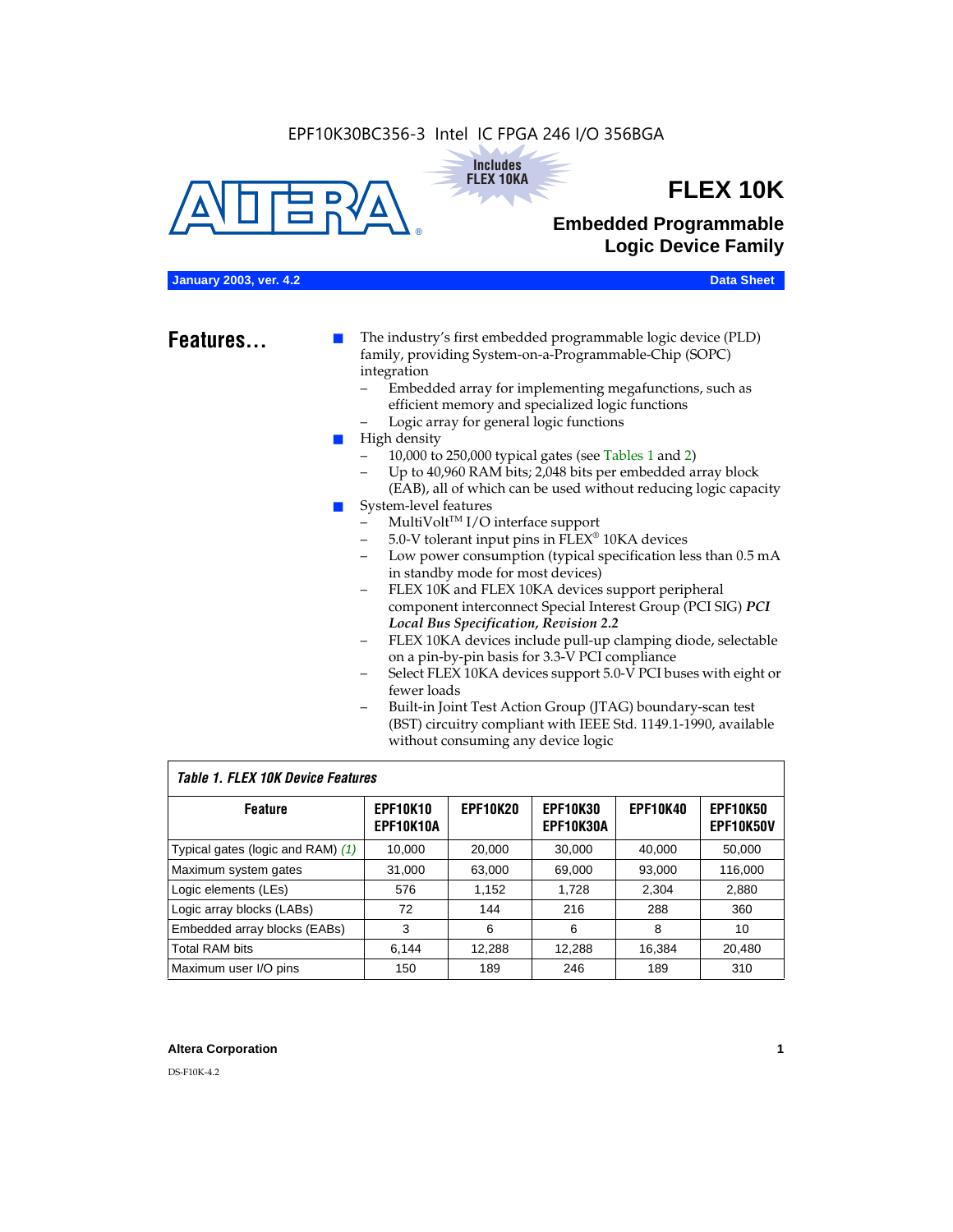| Table 2. FLEX 10K Device Features    |                 |                                       |                   |                   |  |
|--------------------------------------|-----------------|---------------------------------------|-------------------|-------------------|--|
| <b>Feature</b>                       | <b>EPF10K70</b> | <b>EPF10K100</b><br><b>EPF10K100A</b> | <b>EPF10K130V</b> | <b>EPF10K250A</b> |  |
| Typical gates (logic and<br>RAM) (1) | 70.000          | 100.000                               | 130.000           | 250,000           |  |
| Maximum system gates                 | 118,000         | 158,000                               | 211,000           | 310,000           |  |
| <b>LEs</b>                           | 3.744           | 4,992                                 | 6,656             | 12,160            |  |
| LABs                                 | 468             | 624                                   | 832               | 1.520             |  |
| <b>EABs</b>                          | 9               | 12                                    | 16                | 20                |  |
| <b>Total RAM bits</b>                | 18,432          | 24,576                                | 32,768            | 40,960            |  |
| Maximum user I/O pins                | 358             | 406                                   | 470               | 470               |  |

#### *Note to tables:*

(1) The embedded IEEE Std. 1149.1 JTAG circuitry adds up to 31,250 gates in addition to the listed typical or maximum system gates.

## **...and More Features**

- Devices are fabricated on advanced processes and operate with a 3.3-V or 5.0-V supply voltage (see Table 3
- In-circuit reconfigurability (ICR) via external configuration device, intelligent controller, or JTAG port
- $ClockLock^{TM}$  and  $ClockBoost^{TM}$  options for reduced clock delay/skew and clock multiplication
- Built-in low-skew clock distribution trees
- 100% functional testing of all devices; test vectors or scan chains are not required

| Table 3. Supply Voltages for FLEX 10K & FLEX 10KA Devices |               |  |  |  |
|-----------------------------------------------------------|---------------|--|--|--|
| 5.0-V Devices                                             | 3.3-V Devices |  |  |  |
| EPF10K10                                                  | EPF10K10A     |  |  |  |
| EPF10K20                                                  | EPF10K30A     |  |  |  |
| EPF10K30                                                  | EPF10K50V     |  |  |  |
| EPF10K40                                                  | EPF10K100A    |  |  |  |
| EPF10K50                                                  | EPF10K130V    |  |  |  |
| EPF10K70                                                  | EPF10K250A    |  |  |  |
| EPF10K100                                                 |               |  |  |  |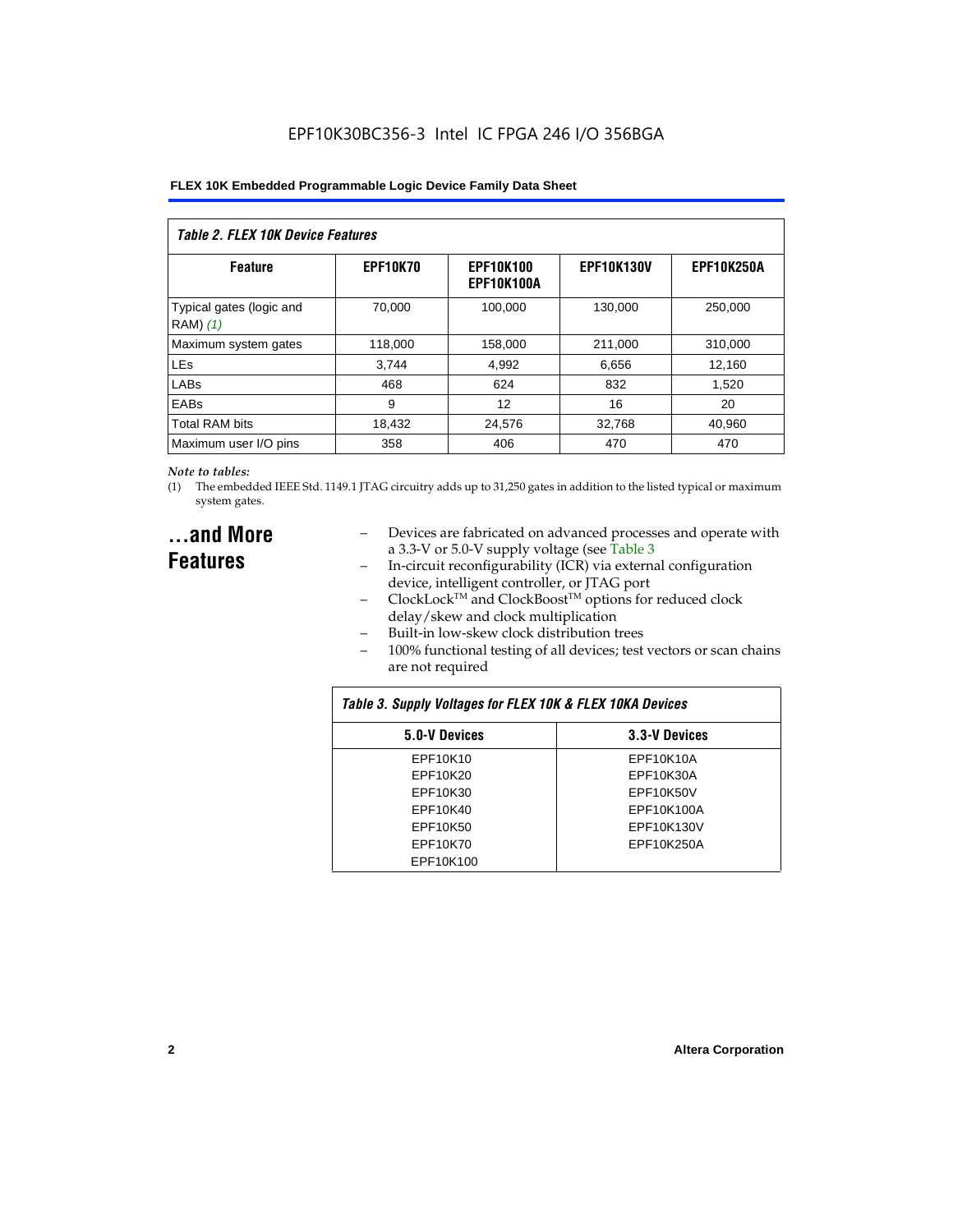- Flexible interconnect
	- FastTrack<sup>®</sup> Interconnect continuous routing structure for fast, predictable interconnect delays
	- Dedicated carry chain that implements arithmetic functions such as fast adders, counters, and comparators (automatically used by software tools and megafunctions)
	- Dedicated cascade chain that implements high-speed, high-fan-in logic functions (automatically used by software tools and megafunctions)
	- Tri-state emulation that implements internal tri-state buses
	- Up to six global clock signals and four global clear signals
- Powerful I/O pins
	- Individual tri-state output enable control for each pin
	- Open-drain option on each I/O pin
	- Programmable output slew-rate control to reduce switching noise
	- FLEX 10KA devices support hot-socketing
- Peripheral register for fast setup and clock-to-output delay
- Flexible package options
	- Available in a variety of packages with 84 to 600 pins (see Tables 4 and 5)
	- Pin-compatibility with other FLEX 10K devices in the same package
	- FineLine BGA<sup>TM</sup> packages maximize board space efficiency
- Software design support and automatic place-and-route provided by Altera development systems for Windows-based PCs and Sun SPARCstation, HP 9000 Series 700/800 workstations
- Additional design entry and simulation support provided by EDIF 2 0 0 and 3 0 0 netlist files, library of parameterized modules (LPM), DesignWare components, Verilog HDL, VHDL, and other interfaces to popular EDA tools from manufacturers such as Cadence, Exemplar Logic, Mentor Graphics, OrCAD, Synopsys, Synplicity, VeriBest, and Viewlogic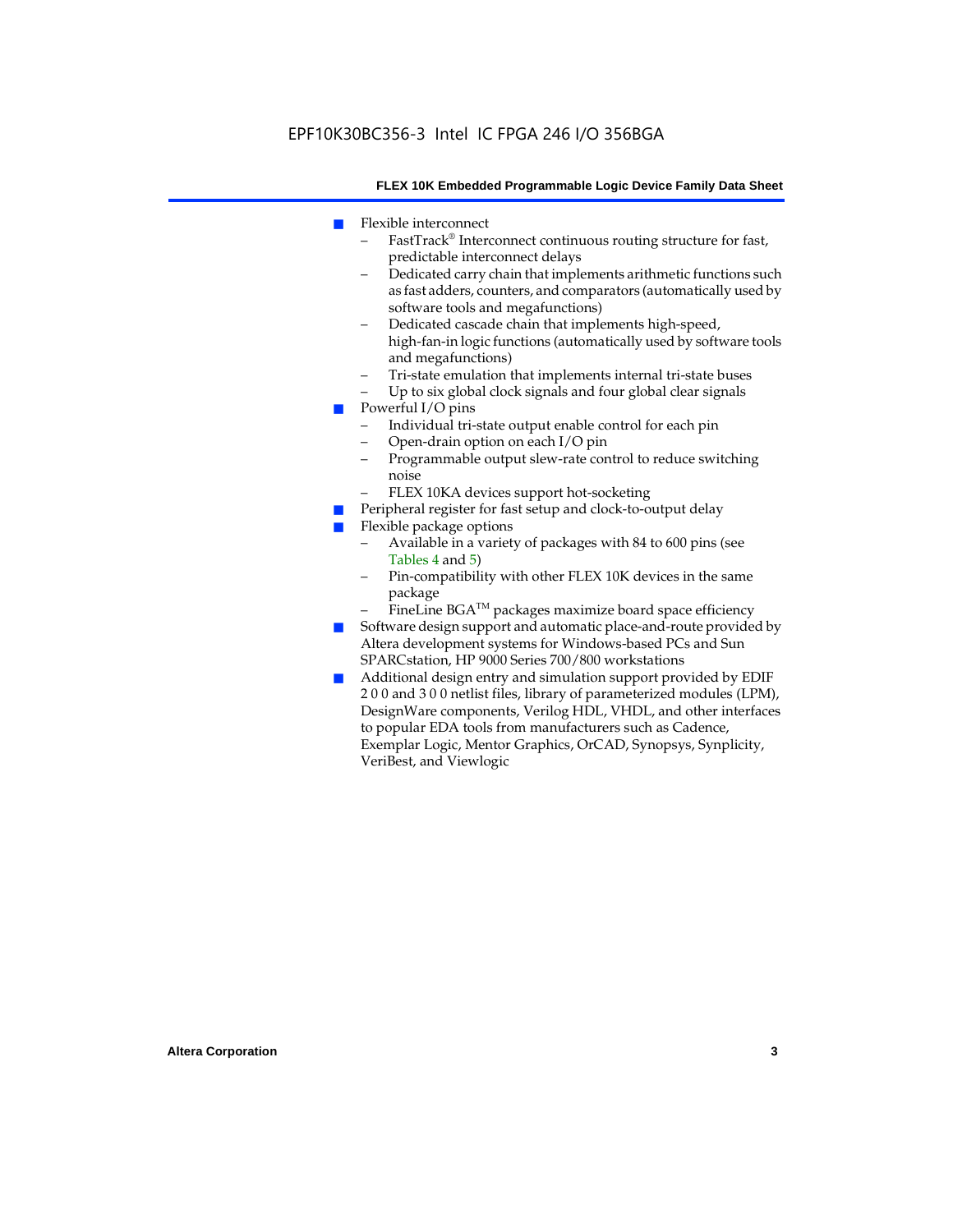## EPF10K30BC356-3 Intel IC FPGA 246 I/O 356BGA

## **FLEX 10K Embedded Programmable Logic Device Family Data Sheet**

| <b>Device</b> | 84-Pin<br><b>PLCC</b> | $100-Pin$<br><b>TQFP</b> | 144-Pin TQFP | 208-Pin<br><b>PQFP</b><br><b>ROFP</b> | <b>240-Pin</b><br><b>PQFP</b><br><b>RQFP</b> |
|---------------|-----------------------|--------------------------|--------------|---------------------------------------|----------------------------------------------|
| EPF10K10      | 59                    |                          | 102          | 134                                   |                                              |
| EPF10K10A     |                       | 66                       | 102          | 134                                   |                                              |
| EPF10K20      |                       |                          | 102          | 147                                   | 189                                          |
| EPF10K30      |                       |                          |              | 147                                   | 189                                          |
| EPF10K30A     |                       |                          | 102          | 147                                   | 189                                          |
| EPF10K40      |                       |                          |              | 147                                   | 189                                          |
| EPF10K50      |                       |                          |              |                                       | 189                                          |
| EPF10K50V     |                       |                          |              |                                       | 189                                          |
| EPF10K70      |                       |                          |              |                                       | 189                                          |
| EPF10K100     |                       |                          |              |                                       |                                              |
| EPF10K100A    |                       |                          |              |                                       | 189                                          |
| EPF10K130V    |                       |                          |              |                                       |                                              |
| EPF10K250A    |                       |                          |              |                                       |                                              |

| Table 5. FLEX 10K Package Options & I/O Pin Count (Continued)<br>Note $(1)$ |                       |                       |                                |                       |                                |                |                       |
|-----------------------------------------------------------------------------|-----------------------|-----------------------|--------------------------------|-----------------------|--------------------------------|----------------|-----------------------|
| <b>Device</b>                                                               | 503-Pin<br><b>PGA</b> | 599-Pin<br><b>PGA</b> | 256-Pin<br><b>FineLine BGA</b> | 356-Pin<br><b>BGA</b> | 484-Pin<br><b>FineLine BGA</b> | 600-Pin<br>BGA | 403-Pin<br><b>PGA</b> |
| EPF10K10                                                                    |                       |                       |                                |                       |                                |                |                       |
| EPF10K10A                                                                   |                       |                       | 150                            |                       | 150 $(2)$                      |                |                       |
| EPF10K20                                                                    |                       |                       |                                |                       |                                |                |                       |
| EPF10K30                                                                    |                       |                       |                                | 246                   |                                |                |                       |
| EPF10K30A                                                                   |                       |                       | 191                            | 246                   | 246                            |                |                       |
| EPF10K40                                                                    |                       |                       |                                |                       |                                |                |                       |
| EPF10K50                                                                    |                       |                       |                                | 274                   |                                |                | 310                   |
| EPF10K50V                                                                   |                       |                       |                                | 274                   |                                |                |                       |
| EPF10K70                                                                    | 358                   |                       |                                |                       |                                |                |                       |
| EPF10K100                                                                   | 406                   |                       |                                |                       |                                |                |                       |
| EPF10K100A                                                                  |                       |                       |                                | 274                   | 369                            | 406            |                       |
| EPF10K130V                                                                  |                       | 470                   |                                |                       |                                | 470            |                       |
| EPF10K250A                                                                  |                       | 470                   |                                |                       |                                | 470            |                       |

 $\mathbf{r}$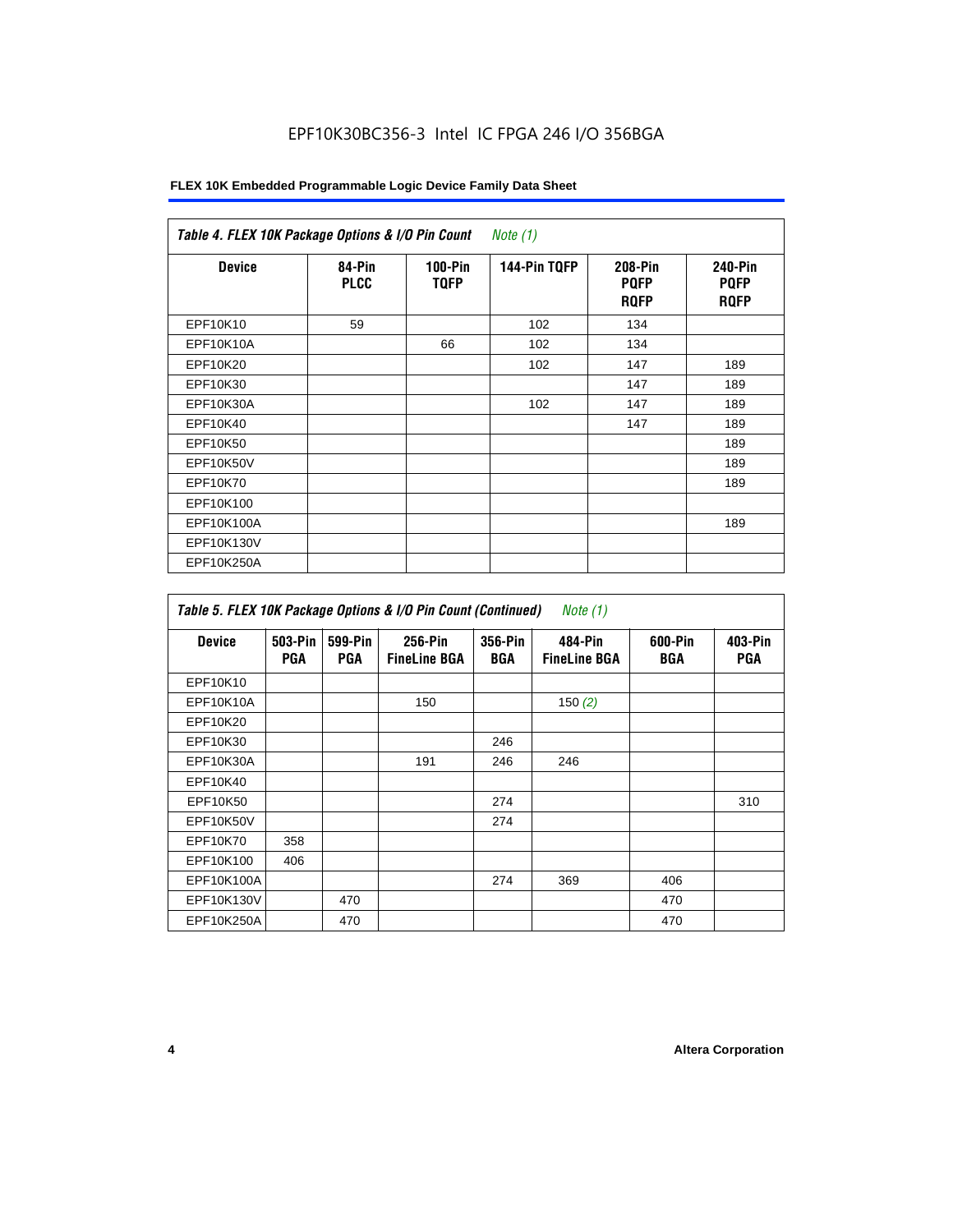## *Notes to tables:*

- FLEX 10K and FLEX 10KA device package types include plastic J-lead chip carrier (PLCC), thin quad flat pack (TQFP), plastic quad flat pack (PQFP), power quad flat pack (RQFP), ball-grid array (BGA), pin-grid array (PGA), and FineLine BGA™ packages.
- (2) This option is supported with a 256-pin FineLine BGA package. By using SameFrame pin migration, all FineLine BGA packages are pin compatible. For example, a board can be designed to support both 256-pin and 484-pin FineLine BGA packages. The Altera software automatically avoids conflicting pins when future migration is set.

## **General Description**

Altera's FLEX 10K devices are the industry's first embedded PLDs. Based on reconfigurable CMOS SRAM elements, the Flexible Logic Element MatriX (FLEX) architecture incorporates all features necessary to implement common gate array megafunctions. With up to 250,000 gates, the FLEX 10K family provides the density, speed, and features to integrate entire systems, including multiple 32-bit buses, into a single device.

FLEX 10K devices are reconfigurable, which allows 100% testing prior to shipment. As a result, the designer is not required to generate test vectors for fault coverage purposes. Additionally, the designer does not need to manage inventories of different ASIC designs; FLEX 10K devices can be configured on the board for the specific functionality required.

Table 6 shows FLEX 10K performance for some common designs. All performance values were obtained with Synopsys DesignWare or LPM functions. No special design technique was required to implement the applications; the designer simply inferred or instantiated a function in a Verilog HDL, VHDL, Altera Hardware Description Language (AHDL), or schematic design file.

| TADIE D. FLEA TUN & FLEA TUNA FEITUITUAILLE   |            |                                 |                    |                   |                   |                   |            |
|-----------------------------------------------|------------|---------------------------------|--------------------|-------------------|-------------------|-------------------|------------|
| <b>Application</b>                            |            | <b>Resources</b><br><b>Used</b> | <b>Performance</b> |                   |                   | <b>Units</b>      |            |
|                                               | <b>LEs</b> | <b>EABs</b>                     | -1 Speed<br>Grade  | -2 Speed<br>Grade | -3 Speed<br>Grade | -4 Speed<br>Grade |            |
| 16-bit loadable<br>counter $(1)$              | 16         | $\Omega$                        | 204                | 166               | 125               | 95                | <b>MHz</b> |
| 16-bit accumulator (1)                        | 16         | $\Omega$                        | 204                | 166               | 125               | 95                | <b>MHz</b> |
| 16-to-1 multiplexer $(2)$                     | 10         | $\Omega$                        | 4.2                | 5.8               | 6.0               | 7.0               | ns         |
| $256 \times 8$ RAM read<br>cycle speed $(3)$  | 0          | 1                               | 172                | 145               | 108               | 84                | <b>MHz</b> |
| 256 $\times$ 8 RAM write<br>cycle speed $(3)$ | 0          | 1                               | 106                | 89                | 68                | 63                | <b>MHz</b> |

*Table 6. FLEX 10K & FLEX 10KA Performance*

#### *Notes:*

(1) The speed grade of this application is limited because of clock high and low specifications.

(2) This application uses combinatorial inputs and outputs.

(3) This application uses registered inputs and outputs.

#### **Altera Corporation 5**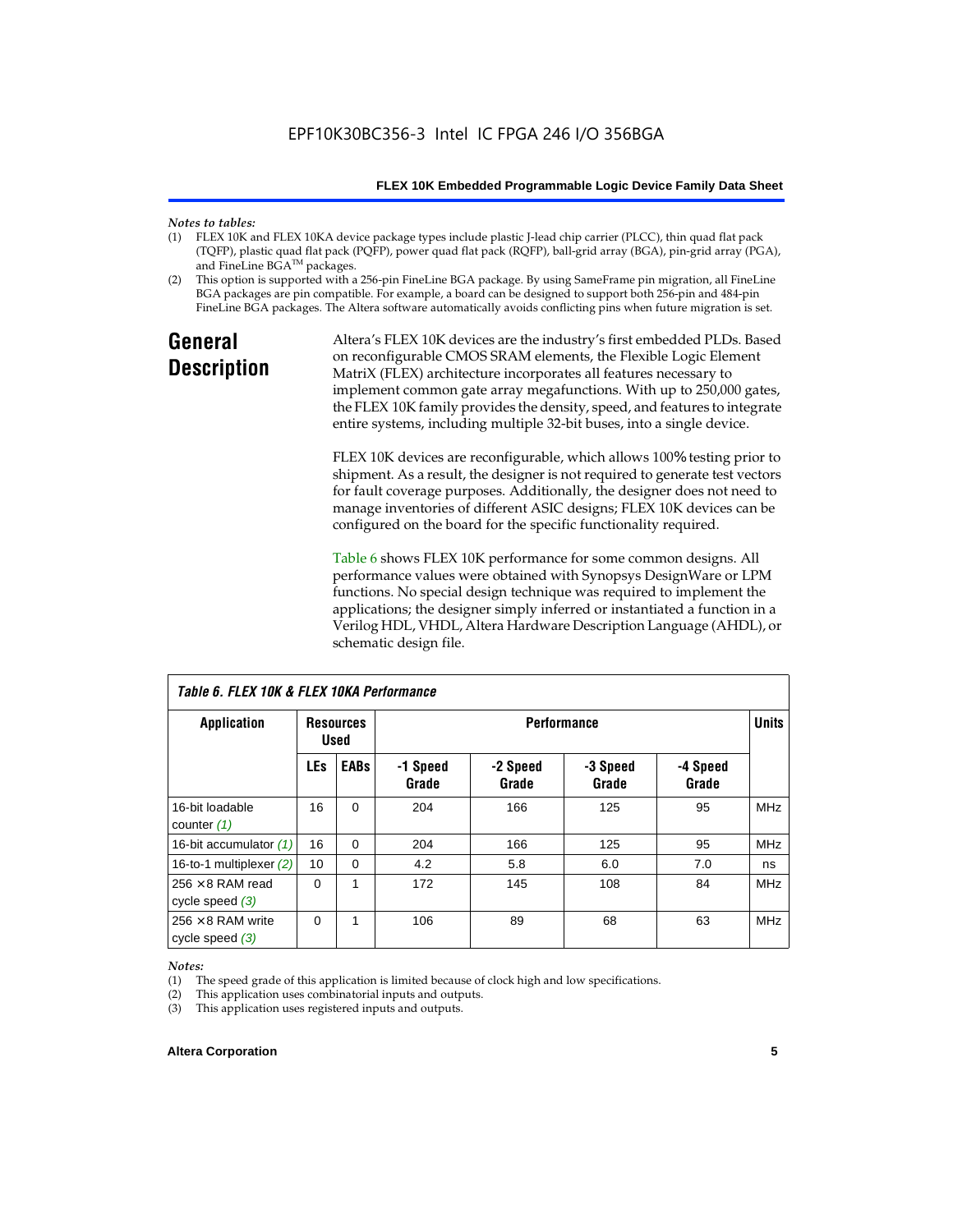The FLEX 10K architecture is similar to that of embedded gate arrays, the fastest-growing segment of the gate array market. As with standard gate arrays, embedded gate arrays implement general logic in a conventional "sea-of-gates" architecture. In addition, embedded gate arrays have dedicated die areas for implementing large, specialized functions. By embedding functions in silicon, embedded gate arrays provide reduced die area and increased speed compared to standard gate arrays. However, embedded megafunctions typically cannot be customized, limiting the designer's options. In contrast, FLEX 10K devices are programmable, providing the designer with full control over embedded megafunctions and general logic while facilitating iterative design changes during debugging.

Each FLEX 10K device contains an embedded array and a logic array. The embedded array is used to implement a variety of memory functions or complex logic functions, such as digital signal processing (DSP), microcontroller, wide-data-path manipulation, and data-transformation functions. The logic array performs the same function as the sea-of-gates in the gate array: it is used to implement general logic, such as counters, adders, state machines, and multiplexers. The combination of embedded and logic arrays provides the high performance and high density of embedded gate arrays, enabling designers to implement an entire system on a single device.

FLEX 10K devices are configured at system power-up with data stored in an Altera serial configuration device or provided by a system controller. Altera offers the EPC1, EPC2, EPC16, and EPC1441 configuration devices, which configure FLEX 10K devices via a serial data stream. Configuration data can also be downloaded from system RAM or from Altera's BitBlaster<sup>™</sup> serial download cable or ByteBlasterMV<sup>™</sup> parallel port download cable. After a FLEX 10K device has been configured, it can be reconfigured in-circuit by resetting the device and loading new data. Because reconfiguration requires less than 320 ms, real-time changes can be made during system operation.

FLEX 10K devices contain an optimized interface that permits microprocessors to configure FLEX 10K devices serially or in parallel, and synchronously or asynchronously. The interface also enables microprocessors to treat a FLEX 10K device as memory and configure the device by writing to a virtual memory location, making it very easy for the designer to reconfigure the device.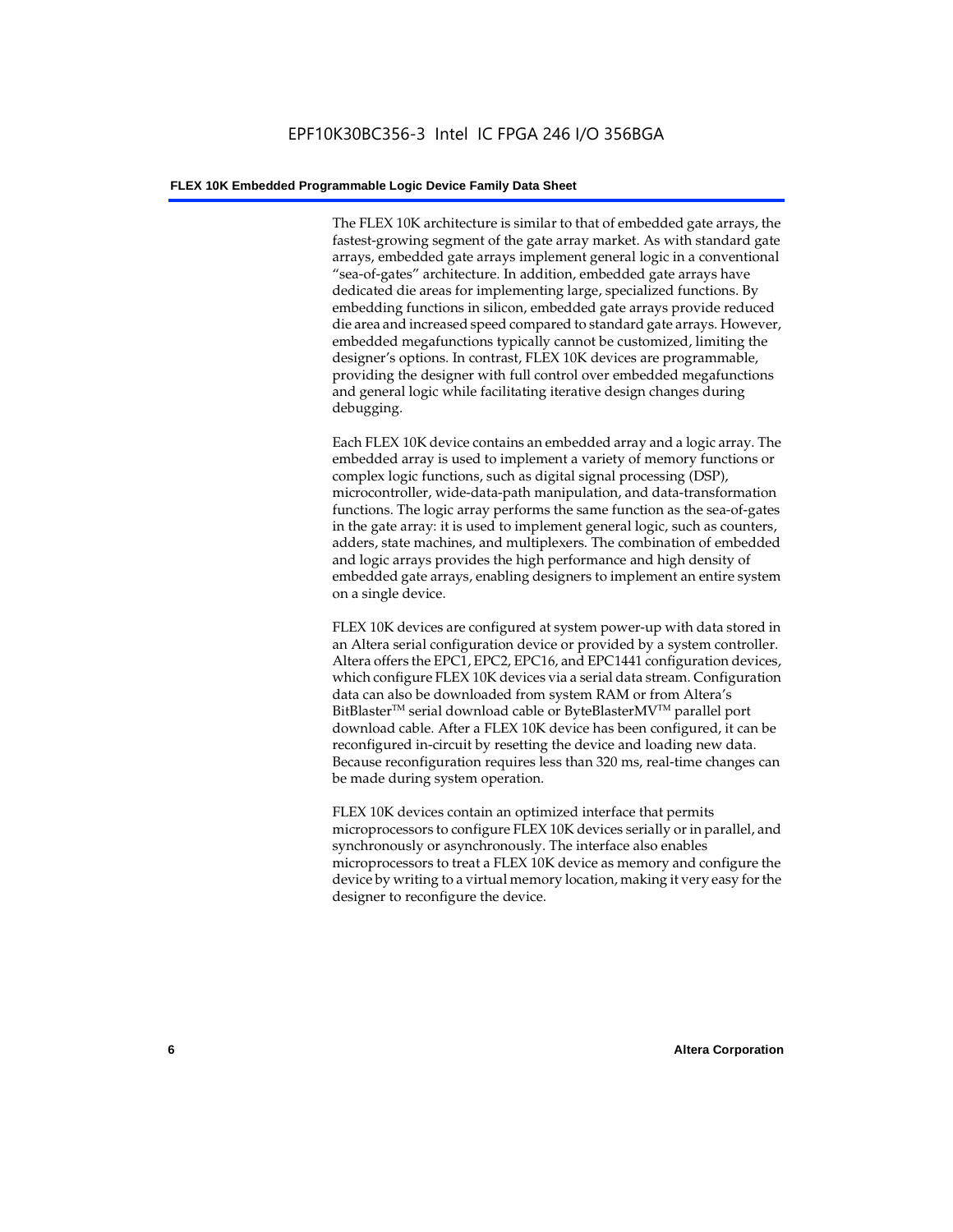For more information, see the following documents:

- *Configuration Devices for APEX & FLEX Devices Data Sheet*
- $BitBlaster$  Serial Download Cable Data Sheet
- *ByteBlasterMV Parallel Port Download Cable Data Sheet*
- *Application Note 116 (Configuring APEX 20K, FLEX 10K & FLEX 6000 Devices)*

FLEX 10K devices are supported by Altera development systems; single, integrated packages that offer schematic, text (including AHDL), and waveform design entry, compilation and logic synthesis, full simulation and worst-case timing analysis, and device configuration. The Altera software provides EDIF 2 0 0 and 3 0 0, LPM, VHDL, Verilog HDL, and other interfaces for additional design entry and simulation support from other industry-standard PC- and UNIX workstation-based EDA tools.

The Altera software works easily with common gate array EDA tools for synthesis and simulation. For example, the Altera software can generate Verilog HDL files for simulation with tools such as Cadence Verilog-XL. Additionally, the Altera software contains EDA libraries that use devicespecific features such as carry chains which are used for fast counter and arithmetic functions. For instance, the Synopsys Design Compiler library supplied with the Altera development systems include DesignWare functions that are optimized for the FLEX 10K architecture.

The Altera development systems run on Windows-based PCs and Sun SPARCstation, and HP 9000 Series 700/800 workstations.



f See the *MAX+PLUS II Programmable Logic Development System & Software Data Sheet* for more information.

## **Functional Description**

Each FLEX 10K device contains an embedded array to implement memory and specialized logic functions, and a logic array to implement general logic.

The embedded array consists of a series of EABs. When implementing memory functions, each EAB provides 2,048 bits, which can be used to create RAM, ROM, dual-port RAM, or first-in first-out (FIFO) functions. When implementing logic, each EAB can contribute 100 to 600 gates towards complex logic functions, such as multipliers, microcontrollers, state machines, and DSP functions. EABs can be used independently, or multiple EABs can be combined to implement larger functions.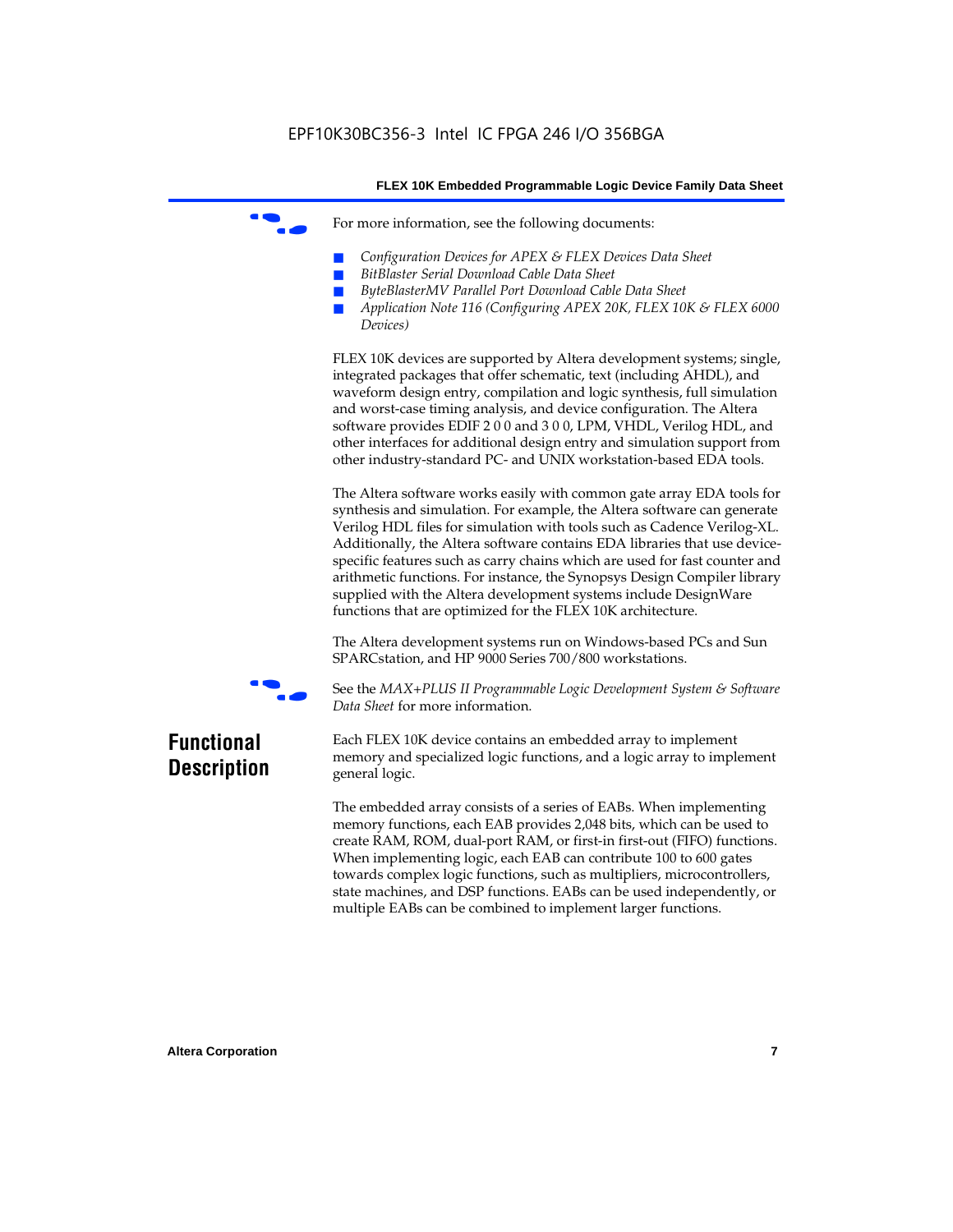The logic array consists of logic array blocks (LABs). Each LAB contains eight LEs and a local interconnect. An LE consists of a 4-input look-up table (LUT), a programmable flipflop, and dedicated signal paths for carry and cascade functions. The eight LEs can be used to create medium-sized blocks of logic—8-bit counters, address decoders, or state machines—or combined across LABs to create larger logic blocks. Each LAB represents about 96 usable gates of logic.

Signal interconnections within FLEX 10K devices and to and from device pins are provided by the FastTrack Interconnect, a series of fast, continuous row and column channels that run the entire length and width of the device.

Each I/O pin is fed by an I/O element (IOE) located at the end of each row and column of the FastTrack Interconnect. Each IOE contains a bidirectional I/O buffer and a flipflop that can be used as either an output or input register to feed input, output, or bidirectional signals. When used with a dedicated clock pin, these registers provide exceptional performance. As inputs, they provide setup times as low as 1.6 ns and hold times of 0 ns; as outputs, these registers provide clock-to-output times as low as 5.3 ns. IOEs provide a variety of features, such as JTAG BST support, slew-rate control, tri-state buffers, and open-drain outputs.

Figure 1 shows a block diagram of the FLEX 10K architecture. Each group of LEs is combined into an LAB; LABs are arranged into rows and columns. Each row also contains a single EAB. The LABs and EABs are interconnected by the FastTrack Interconnect. IOEs are located at the end of each row and column of the FastTrack Interconnect.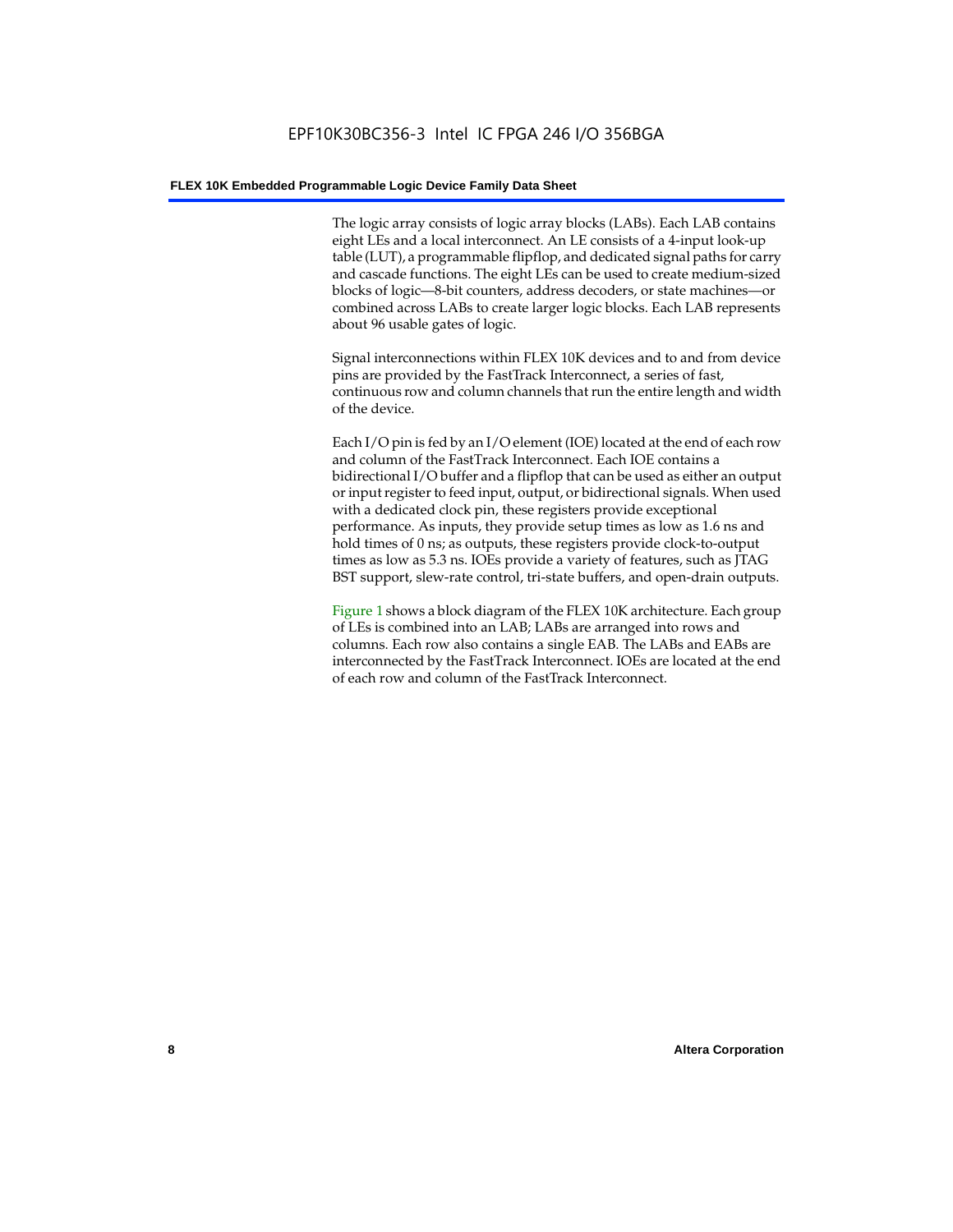



FLEX 10K devices provide six dedicated inputs that drive the flipflops' control inputs to ensure the efficient distribution of high-speed, low-skew (less than 1.5 ns) control signals. These signals use dedicated routing channels that provide shorter delays and lower skews than the FastTrack Interconnect. Four of the dedicated inputs drive four global signals. These four global signals can also be driven by internal logic, providing an ideal solution for a clock divider or an internally generated asynchronous clear signal that clears many registers in the device.

## **Embedded Array Block**

The EAB is a flexible block of RAM with registers on the input and output ports, and is used to implement common gate array megafunctions. The EAB is also suitable for functions such as multipliers, vector scalars, and error correction circuits, because it is large and flexible. These functions can be combined in applications such as digital filters and microcontrollers.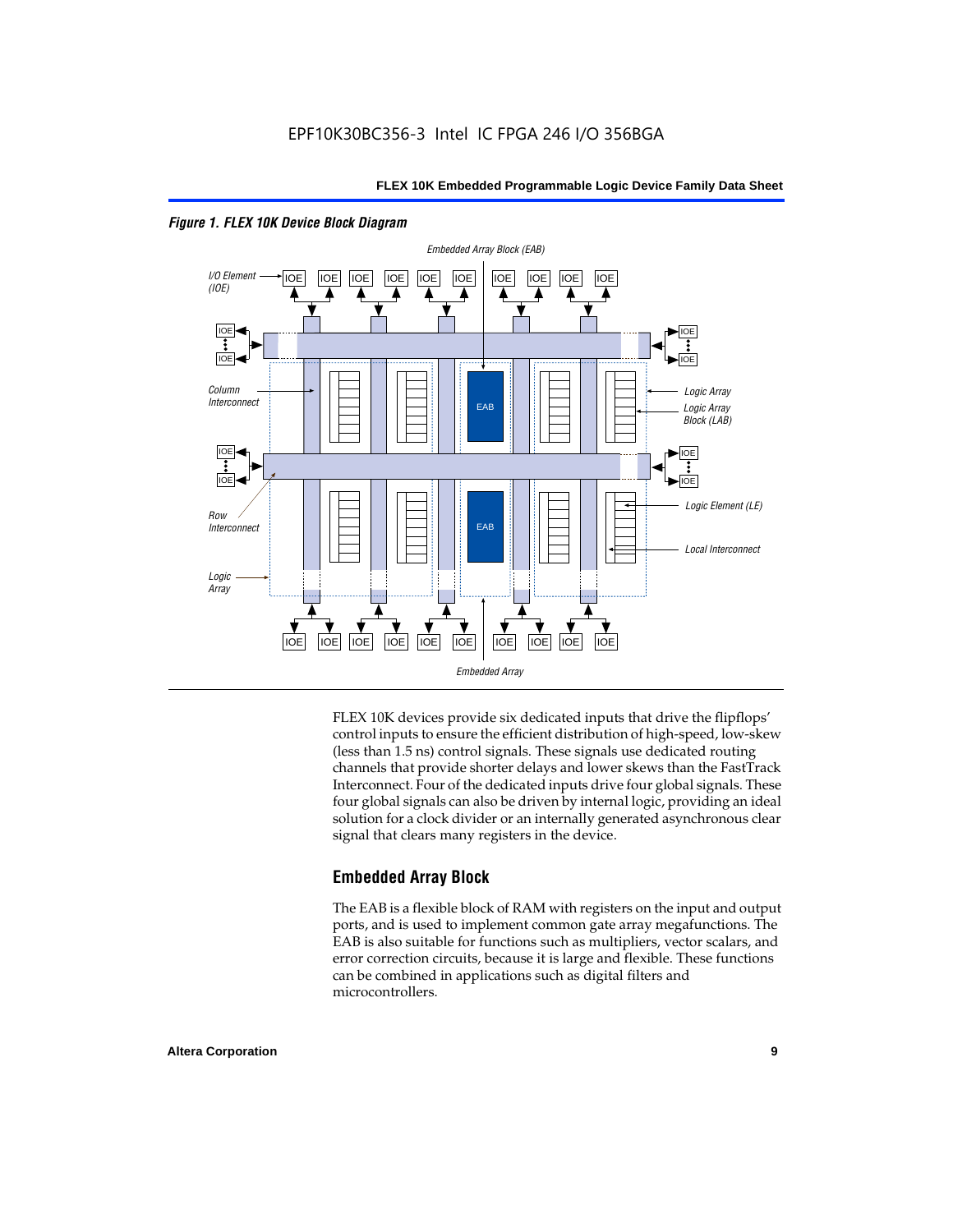Logic functions are implemented by programming the EAB with a readonly pattern during configuration, creating a large LUT. With LUTs, combinatorial functions are implemented by looking up the results, rather than by computing them. This implementation of combinatorial functions can be faster than using algorithms implemented in general logic, a performance advantage that is further enhanced by the fast access times of EABs. The large capacity of EABs enables designers to implement complex functions in one logic level without the routing delays associated with linked LEs or field-programmable gate array (FPGA) RAM blocks. For example, a single EAB can implement a  $4 \times 4$  multiplier with eight inputs and eight outputs. Parameterized functions such as LPM functions can automatically take advantage of the EAB.

The EAB provides advantages over FPGAs, which implement on-board RAM as arrays of small, distributed RAM blocks. These FPGA RAM blocks contain delays that are less predictable as the size of the RAM increases. In addition, FPGA RAM blocks are prone to routing problems because small blocks of RAM must be connected together to make larger blocks. In contrast, EABs can be used to implement large, dedicated blocks of RAM that eliminate these timing and routing concerns.

EABs can be used to implement synchronous RAM, which is easier to use than asynchronous RAM. A circuit using asynchronous RAM must generate the RAM write enable (WE) signal, while ensuring that its data and address signals meet setup and hold time specifications relative to the WE signal. In contrast, the EAB's synchronous RAM generates its own WE signal and is self-timed with respect to the global clock. A circuit using the EAB's self-timed RAM need only meet the setup and hold time specifications of the global clock.

When used as RAM, each EAB can be configured in any of the following sizes:  $256 \times 8$ ,  $512 \times 4$ ,  $1,024 \times 2$ , or  $2,048 \times 1$ . See Figure 2.



**10 Altera Corporation**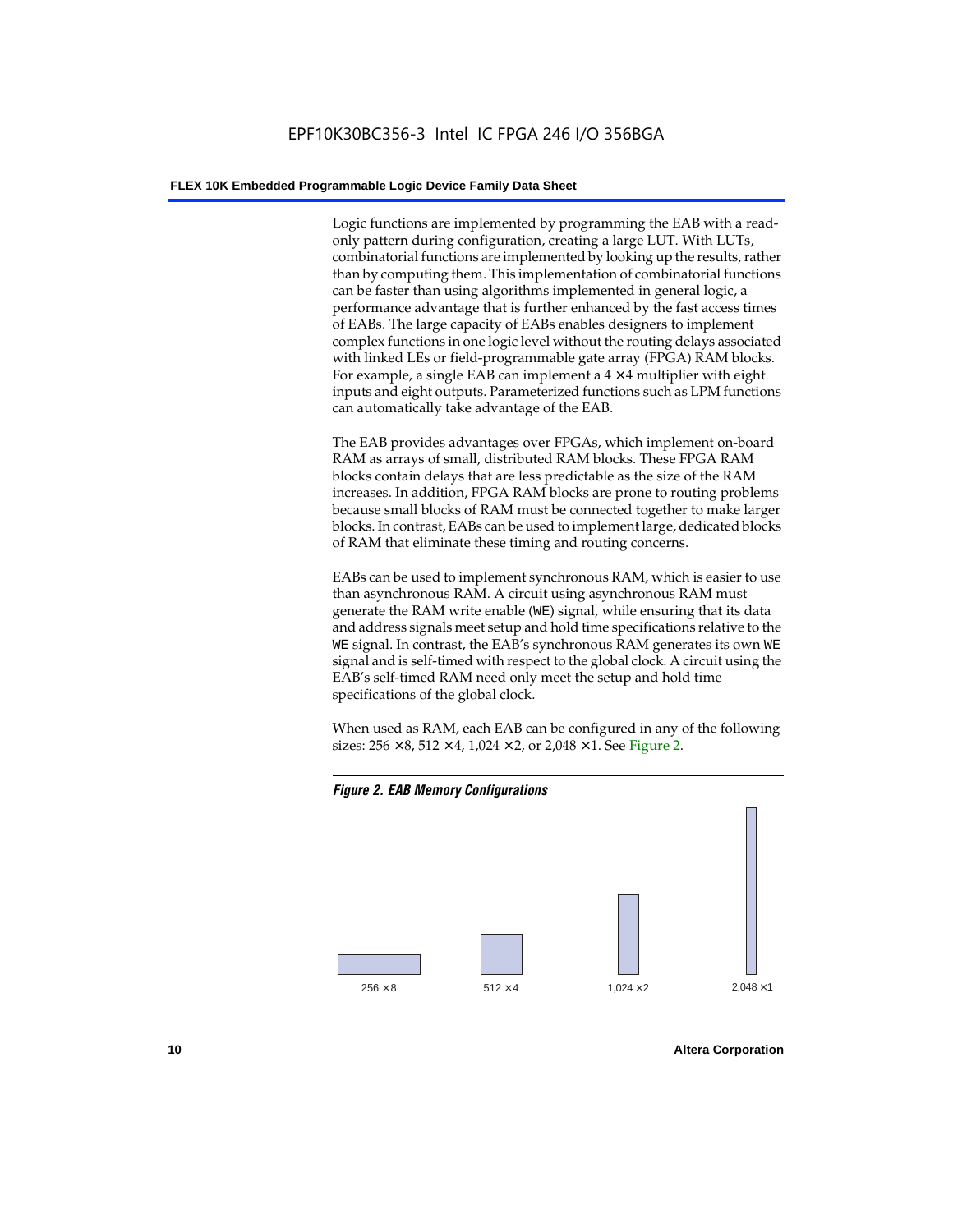Larger blocks of RAM are created by combining multiple EABs. For example, two  $256 \times 8$  RAM blocks can be combined to form a  $256 \times 16$  RAM block; two 512  $\times$  4 blocks of RAM can be combined to form a  $512 \times 8$  RAM block. See Figure 3.



If necessary, all EABs in a device can be cascaded to form a single RAM block. EABs can be cascaded to form RAM blocks of up to 2,048 words without impacting timing. Altera's software automatically combines EABs to meet a designer's RAM specifications.

EABs provide flexible options for driving and controlling clock signals. Different clocks can be used for the EAB inputs and outputs. Registers can be independently inserted on the data input, EAB output, or the address and WE inputs. The global signals and the EAB local interconnect can drive the WE signal. The global signals, dedicated clock pins, and EAB local interconnect can drive the EAB clock signals. Because the LEs drive the EAB local interconnect, the LEs can control the WE signal or the EAB clock signals.

Each EAB is fed by a row interconnect and can drive out to row and column interconnects. Each EAB output can drive up to two row channels and up to two column channels; the unused row channel can be driven by other LEs. This feature increases the routing resources available for EAB outputs. See Figure 4.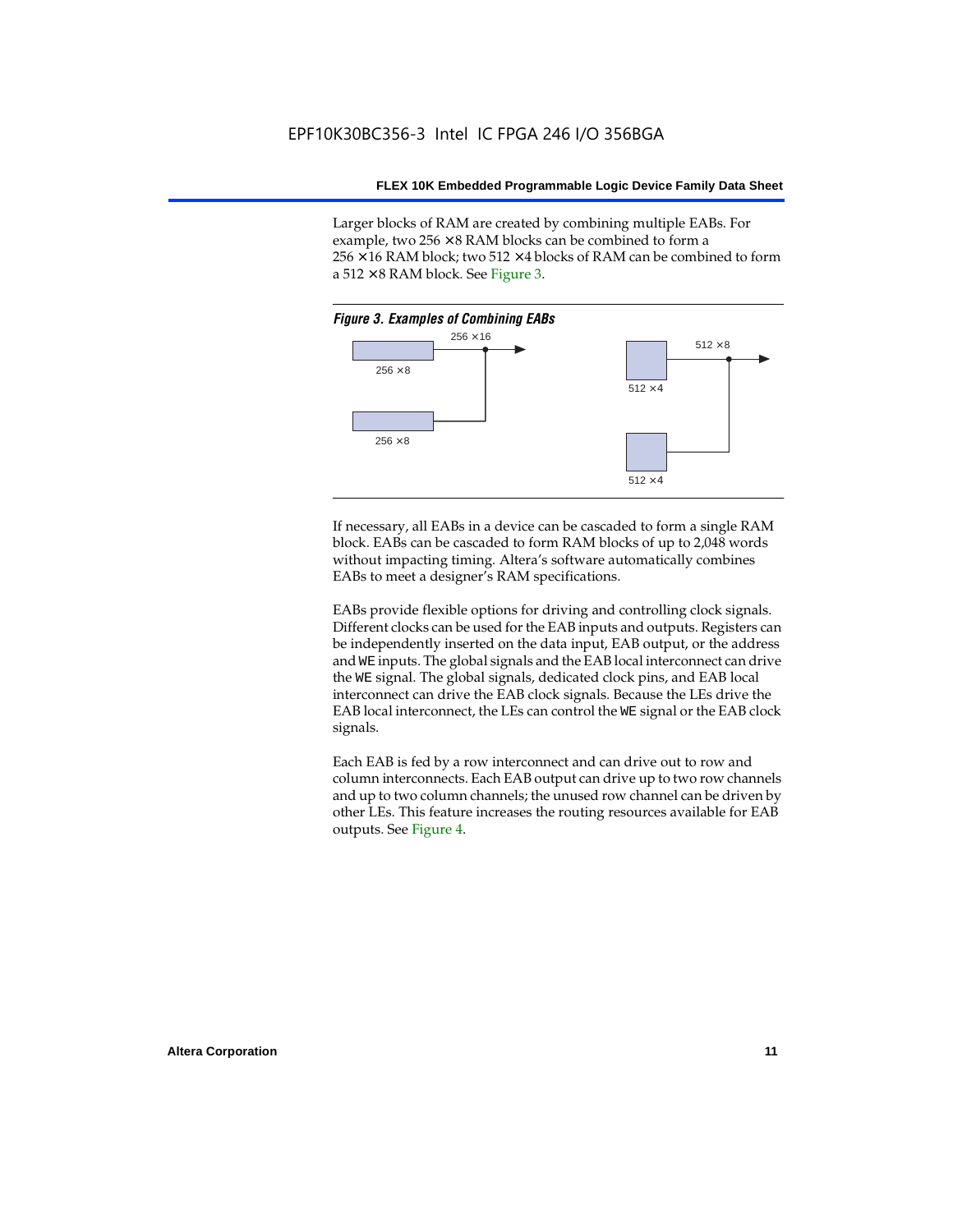

### *Figure 4. FLEX 10K Embedded Array Block*

EAB Local Interconnect (1)

*Note:*<br>(1) **H** 

(1) EPF10K10, EPF10K10A, EPF10K20, EPF10K30, EPF10K30A, EPF10K40, EPF10K50, and EPF10K50V devices have 22 EAB local interconnect channels; EPF10K70, EPF10K100, EPF10K100A, EPF10K130V, and EPF10K250A devices have 26.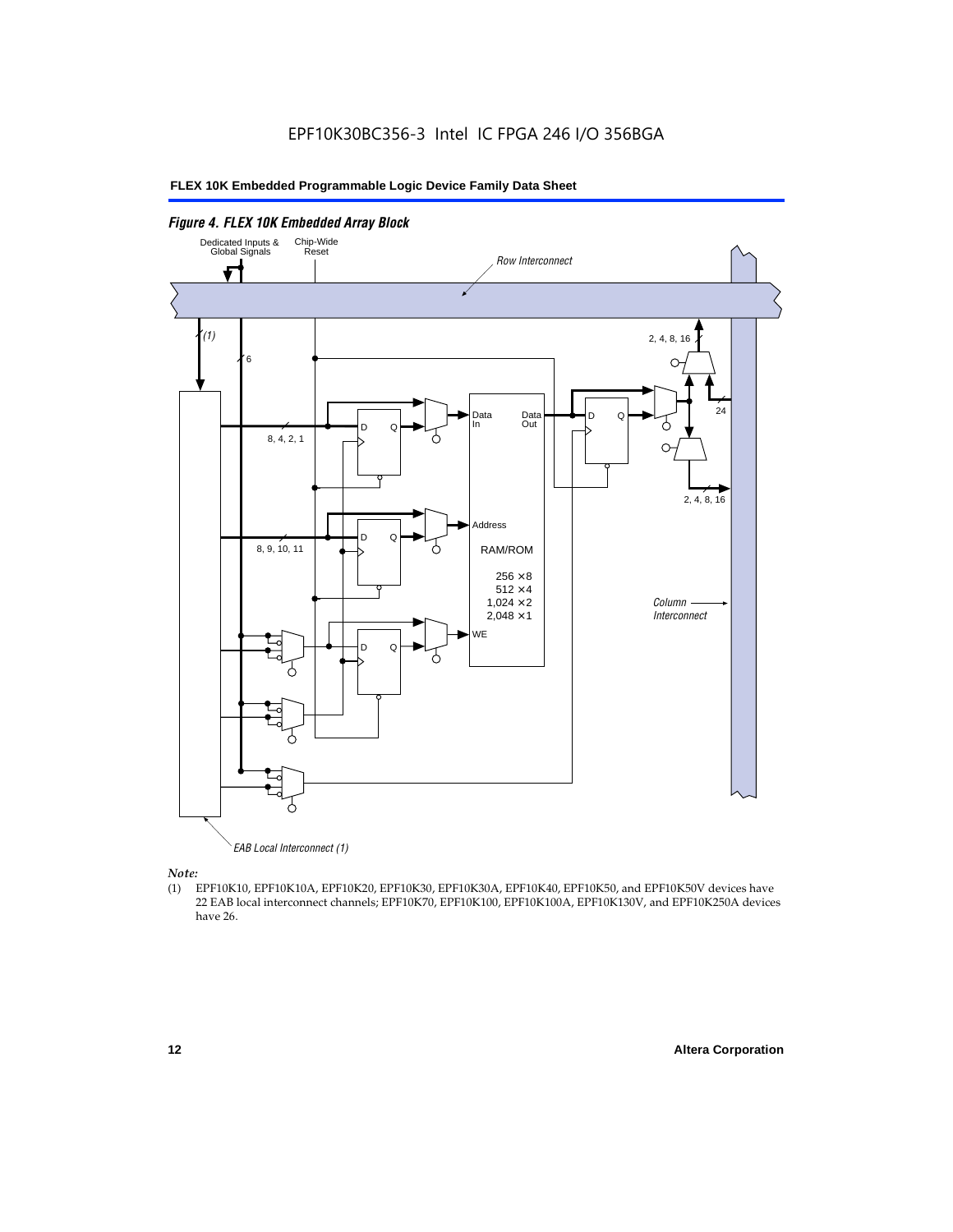## **Logic Array Block**

Each LAB consists of eight LEs, their associated carry and cascade chains, LAB control signals, and the LAB local interconnect. The LAB provides the coarse-grained structure to the FLEX 10K architecture, facilitating efficient routing with optimum device utilization and high performance. See Figure 5.



#### *Notes:*

- (1) EPF10K10, EPF10K10A, EPF10K20, EPF10K30, EPF10K30A, EPF10K40, EPF10K50, and EPF10K50V devices have 22 inputs to the LAB local interconnect channel from the row; EPF10K70, EPF10K100, EPF10K100A, EPF10K130V, and EPF10K250A devices have 26.
- (2) EPF10K10, EPF10K10A, EPF10K20, EPF10K30, EPF10K30A, EPF10K40, EPF10K50, and EPF10K50V devices have 30 LAB local interconnect channels; EPF10K70, EPF10K100, EPF10K100A, EPF10K130V, and EPF10K250A devices have 34 LABs.

#### **Altera Corporation 13 13**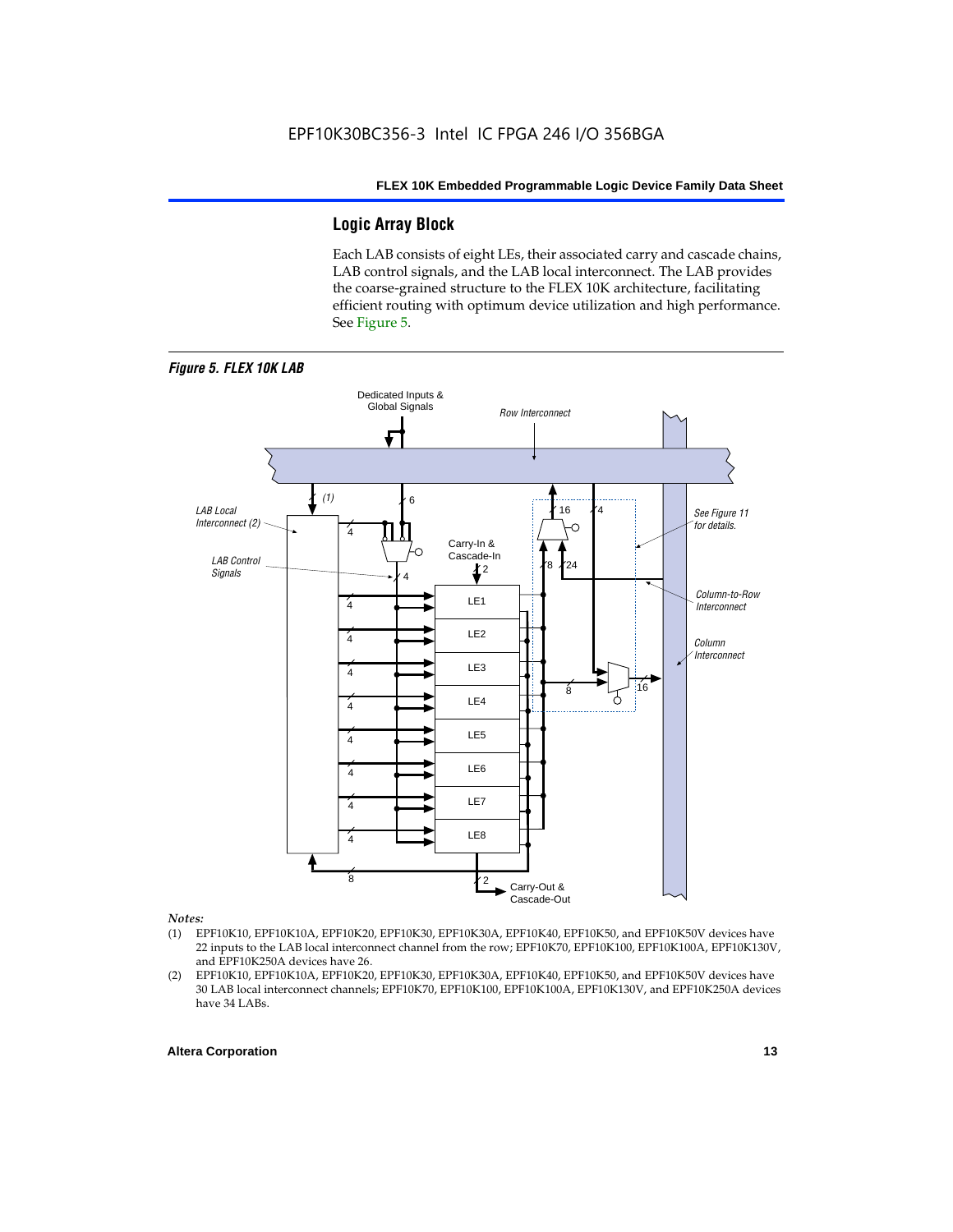Each LAB provides four control signals with programmable inversion that can be used in all eight LEs. Two of these signals can be used as clocks; the other two can be used for clear/preset control. The LAB clocks can be driven by the dedicated clock input pins, global signals, I/O signals, or internal signals via the LAB local interconnect. The LAB preset and clear control signals can be driven by the global signals, I/O signals, or internal signals via the LAB local interconnect. The global control signals are typically used for global clock, clear, or preset signals because they provide asynchronous control with very low skew across the device. If logic is required on a control signal, it can be generated in one or more LEs in any LAB and driven into the local interconnect of the target LAB. In addition, the global control signals can be generated from LE outputs.

## **Logic Element**

The LE, the smallest unit of logic in the FLEX 10K architecture, has a compact size that provides efficient logic utilization. Each LE contains a four-input LUT, which is a function generator that can quickly compute any function of four variables. In addition, each LE contains a programmable flipflop with a synchronous enable, a carry chain, and a cascade chain. Each LE drives both the local and the FastTrack Interconnect. See Figure 6.



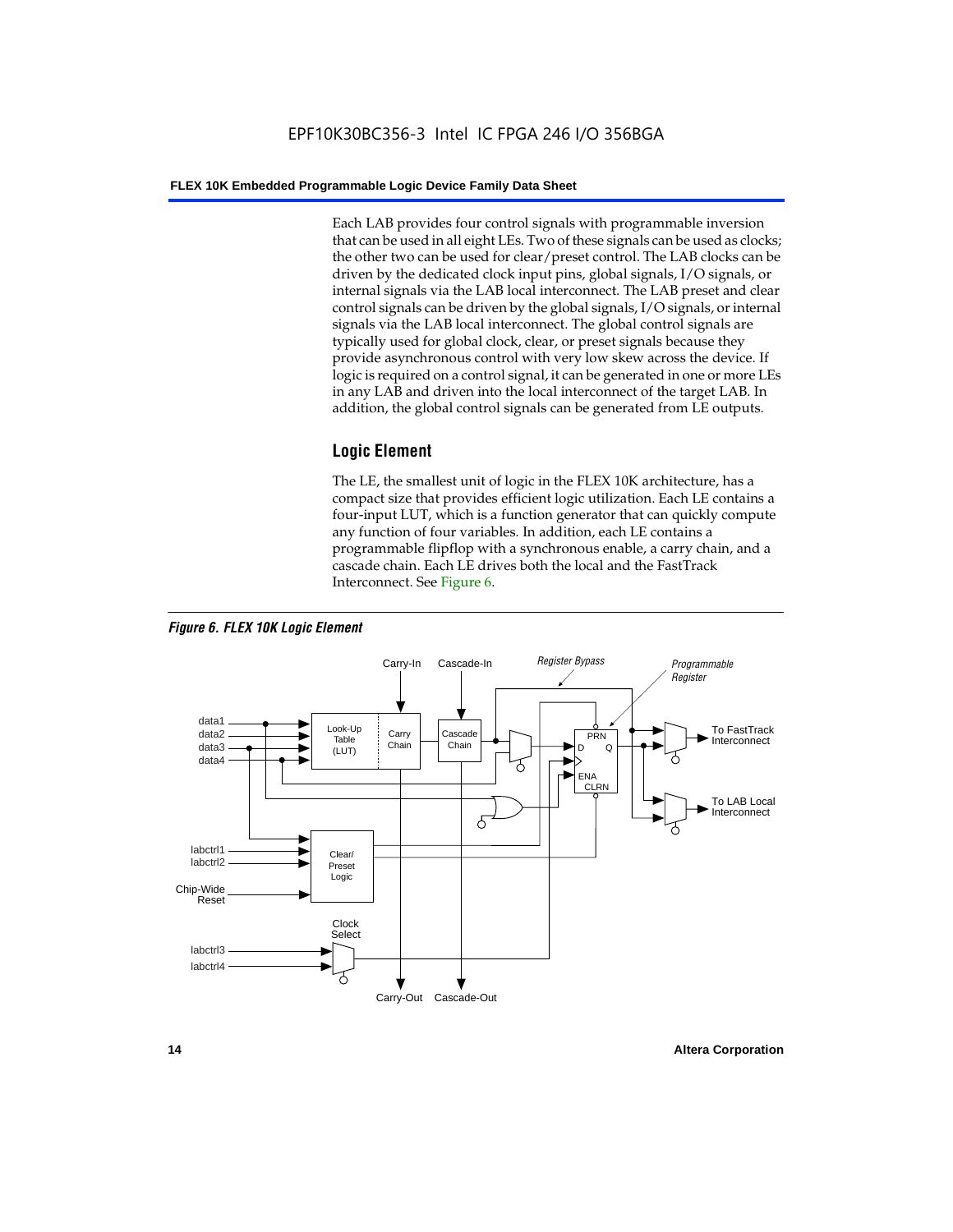The programmable flipflop in the LE can be configured for D, T, JK, or SR operation. The clock, clear, and preset control signals on the flipflop can be driven by global signals, general-purpose I/O pins, or any internal logic. For combinatorial functions, the flipflop is bypassed and the output of the LUT drives the output of the LE.

The LE has two outputs that drive the interconnect; one drives the local interconnect and the other drives either the row or column FastTrack Interconnect. The two outputs can be controlled independently. For example, the LUT can drive one output while the register drives the other output. This feature, called register packing, can improve LE utilization because the register and the LUT can be used for unrelated functions.

The FLEX 10K architecture provides two types of dedicated high-speed data paths that connect adjacent LEs without using local interconnect paths: carry chains and cascade chains. The carry chain supports highspeed counters and adders; the cascade chain implements wide-input functions with minimum delay. Carry and cascade chains connect all LEs in an LAB and all LABs in the same row. Intensive use of carry and cascade chains can reduce routing flexibility. Therefore, the use of these chains should be limited to speed-critical portions of a design.

#### *Carry Chain*

The carry chain provides a very fast (as low as 0.2 ns) carry-forward function between LEs. The carry-in signal from a lower-order bit drives forward into the higher-order bit via the carry chain, and feeds into both the LUT and the next portion of the carry chain. This feature allows the FLEX 10K architecture to implement high-speed counters, adders, and comparators of arbitrary width efficiently. Carry chain logic can be created automatically by the Compiler during design processing, or manually by the designer during design entry. Parameterized functions such as LPM and DesignWare functions automatically take advantage of carry chains.

Carry chains longer than eight LEs are automatically implemented by linking LABs together. For enhanced fitting, a long carry chain skips alternate LABs in a row. A carry chain longer than one LAB skips either from even-numbered LAB to even-numbered LAB, or from oddnumbered LAB to odd-numbered LAB. For example, the last LE of the first LAB in a row carries to the first LE of the third LAB in the row. The carry chain does not cross the EAB at the middle of the row. For instance, in the EPF10K50 device, the carry chain stops at the eighteenth LAB and a new one begins at the nineteenth LAB.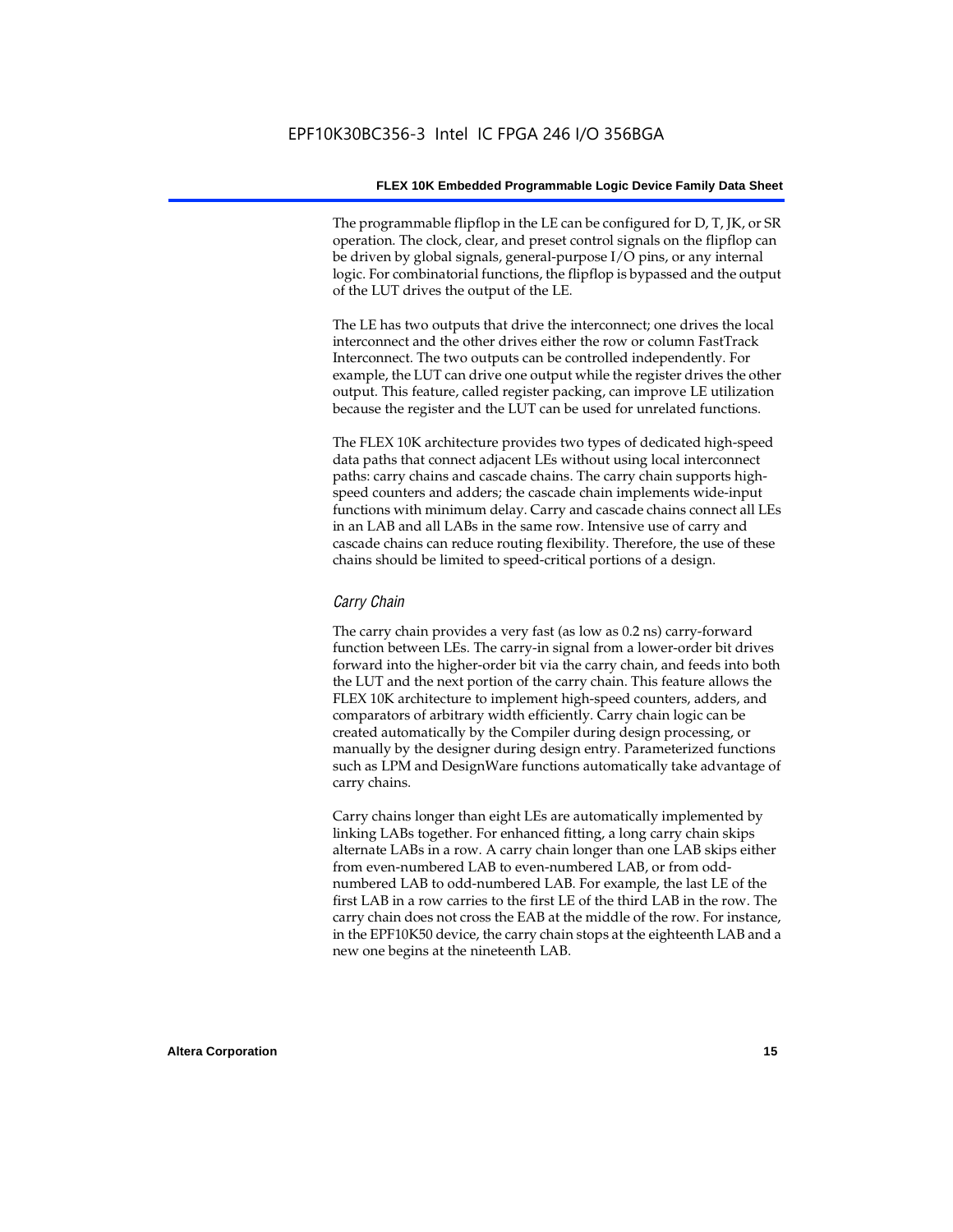Figure 7 shows how an *n*-bit full adder can be implemented in  $n + 1$  LEs with the carry chain. One portion of the LUT generates the sum of two bits using the input signals and the carry-in signal; the sum is routed to the output of the LE. The register can either be bypassed for simple adders or be used for an accumulator function. The carry chain logic generates the carry-out signal, which is routed directly to the carry-in signal of the nexthigher-order bit. The final carry-out signal is routed to an LE, where it can be used as a general-purpose signal.



*Figure 7. Carry Chain Operation (n-bit Full Adder)*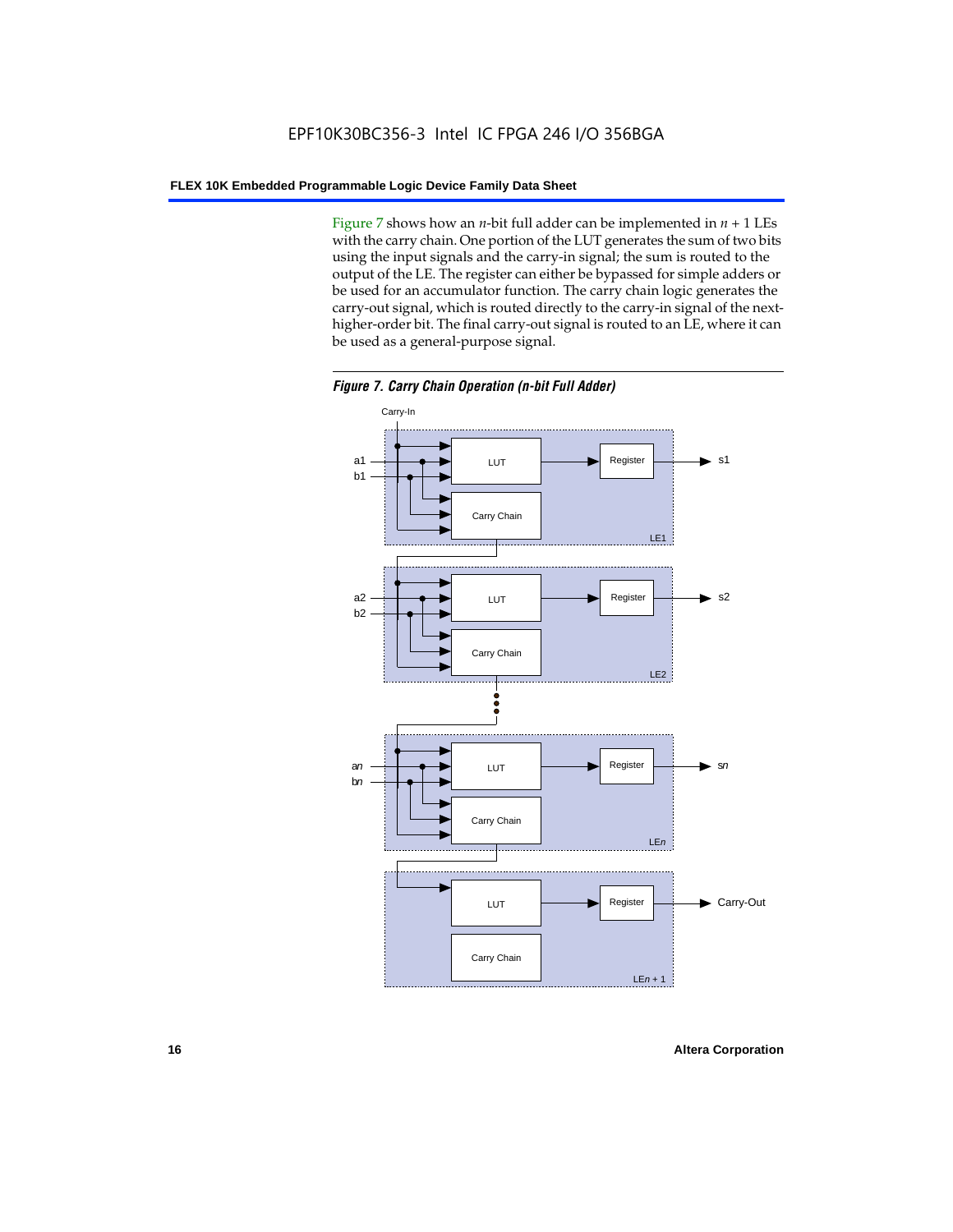#### *Cascade Chain*

With the cascade chain, the FLEX 10K architecture can implement functions that have a very wide fan-in. Adjacent LUTs can be used to compute portions of the function in parallel; the cascade chain serially connects the intermediate values. The cascade chain can use a logical AND or logical OR (via De Morgan's inversion) to connect the outputs of adjacent LEs. Each additional LE provides four more inputs to the effective width of a function, with a delay as low as 0.7 ns per LE. Cascade chain logic can be created automatically by the Compiler during design processing, or manually by the designer during design entry.

Cascade chains longer than eight bits are implemented automatically by linking several LABs together. For easier routing, a long cascade chain skips every other LAB in a row. A cascade chain longer than one LAB skips either from even-numbered LAB to even-numbered LAB, or from odd-numbered LAB to odd-numbered LAB (e.g., the last LE of the first LAB in a row cascades to the first LE of the third LAB). The cascade chain does not cross the center of the row (e.g., in the EPF10K50 device, the cascade chain stops at the eighteenth LAB and a new one begins at the nineteenth LAB). This break is due to the EAB's placement in the middle of the row.

Figure 8 shows how the cascade function can connect adjacent LEs to form functions with a wide fan-in. These examples show functions of 4*n* variables implemented with *n* LEs. The LE delay is as low as 1.6 ns; the cascade chain delay is as low as 0.7 ns. With the cascade chain, 3.7 ns is needed to decode a 16-bit address.



#### *Figure 8. Cascade Chain Operation*

**Altera Corporation 17 17**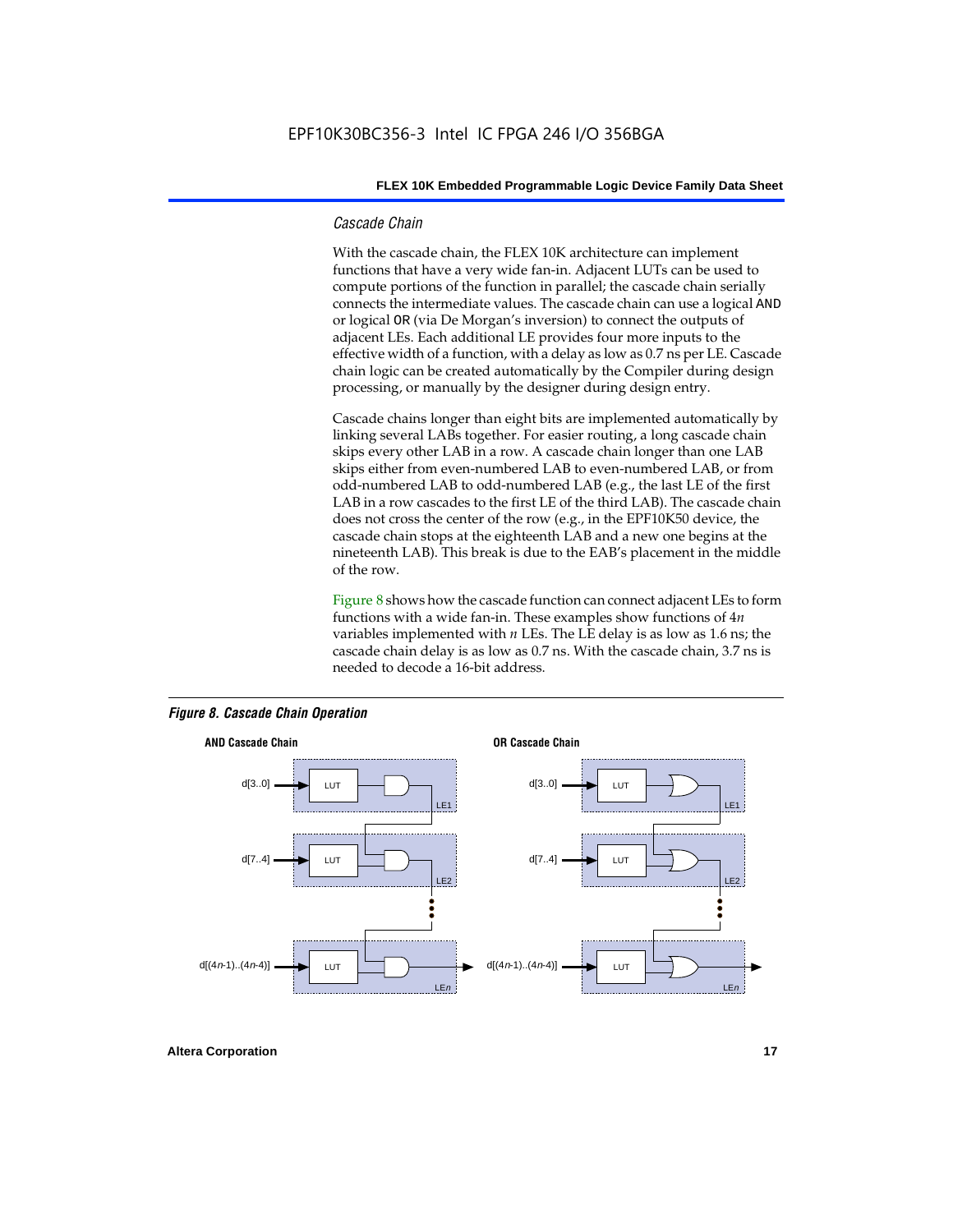#### *LE Operating Modes*

The FLEX 10K LE can operate in the following four modes:

- Normal mode
- Arithmetic mode
- Up/down counter mode
- Clearable counter mode

Each of these modes uses LE resources differently. In each mode, seven available inputs to the LE—the four data inputs from the LAB local interconnect, the feedback from the programmable register, and the carry-in and cascade-in from the previous LE—are directed to different destinations to implement the desired logic function. Three inputs to the LE provide clock, clear, and preset control for the register. The Altera software, in conjunction with parameterized functions such as LPM and DesignWare functions, automatically chooses the appropriate mode for common functions such as counters, adders, and multipliers. If required, the designer can also create special-purpose functions which use a specific LE operating mode for optimal performance.

The architecture provides a synchronous clock enable to the register in all four modes. The Altera software can set DATA1 to enable the register synchronously, providing easy implementation of fully synchronous designs.

Figure 9 shows the LE operating modes.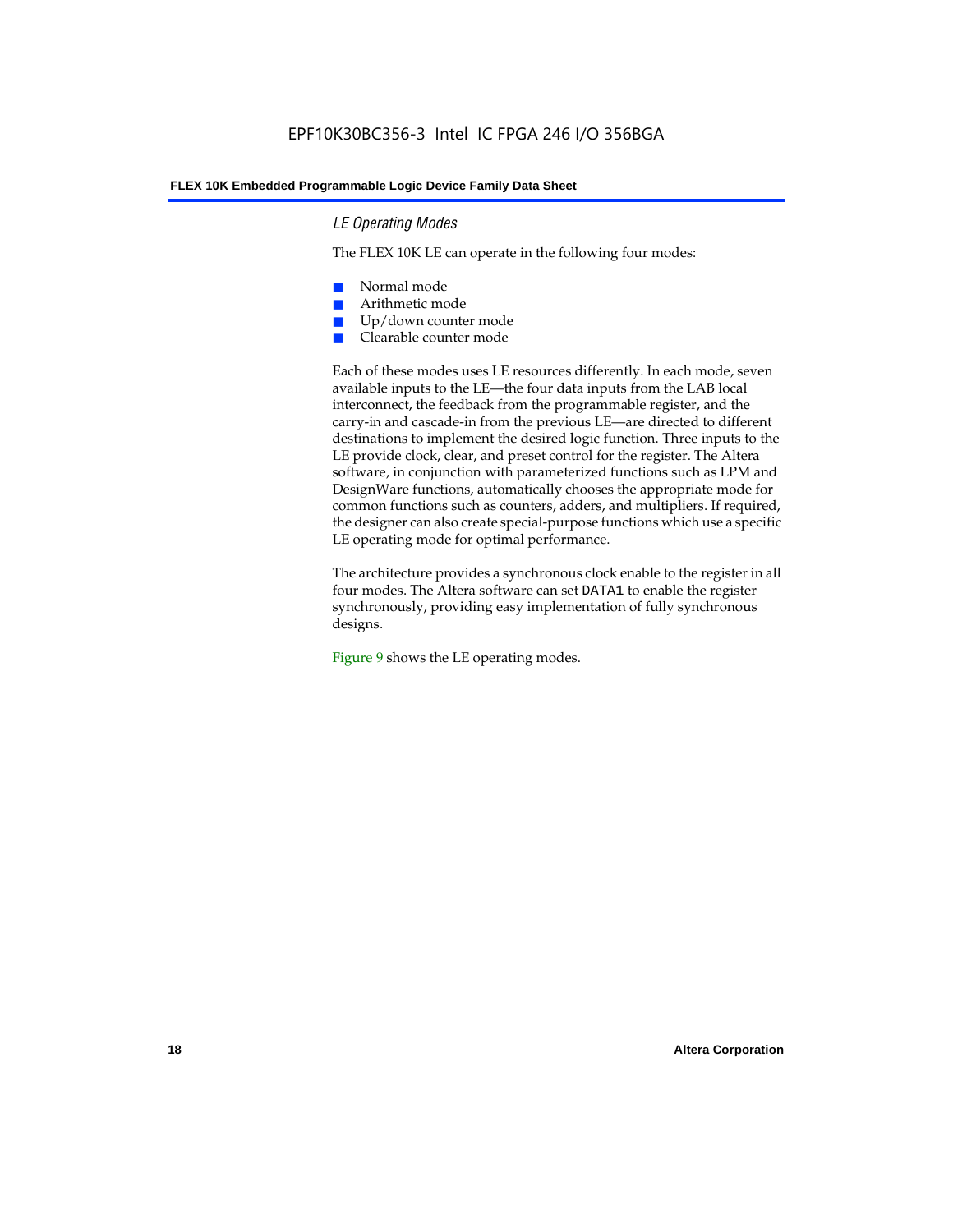## *Figure 9. FLEX 10K LE Operating Modes*



#### **Arithmetic Mode**



#### **Up/Down Counter Mode**



#### **Clearable Counter Mode**



#### *Note:*

(1) Packed registers cannot be used with the cascade chain.

#### **Altera Corporation 19**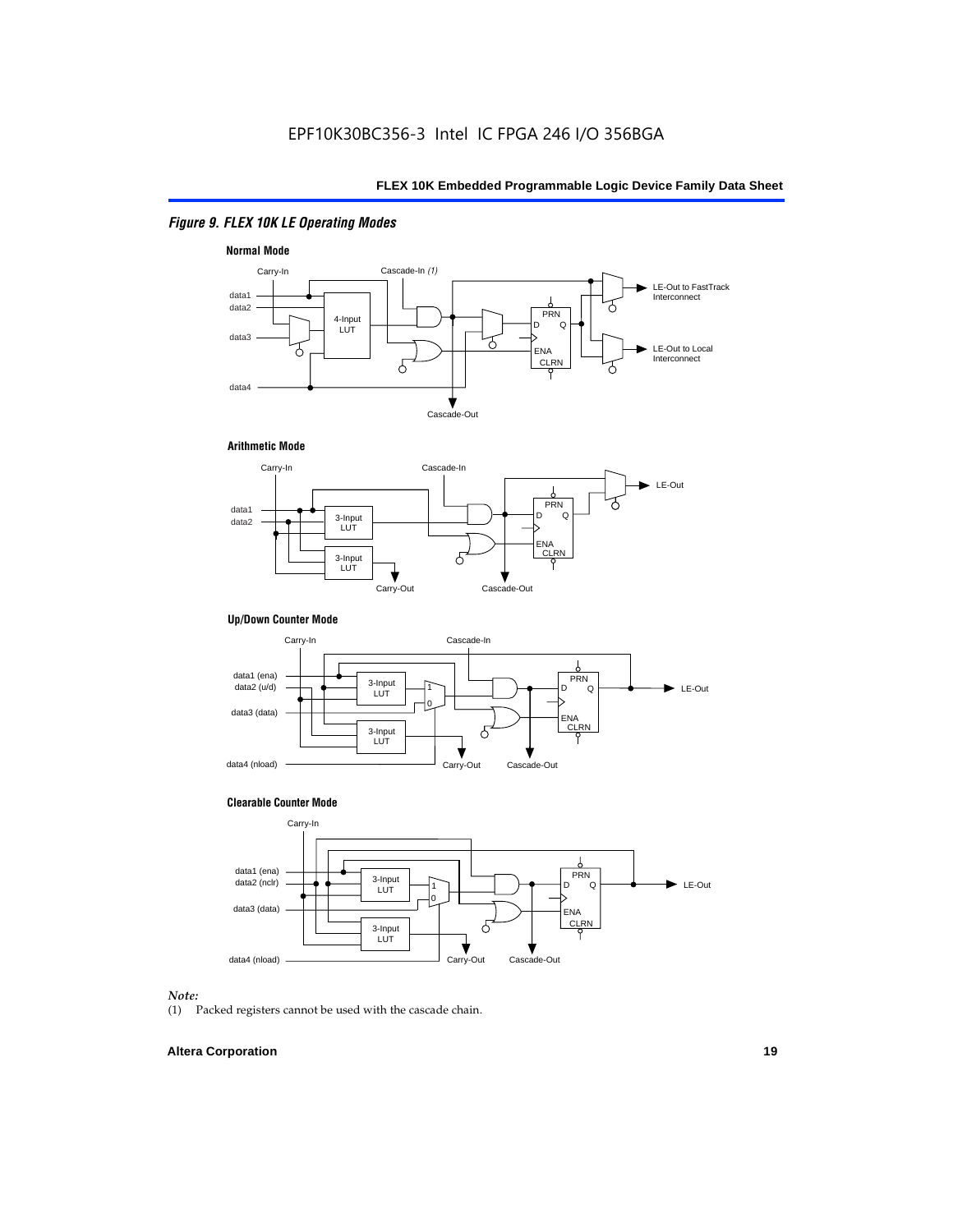#### **Normal Mode**

The normal mode is suitable for general logic applications and wide decoding functions that can take advantage of a cascade chain. In normal mode, four data inputs from the LAB local interconnect and the carry-in are inputs to a four-input LUT. The Compiler automatically selects the carry-in or the DATA3 signal as one of the inputs to the LUT. The LUT output can be combined with the cascade-in signal to form a cascade chain through the cascade-out signal. Either the register or the LUT can be used to drive both the local interconnect and the FastTrack Interconnect at the same time.

The LUT and the register in the LE can be used independently; this feature is known as register packing. To support register packing, the LE has two outputs; one drives the local interconnect and the other drives the FastTrack Interconnect. The DATA4 signal can drive the register directly, allowing the LUT to compute a function that is independent of the registered signal; a three-input function can be computed in the LUT, and a fourth independent signal can be registered. Alternatively, a four-input function can be generated, and one of the inputs to this function can be used to drive the register. The register in a packed LE can still use the clock enable, clear, and preset signals in the LE. In a packed LE, the register can drive the FastTrack Interconnect while the LUT drives the local interconnect, or vice versa.

#### **Arithmetic Mode**

The arithmetic mode offers 2 three-input LUTs that are ideal for implementing adders, accumulators, and comparators. One LUT computes a three-input function, and the other generates a carry output. As shown in Figure 9 on page 19, the first LUT uses the carry-in signal and two data inputs from the LAB local interconnect to generate a combinatorial or registered output. For example, in an adder, this output is the sum of three signals: a, b, and carry-in. The second LUT uses the same three signals to generate a carry-out signal, thereby creating a carry chain. The arithmetic mode also supports simultaneous use of the cascade chain.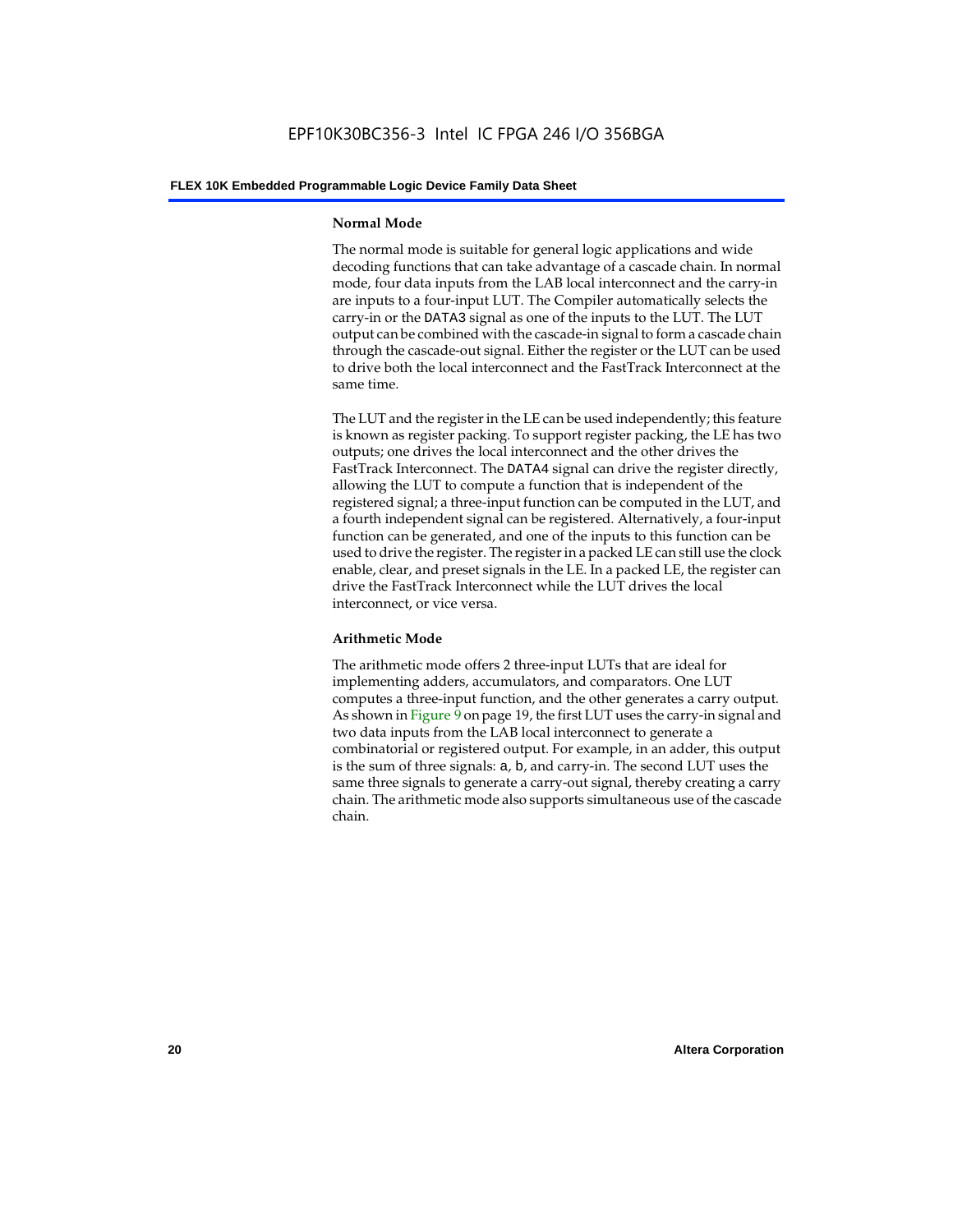#### **Up/Down Counter Mode**

The up/down counter mode offers counter enable, clock enable, synchronous up/down control, and data loading options. These control signals are generated by the data inputs from the LAB local interconnect, the carry-in signal, and output feedback from the programmable register. The Up/down counter mode uses 2 three-input LUTs: one generates the counter data, and the other generates the fast carry bit. A 2-to-1 multiplexer provides synchronous loading. Data can also be loaded asynchronously with the clear and preset register control signals, without using the LUT resources.

#### **Clearable Counter Mode**

The clearable counter mode is similar to the up/down counter mode, but supports a synchronous clear instead of the up/down control. The clear function is substituted for the cascade-in signal in the up/down counter mode. Clearable counter mode uses 2 three-input LUTs: one generates the counter data, and the other generates the fast carry bit. Synchronous loading is provided by a 2-to-1 multiplexer. The output of this multiplexer is ANDed with a synchronous clear signal.

#### *Internal Tri-State Emulation*

Internal tri-state emulation provides internal tri-stating without the limitations of a physical tri-state bus. In a physical tri-state bus, the tri-state buffers' output enable (OE) signals select which signal drives the bus. However, if multiple OE signals are active, contending signals can be driven onto the bus. Conversely, if no OE signals are active, the bus will float. Internal tri-state emulation resolves contending tri-state buffers to a low value and floating buses to a high value, thereby eliminating these problems. The Altera software automatically implements tri-state bus functionality with a multiplexer.

#### *Clear & Preset Logic Control*

Logic for the programmable register's clear and preset functions is controlled by the DATA3, LABCTRL1, and LABCTRL2 inputs to the LE. The clear and preset control structure of the LE asynchronously loads signals into a register. Either LABCTRL1 or LABCTRL2 can control the asynchronous clear. Alternatively, the register can be set up so that LABCTRL1 implements an asynchronous load. The data to be loaded is driven to DATA3; when LABCTRL1 is asserted, DATA3 is loaded into the register.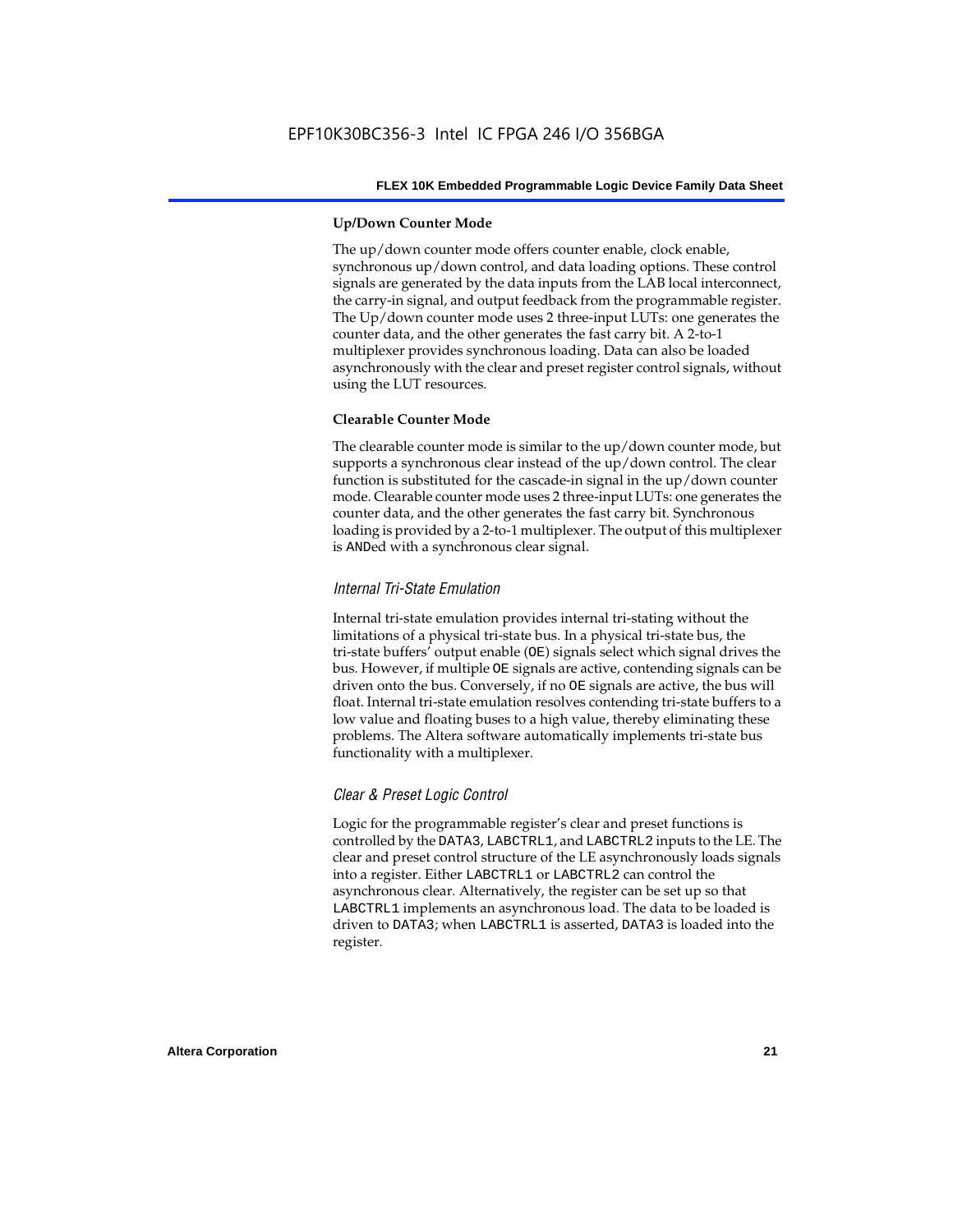During compilation, the Compiler automatically selects the best control signal implementation. Because the clear and preset functions are activelow, the Compiler automatically assigns a logic high to an unused clear or preset.

The clear and preset logic is implemented in one of the following six modes chosen during design entry:

- Asynchronous clear
- Asynchronous preset
- Asynchronous clear and preset
- Asynchronous load with clear
- Asynchronous load with preset
- Asynchronous load without clear or preset

In addition to the six clear and preset modes, FLEX 10K devices provide a chip-wide reset pin that can reset all registers in the device. Use of this feature is set during design entry. In any of the clear and preset modes, the chip-wide reset overrides all other signals. Registers with asynchronous presets may be preset when the chip-wide reset is asserted. Inversion can be used to implement the asynchronous preset. Figure 10 shows examples of how to enter a section of a design for the desired functionality.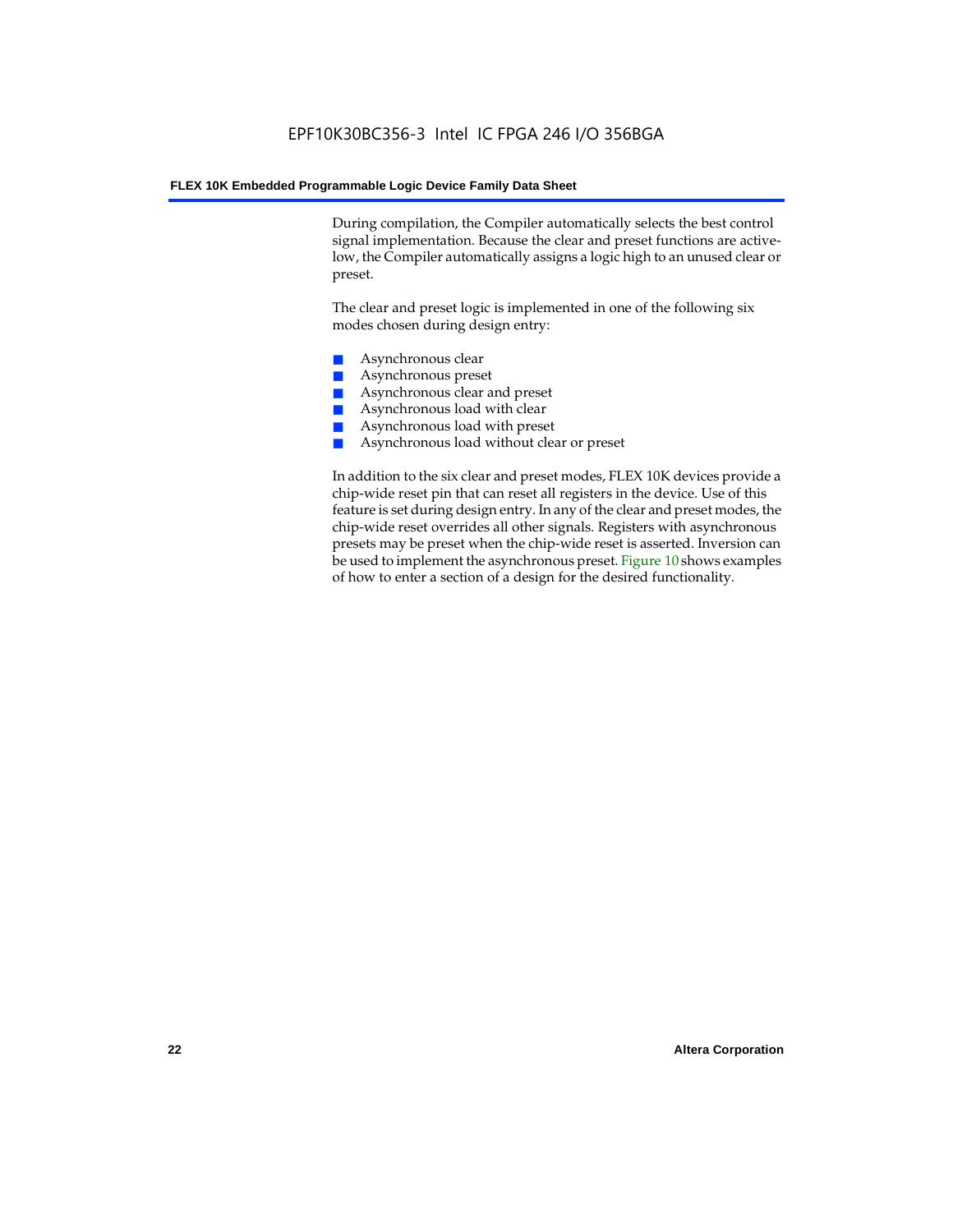## *Figure 10. LE Clear & Preset Modes*



#### **Asynchronous Clear**

The flipflop can be cleared by either LABCTRL1 or LABCTRL2. In this mode, the preset signal is tied to  $V_{CC}$  to deactivate it.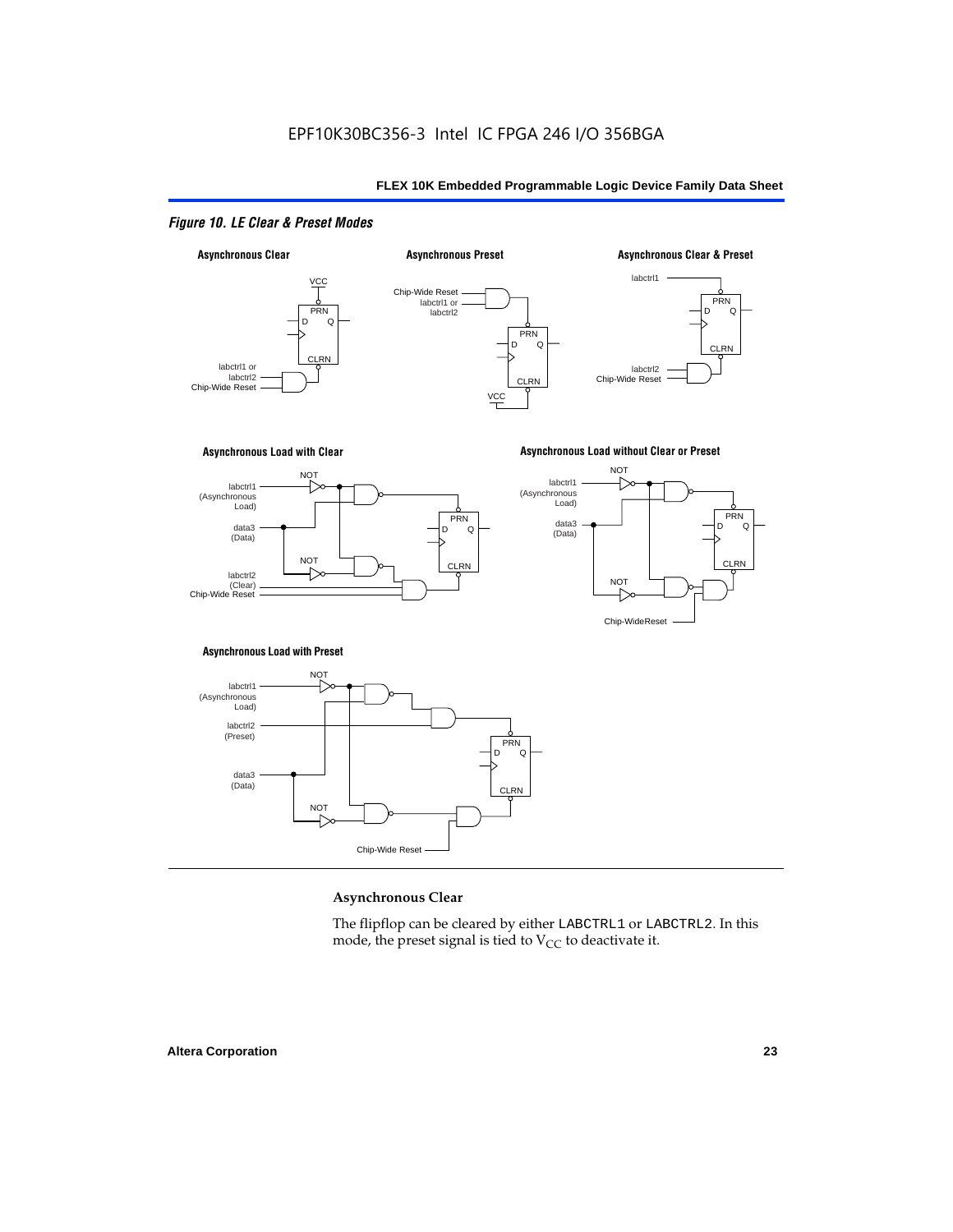#### **Asynchronous Preset**

An asynchronous preset is implemented as either an asynchronous load, or with an asynchronous clear. If DATA3 is tied to  $V_{CC}$ , asserting LABCTRL1 asynchronously loads a one into the register. Alternatively, the Altera software can provide preset control by using the clear and inverting the input and output of the register. Inversion control is available for the inputs to both LEs and IOEs. Therefore, if a register is preset by only one of the two LABCTRL signals, the DATA3 input is not needed and can be used for one of the LE operating modes.

#### **Asynchronous Preset & Clear**

When implementing asynchronous clear and preset, LABCTRL1 controls the preset and LABCTRL2 controls the clear. DATA3 is tied to  $V_{CC}$ , therefore, asserting LABCTRL1 asynchronously loads a one into the register, effectively presetting the register. Asserting LABCTRL2 clears the register.

#### **Asynchronous Load with Clear**

When implementing an asynchronous load in conjunction with the clear, LABCTRL1 implements the asynchronous load of DATA3 by controlling the register preset and clear. LABCTRL2 implements the clear by controlling the register clear; LABCTRL2 does not have to feed the preset circuits.

#### **Asynchronous Load with Preset**

When implementing an asynchronous load in conjunction with preset, the Altera software provides preset control by using the clear and inverting the input and output of the register. Asserting LABCTRL2 presets the register, while asserting LABCTRL1 loads the register. The Altera software inverts the signal that drives DATA3 to account for the inversion of the register's output.

#### **Asynchronous Load without Preset or Clear**

When implementing an asynchronous load without preset or clear, LABCTRL1 implements the asynchronous load of DATA3 by controlling the register preset and clear.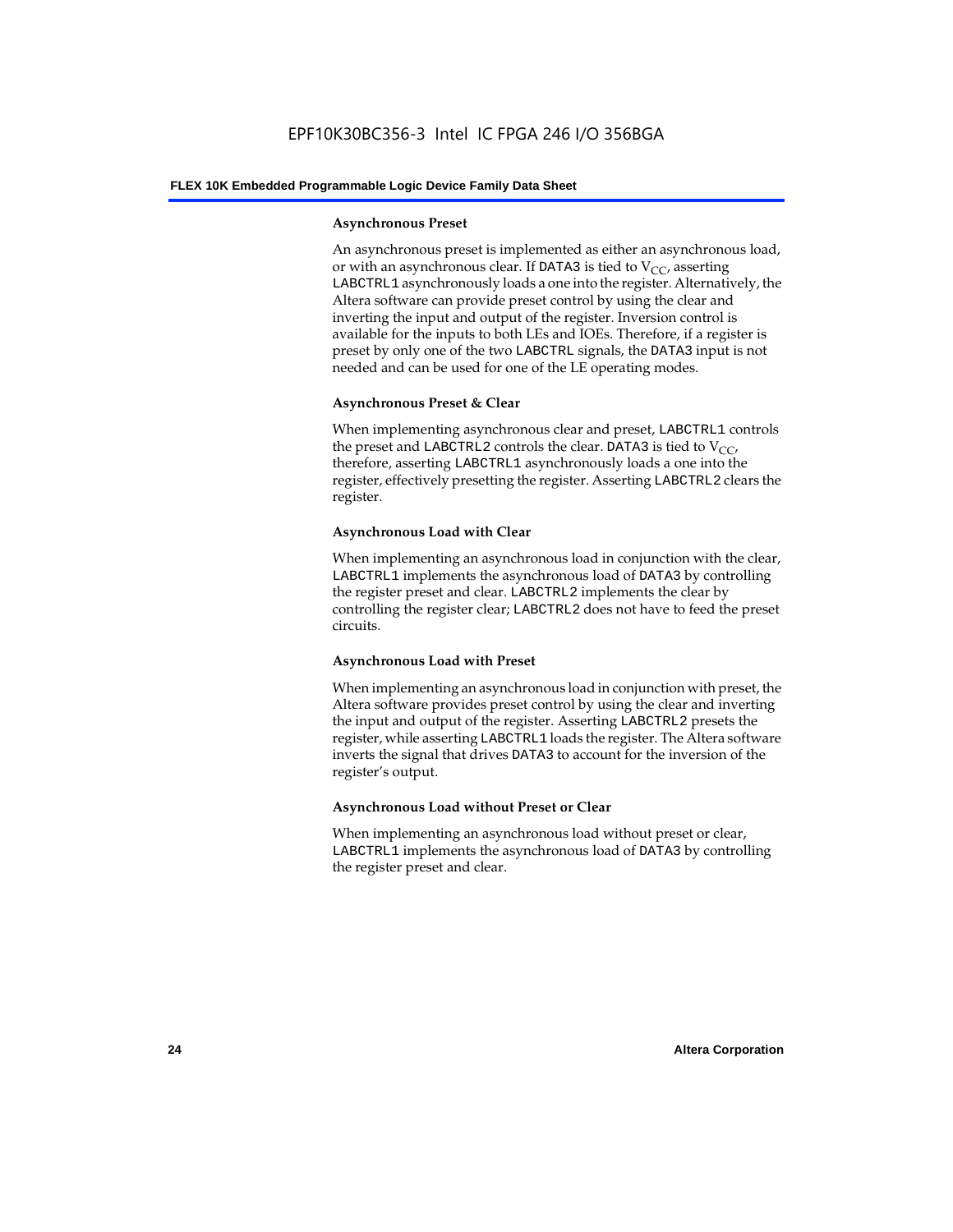### **FastTrack Interconnect**

In the FLEX 10K architecture, connections between LEs and device I/O pins are provided by the FastTrack Interconnect, which is a series of continuous horizontal and vertical routing channels that traverse the device. This global routing structure provides predictable performance, even in complex designs. In contrast, the segmented routing in FPGAs requires switch matrices to connect a variable number of routing paths, increasing the delays between logic resources and reducing performance.

The FastTrack Interconnect consists of row and column interconnect channels that span the entire device. Each row of LABs is served by a dedicated row interconnect. The row interconnect can drive I/O pins and feed other LABs in the device. The column interconnect routes signals between rows and can drive I/O pins.

A row channel can be driven by an LE or by one of three column channels. These four signals feed dual 4-to-1 multiplexers that connect to two specific row channels. These multiplexers, which are connected to each LE, allow column channels to drive row channels even when all eight LEs in an LAB drive the row interconnect.

Each column of LABs is served by a dedicated column interconnect. The column interconnect can then drive I/O pins or another row's interconnect to route the signals to other LABs in the device. A signal from the column interconnect, which can be either the output of an LE or an input from an I/O pin, must be routed to the row interconnect before it can enter an LAB or EAB. Each row channel that is driven by an IOE or EAB can drive one specific column channel.

Access to row and column channels can be switched between LEs in adjacent pairs of LABs. For example, an LE in one LAB can drive the row and column channels normally driven by a particular LE in the adjacent LAB in the same row, and vice versa. This routing flexibility enables routing resources to be used more efficiently. See Figure 11.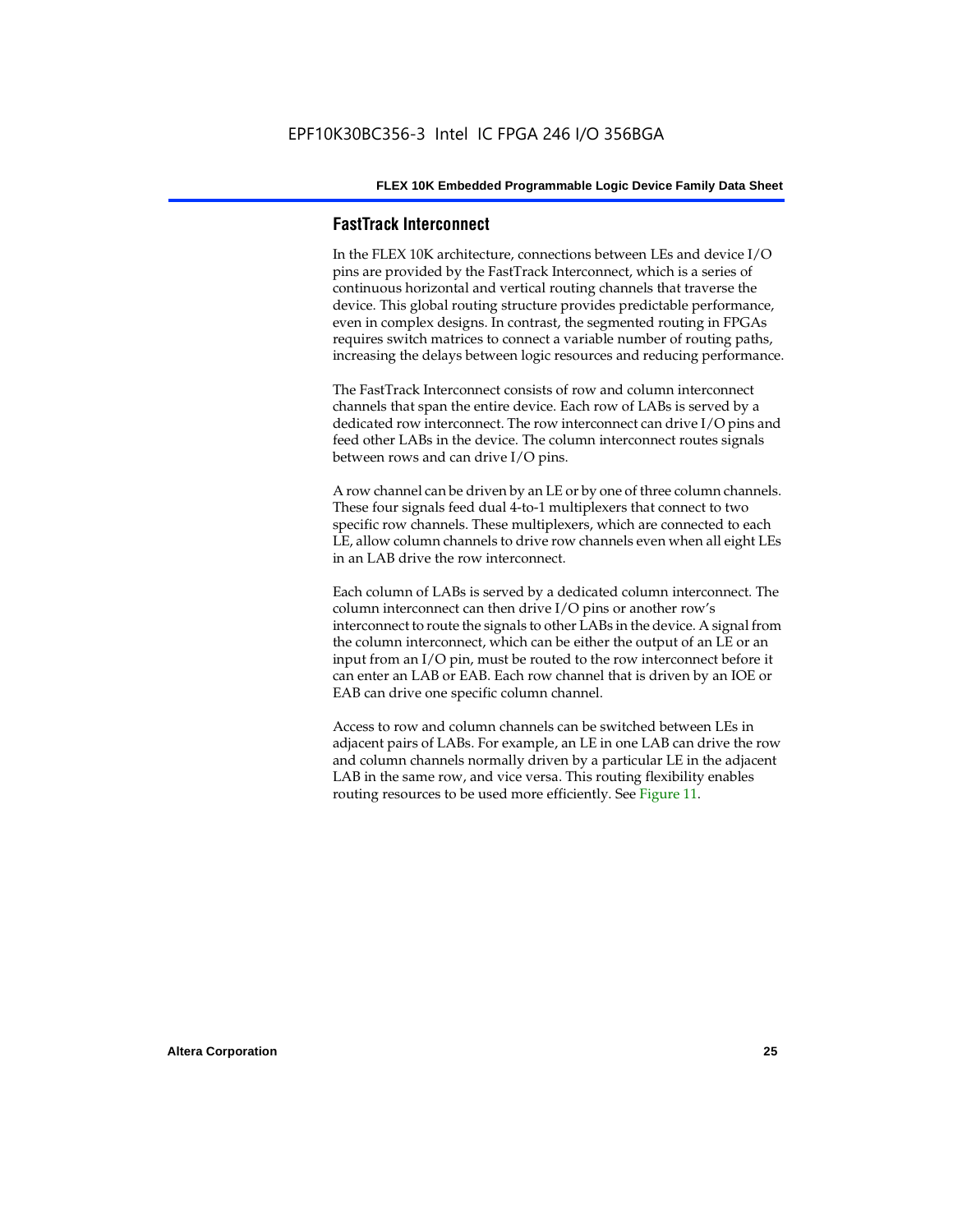## *Figure 11. LAB Connections to Row & Column Interconnect*

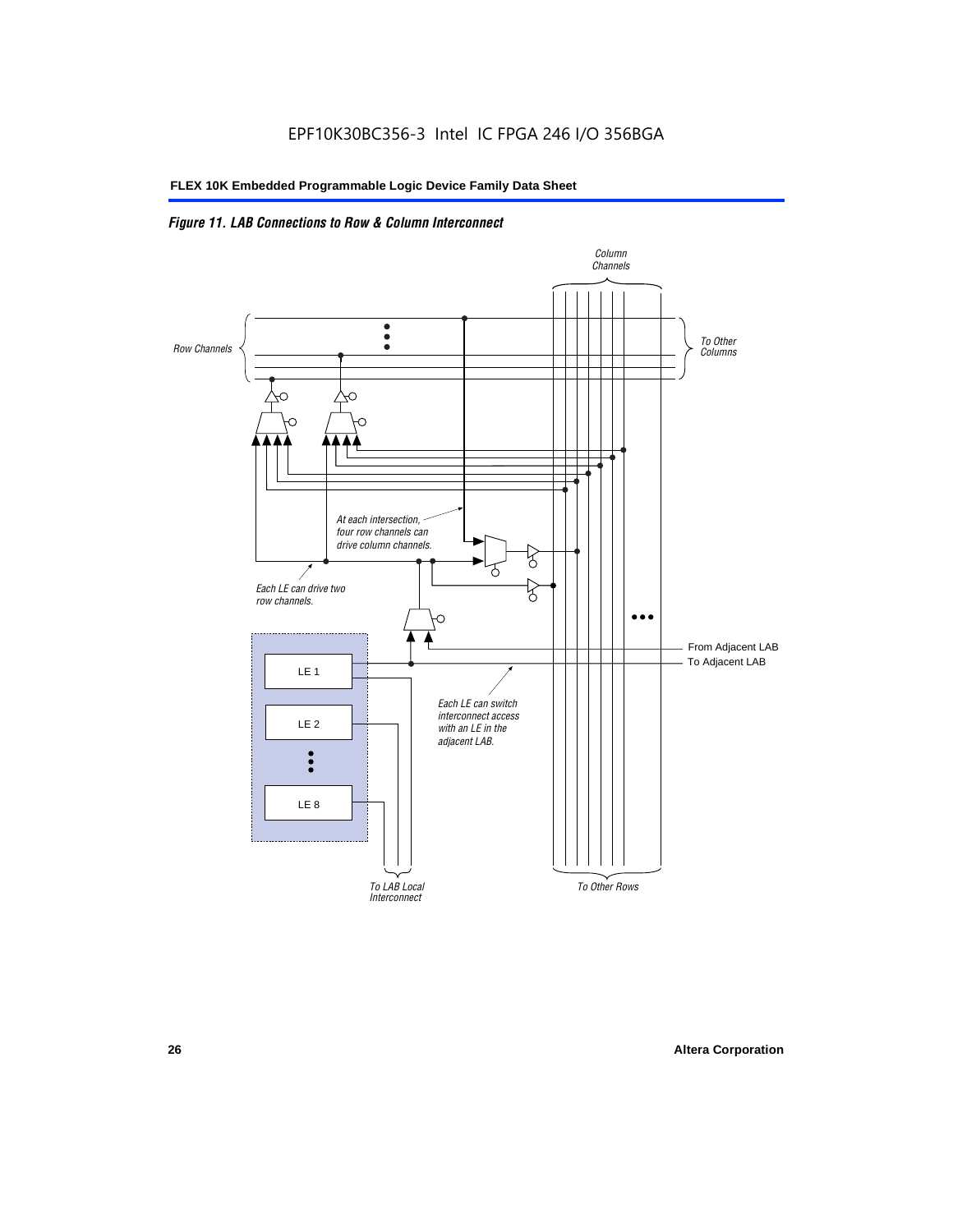For improved routing, the row interconnect is comprised of a combination of full-length and half-length channels. The full-length channels connect to all LABs in a row; the half-length channels connect to the LABs in half of the row. The EAB can be driven by the half-length channels in the left half of the row and by the full-length channels. The EAB drives out to the full-length channels. In addition to providing a predictable, row-wide interconnect, this architecture provides increased routing resources. Two neighboring LABs can be connected using a half-row channel, thereby saving the other half of the channel for the other half of the row.

Table 7 summarizes the FastTrack Interconnect resources available in each FLEX 10K device.

| Tadie 7. Flex Tur Fastitack Mieicumieci Resuulces |      |                                   |                |                               |  |  |
|---------------------------------------------------|------|-----------------------------------|----------------|-------------------------------|--|--|
| <b>Device</b>                                     | Rows | <b>Channels per</b><br><b>Row</b> | <b>Columns</b> | <b>Channels per</b><br>Column |  |  |
| EPF10K10                                          | 3    | 144                               | 24             | 24                            |  |  |
| EPF10K10A                                         |      |                                   |                |                               |  |  |
| EPF10K20                                          | 6    | 144                               | 24             | 24                            |  |  |
| EPF10K30                                          | 6    | 216                               | 36             | 24                            |  |  |
| EPF10K30A                                         |      |                                   |                |                               |  |  |
| EPF10K40                                          | 8    | 216                               | 36             | 24                            |  |  |
| EPF10K50                                          | 10   | 216                               | 36             | 24                            |  |  |
| <b>EPF10K50V</b>                                  |      |                                   |                |                               |  |  |
| EPF10K70                                          | 9    | 312                               | 52             | 24                            |  |  |
| EPF10K100                                         | 12   | 312                               | 52             | 24                            |  |  |
| EPF10K100A                                        |      |                                   |                |                               |  |  |
| EPF10K130V                                        | 16   | 312                               | 52             | 32                            |  |  |
| EPF10K250A                                        | 20   | 456                               | 76             | 40                            |  |  |

*Table 7. FLEX 10K FastTrack Interconnect Resources*

In addition to general-purpose I/O pins, FLEX 10K devices have six dedicated input pins that provide low-skew signal distribution across the device. These six inputs can be used for global clock, clear, preset, and peripheral output enable and clock enable control signals. These signals are available as control signals for all LABs and IOEs in the device.

The dedicated inputs can also be used as general-purpose data inputs because they can feed the local interconnect of each LAB in the device. However, the use of dedicated inputs as data inputs can introduce additional delay into the control signal network.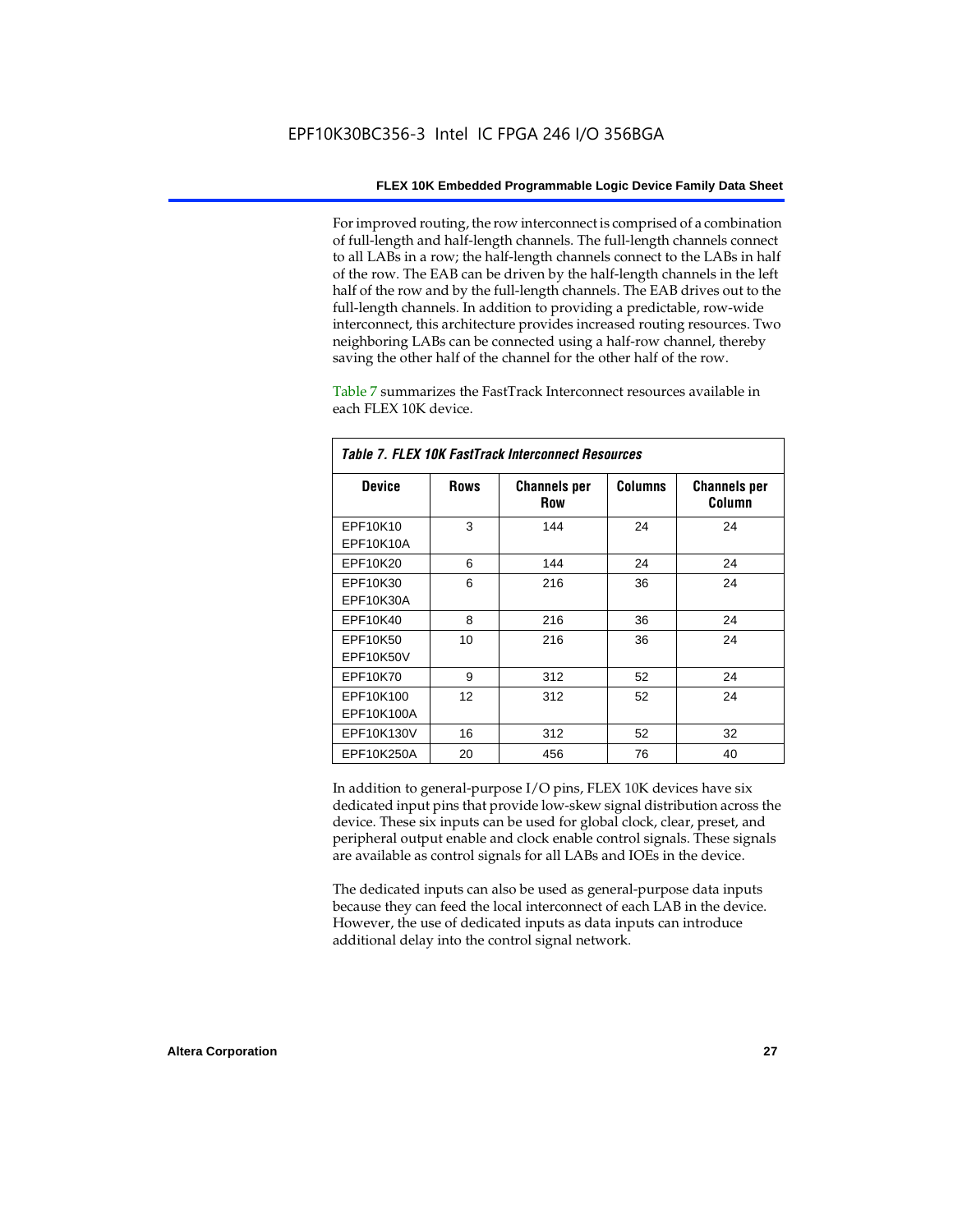Figure 12 shows the interconnection of adjacent LABs and EABs with row, column, and local interconnects, as well as the associated cascade and carry chains. Each LAB is labeled according to its location: a letter represents the row and a number represents the column. For example, LAB B3 is in row B, column 3.



*Figure 12. Interconnect Resources*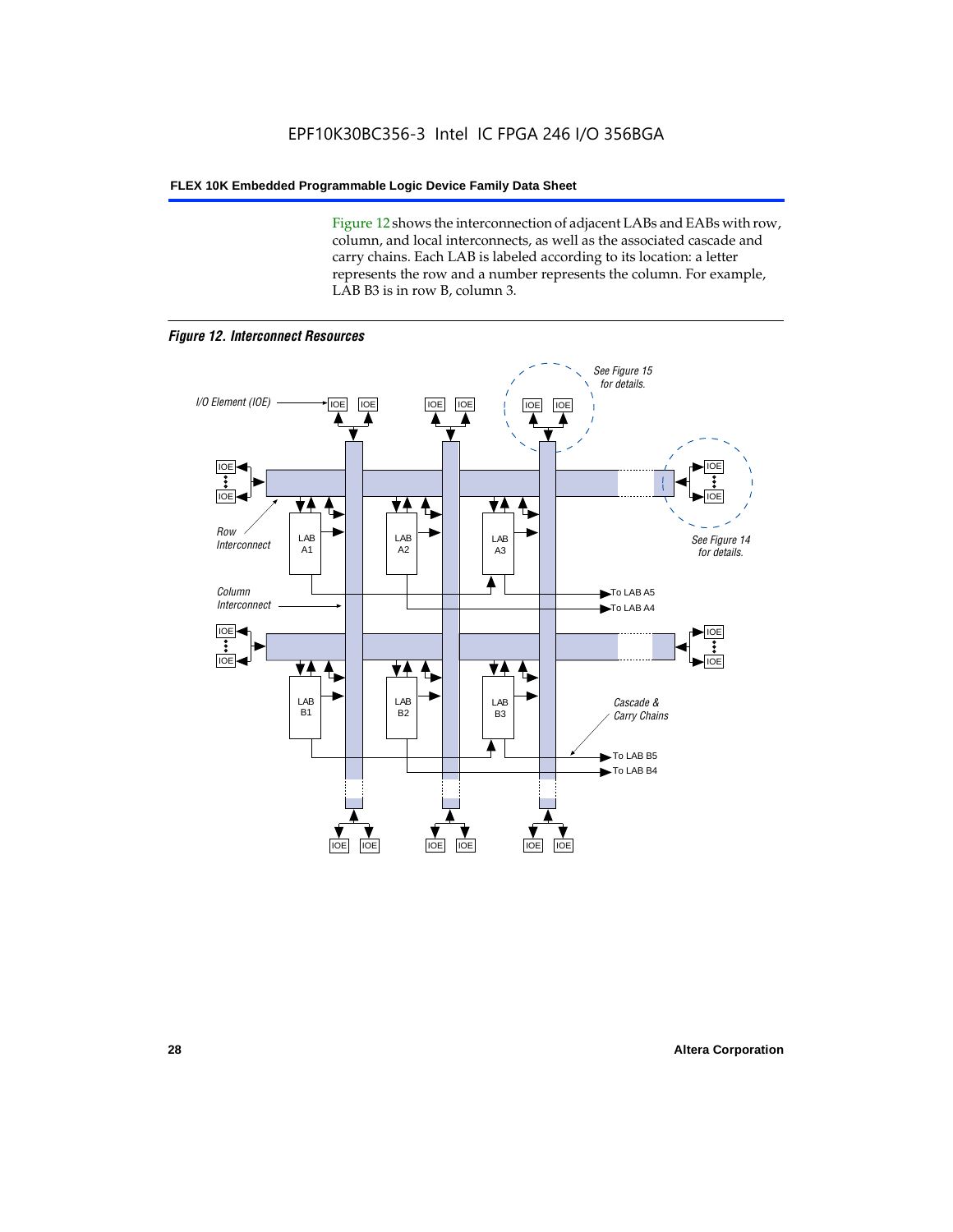## **I/O Element**

An I/O element (IOE) contains a bidirectional I/O buffer and a register that can be used either as an input register for external data that requires a fast setup time, or as an output register for data that requires fast clockto-output performance. In some cases, using an LE register for an input register will result in a faster setup time than using an IOE register. IOEs can be used as input, output, or bidirectional pins. For bidirectional registered I/O implementation, the output register should be in the IOE and, the data input and output enable register should be LE registers placed adjacent to the bidirectional pin. The Compiler uses the programmable inversion option to invert signals from the row and column interconnect automatically where appropriate. Figure 13 shows the bidirectional I/O registers.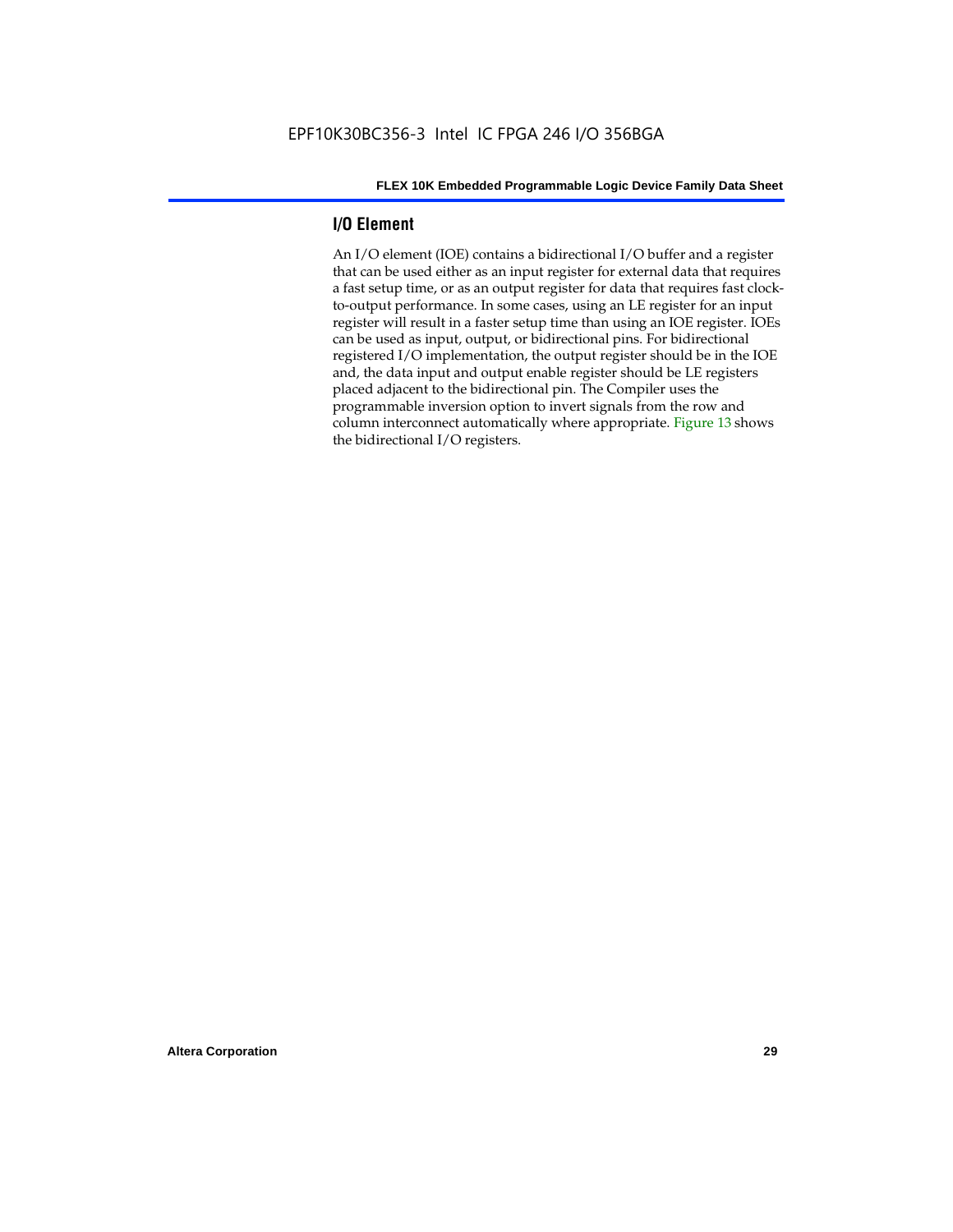## *Figure 13. Bidirectional I/O Registers*

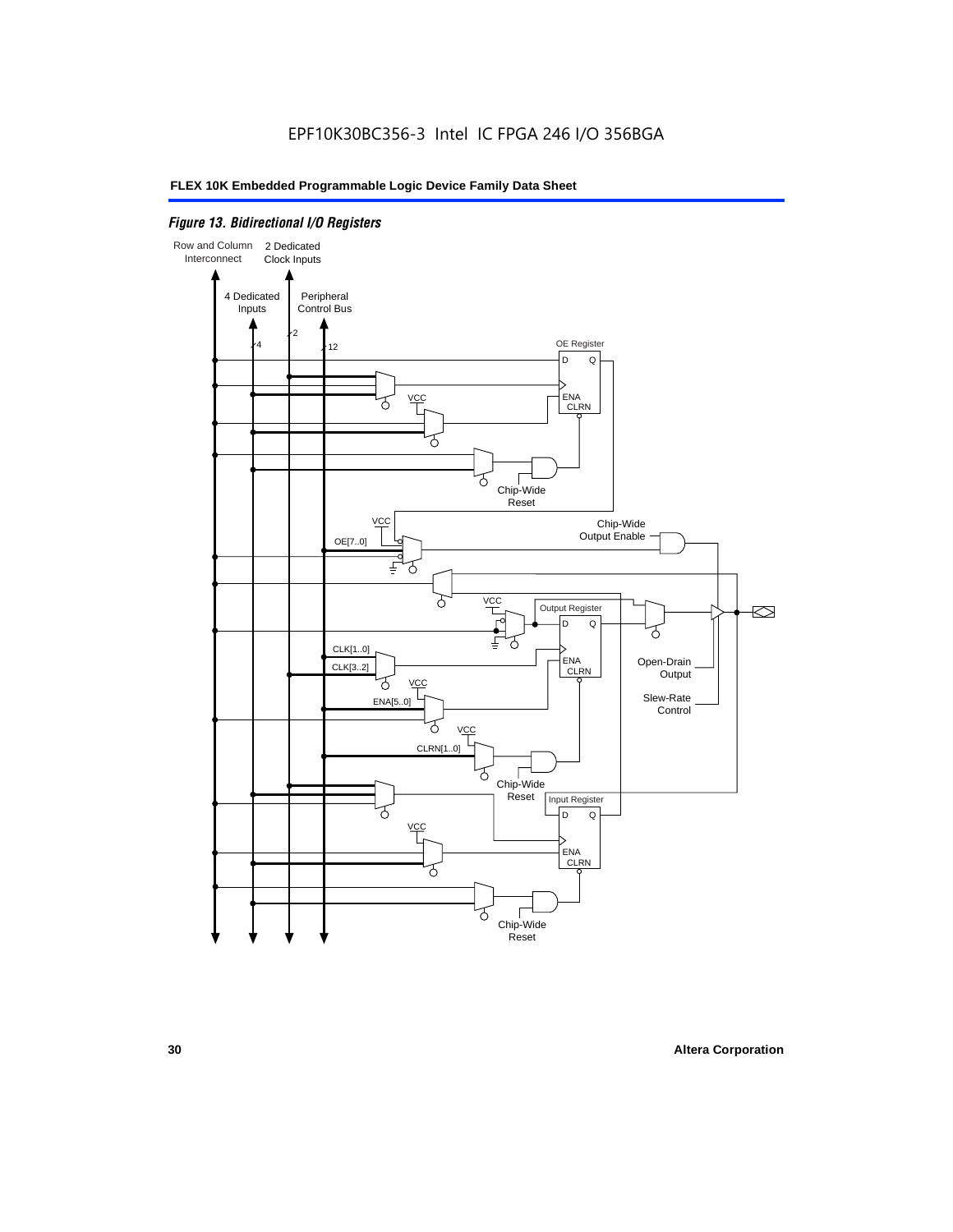Each IOE selects the clock, clear, clock enable, and output enable controls from a network of I/O control signals called the peripheral control bus. The peripheral control bus uses high-speed drivers to minimize signal skew across devices; it provides up to 12 peripheral control signals that can be allocated as follows:

- Up to eight output enable signals
- Up to six clock enable signals
- Up to two clock signals
- Up to two clear signals

If more than six clock enable or eight output enable signals are required, each IOE on the device can be controlled by clock enable and output enable signals driven by specific LEs. In addition to the two clock signals available on the peripheral control bus, each IOE can use one of two dedicated clock pins. Each peripheral control signal can be driven by any of the dedicated input pins or the first LE of each LAB in a particular row. In addition, an LE in a different row can drive a column interconnect, which causes a row interconnect to drive the peripheral control signal. The chip-wide reset signal will reset all IOE registers, overriding any other control signals.

Tables 8 and 9 list the sources for each peripheral control signal, and the rows that can drive global signals. These tables also show how the output enable, clock enable, clock, and clear signals share 12 peripheral control signals.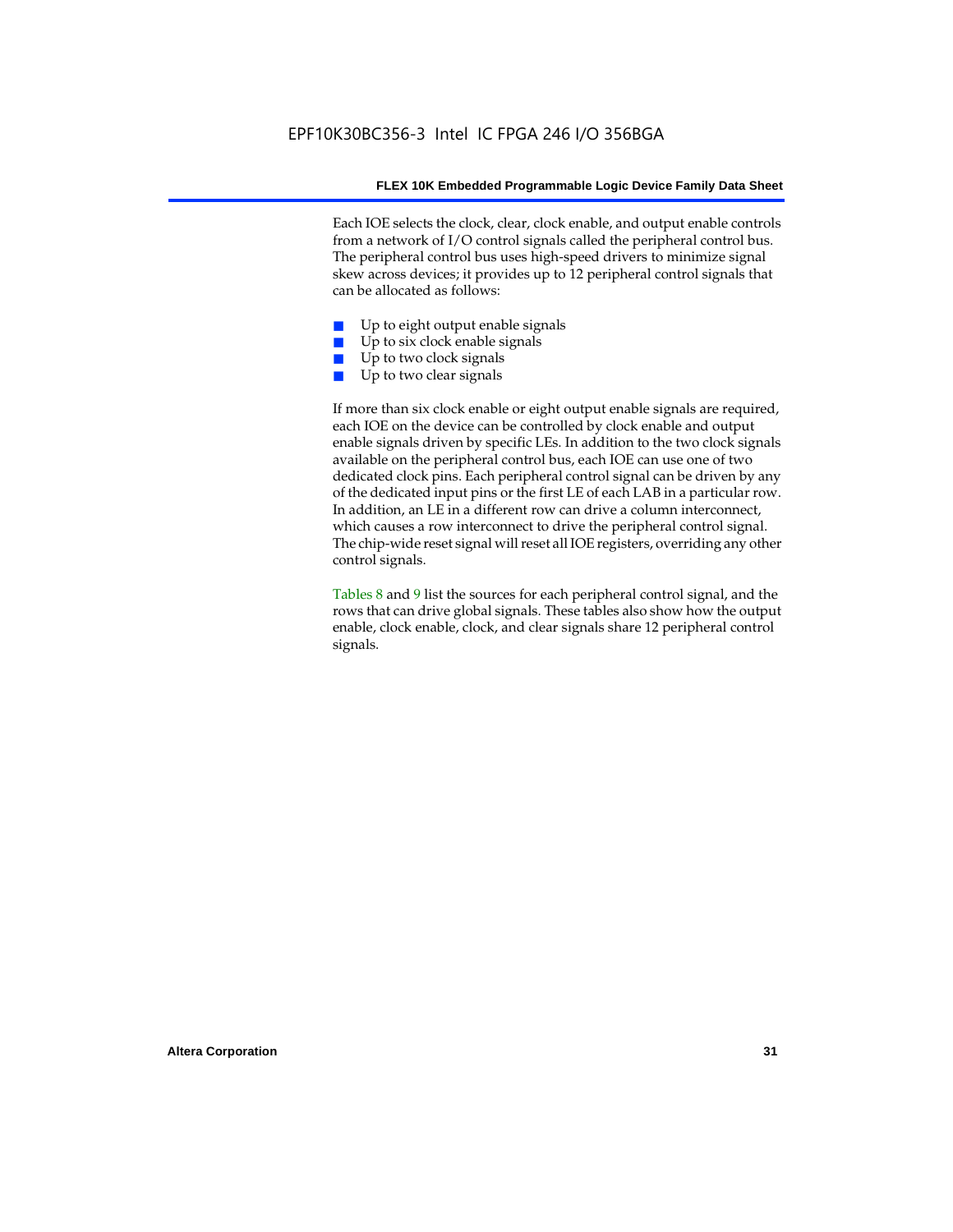| Table 8. EPF10K10, EPF10K20, EPF10K30, EPF10K40 & EPF10K50 Peripheral Bus Sources |                              |                 |                              |                 |                              |
|-----------------------------------------------------------------------------------|------------------------------|-----------------|------------------------------|-----------------|------------------------------|
| <b>Peripheral</b><br><b>Control Signal</b>                                        | <b>EPF10K10</b><br>EPF10K10A | <b>EPF10K20</b> | <b>EPF10K30</b><br>EPF10K30A | <b>EPF10K40</b> | <b>EPF10K50</b><br>EPF10K50V |
| OE0                                                                               | Row A                        | Row A           | Row A                        | Row A           | Row A                        |
| OE1                                                                               | Row A                        | Row B           | Row B                        | Row C           | Row B                        |
| OE2                                                                               | Row B                        | Row C           | Row C                        | Row D           | Row D                        |
| OE3                                                                               | Row B                        | Row D           | Row D                        | Row E           | Row F                        |
| OE4                                                                               | Row C                        | Row E           | Row E                        | Row F           | Row H                        |
| OE5                                                                               | Row C                        | Row F           | Row F                        | Row G           | Row J                        |
| CLKENA0/CLK0/GLOBAL0                                                              | Row A                        | Row A           | Row A                        | Row B           | Row A                        |
| CLKENA1/OE6/GLOBAL1                                                               | Row A                        | Row B           | Row B                        | Row C           | Row C                        |
| CLKENA2/CLR0                                                                      | Row B                        | Row C           | Row C                        | Row D           | Row E                        |
| CLKENA3/OE7/GLOBAL2                                                               | Row B                        | Row D           | Row D                        | Row E           | Row G                        |
| CLKENA4/CLR1                                                                      | Row C                        | Row E           | Row E                        | Row F           | Row I                        |
| CLKENA5/CLK1/GLOBAL3                                                              | Row C                        | Row F           | Row F                        | Row H           | Row J                        |

## *Table 9. EPF10K70, EPF10K100, EPF10K130V & EPF10K250A Peripheral Bus Sources*

| Peripheral<br><b>Control Signal</b> | <b>EPF10K70</b> | <b>EPF10K100</b><br><b>EPF10K100A</b> | <b>EPF10K130V</b> | <b>EPF10K250A</b> |
|-------------------------------------|-----------------|---------------------------------------|-------------------|-------------------|
| OE0                                 | Row A           | Row A                                 | Row C             | Row E             |
| OE1                                 | Row B           | Row C                                 | Row E             | Row G             |
| OE <sub>2</sub>                     | Row D           | Row E                                 | Row G             | Row I             |
| OE3                                 | Row I           | Row L                                 | Row N             | Row P             |
| OE4                                 | Row G           | Row I                                 | Row K             | Row M             |
| OE5                                 | Row H           | Row K                                 | Row M             | Row O             |
| CLKENA0/CLK0/GLOBAL0                | Row E           | Row F                                 | Row H             | Row J             |
| CLKENA1/OE6/GLOBAL1                 | Row C           | Row D                                 | Row F             | Row H             |
| CLKENA2/CLR0                        | Row B           | Row B                                 | Row D             | Row F             |
| CLKENA3/OE7/GLOBAL2                 | Row F           | Row H                                 | Row J             | Row L             |
| CLKENA4/CLR1                        | Row H           | Row J                                 | Row L             | Row N             |
| CLKENA5/CLK1/GLOBAL3                | Row E           | Row G                                 | Row I             | Row K             |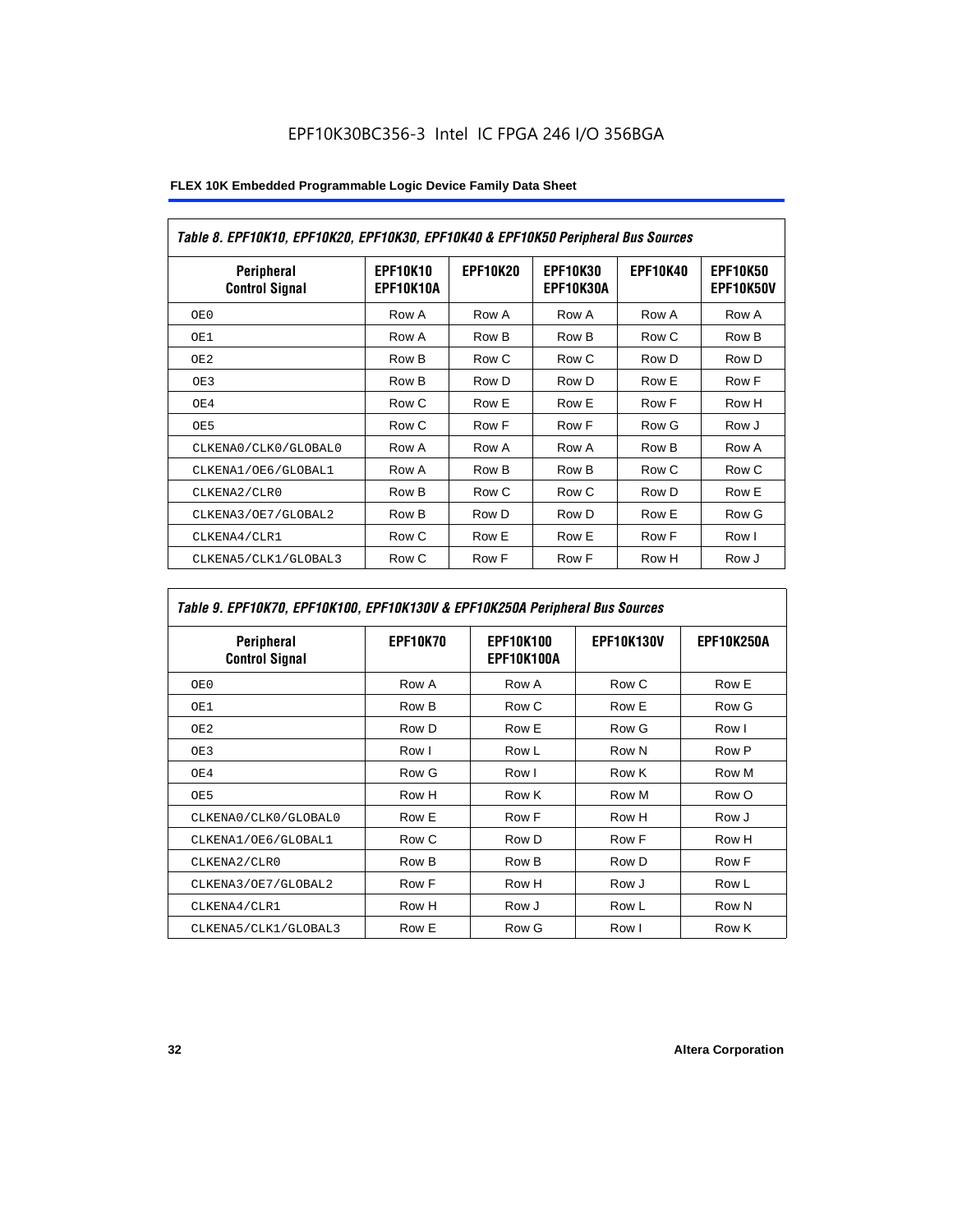Signals on the peripheral control bus can also drive the four global signals, referred to as GLOBAL0 through GLOBAL3 in Tables 8 and 9. The internally generated signal can drive the global signal, providing the same low-skew, low-delay characteristics for an internally generated signal as for a signal driven by an input. This feature is ideal for internally generated clear or clock signals with high fan-out. When a global signal is driven by internal logic, the dedicated input pin that drives that global signal cannot be used. The dedicated input pin should be driven to a known logic state (such as ground) and not be allowed to float.

When the chip-wide output enable pin is held low, it will tri-state all pins on the device. This option can be set in the Global Project Device Options menu. Additionally, the registers in the IOE can be reset by holding the chip-wide reset pin low.

## *Row-to-IOE Connections*

When an IOE is used as an input signal, it can drive two separate row channels. The signal is accessible by all LEs within that row. When an IOE is used as an output, the signal is driven by a multiplexer that selects a signal from the row channels. Up to eight IOEs connect to each side of each row channel. See Figure 14.

#### *Figure 14. FLEX 10K Row-to-IOE Connections*

*The values for m and n are provided in Table 10.*

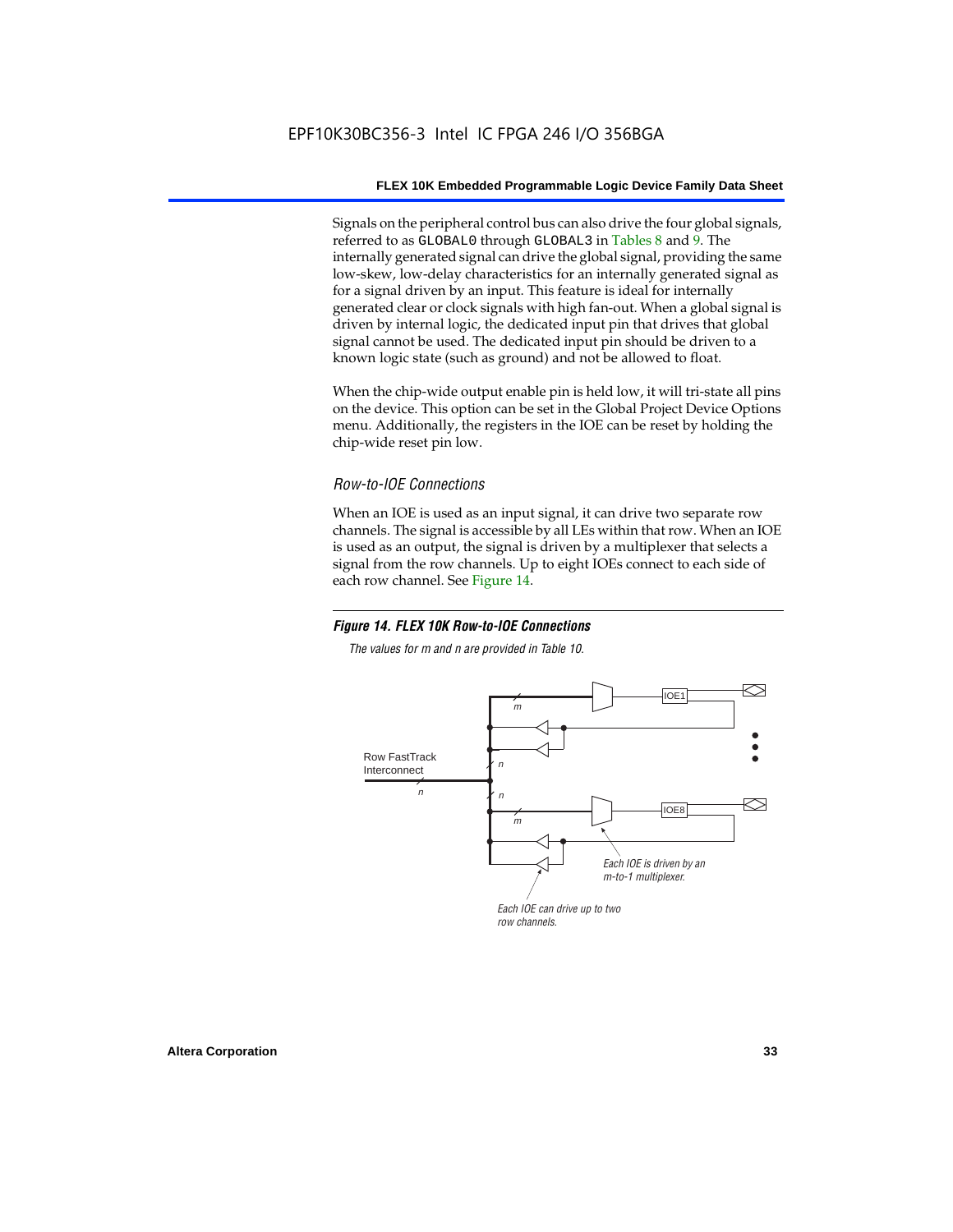| Table 10. FLEX 10K Row-to-IOE Interconnect Resources |                      |                          |  |  |  |
|------------------------------------------------------|----------------------|--------------------------|--|--|--|
| <b>Device</b>                                        | Channels per Row (n) | Row Channels per Pin (m) |  |  |  |
| EPF10K10<br>EPF10K10A                                | 144                  | 18                       |  |  |  |
| EPF10K20                                             | 144                  | 18                       |  |  |  |
| EPF10K30<br>EPF10K30A                                | 216                  | 27                       |  |  |  |
| EPF10K40                                             | 216                  | 27                       |  |  |  |
| EPF10K50<br>EPF10K50V                                | 216                  | 27                       |  |  |  |
| EPF10K70                                             | 312                  | 39                       |  |  |  |
| EPF10K100<br>EPF10K100A                              | 312                  | 39                       |  |  |  |
| EPF10K130V                                           | 312                  | 39                       |  |  |  |
| EPF10K250A                                           | 456                  | 57                       |  |  |  |

Table 10 lists the FLEX 10K row-to-IOE interconnect resources.

#### *Column-to-IOE Connections*

When an IOE is used as an input, it can drive up to two separate column channels. When an IOE is used as an output, the signal is driven by a multiplexer that selects a signal from the column channels. Two IOEs connect to each side of the column channels. Each IOE can be driven by column channels via a multiplexer. The set of column channels that each IOE can access is different for each IOE. See Figure 15.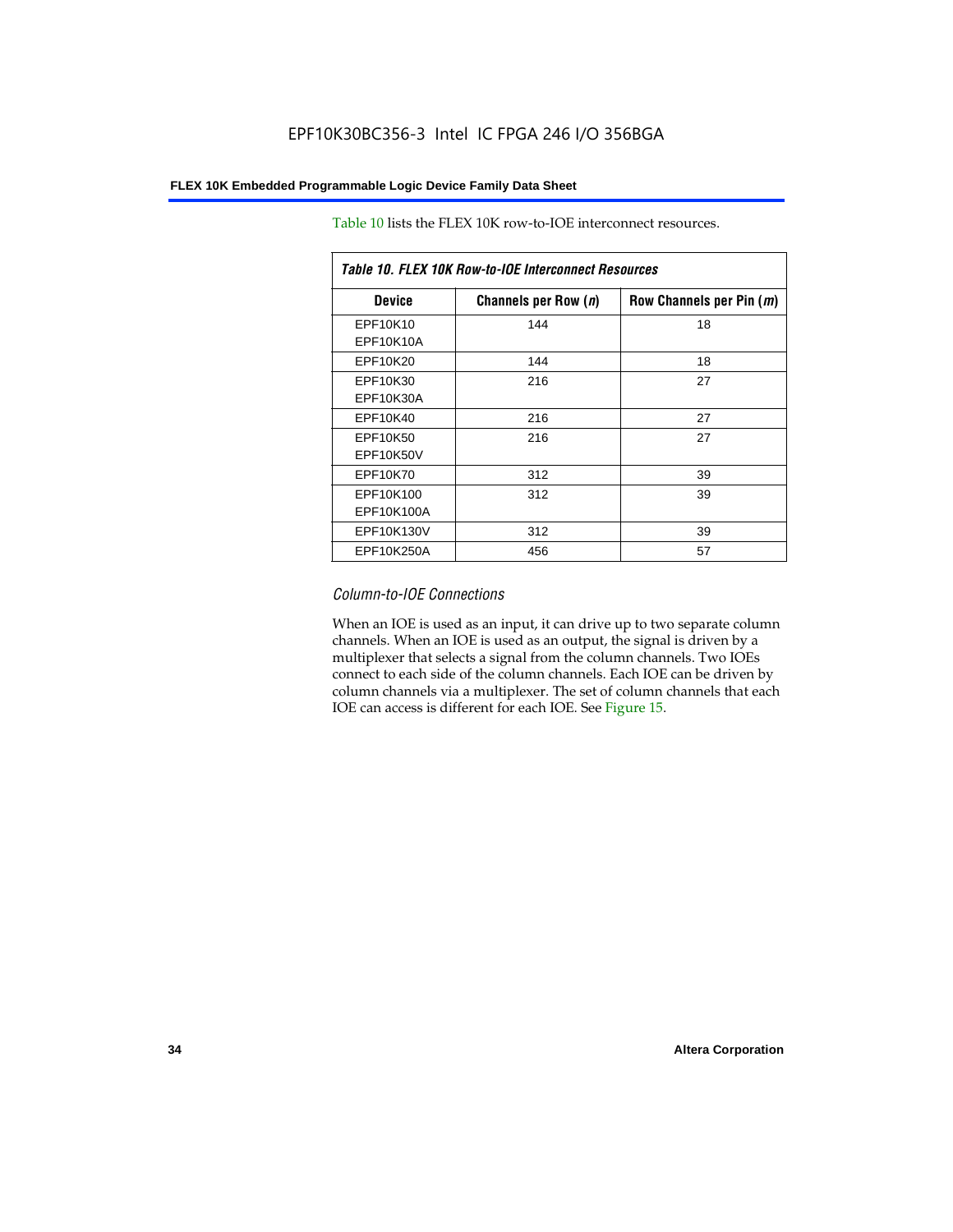## *Figure 15. FLEX 10K Column-to-IOE Connections*

*The values for m and n are provided in Table 11.*



#### Table 11 lists the FLEX 10K column-to-IOE interconnect resources.

| <b>Table 11. FLEX 10K Column-to-IOE Interconnect Resources</b> |                         |                            |  |  |  |
|----------------------------------------------------------------|-------------------------|----------------------------|--|--|--|
| <b>Device</b>                                                  | Channels per Column (n) | Column Channel per Pin (m) |  |  |  |
| EPF10K10<br>EPF10K10A                                          | 24                      | 16                         |  |  |  |
| EPF10K20                                                       | 24                      | 16                         |  |  |  |
| EPF10K30                                                       | 24                      | 16                         |  |  |  |
| EPF10K30A                                                      |                         |                            |  |  |  |
| EPF10K40                                                       | 24                      | 16                         |  |  |  |
| EPF10K50<br>EPF10K50V                                          | 24                      | 16                         |  |  |  |
| EPF10K70                                                       | 24                      | 16                         |  |  |  |
| EPF10K100<br>EPF10K100A                                        | 24                      | 16                         |  |  |  |
| EPF10K130V                                                     | 32                      | 24                         |  |  |  |
| EPF10K250A                                                     | 40                      | 32                         |  |  |  |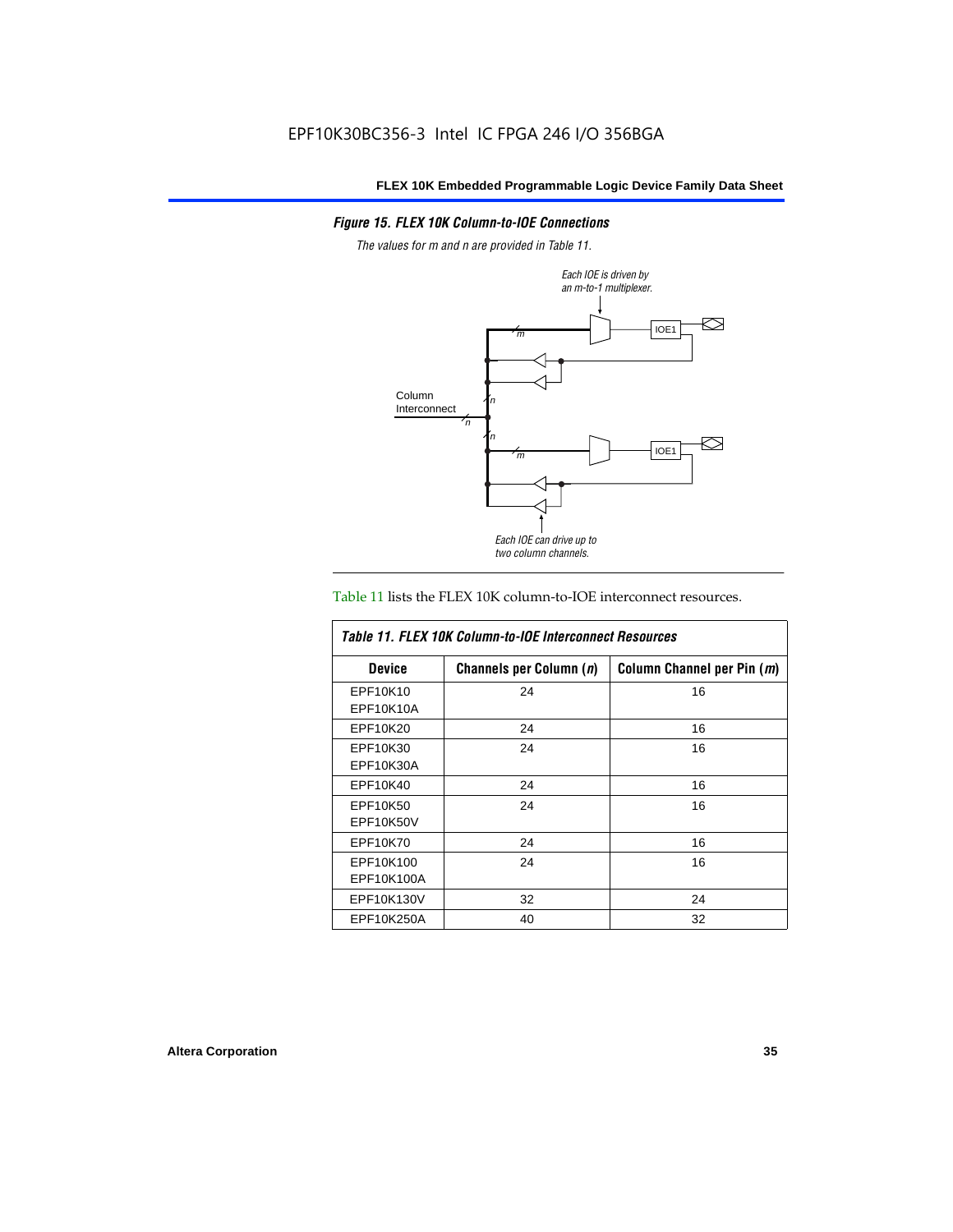# **SameFrame Pin-Outs**

FLEX 10KE devices support the SameFrame pin-out feature for FineLine BGA packages. The SameFrame pin-out feature is the arrangement of balls on FineLine BGA packages such that the lower-ballcount packages form a subset of the higher-ball-count packages. SameFrame pin-outs provide the flexibility to migrate not only from device to device within the same package, but also from one package to another. A given printed circuit board (PCB) layout can support multiple device density/package combinations. For example, a single board layout can support a range of devices from an EPF10K10A device in a 256-pin FineLine BGA package to an EPF10K100A device in a 484-pin FineLine BGA package.

The Altera software provides support to design PCBs with SameFrame pin-out devices. Devices can be defined for present and future use. The Altera software generates pin-outs describing how to lay out a board to take advantage of this migration (see Figure 16).







256-Pin FineLine BGA Package (Reduced I/O Count or Logic Requirements) 484-Pin FineLine BGA Package (Increased I/O Count or Logic Requirements)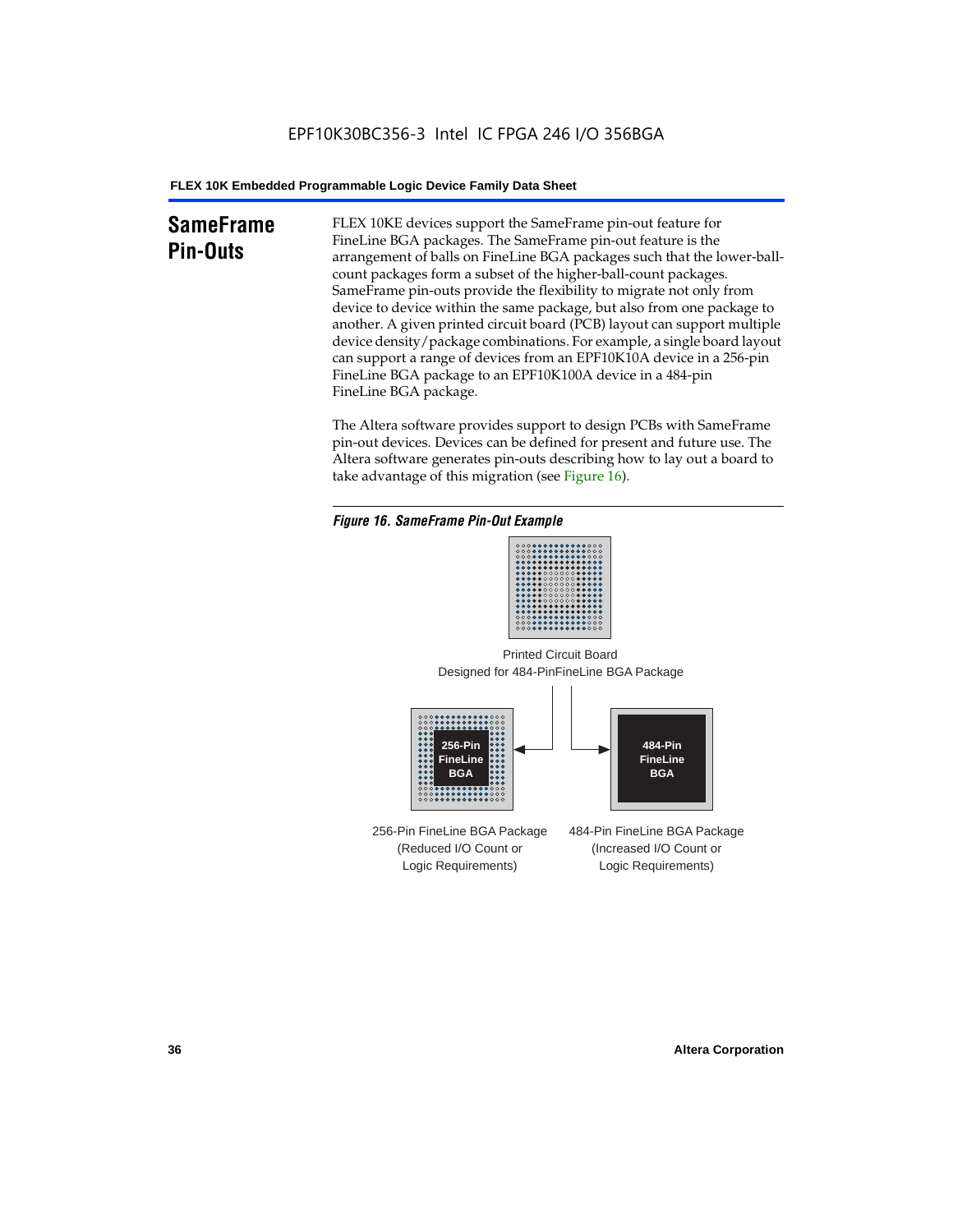# **ClockLock & ClockBoost Features**

To support high-speed designs, selected FLEX 10K devices offer optional ClockLock and ClockBoost circuitry containing a phase-locked loop (PLL) that is used to increase design speed and reduce resource usage. The ClockLock circuitry uses a synchronizing PLL that reduces the clock delay and skew within a device. This reduction minimizes clock-to-output and setup times while maintaining zero hold times. The ClockBoost circuitry, which provides a clock multiplier, allows the designer to enhance device area efficiency by sharing resources within the device. The ClockBoost feature allows the designer to distribute a low-speed clock and multiply that clock on-device. Combined, the ClockLock and ClockBoost features provide significant improvements in system performance and bandwidth.

The ClockLock and ClockBoost features in FLEX 10K devices are enabled through the Altera software. External devices are not required to use these features. The output of the ClockLock and ClockBoost circuits is not available at any of the device pins.

The ClockLock and ClockBoost circuitry locks onto the rising edge of the incoming clock. The circuit output can only drive the clock inputs of registers; the generated clock cannot be gated or inverted.

The dedicated clock pin (GCLK1) supplies the clock to the ClockLock and ClockBoost circuitry. When the dedicated clock pin is driving the ClockLock or ClockBoost circuitry, it cannot drive elsewhere in the device.

In designs that require both a multiplied and non-multiplied clock, the clock trace on the board can be connected to GCLK1. With the Altera software, GCLK1 can feed both the ClockLock and ClockBoost circuitry in the FLEX 10K device. However, when both circuits are used, the other clock pin (GCLK0) cannot be used. Figure 17 shows a block diagram of how to enable both the ClockLock and ClockBoost circuits in the Altera software. The example shown is a schematic, but a similar approach applies for designs created in AHDL, VHDL, and Verilog HDL. When the ClockLock and ClockBoost circuits are used simultaneously, the input frequency parameter must be the same for both circuits. In Figure 17, the input frequency must meet the requirements specified when the ClockBoost multiplication factor is two.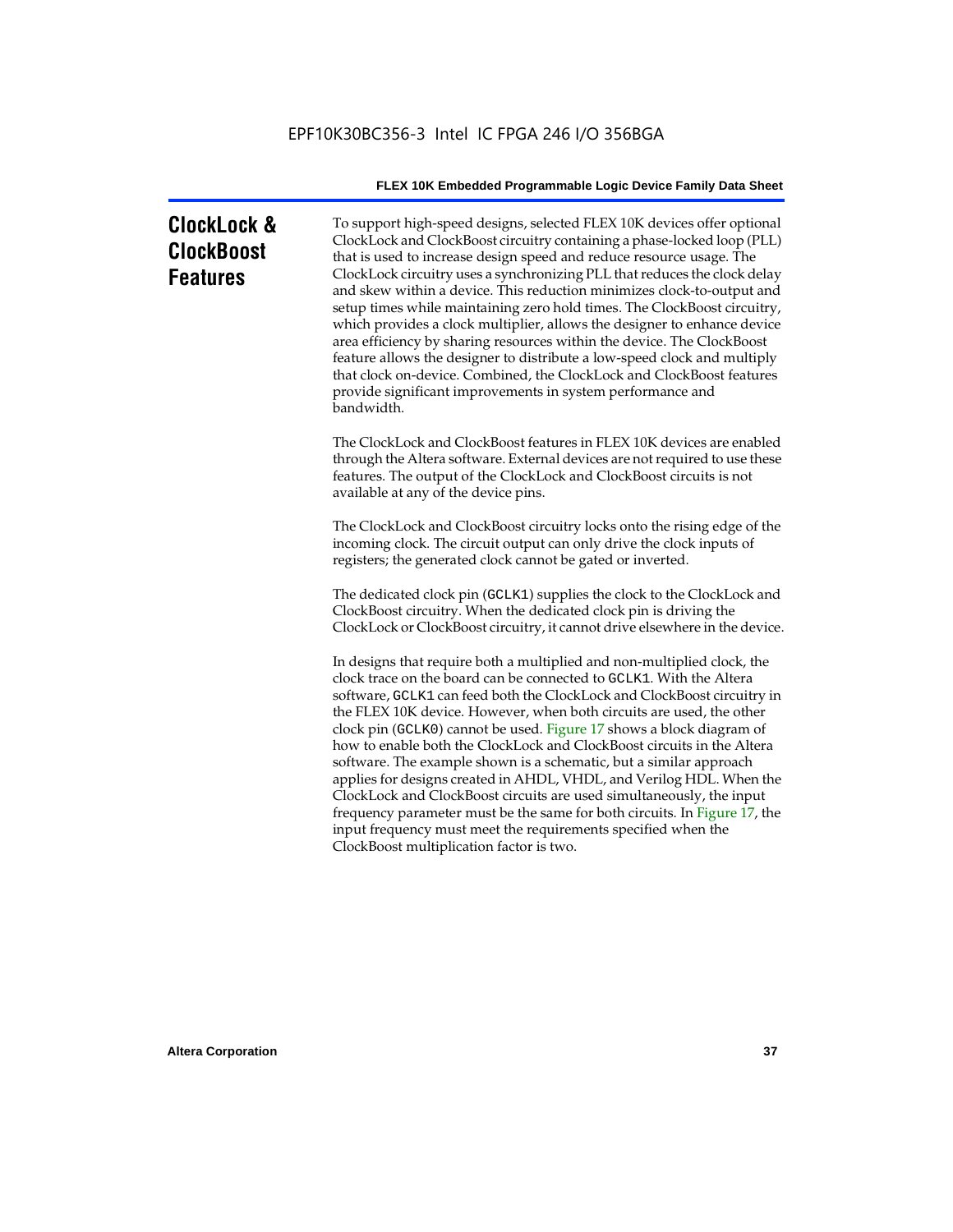

*Figure 17. Enabling ClockLock & ClockBoost in the Same Design*

To use both the ClockLock and ClockBoost circuits in the same design, designers must use Revision C EPF10K100GC503-3DX devices and MAX+PLUS II software versions 7.2 or higher. The die revision is indicated by the third digit of the nine-digit code on the top side of the device.

# **Output Configuration**

This section discusses the peripheral component interconnect (PCI) pull-up clamping diode option, slew-rate control, open-drain output option, MultiVolt I/O interface, and power sequencing for FLEX 10K devices. The PCI pull-up clamping diode, slew-rate control, and open-drain output options are controlled pin-by-pin via Altera logic options. The MultiVolt I/O interface is controlled by connecting  $V_{\text{CCIO}}$  to a different voltage than  $V_{\text{CCINT}}$ . Its effect can be simulated in the Altera software via the **Global Project Device Options** dialog box (Assign menu).

## **PCI Clamping Diodes**

The EPF10K10A and EPF10K30A devices have a pull-up clamping diode on every I/O, dedicated input, and dedicated clock pin. PCI clamping diodes clamp the transient overshoot caused by reflected waves to the  $V_{\text{CCIO}}$  value and are required for 3.3-V PCI compliance. Clamping diodes can also be used to limit overshoot in other systems.

Clamping diodes are controlled on a pin-by-pin basis via a logic option in the Altera software. When  $V_{\text{CCIO}}$  is 3.3 V, a pin that has the clamping diode turned on can be driven by a 2.5-V or 3.3-V signal, but not a 5.0-V signal. When  $V_{\text{CCIO}}$  is 2.5 V, a pin that has the clamping diode turned on can be driven by a 2.5-V signal, but not a 3.3-V or 5.0-V signal. However, a clamping diode can be turned on for a subset of pins, which allows devices to bridge between a 3.3-V PCI bus and a 5.0-V device.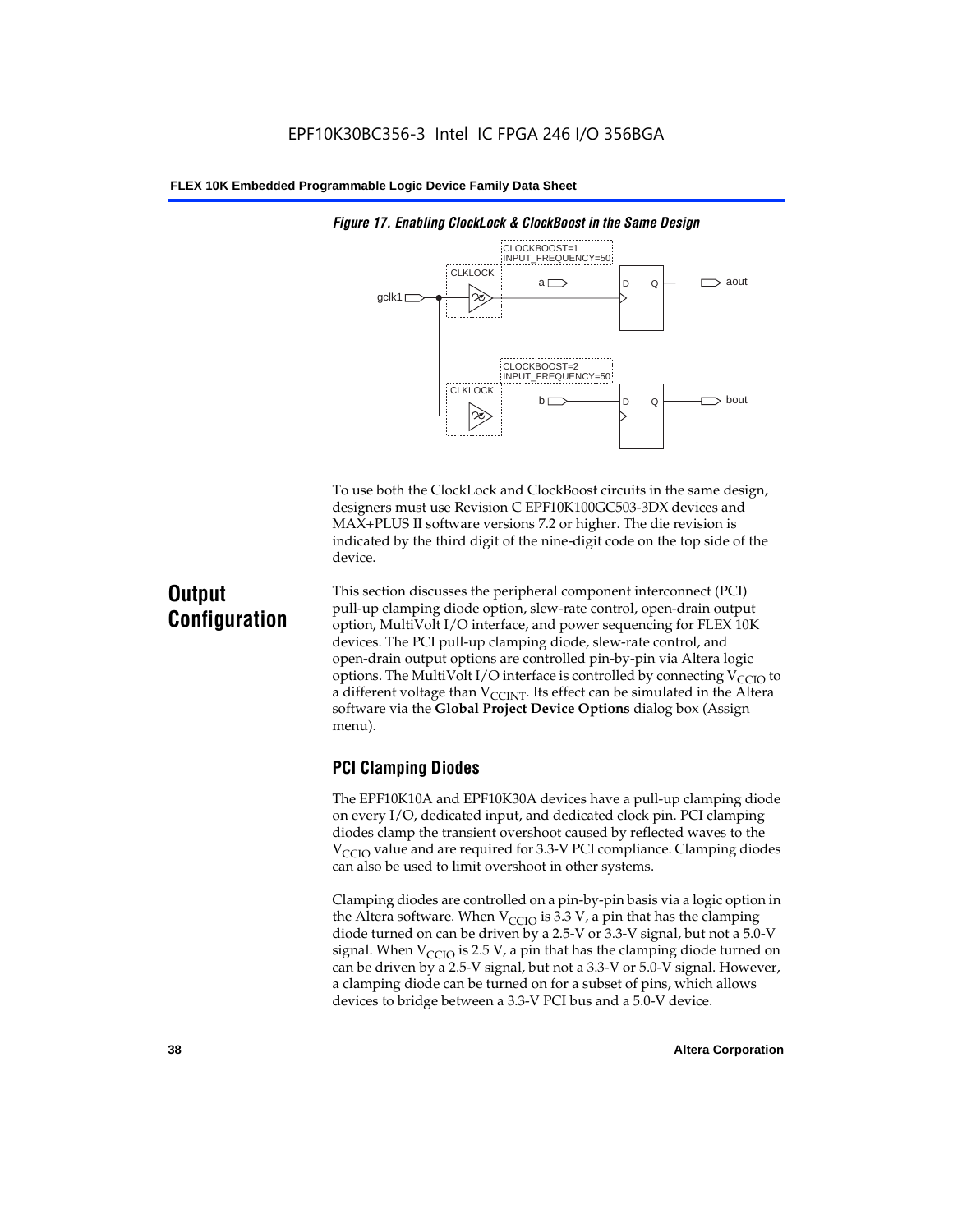## **Slew-Rate Control**

The output buffer in each IOE has an adjustable output slew rate that can be configured for low-noise or high-speed performance. A slower slew rate reduces system noise and adds a maximum delay of approximately 2.9 ns. The fast slew rate should be used for speed-critical outputs in systems that are adequately protected against noise. Designers can specify the slew rate on a pin-by-pin basis during design entry or assign a default slew rate to all pins on a device-wide basis. The slow slew rate setting affects only the falling edge of the output.

## **Open-Drain Output Option**

FLEX 10K devices provide an optional open-drain (electrically equivalent to an open-collector) output for each I/O pin. This open-drain output enables the device to provide system-level control signals (e.g., interrupt and write enable signals) that can be asserted by any of several devices. It can also provide an additional wired-OR plane. Additionally, the Altera software can convert tri-state buffers with grounded data inputs to opendrain pins automatically.

Open-drain output pins on FLEX 10K devices (with a pull-up resistor to the 5.0-V supply) can drive 5.0-V CMOS input pins that require a  $V<sub>IH</sub>$  of 3.5 V. When the open-drain pin is active, it will drive low. When the pin is inactive, the trace will be pulled up to 5.0 V by the resistor. The open-drain pin will only drive low or tri-state; it will never drive high. The rise time is dependent on the value of the pull-up resistor and load impedance. The  $I_{\text{OL}}$  current specification should be considered when selecting a pull-up resistor.

Output pins on 5.0-V FLEX 10K devices with  $V_{\text{CCIO}} = 3.3$  V or 5.0 V (with a pull-up resistor to the 5.0-V supply) can also drive 5.0-V CMOS input pins. In this case, the pull-up transistor will turn off when the pin voltage exceeds 3.3 V. Therefore, the pin does not have to be open-drain.

## **MultiVolt I/O Interface**

The FLEX 10K device architecture supports the MultiVolt I/O interface feature, which allows FLEX 10K devices to interface with systems of differing supply voltages. These devices have one set of  $V_{CC}$  pins for internal operation and input buffers (VCCINT) and another set for I/O output drivers (VCCIO).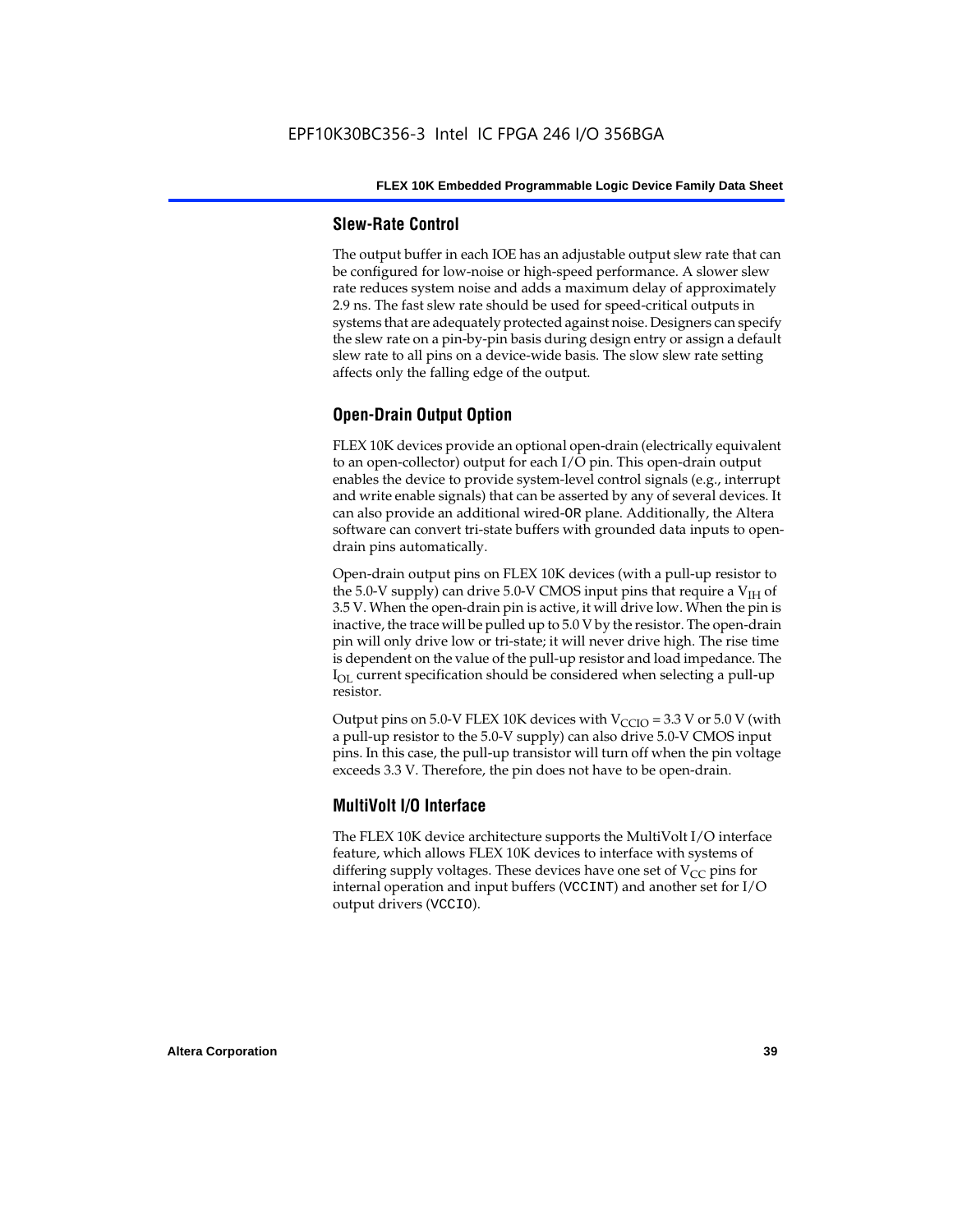Table 12 describes the FLEX 10K device supply voltages and MultiVolt I/O support levels.

| Table 12. Supply Voltages & MultiVolt I/O Support Levels |                          |                   |                                         |               |  |
|----------------------------------------------------------|--------------------------|-------------------|-----------------------------------------|---------------|--|
| <b>Devices</b>                                           | Supply Voltage (V)       |                   | <b>MultiVolt I/O Support Levels (V)</b> |               |  |
|                                                          | <b>V<sub>CCINT</sub></b> | V <sub>CCIO</sub> | Input                                   | <b>Output</b> |  |
| FLEX 10K (1)                                             | 5.0                      | 5.0               | $3.3$ or $5.0$                          | 5.0           |  |
|                                                          | 5.0                      | 3.3               | 3.3 or 5.0                              | 3.3 or 5.0    |  |
| EPF10K50V (1)                                            | 3.3                      | 3.3               | 3.3 or 5.0                              | 3.3 or 5.0    |  |
| EPF10K130V                                               | 3.3                      | 3.3               | 3.3 or 5.0                              | 3.3 or 5.0    |  |
| FLEX 10KA (1)                                            | 3.3                      | 3.3               | 2.5, 3.3, or 5.0                        | 3.3 or 5.0    |  |
|                                                          | 3.3                      | 2.5               | 2.5, 3.3, or 5.0                        | 2.5           |  |

*Note*

(1) 240-pin QFP packages do not support the MultiVolt I/O features, so they do not have separate V<sub>CCIO</sub> pins.

## **Power Sequencing & Hot-Socketing**

Because FLEX 10K devices can be used in a multi-voltage environment, they have been designed specifically to tolerate any possible power-up sequence. The  $V_{\text{CCIO}}$  and  $V_{\text{CCINT}}$  power supplies can be powered in any order.

Signals can be driven into FLEX 10KA devices before and during power up without damaging the device. Additionally, FLEX 10KA devices do not drive out during power up. Once operating conditions are reached, FLEX 10KA devices operate as specified by the user.

# **IEEE Std. 1149.1 (JTAG) Boundary-Scan Support**

All FLEX 10K devices provide JTAG BST circuitry that complies with the IEEE Std. 1149.1-1990 specification. All FLEX 10K devices can also be configured using the JTAG pins through the BitBlaster serial download cable, or ByteBlasterMV parallel port download cable, or via hardware that uses the Jam<sup>TM</sup> programming and test language. JTAG BST can be performed before or after configuration, but not during configuration. FLEX 10K devices support the JTAG instructions shown in Table 13.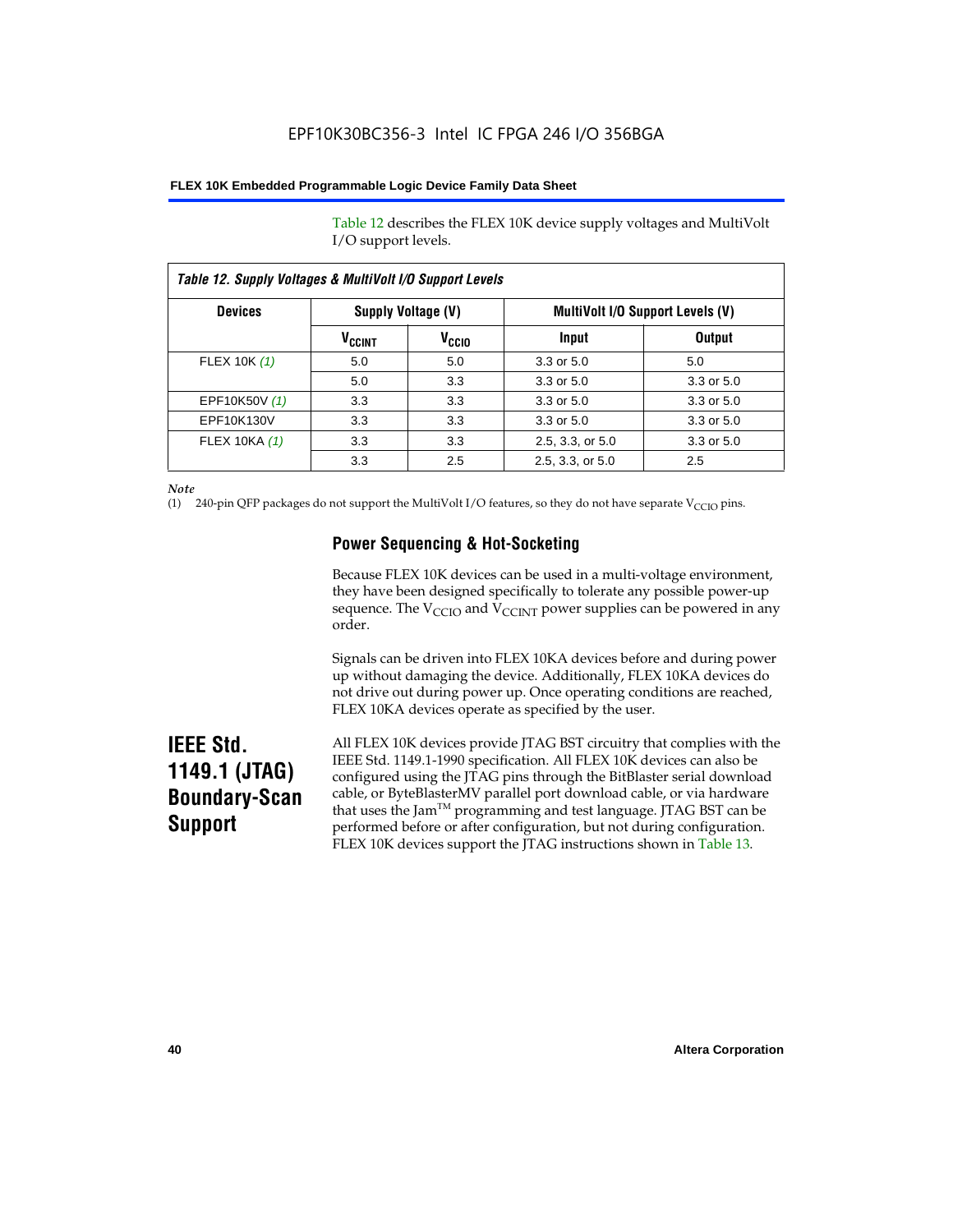| Table 13. FLEX 10K JTAG Instructions |                                                                                                                                                                                                                                             |  |  |
|--------------------------------------|---------------------------------------------------------------------------------------------------------------------------------------------------------------------------------------------------------------------------------------------|--|--|
| <b>JTAG Instruction</b>              | <b>Description</b>                                                                                                                                                                                                                          |  |  |
| SAMPLE/PRELOAD                       | Allows a snapshot of signals at the device pins to be captured and examined during<br>normal device operation, and permits an initial data pattern output at the device pins.                                                               |  |  |
| <b>EXTEST</b>                        | Allows the external circuitry and board-level interconnections to be tested by forcing a<br>test pattern at the output pins and capturing test results at the input pins.                                                                   |  |  |
| <b>BYPASS</b>                        | Places the 1-bit bypass register between the TDI and TDO pins, which allows the BST<br>data to pass synchronously through a selected device to adjacent devices during normal<br>device operation.                                          |  |  |
| <b>USERCODE</b>                      | Selects the user electronic signature (USERCODE) register and places it between the<br>TDI and TDO pins, allowing the USERCODE to be serially shifted out of TDO.                                                                           |  |  |
| <b>IDCODE</b>                        | Selects the IDCODE register and places it between TDI and TDO, allowing the IDCODE<br>to be serially shifted out of TDO.                                                                                                                    |  |  |
| <b>ICR Instructions</b>              | These instructions are used when configuring a FLEX 10K device via JTAG ports with a<br>BitBlaster, or ByteBlasterMV or MasterBlaster download cable, or using a Jam File<br>(.jam) or Jam Byte-Code File (.jbc) via an embedded processor. |  |  |

The instruction register length of FLEX 10K devices is 10 bits. The USERCODE register length in FLEX 10K devices is 32 bits; 7 bits are determined by the user, and 25 bits are predetermined. Tables 14 and 15 show the boundary-scan register length and device IDCODE information for FLEX 10K devices.

| Table 14. FLEX 10K Boundary-Scan Register Length |                                                |
|--------------------------------------------------|------------------------------------------------|
| <b>Device</b>                                    | <b>Boundary-Scan</b><br><b>Register Length</b> |
| EPF10K10, EPF10K10A                              | 480                                            |
| EPF10K20                                         | 624                                            |
| EPF10K30, EPF10K30A                              | 768                                            |
| EPF10K40                                         | 864                                            |
| EPF10K50, EPF10K50V                              | 960                                            |
| EPF10K70                                         | 1,104                                          |
| EPF10K100, EPF10K100A                            | 1,248                                          |
| EPF10K130V                                       | 1,440                                          |
| EPF10K250A                                       | 1,440                                          |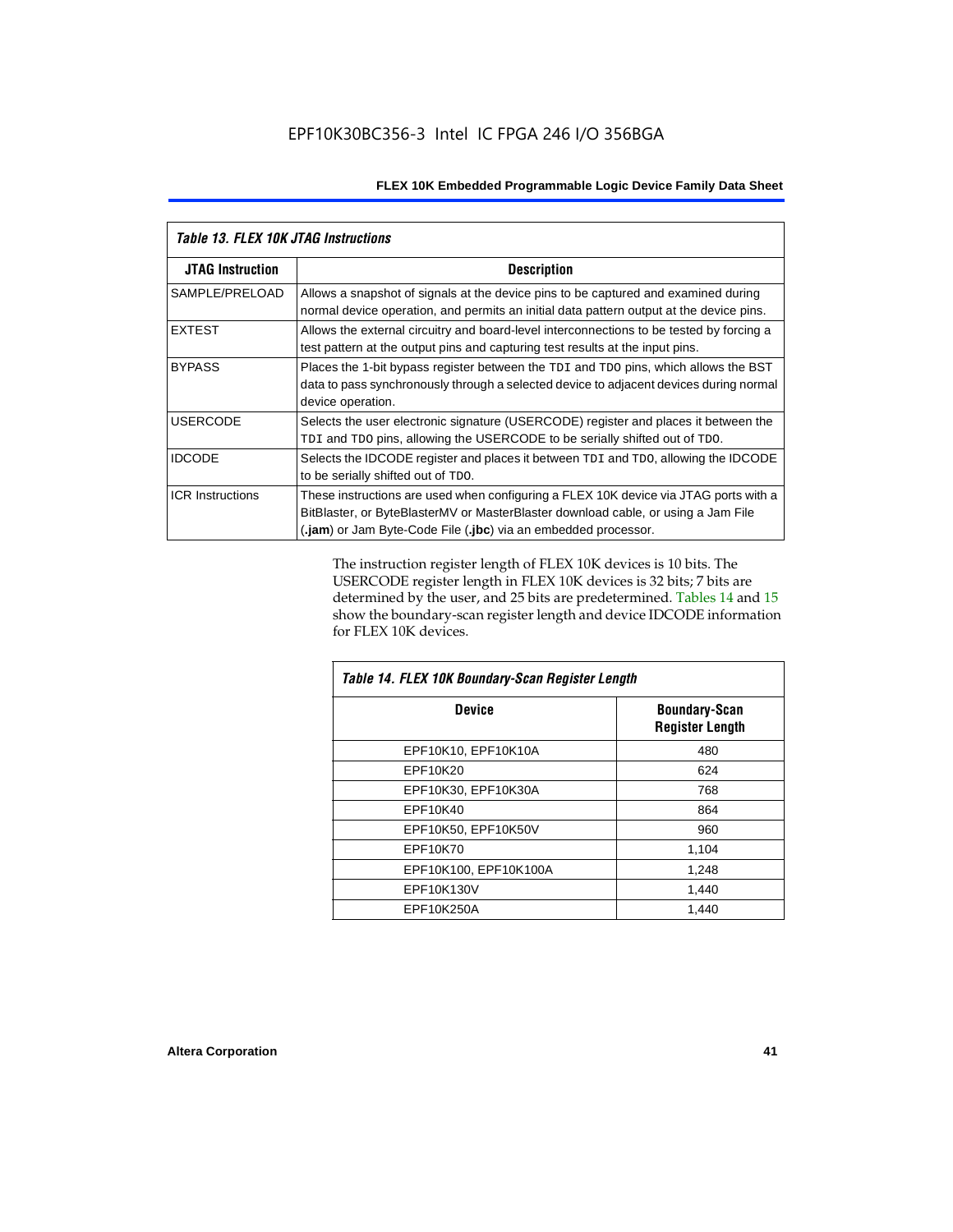| Table 15. 32-Bit FLEX 10K Device IDCODE<br>Note (1) |                            |                                           |                                                       |                    |  |  |  |
|-----------------------------------------------------|----------------------------|-------------------------------------------|-------------------------------------------------------|--------------------|--|--|--|
| <b>Device</b>                                       |                            | <b>IDCODE (32 Bits)</b>                   |                                                       |                    |  |  |  |
|                                                     | <b>Version</b><br>(4 Bits) | <b>Part Number</b><br>$(16 \text{ bits})$ | <b>Manufacturer's Identity</b><br>$(11 \text{ bits})$ | 1 $(1$ Bit)<br>(2) |  |  |  |
| EPF10K10, EPF10K10A                                 | 0000                       | 0001<br>0000<br>0001 0000                 | 00001101110                                           | $\mathbf{1}$       |  |  |  |
| EPF10K20                                            | 0000                       | 0000 0010 0000<br>0001                    | 00001101110                                           | 1                  |  |  |  |
| EPF10K30, EPF10K30A                                 | 0000                       | 0001 0000 0011 0000                       | 00001101110                                           | 1                  |  |  |  |
| EPF10K40                                            | 0000                       | 0000<br>0100<br>0001<br>0000              | 00001101110                                           | $\mathbf{1}$       |  |  |  |
| EPF10K50, EPF10K50V                                 | 0000                       | 0001 0000 0101 0000                       | 00001101110                                           | 1                  |  |  |  |
| EPF10K70                                            | 0000                       | 0000 0111 0000<br>0001                    | 00001101110                                           | $\mathbf{1}$       |  |  |  |
| EPF10K100, EPF10K100A                               | 0000                       | 0001 0000 0000<br>0000                    | 00001101110                                           | 1                  |  |  |  |
| EPF10K130V                                          | 0000                       | 0000<br>0001 0011 0000                    | 00001101110                                           | 1                  |  |  |  |
| EPF10K250A                                          | 0000                       | 0000<br>0010 0101 0000                    | 00001101110                                           | $\mathbf{1}$       |  |  |  |

#### *Notes:*

(1) The most significant bit (MSB) is on the left.

(2) The least significant bit (LSB) for all JTAG IDCODEs is 1.

FLEX 10K devices include weak pull-ups on JTAG pins.



**for more information, see the following documents:** 

- *Application Note 39 (IEEE 1149.1 (JTAG) Boundary-Scan Testing in Altera Devices)*
- *BitBlaster Serial Download Cable Data Sheet*
- *ByteBlasterMV Parallel Port Download Cable Data Sheet*
- *Jam Programming & Test Language Specification*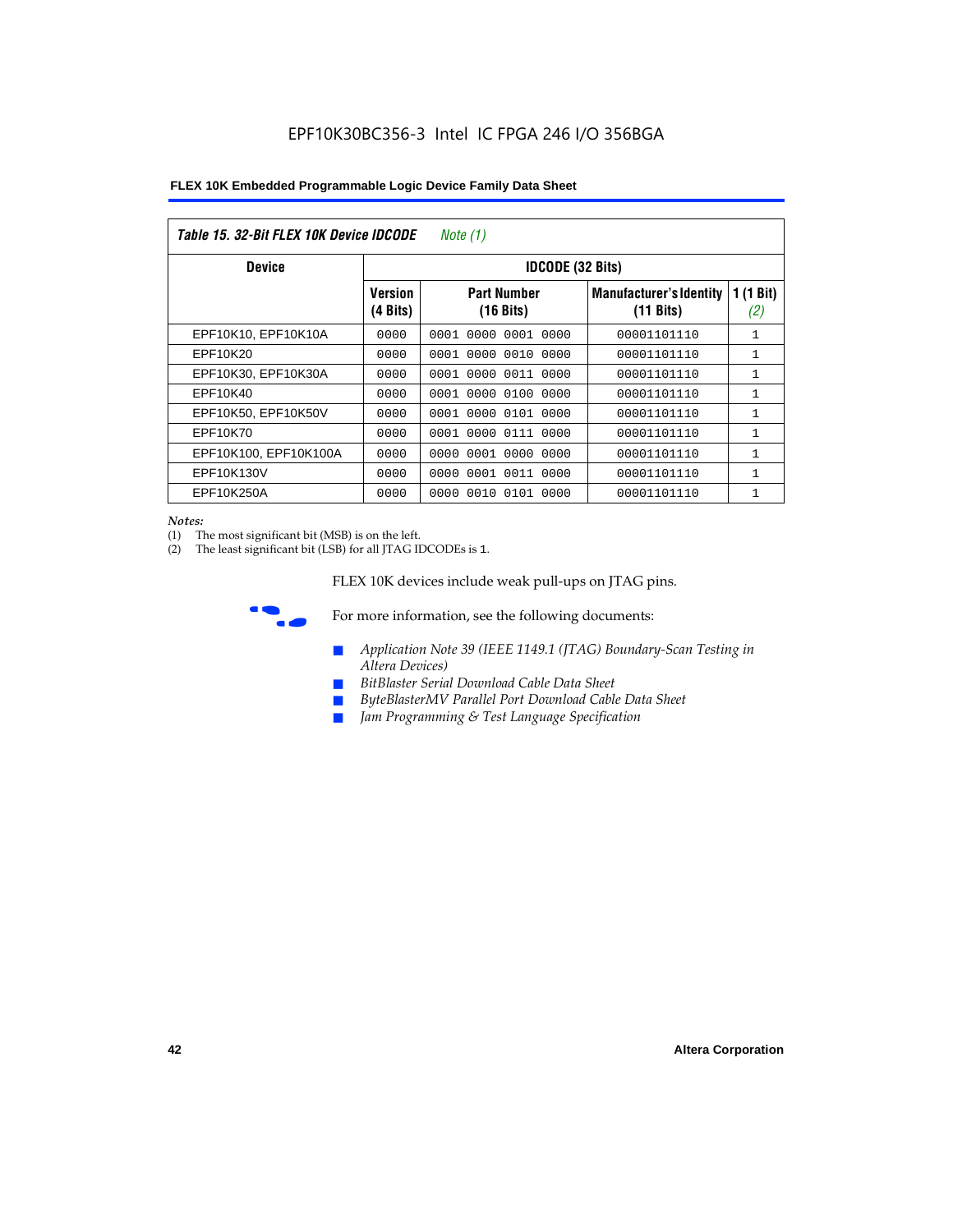Figure 18 shows the timing requirements for the JTAG signals.

*Figure 18. JTAG Waveforms*



Table 16 shows the timing parameters and values for FLEX 10K devices.

| Table 16. JTAG Timing Parameters & Values |                                                |     |            |      |  |
|-------------------------------------------|------------------------------------------------|-----|------------|------|--|
| <b>Symbol</b>                             | <b>Parameter</b>                               | Min | <b>Max</b> | Unit |  |
| t <sub>JCP</sub>                          | <b>TCK clock period</b>                        | 100 |            | ns   |  |
| t <sub>JCH</sub>                          | TCK clock high time                            | 50  |            | ns   |  |
| $t_{JCL}$                                 | TCK clock low time                             | 50  |            | ns   |  |
| tjpsu                                     | JTAG port setup time                           | 20  |            | ns   |  |
| t <sub>JPH</sub>                          | JTAG port hold time                            | 45  |            | ns   |  |
| <sup>t</sup> JPCO                         | JTAG port clock to output                      |     | 25         | ns   |  |
| t <sub>JPZX</sub>                         | JTAG port high impedance to valid output       |     | 25         | ns   |  |
| t <sub>JPXZ</sub>                         | JTAG port valid output to high impedance       |     | 25         | ns   |  |
| tussu                                     | Capture register setup time                    | 20  |            | ns   |  |
| $t_{JSH}$                                 | Capture register hold time                     | 45  |            | ns   |  |
| tjsco                                     | Update register clock to output                |     | 35         | ns   |  |
| t <sub>JSZX</sub>                         | Update register high-impedance to valid output |     | 35         | ns   |  |
| t <sub>JSXZ</sub>                         | Update register valid output to high impedance |     | 35         | ns   |  |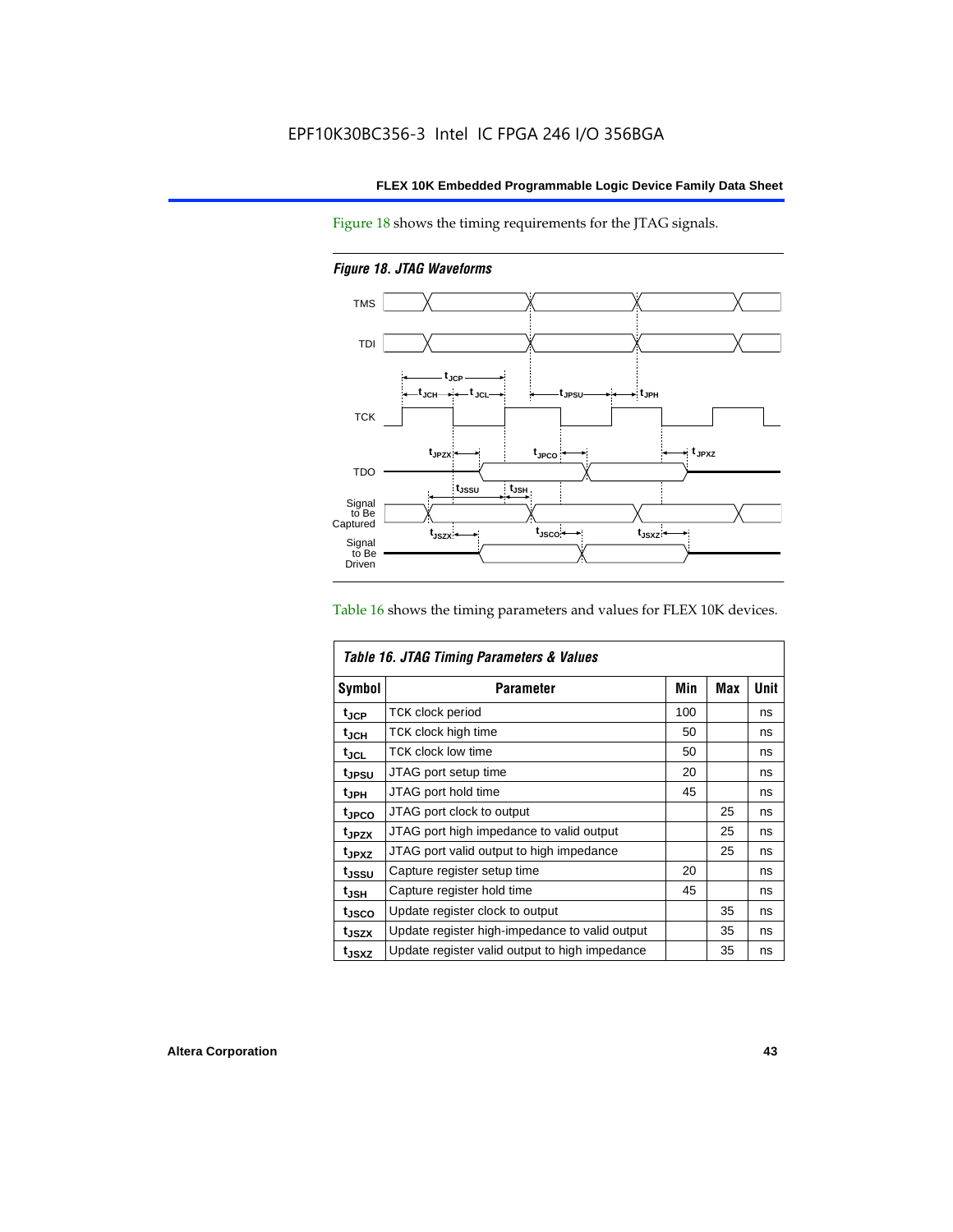**Generic Testing** Each FLEX 10K device is functionally tested. Complete testing of each configurable SRAM bit and all logic functionality ensures 100% yield. AC test measurements for FLEX 10K devices are made under conditions equivalent to those shown in Figure 19. Multiple test patterns can be used to configure devices during all stages of the production flow.

## *Figure 19. FLEX 10K AC Test Conditions*

*Power supply transients can affect AC measurements. Simultaneous transitions of*  $V<sub>CC</sub>$ *multiple outputs should be avoided for* 464 Ω *accurate measurement. Threshold tests must* (703 Ω) ξ *not be performed under AC conditions.*  $[521 \Omega]$ *Large-amplitude, fast-ground-current* To Test Device *transients normally occur as the device* Output System *outputs discharge the load capacitances. When these transients flow through the parasitic inductance between the device* 250 Ω *ground pin and the test system ground,*  $(8.06 \text{ k}\Omega)$ C1 (includes *significant reductions in observable noise* [481 $\Omega$ ] JIG capacitance) *immunity can result. Numbers without*  Device input *parentheses are for 5.0-V devices or outputs.*  rise and fall *Numbers in parentheses are for 3.3-V devices*  times  $<$  3 ns ŧ *or outputs. Numbers in brackets are for 2.5-V devices or outputs.*

# **Operating Conditions**

Tables 17 through 21 provide information on absolute maximum ratings, recommended operating conditions, DC operating conditions, and capacitance for 5.0-V FLEX 10K devices.

| Table 17. FLEX 10K 5.0-V Device Absolute Maximum Ratings<br>Note (1) |                            |                              |        |     |              |
|----------------------------------------------------------------------|----------------------------|------------------------------|--------|-----|--------------|
| Symbol                                                               | <b>Parameter</b>           | <b>Conditions</b>            | Min    | Max | <b>Unit</b>  |
| $V_{\rm CC}$                                                         | Supply voltage             | With respect to ground $(2)$ | $-2.0$ | 7.0 | V            |
| $V_{I}$                                                              | DC input voltage           |                              | $-2.0$ | 7.0 | V            |
| $I_{\text{OUT}}$                                                     | DC output current, per pin |                              | $-25$  | 25  | mA           |
| $\mathsf{T}_{\texttt{STG}}$                                          | Storage temperature        | No bias                      | $-65$  | 150 | ° C          |
| $\mathsf{T}_{\mathsf{AMB}}$                                          | Ambient temperature        | Under bias                   | $-65$  | 135 | $^{\circ}$ C |
| $T_{\rm J}$                                                          | Junction temperature       | Ceramic packages, under bias |        | 150 | ° C          |
|                                                                      |                            | PQFP, TQFP, RQFP, and BGA    |        | 135 | $^{\circ}$ C |
|                                                                      |                            | packages, under bias         |        |     |              |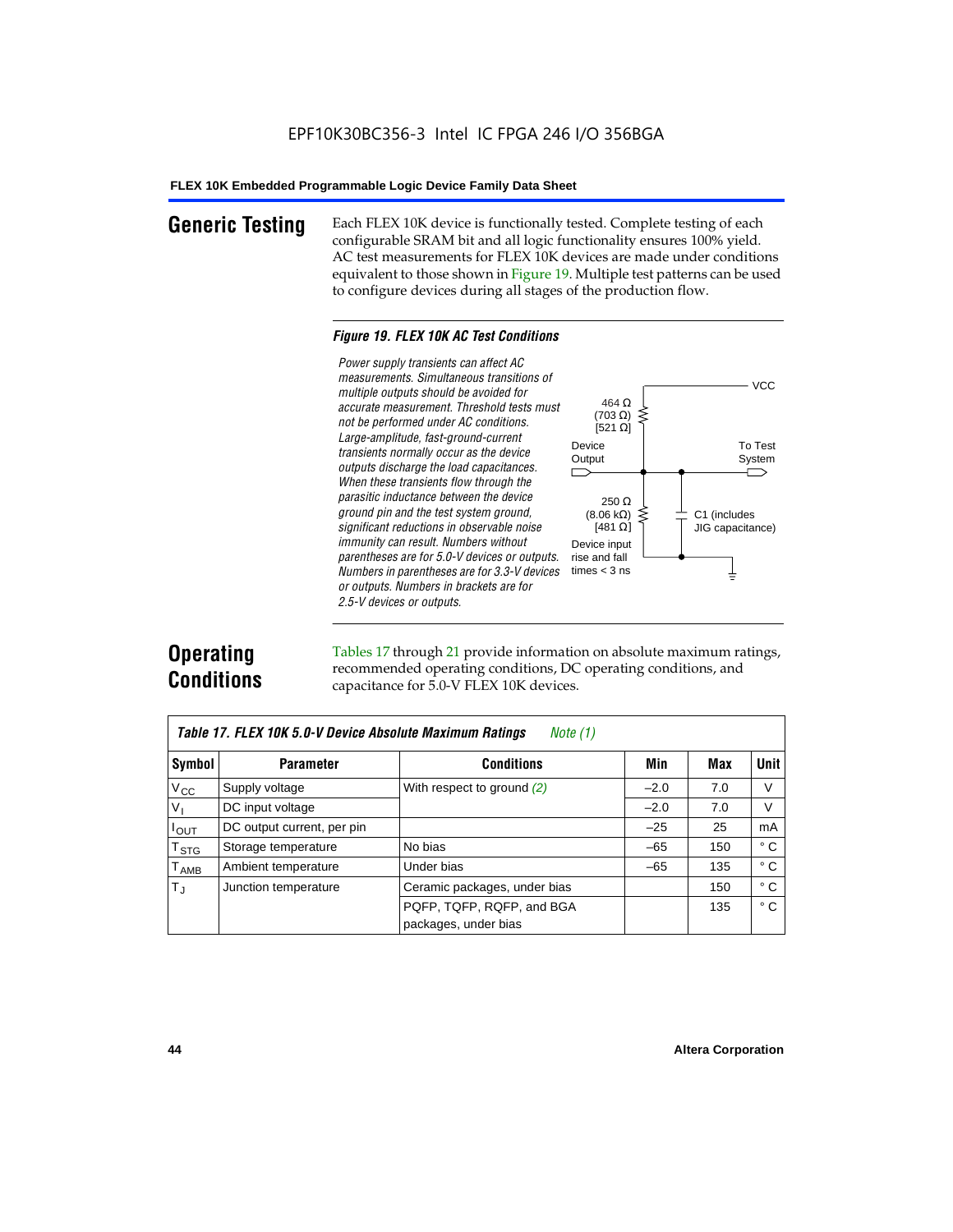|                    | <b>Table 18. FLEX 10K 5.0-V Device Recommended Operating Conditions</b> |                    |             |                       |              |  |  |
|--------------------|-------------------------------------------------------------------------|--------------------|-------------|-----------------------|--------------|--|--|
| Symbol             | <b>Parameter</b>                                                        | <b>Conditions</b>  | Min         | Max                   | Unit         |  |  |
| V <sub>CCINT</sub> | Supply voltage for internal logic<br>and input buffers                  | (3), (4)           | 4.75 (4.50) | 5.25(5.50)            | V            |  |  |
| V <sub>CCIO</sub>  | Supply voltage for output<br>buffers, 5.0-V operation                   | (3), (4)           | 4.75 (4.50) | 5.25(5.50)            | $\vee$       |  |  |
|                    | Supply voltage for output<br>buffers, 3.3-V operation                   | (3), (4)           | 3.00(3.00)  | 3.60(3.60)            | $\vee$       |  |  |
| $V_{I}$            | Input voltage                                                           |                    | $-0.5$      | $V_{\rm CCINT}$ + 0.5 | $\vee$       |  |  |
| $V_{\rm O}$        | Output voltage                                                          |                    | 0           | V <sub>CCIO</sub>     | $\vee$       |  |  |
| $T_A$              | Ambient temperature                                                     | For commercial use | $\Omega$    | 70                    | $^{\circ}$ C |  |  |
|                    |                                                                         | For industrial use | $-40$       | 85                    | ° C          |  |  |
| $T_{\rm J}$        | Operating temperature                                                   | For commercial use | $\Omega$    | 85                    | ° C          |  |  |
|                    |                                                                         | For industrial use | $-40$       | 100                   | ° C          |  |  |
| $t_{R}$            | Input rise time                                                         |                    |             | 40                    | ns           |  |  |
| $t_F$              | Input fall time                                                         |                    |             | 40                    | ns           |  |  |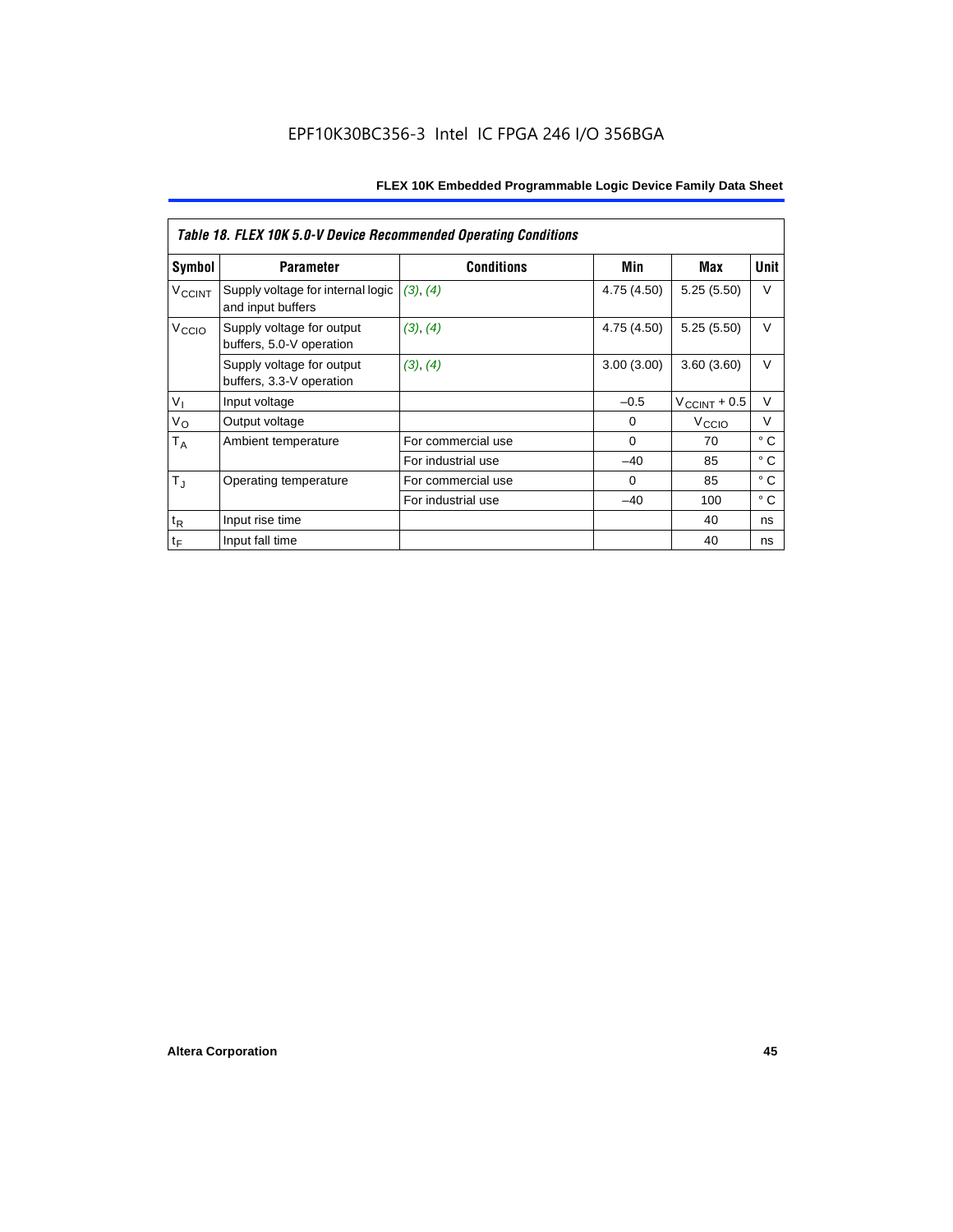# EPF10K30BC356-3 Intel IC FPGA 246 I/O 356BGA

| Table 19. FLEX 10K 5.0-V Device DC Operating Conditions<br><i>Notes</i> $(5)$ , $(6)$ |                                         |                                                   |                         |            |                          |             |
|---------------------------------------------------------------------------------------|-----------------------------------------|---------------------------------------------------|-------------------------|------------|--------------------------|-------------|
| Symbol                                                                                | <b>Parameter</b>                        | <b>Conditions</b>                                 | Min                     | <b>Typ</b> | Max                      | <b>Unit</b> |
| $V_{\text{IH}}$                                                                       | High-level input<br>voltage             |                                                   | 2.0                     |            | $V_{\text{CCINT}} + 0.5$ | V           |
| $V_{IL}$                                                                              | Low-level input voltage                 |                                                   | $-0.5$                  |            | 0.8                      | V           |
| V <sub>OH</sub>                                                                       | 5.0-V high-level TTL<br>output voltage  | $I_{OH} = -4$ mA DC, $V_{CCIO} = 4.75$ V<br>(7)   | 2.4                     |            |                          | $\vee$      |
|                                                                                       | 3.3-V high-level TTL<br>output voltage  | $I_{OH} = -4$ mA DC, $V_{CCIO} = 3.00$ V<br>(7)   | 2.4                     |            |                          | $\vee$      |
|                                                                                       | 3.3-V high-level CMOS<br>output voltage | $I_{OH} = -0.1$ mA DC, $V_{CClO} = 3.00$ V<br>(7) | $V_{\text{CClO}} - 0.2$ |            |                          | $\vee$      |
| $V_{OL}$                                                                              | 5.0-V low-level TTL<br>output voltage   | $I_{OL}$ = 12 mA DC, $V_{CCIO}$ = 4.75 V<br>(8)   |                         |            | 0.45                     | $\vee$      |
|                                                                                       | 3.3-V low-level TTL<br>output voltage   | $I_{OL}$ = 12 mA DC, $V_{CCIO}$ = 3.00 V<br>(8)   |                         |            | 0.45                     | V           |
|                                                                                       | 3.3-V low-level CMOS<br>output voltage  | $I_{OL}$ = 0.1 mA DC, $V_{CClO}$ = 3.00 V<br>(8)  |                         |            | 0.2                      | $\vee$      |
| $\mathbf{I}_{\mathbf{I}}$                                                             | Input pin leakage<br>current            | $V_1 = V_{CC}$ or ground<br>(9)                   | $-10$                   |            | 10                       | μA          |
| $I_{OZ}$                                                                              | Tri-stated I/O pin<br>leakage current   | $V_{O} = V_{CC}$ or ground<br>(9)                 | $-40$                   |            | 40                       | μA          |
| $I_{CC0}$                                                                             | $V_{CC}$ supply current<br>(standby)    | $V_1$ = ground, no load                           |                         | 0.5        | 10                       | mA          |

| Table 20. 5.0-V Device Capacitance of EPF10K10, EPF10K20 & EPF10K30 Devices | <i>Note</i> (10) |  |
|-----------------------------------------------------------------------------|------------------|--|

| Symbol             | <b>Parameter</b>                                                        | <b>Conditions</b>                                           | Min | Max | Unit I |
|--------------------|-------------------------------------------------------------------------|-------------------------------------------------------------|-----|-----|--------|
| $C_{IN}$           | Input capacitance                                                       | $V_{IN} = 0 V$ , f = 1.0 MHz                                |     |     | pF     |
| $C_{\text{INCLK}}$ | Input capacitance on dedicated $V_{1N} = 0$ V, f = 1.0 MHz<br>clock pin |                                                             |     | 12  | pF     |
| $C_{OUT}$          | Output capacitance                                                      | $V_{\text{OUT}} = 0 \text{ V}, \text{ f} = 1.0 \text{ MHz}$ |     | 8   | рF     |

| Table 21. 5.0-V Device Capacitance of EPF10K40, EPF10K50, EPF10K70 & EPF10K100 Devices<br><i>Note</i> (10) |                                                                           |                               |     |     |             |  |
|------------------------------------------------------------------------------------------------------------|---------------------------------------------------------------------------|-------------------------------|-----|-----|-------------|--|
| Symbol                                                                                                     | <b>Parameter</b>                                                          | <b>Conditions</b>             | Min | Max | <b>Unit</b> |  |
| $C_{IN}$                                                                                                   | Input capacitance                                                         | $V_{IN} = 0 V$ , f = 1.0 MHz  |     | 10  | рF          |  |
| CINCLK                                                                                                     | Input capacitance on dedicated $ V_{IN} = 0 V$ , f = 1.0 MHz<br>clock pin |                               |     | 15  | pF          |  |
| $C_{OUT}$                                                                                                  | Output capacitance                                                        | $V_{OIII}$ = 0 V, f = 1.0 MHz |     | 10  | рF          |  |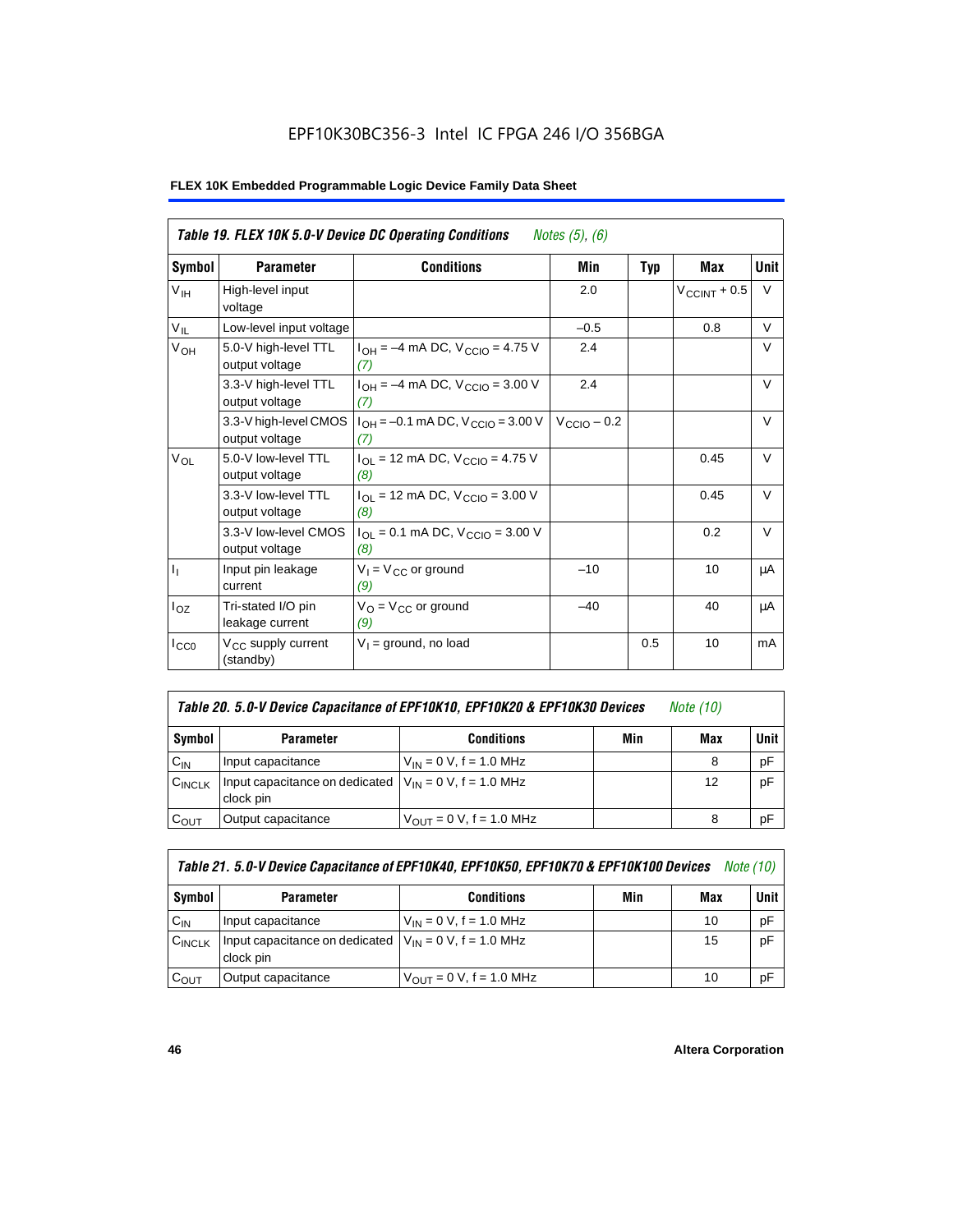#### *Notes to tables:*

- (1) See the *Operating Requirements for Altera Devices Data Sheet*.
- Minimum DC input voltage is  $-0.5$  V. During transitions, the inputs may undershoot to  $-2.0$  V for input currents less than 100 mA and periods shorter than 20 ns.
- (3) Numbers in parentheses are for industrial-temperature-range devices.<br>(4) Maximum  $V_{CC}$  rise time is 100 ms.  $V_{CC}$  must rise monotonically.
- (4) Maximum V<sub>CC</sub> rise time is 100 ms. V<sub>CC</sub> must rise monotonically.<br>(5) Typical values are for T<sub>A</sub> = 25° C and V<sub>CC</sub> = 5.0 V.
- (5) Typical values are for  $T_A = 25^\circ$  C and  $V_{CC} = 5.0$  V.<br>(6) These values are specified under the Recommende
- (6) These values are specified under the Recommended Operation Condition shown in Table 18 on page 45.<br>(7) The  $I_{OH}$  parameter refers to high-level TTL or CMOS output current.
- (7) The  $I_{OH}$  parameter refers to high-level TTL or CMOS output current.<br>(8) The  $I_{OL}$  parameter refers to low-level TTL or CMOS output current. T
- The I<sub>OL</sub> parameter refers to low-level TTL or CMOS output current. This parameter applies to open-drain pins as well as output pins.
- (9) This value is specified for normal device operation. The value may vary during power-up.
- (10) Capacitance is sample-tested only.

Figure 20 shows the typical output drive characteristics of FLEX 10K devices with 5.0-V and 3.3-V  $V_{CCIO}$ . The output driver is compliant with the 5.0-V *PCI Local Bus Specification, Revision 2.2* (for 5.0-V  $V_{\text{CCIO}}$ ).

*Figure 20. Output Drive Characteristics of FLEX 10K Devices*

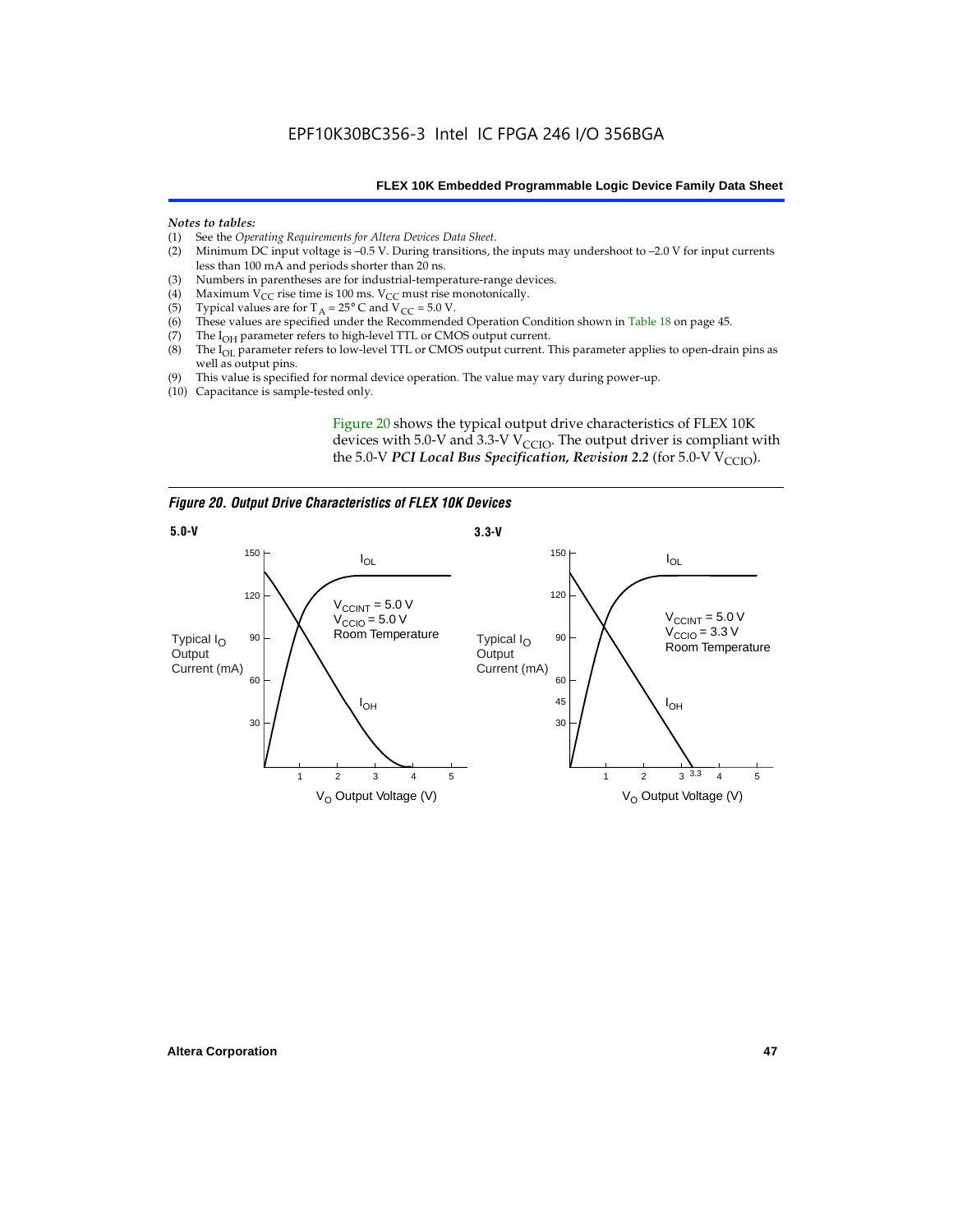Tables 22 through 25 provide information on absolute maximum ratings, recommended operating conditions, DC operating conditions, and capacitance for EPF10K50V and EPF10K130V devices.

| Table 22. EPF10K50V & EPF10K130V Device Absolute Maximum Ratings<br>Note (1) |                            |                                      |        |      |             |
|------------------------------------------------------------------------------|----------------------------|--------------------------------------|--------|------|-------------|
| Symbol                                                                       | <b>Parameter</b>           | <b>Conditions</b>                    | Min    | Max  | <b>Unit</b> |
| $V_{\rm CC}$                                                                 | Supply voltage             | With respect to ground $(2)$         | $-0.5$ | 4.6  | V           |
| $V_{I}$                                                                      | DC input voltage           |                                      | $-2.0$ | 5.75 | V           |
| $I_{\text{OUT}}$                                                             | DC output current, per pin |                                      | $-25$  | 25   | mA          |
| $\mathsf{T}_{\text{STG}}$                                                    | Storage temperature        | No bias                              | $-65$  | 150  | ° C         |
| $T_{\sf AMB}$                                                                | Ambient temperature        | Under bias                           | $-65$  | 135  | ° C         |
| $T_{\rm J}$                                                                  | Junction temperature       | Ceramic packages, under bias         |        | 150  | ° C         |
|                                                                              |                            | RQFP and BGA packages, under<br>bias |        | 135  | ° C         |

| Table 23. EPF10K50V & EPF10K130V Device Recommended Operating Conditions |                                                        |                    |            |                   |              |  |
|--------------------------------------------------------------------------|--------------------------------------------------------|--------------------|------------|-------------------|--------------|--|
| Symbol                                                                   | <b>Parameter</b>                                       | <b>Conditions</b>  | Min        | Max               | Unit         |  |
| <b>V<sub>CCINT</sub></b>                                                 | Supply voltage for internal logic<br>and input buffers | (3), (4)           | 3.00(3.00) | 3.60(3.60)        | $\vee$       |  |
| V <sub>CCIO</sub>                                                        | Supply voltage for output<br>buffers                   | (3), (4)           | 3.00(3.00) | 3.60(3.60)        | V            |  |
| $V_{1}$                                                                  | Input voltage                                          | (5)                | $-0.5$     | 5.75              | $\vee$       |  |
| $V_{\rm O}$                                                              | Output voltage                                         |                    | $\Omega$   | V <sub>CCIO</sub> | $\vee$       |  |
| $T_A$                                                                    | Ambient temperature                                    | For commercial use | $\Omega$   | 70                | $^{\circ}$ C |  |
|                                                                          |                                                        | For industrial use | $-40$      | 85                | ° C          |  |
| $T_{\rm J}$                                                              | Operating temperature                                  | For commercial use | $\Omega$   | 85                | $^{\circ}$ C |  |
|                                                                          |                                                        | For industrial use | $-40$      | 100               | ° C          |  |
| $t_{R}$                                                                  | Input rise time                                        |                    |            | 40                | ns           |  |
| $t_F$                                                                    | Input fall time                                        |                    |            | 40                | ns           |  |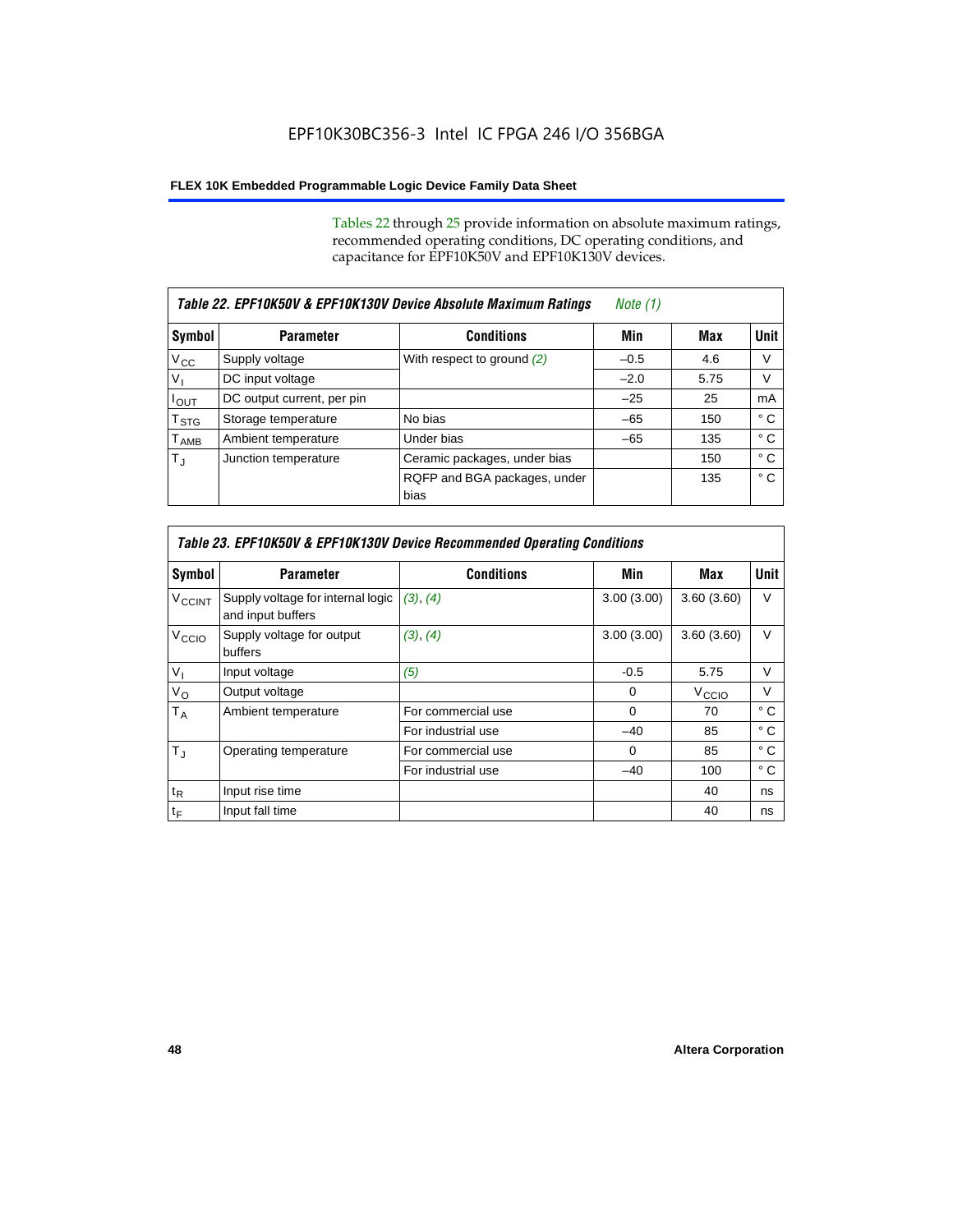| Table 24. EPF10K50V & EPF10K130V Device DC Operating Conditions<br><i>Notes <math>(6)</math>, <math>(7)</math></i> |                                          |                                |                         |     |      |        |
|--------------------------------------------------------------------------------------------------------------------|------------------------------------------|--------------------------------|-------------------------|-----|------|--------|
| <b>Symbol</b>                                                                                                      | <b>Parameter</b>                         | <b>Conditions</b>              | Min                     | Typ | Max  | Unit   |
| V <sub>IH</sub>                                                                                                    | High-level input voltage                 |                                | 2.0                     |     | 5.75 | V      |
| $V_{IL}$                                                                                                           | Low-level input voltage                  |                                | $-0.5$                  |     | 0.8  | V      |
| V <sub>OH</sub>                                                                                                    | 3.3-V high-level TTL output<br>voltage   | $I_{OH} = -8$ mA DC (8)        | 2.4                     |     |      | V      |
|                                                                                                                    | 3.3-V high-level CMOS output<br>voltage  | $I_{OH} = -0.1$ mA DC (8)      | $V_{\text{CCIO}} - 0.2$ |     |      | V      |
| $V_{OL}$                                                                                                           | 3.3-V low-level TTL output<br>voltage    | $I_{\Omega}$ = 8 mA DC (9)     |                         |     | 0.45 | $\vee$ |
|                                                                                                                    | 3.3-V low-level CMOS output<br>voltage   | $I_{\Omega} = 0.1$ mA DC (9)   |                         |     | 0.2  | $\vee$ |
| h                                                                                                                  | Input pin leakage current                | $V_1 = 5.3$ V to $-0.3$ V (10) | $-10$                   |     | 10   | μA     |
| $I_{OZ}$                                                                                                           | Tri-stated I/O pin leakage<br>current    | $V_O$ = 5.3 V to -0.3 V (10)   | $-10$                   |     | 10   | μA     |
| $I_{CC0}$                                                                                                          | $V_{\text{CC}}$ supply current (standby) | $V_1$ = ground, no load        |                         | 0.3 | 10   | mA     |
|                                                                                                                    |                                          | $V_1$ = ground, no load (11)   |                         | 10  |      | mA     |

| Table 25. EPF10K50V & EPF10K130V Device Capacitance<br>(12) |                                                                           |                               |     |     |             |  |
|-------------------------------------------------------------|---------------------------------------------------------------------------|-------------------------------|-----|-----|-------------|--|
| Symbol                                                      | <b>Parameter</b>                                                          | <b>Conditions</b>             | Min | Max | <b>Unit</b> |  |
| $C_{IN}$                                                    | Input capacitance                                                         | $V_{IN} = 0$ V, f = 1.0 MHz   |     | 10  | pF          |  |
| CINCLK                                                      | Input capacitance on dedicated $ V_{IN} = 0 V$ , f = 1.0 MHz<br>clock pin |                               |     | 15  | pF          |  |
| $C_{OUT}$                                                   | Output capacitance                                                        | $V_{OUT} = 0 V$ , f = 1.0 MHz |     | 10  | pF          |  |

#### *Notes to tables:*

- (1) See the *Operating Requirements for Altera Devices Data Sheet*.
- Minimum DC input voltage is –0.5 V. During transitions, the inputs may undershoot to –2.0 V or overshoot to 5.75 V for input currents less than 100 mA and periods shorter than 20 ns.
- (3) Numbers in parentheses are for industrial-temperature-range devices.<br>(4) Maximum  $V_{CC}$  rise time is 100 ms.  $V_{CC}$  must rise monotonically.
- (4) Maximum  $V_{CC}$  rise time is 100 ms.  $V_{CC}$  must rise monotonically.<br>(5) EPF10K50V and EPF10K130V device inputs may be driven before
- (5) EPF10K50V and EPF10K130V device inputs may be driven before V<sub>CCINT</sub> and V<sub>CCIO</sub> are powered.<br>(6) Typical values are for T<sub>A</sub> = 25° C and V<sub>CC</sub> = 3.3 V.
- Typical values are for  $T_A = 25^\circ$  C and  $V_{CC} = 3.3$  V.
- (7) These values are specified under the EPF10K50V and EPF10K130V device Recommended Operating Conditions in Table 23 on page 48.
- (8) The  $I<sub>OH</sub>$  parameter refers to high-level TTL or CMOS output current.
- (9) The  $I_{OL}$  parameter refers to low-level TTL or CMOS output current. This parameter applies to open-drain pins as well as output pins.
- (10) This value is specified for normal device operation. The value may vary during power-up.
- (11) This parameter applies to -1 speed grade EPF10K50V devices, -2 speed grade EPF10K50V industrial temperature devices, and -2 speed grade EPF10K130V devices.
- (12) Capacitance is sample-tested only.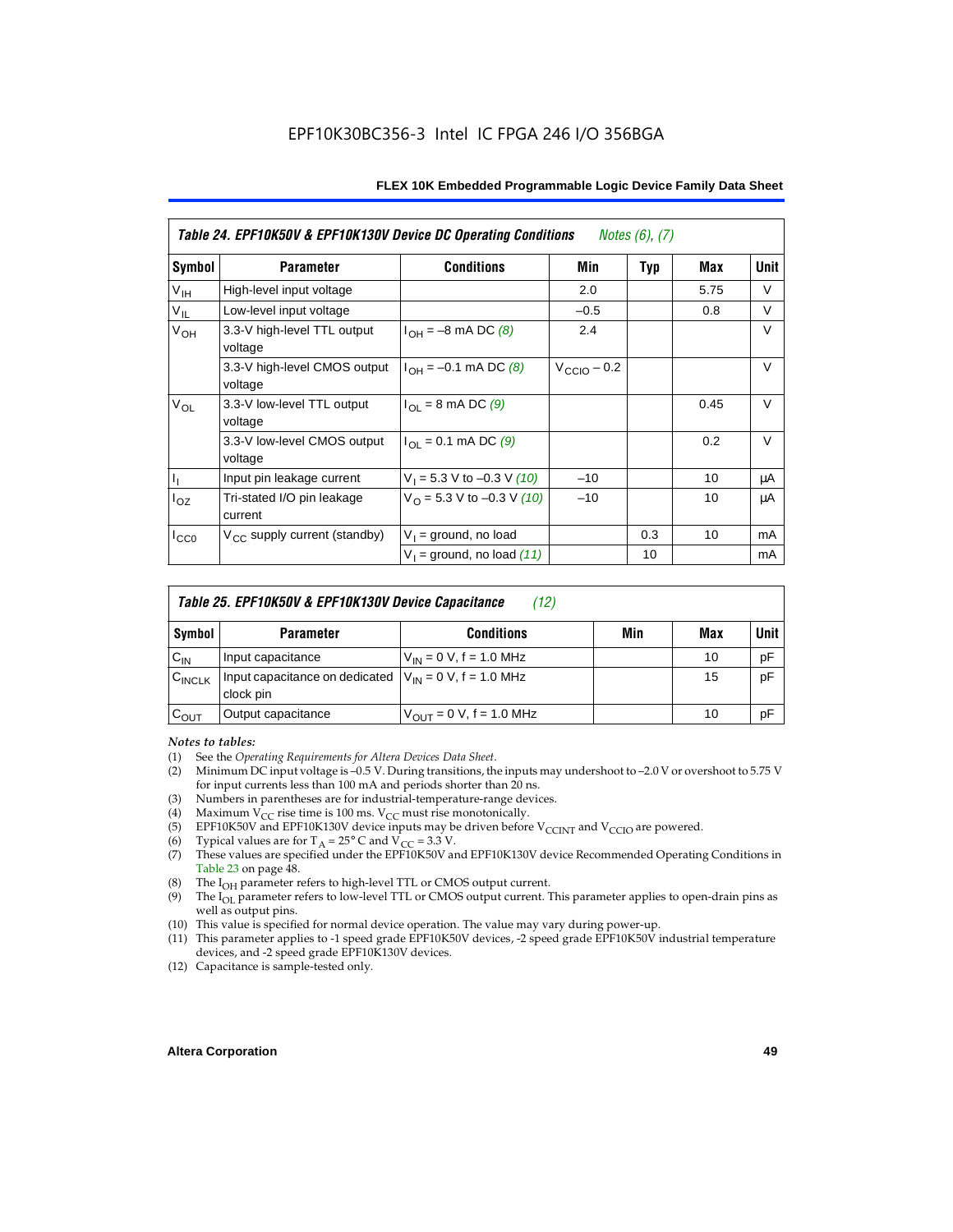Figure 21 shows the typical output drive characteristics of EPF10K50V and EPF10K130V devices.

## *Figure 21. Output Drive Characteristics of EPF10K50V & EPF10K130V Devices*



Tables 26 through 31 provide information on absolute maximum ratings, recommended operating conditions, DC operating conditions, and capacitance for 3.3-V FLEX 10K devices.

|                    | Table 26. FLEX 10KA 3.3-V Device Absolute Maximum Ratings<br>Note (1) |                              |        |      |              |  |  |
|--------------------|-----------------------------------------------------------------------|------------------------------|--------|------|--------------|--|--|
| Symbol             | <b>Parameter</b>                                                      | <b>Conditions</b>            | Min    | Max  | Unit         |  |  |
| $V_{\rm CC}$       | Supply voltage                                                        | With respect to ground $(2)$ | $-0.5$ | 4.6  | V            |  |  |
| $V_{I}$            | DC input voltage                                                      |                              | $-2.0$ | 5.75 | V            |  |  |
| $I_{OUT}$          | DC output current, per pin                                            |                              | $-25$  | 25   | mA           |  |  |
| $T_{\text{STG}}$   | Storage temperature                                                   | No bias                      | $-65$  | 150  | ° C          |  |  |
| $T_{\mathsf{AMB}}$ | Ambient temperature                                                   | Under bias                   | $-65$  | 135  | ° C          |  |  |
| $T_{\rm J}$        | Junction temperature                                                  | Ceramic packages, under bias |        | 150  | ° C          |  |  |
|                    |                                                                       | PQFP, TQFP, RQFP, and BGA    |        | 135  | $^{\circ}$ C |  |  |
|                    |                                                                       | packages, under bias         |        |      |              |  |  |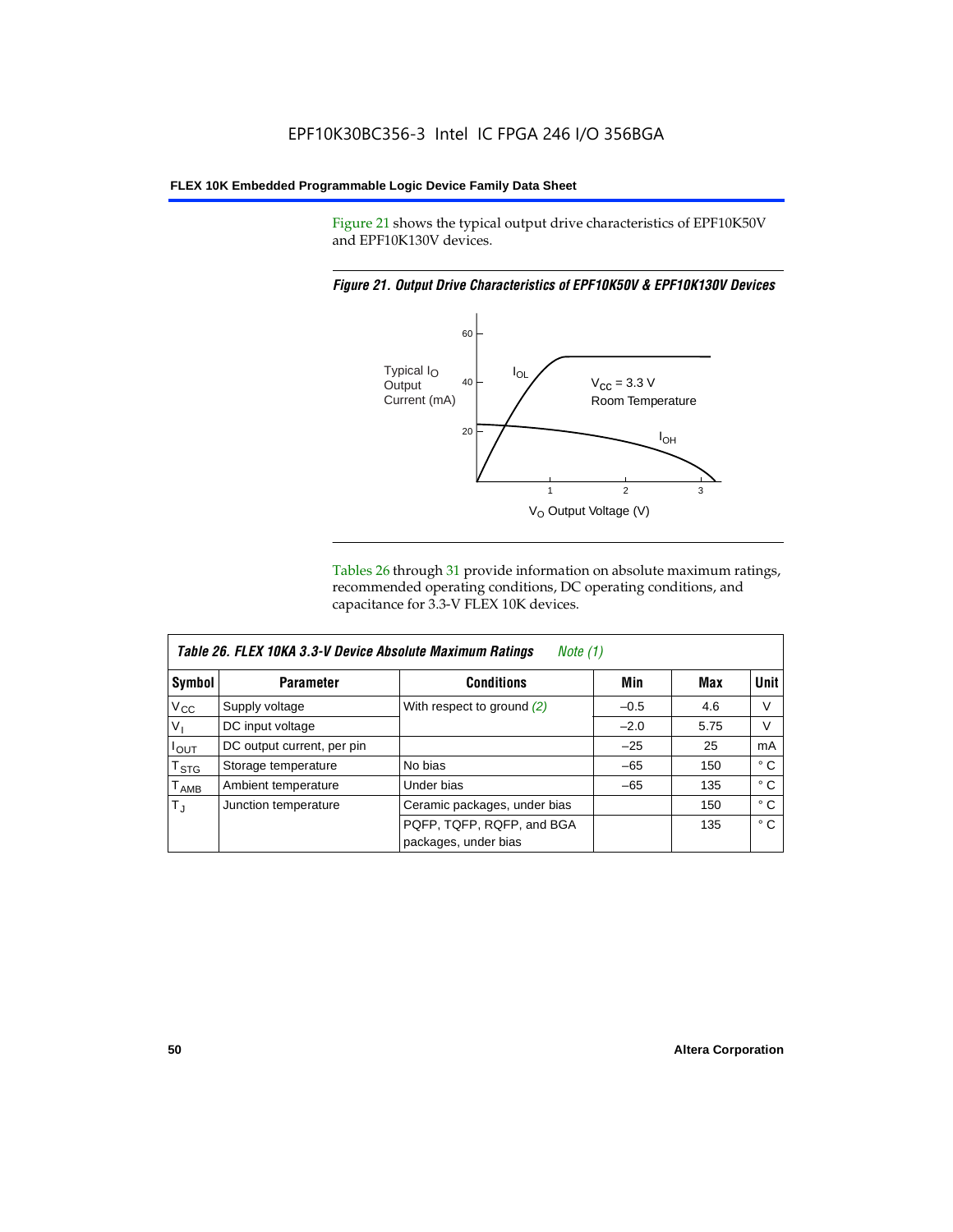|                          | Table 27. FLEX 10KA 3.3-V Device Recommended Operating Conditions |                    |            |                   |              |  |  |
|--------------------------|-------------------------------------------------------------------|--------------------|------------|-------------------|--------------|--|--|
| Symbol                   | <b>Parameter</b>                                                  | <b>Conditions</b>  | Min        | Max               | <b>Unit</b>  |  |  |
| <b>V<sub>CCINT</sub></b> | Supply voltage for internal logic<br>and input buffers            | (3), (4)           | 3.00(3.00) | 3.60(3.60)        | V            |  |  |
| V <sub>CCIO</sub>        | Supply voltage for output<br>buffers, 3.3-V operation             | (3), (4)           | 3.00(3.00) | 3.60(3.60)        | $\vee$       |  |  |
|                          | Supply voltage for output<br>buffers, 2.5-V operation             | (3), (4)           | 2.30(2.30) | 2.70(2.70)        | $\vee$       |  |  |
| V <sub>1</sub>           | Input voltage                                                     | (5)                | $-0.5$     | 5.75              | $\vee$       |  |  |
| $V_{\rm O}$              | Output voltage                                                    |                    | 0          | V <sub>CCIO</sub> | V            |  |  |
| $T_A$                    | Ambient temperature                                               | For commercial use | $\Omega$   | 70                | ° C          |  |  |
|                          |                                                                   | For industrial use | $-40$      | 85                | $^{\circ}$ C |  |  |
| $T_{\rm J}$              | Operating temperature                                             | For commercial use | $\Omega$   | 85                | ° C          |  |  |
|                          |                                                                   | For industrial use | $-40$      | 100               | ° C          |  |  |
| $t_{R}$                  | Input rise time                                                   |                    |            | 40                | ns           |  |  |
| $t_F$                    | Input fall time                                                   |                    |            | 40                | ns           |  |  |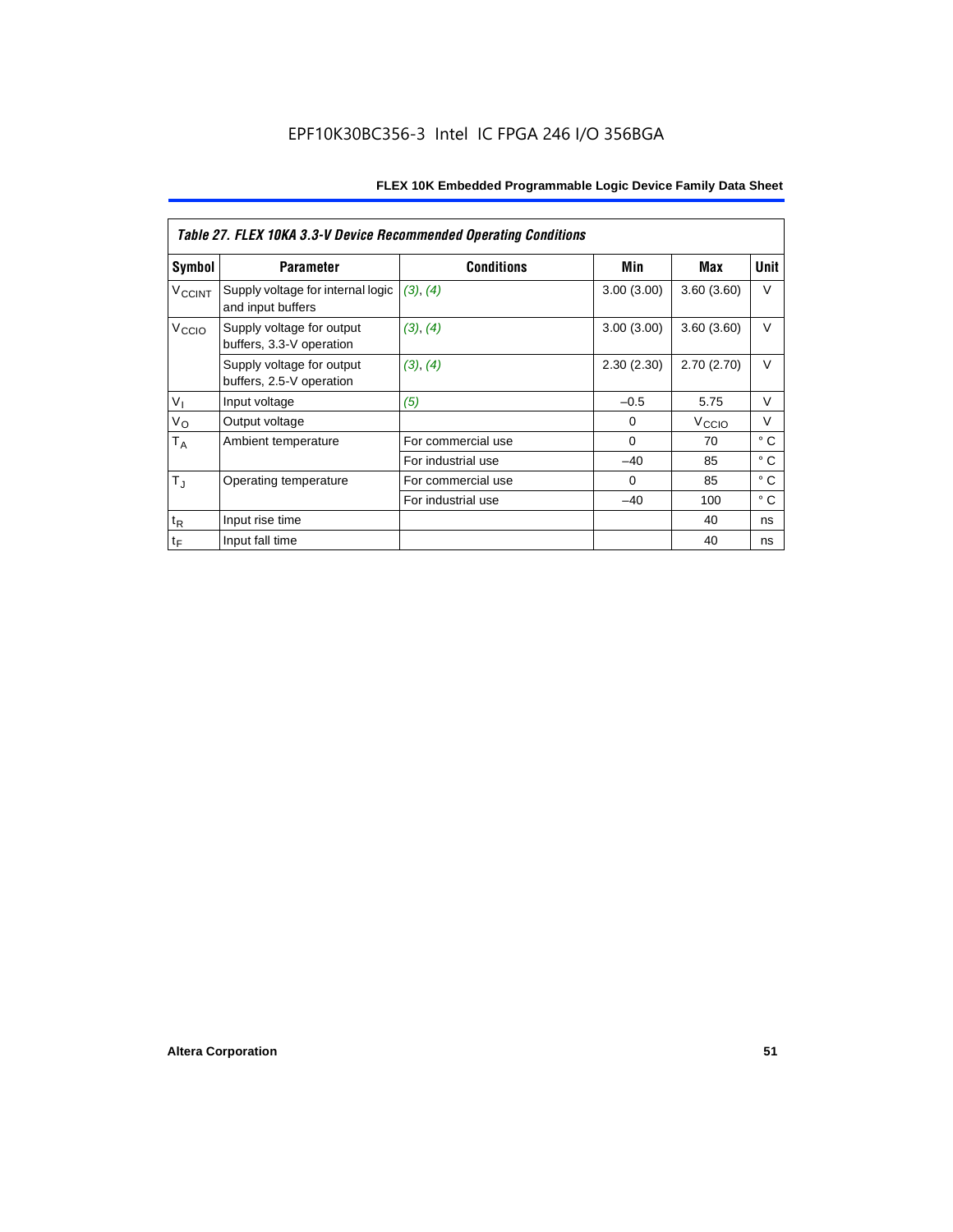## EPF10K30BC356-3 Intel IC FPGA 246 I/O 356BGA

| Symbol          | <b>Parameter</b>                         | <b>Conditions</b>                                                 | Min                                                         | <b>Typ</b> | Max                          | <b>Unit</b> |
|-----------------|------------------------------------------|-------------------------------------------------------------------|-------------------------------------------------------------|------------|------------------------------|-------------|
| V <sub>IH</sub> | High-level input voltage                 |                                                                   | $1.7$ or<br>$0.5 \times V_{CCINT}$<br>whichever is<br>lower |            | 5.75                         | V           |
| $V_{IL}$        | Low-level input voltage                  |                                                                   | $-0.5$                                                      |            | $0.3 \times V_{CCINT}$       | V           |
| $V_{OH}$        | 3.3-V high-level TTL output<br>voltage   | $I_{OH} = -11$ mA DC,<br>$V_{\text{CCIO}} = 3.00 V (8)$           | 2.4                                                         |            |                              | $\vee$      |
|                 | 3.3-V high-level CMOS output<br>voltage  | $I_{OH} = -0.1$ mA DC,<br>$V_{\text{CCIO}} = 3.00 \text{ V } (8)$ | $V_{\text{CCIO}} - 0.2$                                     |            |                              | V           |
|                 | 3.3-V high-level PCI output<br>voltage   | $I_{OH} = -0.5$ mA DC,<br>$V_{\text{CCIO}} = 3.00$ to 3.60 V (8)  | $0.9 \times V_{\text{CCIO}}$                                |            |                              | V           |
|                 | 2.5-V high-level output voltage          | $I_{OH} = -0.1$ mA DC,<br>$V_{\text{CCIO}} = 2.30 \text{ V } (8)$ | 2.1                                                         |            |                              | V           |
|                 |                                          | $I_{OH} = -1$ mA DC,<br>$V_{\text{CCIO}} = 2.30 \text{ V } (8)$   | 2.0                                                         |            |                              | V           |
|                 |                                          | $I_{OH} = -2$ mA DC,<br>$V_{\text{CCIO}} = 2.30 V (8)$            | 1.7                                                         |            |                              | V           |
| $V_{OL}$        | 3.3-V low-level TTL output<br>voltage    | $I_{OL}$ = 9 mA DC,<br>$V_{\text{CCIO}} = 3.00 \text{ V} (9)$     |                                                             |            | 0.45                         | $\vee$      |
|                 | 3.3-V low-level CMOS output<br>voltage   | $I_{OL} = 0.1$ mA DC,<br>$V_{\text{CCIO}} = 3.00 V (9)$           |                                                             |            | 0.2                          | $\vee$      |
|                 | 3.3-V low-level PCI output<br>voltage    | $I_{OL}$ = 1.5 mA DC,<br>$V_{\text{CCIO}} = 3.00$ to 3.60 V (9)   |                                                             |            | $0.1 \times V_{\text{CCIO}}$ | $\vee$      |
|                 | 2.5-V low-level output voltage           | $I_{OL} = 0.1$ mA DC,<br>$V_{\text{CCIO}} = 2.30 \text{ V} (9)$   |                                                             |            | 0.2                          | $\vee$      |
|                 |                                          | $I_{OL}$ = 1 mA DC,<br>$V_{\text{CCIO}} = 2.30 V (9)$             |                                                             |            | 0.4                          | V           |
|                 |                                          | $I_{OL} = 2$ mA DC,<br>$V_{\text{CCIO}} = 2.30 V (9)$             |                                                             |            | 0.7                          | V           |
| $I_{\rm L}$     | Input pin leakage current                | $V_1 = 5.3$ V to -0.3 V (10)                                      | $-10$                                                       |            | 10                           | μA          |
| $I_{OZ}$        | Tri-stated I/O pin leakage<br>current    | $V_O = 5.3 V to -0.3 V (10)$                                      | $-10$                                                       |            | 10                           | μA          |
| $I_{CC0}$       | V <sub>CC</sub> supply current (standby) | $V_1$ = ground, no load                                           |                                                             | 0.3        | 10                           | mA          |
|                 |                                          | $V_1$ = ground, no load (11)                                      |                                                             | 10         |                              | mA          |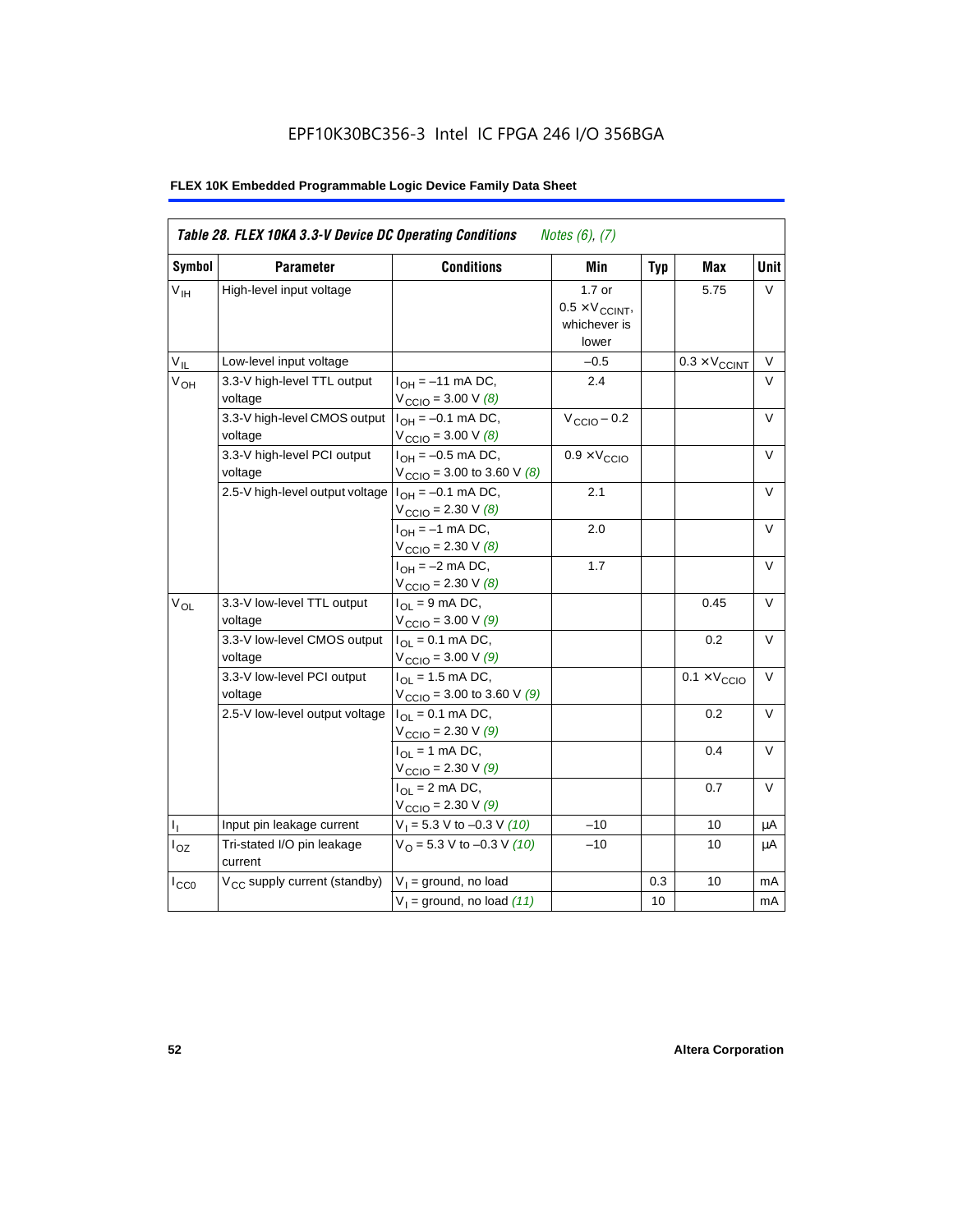## EPF10K30BC356-3 Intel IC FPGA 246 I/O 356BGA

### **FLEX 10K Embedded Programmable Logic Device Family Data Sheet**

|                    |                                                                           | Table 29. 3.3-V Device Capacitance of EPF10K10A & EPF10K30A Devices | <i>Note</i> (12) |     |        |
|--------------------|---------------------------------------------------------------------------|---------------------------------------------------------------------|------------------|-----|--------|
| Symbol             | <b>Parameter</b>                                                          | <b>Conditions</b>                                                   | Min              | Max | Unit I |
| $C_{IN}$           | Input capacitance                                                         | $V_{IN} = 0 V$ , f = 1.0 MHz                                        |                  | 8   | pF     |
| $C_{\text{INCLK}}$ | Input capacitance on dedicated $ V_{IN} = 0 V$ , f = 1.0 MHz<br>clock pin |                                                                     |                  | 12  | pF     |
| $C_{OUT}$          | Output capacitance                                                        | $V_{OUT} = 0 V$ , f = 1.0 MHz                                       |                  | 8   | pF     |

#### *Table 30. 3.3-V Device Capacitance of EPF10K100A Devices Note (12)*

| Symbol    | <b>Parameter</b>                                                          | <b>Conditions</b>                   | Min | Max | <b>Unit</b> |
|-----------|---------------------------------------------------------------------------|-------------------------------------|-----|-----|-------------|
| $C_{IN}$  | Input capacitance                                                         | $V_{IN} = 0 V$ , f = 1.0 MHz        |     | 10  | pF          |
| CINCLK    | Input capacitance on dedicated $ V_{1N}  = 0$ V, f = 1.0 MHz<br>clock pin |                                     |     | 15  | pF          |
| $C_{OUT}$ | Output capacitance                                                        | $V_{\text{OUT}} = 0$ V, f = 1.0 MHz |     | 10  | pF          |

## *Table 31. 3.3-V Device Capacitance of EPF10K250A Devices Note (12)*

| Symbol             | <b>Parameter</b>                                                         | <b>Conditions</b>                   | Min | Max | <b>Unit</b> |
|--------------------|--------------------------------------------------------------------------|-------------------------------------|-----|-----|-------------|
| $C_{\text{IN}}$    | Input capacitance                                                        | $V_{IN} = 0$ V, f = 1.0 MHz         |     | 10  | pF          |
| $C_{\text{INCLK}}$ | Input capacitance on dedicated $V_{IN} = 0 V$ , f = 1.0 MHz<br>clock pin |                                     |     | 15  | pF          |
| $C_{\text{OUT}}$   | Output capacitance                                                       | $V_{\text{OUT}} = 0$ V, f = 1.0 MHz |     | 10  | pF          |

#### *Notes to tables:*

- (1) See the *Operating Requirements for Altera Devices Data Sheet*.
- (2) Minimum DC voltage input is –0.5 V. During transitions, the inputs may undershoot to –2.0 V or overshoot to 5.75 V for input currents less than 100 mA and periods shorter than 20 ns.
- (3) Numbers in parentheses are for industrial-temperature-range devices.
- (4) Maximum V<sub>CC</sub> rise time is 100 ms, and V<sub>CC</sub> must rise monotonically.<br>(5) ELEX 10KA device inputs may be driven before V<sub>CCINT</sub> and V<sub>CCIO</sub> ar
- (5) FLEX 10KA device inputs may be driven before  $V_{CCTN}$  and  $V_{CCIO}$  are powered.<br>(6) Typical values are for T<sub>A</sub> = 25° C and  $V_{CC}$  = 3.3 V.
- (6) Typical values are for  $T_A = 25^\circ$  C and  $V_{CC} = 3.3$  V.<br>(7) These values are specified under the Recommende
- These values are specified under the Recommended Operating Conditions shown in Table 27 on page 51.
- (8) The  $I_{OH}$  parameter refers to high-level TTL, PCI, or CMOS output current. The  $I_{OH}$  parameter refers to low-level TTL, PCI, or CMOS output current. The
- The I<sub>OL</sub> parameter refers to low-level TTL, PCI, or CMOS output current. This parameter applies to open-drain pins as well as output pins.
- (10) This value is specified for normal device operation. The value may vary during power-up.
- (11) This parameter applies to all -1 speed grade commercial temperature devices and all -2 speed grade industrial-temperature devices.
- (12) Capacitance is sample-tested only.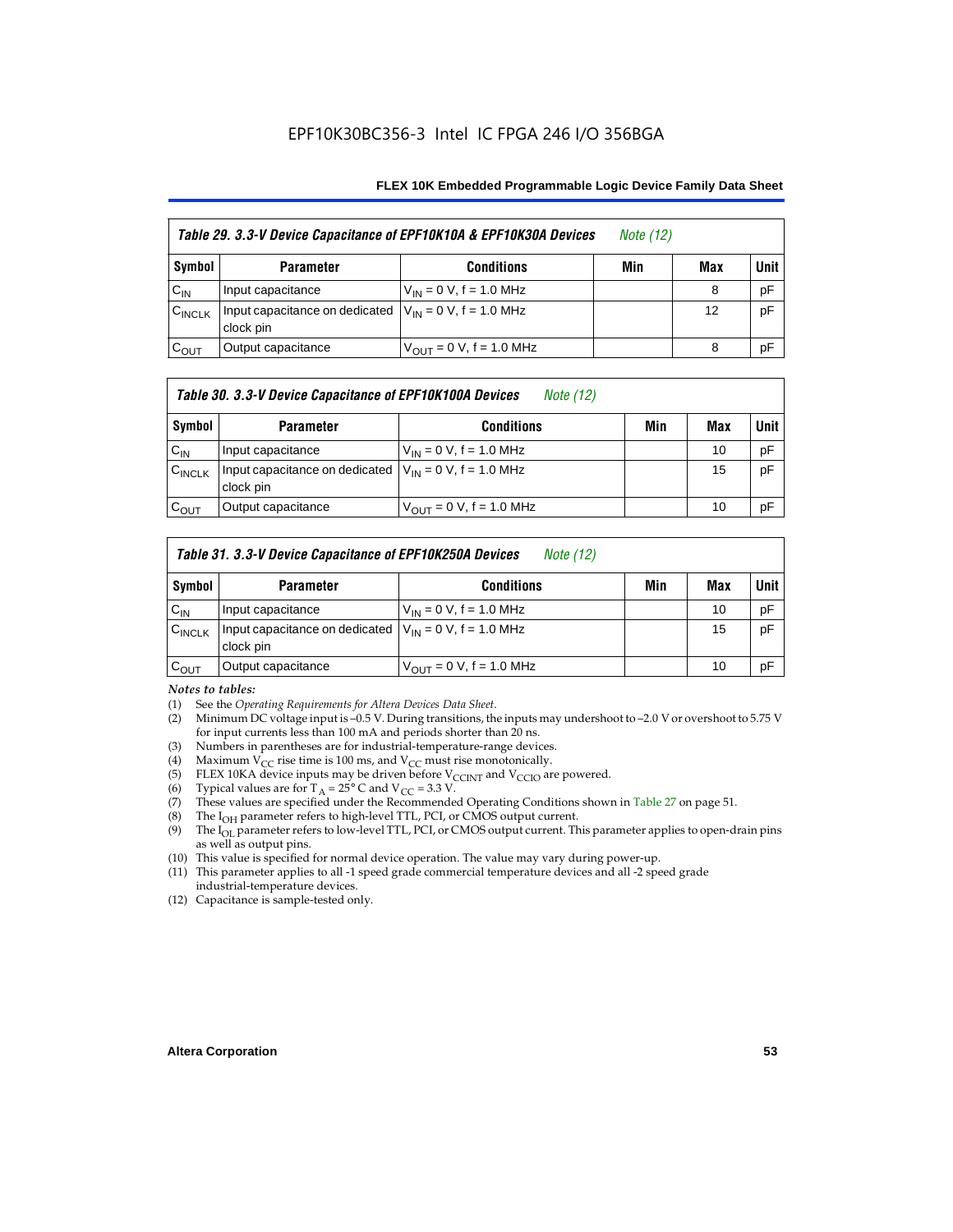Figure 22 shows the typical output drive characteristics of EPF10K10A, EPF10K30A, EPF10K100A, and EPF10K250A devices with 3.3-V and 2.5-V V<sub>CCIO</sub>. The output driver is compliant with the 3.3-V PCI Local Bus *Specification, Revision 2.2* (with 3.3-V V<sub>CCIO</sub>). Moreover, device analysis shows that the EPF10K10A, EPF10K30A, and EPF 10K100A devices can drive a 5.0-V PCI bus with eight or fewer loads.

*Figure 22. Output Drive Characteristics for EPF10K10A, EPF10K30A & EPF10K100A Devices*



Figure 23 shows the typical output drive characteristics of the EPF10K250A device with 3.3-V and 2.5-V  $V_{\text{CCIO}}$ .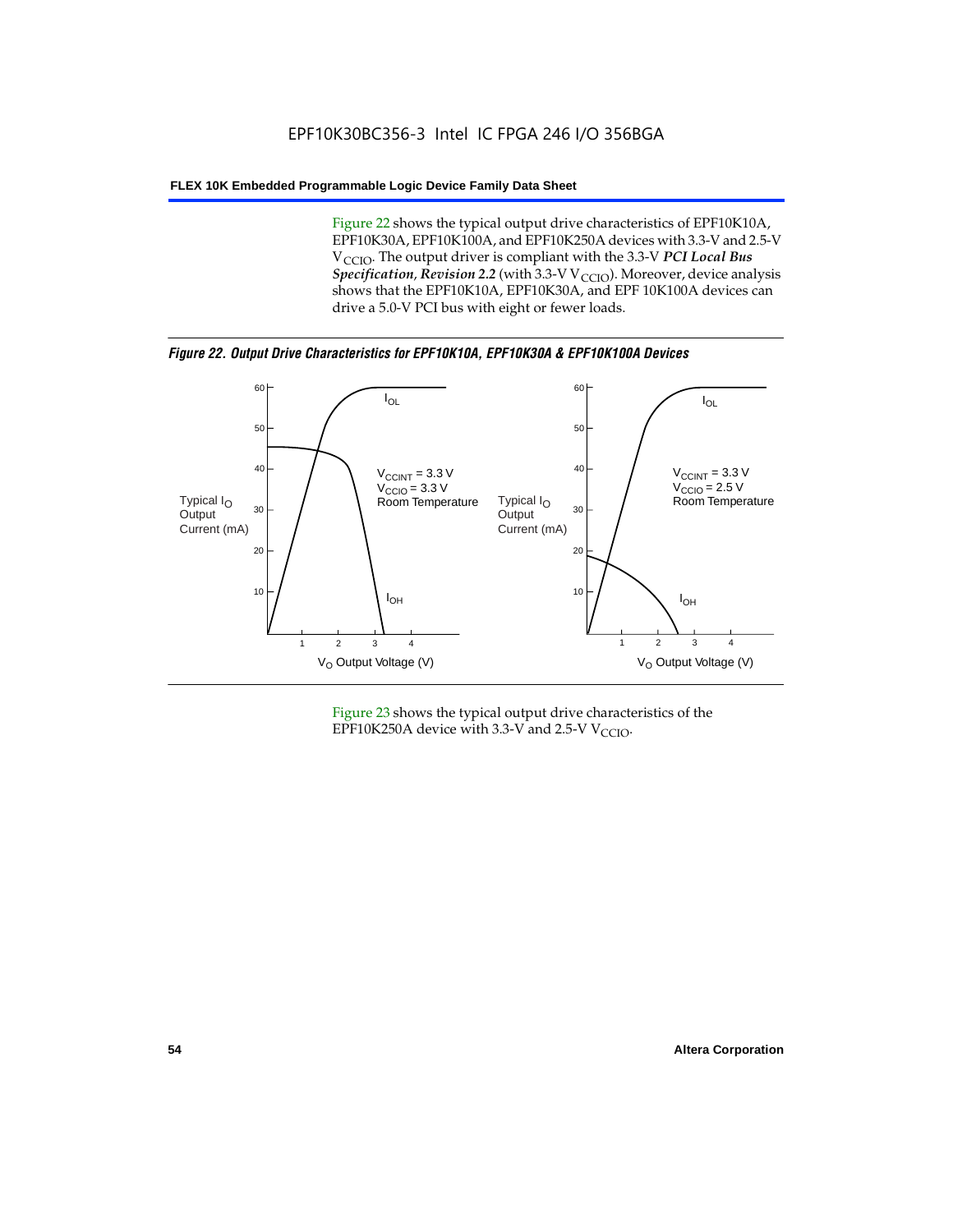



**Timing Model** The continuous, high-performance FastTrack Interconnect routing resources ensure predictable performance and accurate simulation and timing analysis. This predictable performance contrasts with that of FPGAs, which use a segmented connection scheme and therefore have unpredictable performance.

> Device performance can be estimated by following the signal path from a source, through the interconnect, to the destination. For example, the registered performance between two LEs on the same row can be calculated by adding the following parameters:

- **E** LE register clock-to-output delay  $(t_{CO})$ <br> **E** Interconnect delay  $(t_{CMBOW})$
- Interconnect delay (*t<sub>SAMEROW</sub>*)
- LE look-up table delay  $(t_{LUT})$
- LE register setup time ( $t_{SI}$ )

The routing delay depends on the placement of the source and destination LEs. A more complex registered path may involve multiple combinatorial LEs between the source and destination LEs.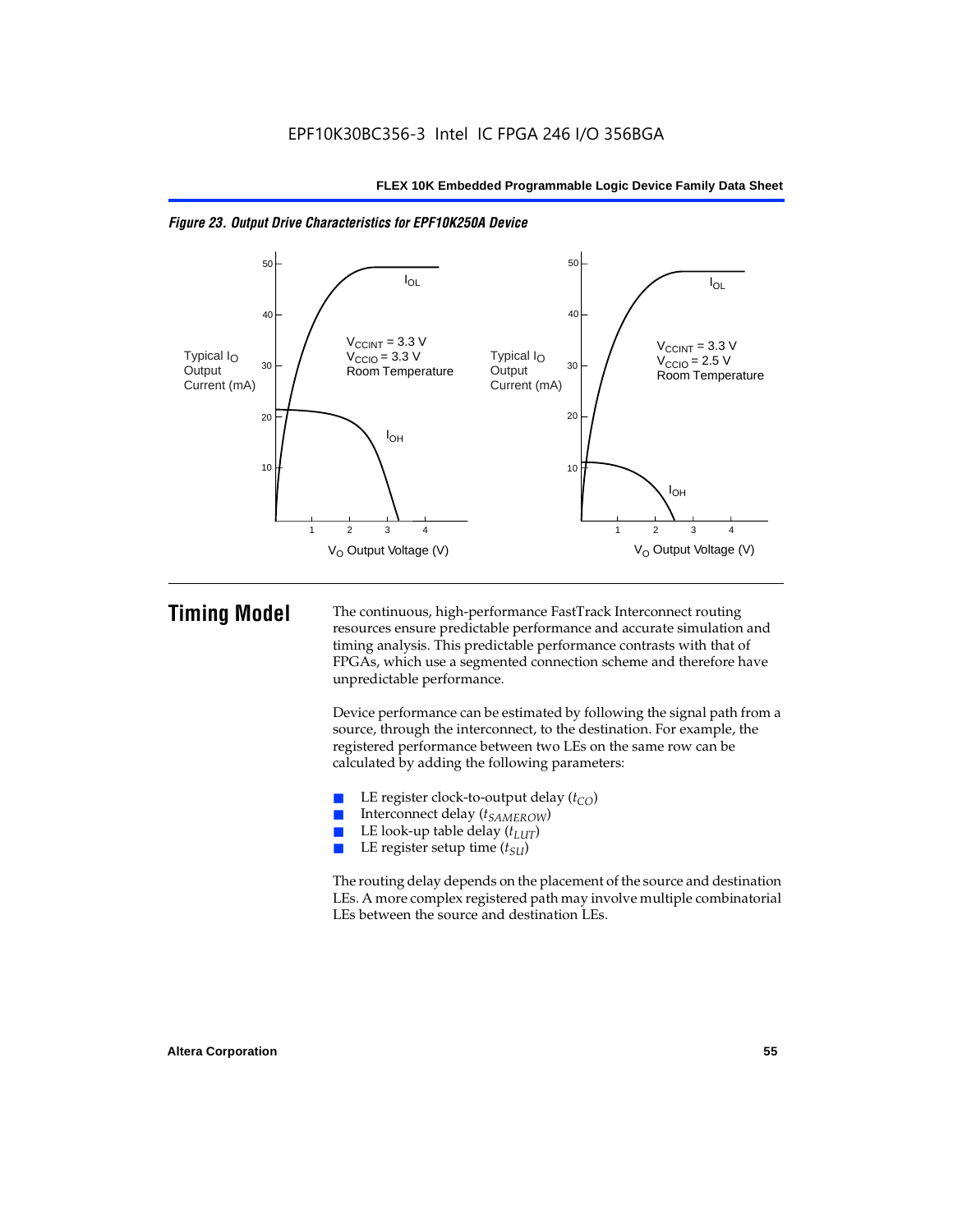Timing simulation and delay prediction are available with the MAX+PLUS II Simulator and Timing Analyzer, or with industrystandard EDA tools. The Simulator offers both pre-synthesis functional simulation to evaluate logic design accuracy and post-synthesis timing simulation with 0.1-ns resolution. The Timing Analyzer provides pointto-point timing delay information, setup and hold time analysis, and device-wide performance analysis.

Figure 24 shows the overall timing model, which maps the possible paths to and from the various elements of the FLEX 10K device.

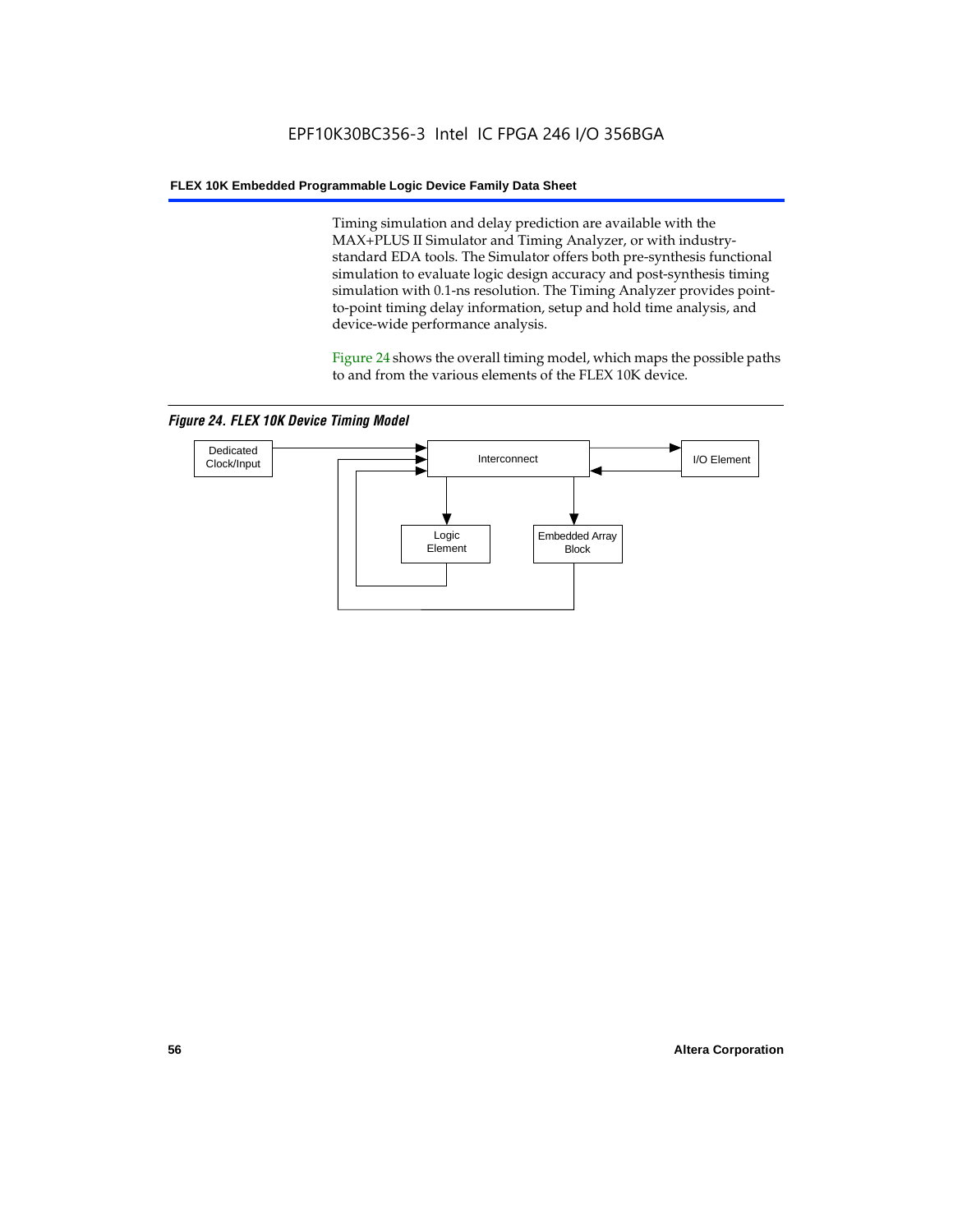Figures 25 through 27 show the delays that correspond to various paths and functions within the LE, IOE, and EAB timing models.



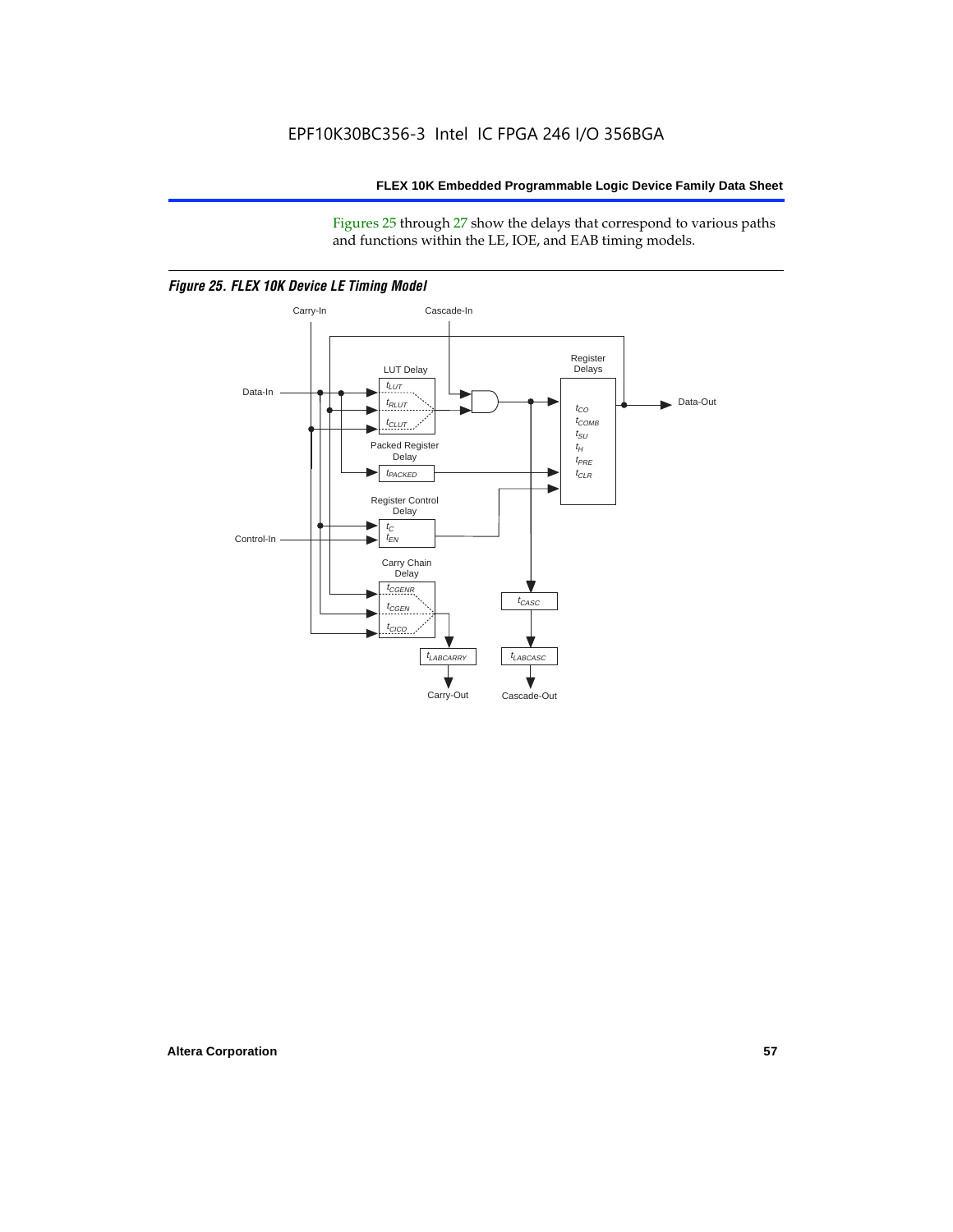

## *Figure 26. FLEX 10K Device IOE Timing Model*

*Figure 27. FLEX 10K Device EAB Timing Model*



Figures 28 shows the timing model for bidirectional I/O pin timing.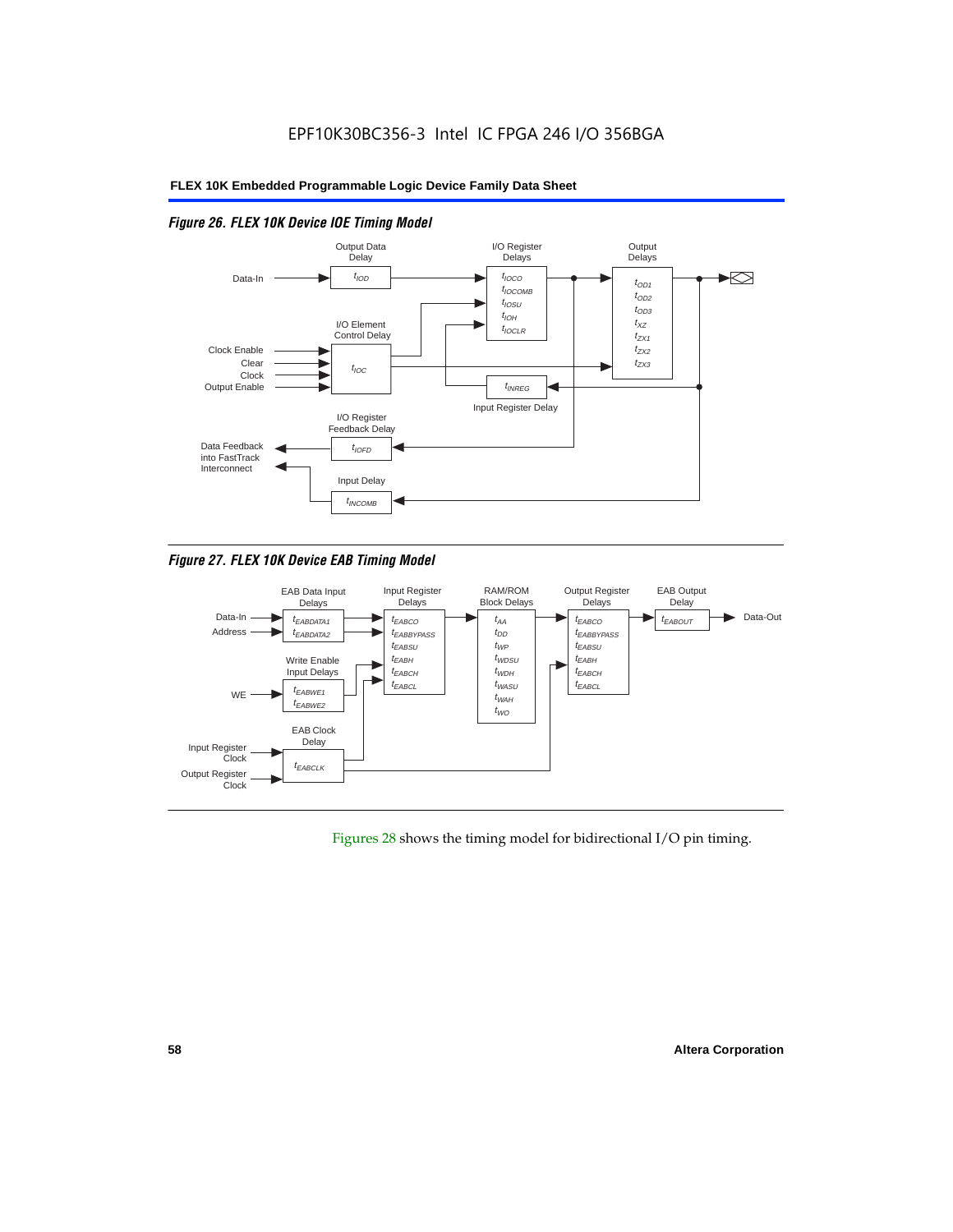

Tables 32 through 36 describe the FLEX 10K device internal timing parameters. These internal timing parameters are expressed as worst-case values. Using hand calculations, these parameters can be used to estimate design performance. However, before committing designs to silicon, actual worst-case performance should be modeled using timing simulation and analysis. Tables 37 through 38 describe FLEX 10K external timing parameters.

| Table 32. LE Timing Microparameters (Part 1 of 2)<br>Note $(1)$ |                                         |                   |  |  |
|-----------------------------------------------------------------|-----------------------------------------|-------------------|--|--|
| Symbol                                                          | <b>Parameter</b>                        | <b>Conditions</b> |  |  |
| $t_{LUT}$                                                       | LUT delay for data-in                   |                   |  |  |
| $t_{CLUT}$                                                      | LUT delay for carry-in                  |                   |  |  |
| $t_{RLUT}$                                                      | LUT delay for LE register feedback      |                   |  |  |
| <sup>t</sup> PACKED                                             | Data-in to packed register delay        |                   |  |  |
| $t_{EN}$                                                        | LE register enable delay                |                   |  |  |
| $t_{CICO}$                                                      | Carry-in to carry-out delay             |                   |  |  |
| <sup>t</sup> CGEN                                               | Data-in to carry-out delay              |                   |  |  |
| ${}^t$ CGENR                                                    | LE register feedback to carry-out delay |                   |  |  |
| t <sub>CASC</sub>                                               | Cascade-in to cascade-out delay         |                   |  |  |
| $t_C$                                                           | LE register control signal delay        |                   |  |  |
| $t_{CO}$                                                        | LE register clock-to-output delay       |                   |  |  |
| <sup>t</sup> COMB                                               | Combinatorial delay                     |                   |  |  |

*Figure 28. Synchronous Bidirectional Pin External Timing Model*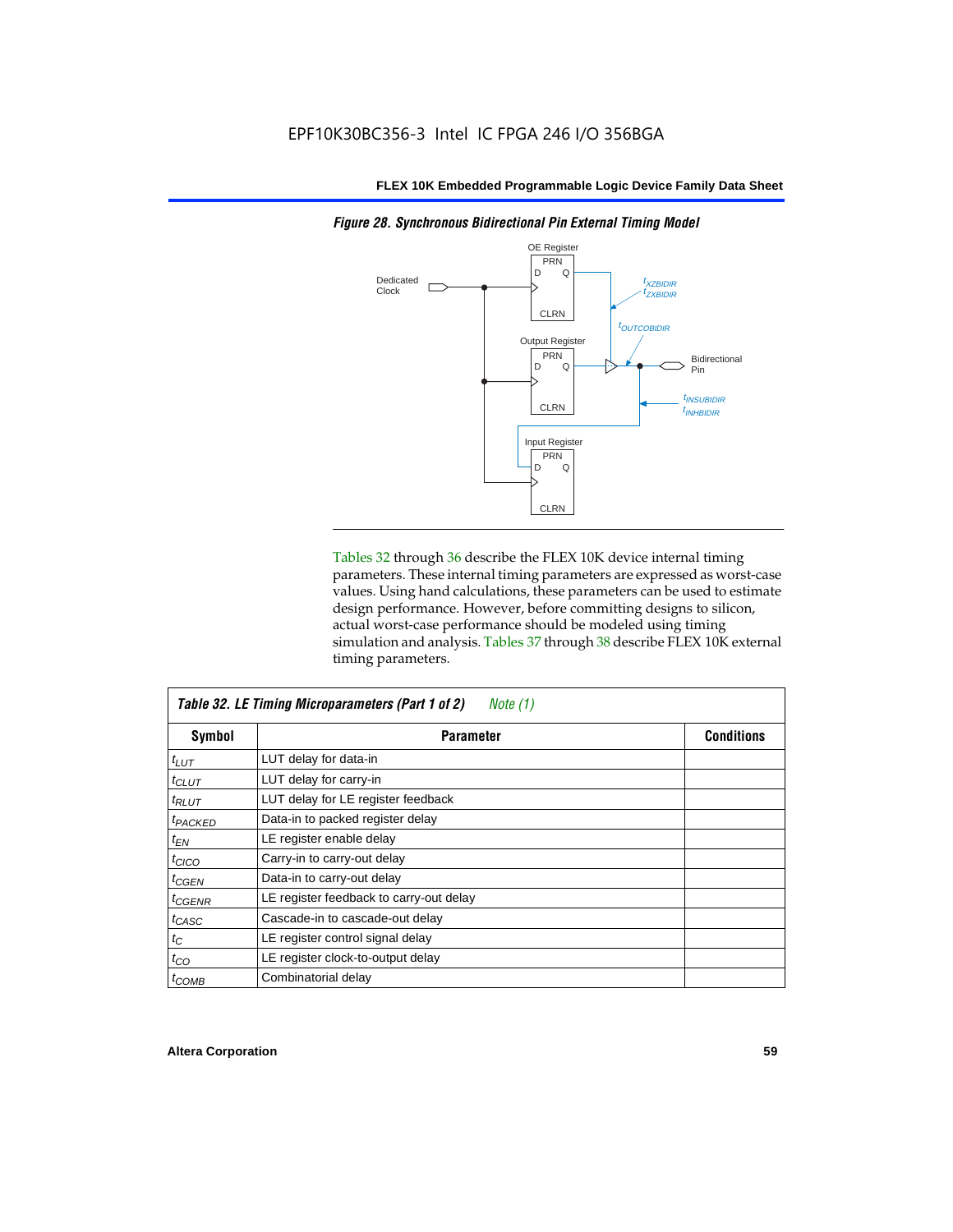| Table 32. LE Timing Microparameters (Part 2 of 2)<br>Note (1) |                                                                                                                                         |                   |  |  |
|---------------------------------------------------------------|-----------------------------------------------------------------------------------------------------------------------------------------|-------------------|--|--|
| Symbol                                                        | <b>Parameter</b>                                                                                                                        | <b>Conditions</b> |  |  |
| $t_{\rm SU}$                                                  | LE register setup time for data and enable signals before clock; LE register<br>recovery time after asynchronous clear, preset, or load |                   |  |  |
| $t_H$                                                         | LE register hold time for data and enable signals after clock                                                                           |                   |  |  |
| $t_{PRE}$                                                     | LE register preset delay                                                                                                                |                   |  |  |
| $t_{CLR}$                                                     | LE register clear delay                                                                                                                 |                   |  |  |
| $t_{CH}$                                                      | Minimum clock high time from clock pin                                                                                                  |                   |  |  |
| $t_{CL}$                                                      | Minimum clock low time from clock pin                                                                                                   |                   |  |  |

# *Table 33. IOE Timing Microparameters Note (1)*

| Symbol              | <b>Parameter</b>                                                                                                         | <b>Conditions</b>  |
|---------------------|--------------------------------------------------------------------------------------------------------------------------|--------------------|
| t <sub>IOD</sub>    | IOE data delay                                                                                                           |                    |
| $t_{\text{IOC}}$    | IOE register control signal delay                                                                                        |                    |
| $t_{IOCO}$          | IOE register clock-to-output delay                                                                                       |                    |
| $t_{IOCOMB}$        | IOE combinatorial delay                                                                                                  |                    |
| $t_{IOSU}$          | IOE register setup time for data and enable signals before clock; IOE register<br>recovery time after asynchronous clear |                    |
| $t_{IOH}$           | IOE register hold time for data and enable signals after clock                                                           |                    |
| $t_{IOCLR}$         | IOE register clear time                                                                                                  |                    |
| $t_{OD1}$           | Output buffer and pad delay, slow slew rate = off, $V_{\text{CCIO}} = V_{\text{CCINT}}$                                  | $C1 = 35$ pF $(2)$ |
| $t_{OD2}$           | Output buffer and pad delay, slow slew rate = off, $V_{\text{CCIO}}$ = low voltage                                       | $C1 = 35$ pF $(3)$ |
| $t_{OD3}$           | Output buffer and pad delay, slow slew rate $=$ on                                                                       | $C1 = 35$ pF $(4)$ |
| $t_{XZ}$            | IOE output buffer disable delay                                                                                          |                    |
| $t_{ZX1}$           | IOE output buffer enable delay, slow slew rate = off, $V_{\text{CCIO}} = V_{\text{CCINT}}$                               | $C1 = 35$ pF $(2)$ |
| $t_{ZX2}$           | IOE output buffer enable delay, slow slew rate = off, $V_{\text{CCIO}}$ = low voltage                                    | $C1 = 35$ pF $(3)$ |
| $t_{ZX3}$           | IOE output buffer enable delay, slow slew rate $=$ on                                                                    | $C1 = 35$ pF $(4)$ |
| <sup>t</sup> INREG  | IOE input pad and buffer to IOE register delay                                                                           |                    |
| $t_{IOFD}$          | IOE register feedback delay                                                                                              |                    |
| <sup>t</sup> INCOMB | IOE input pad and buffer to FastTrack Interconnect delay                                                                 |                    |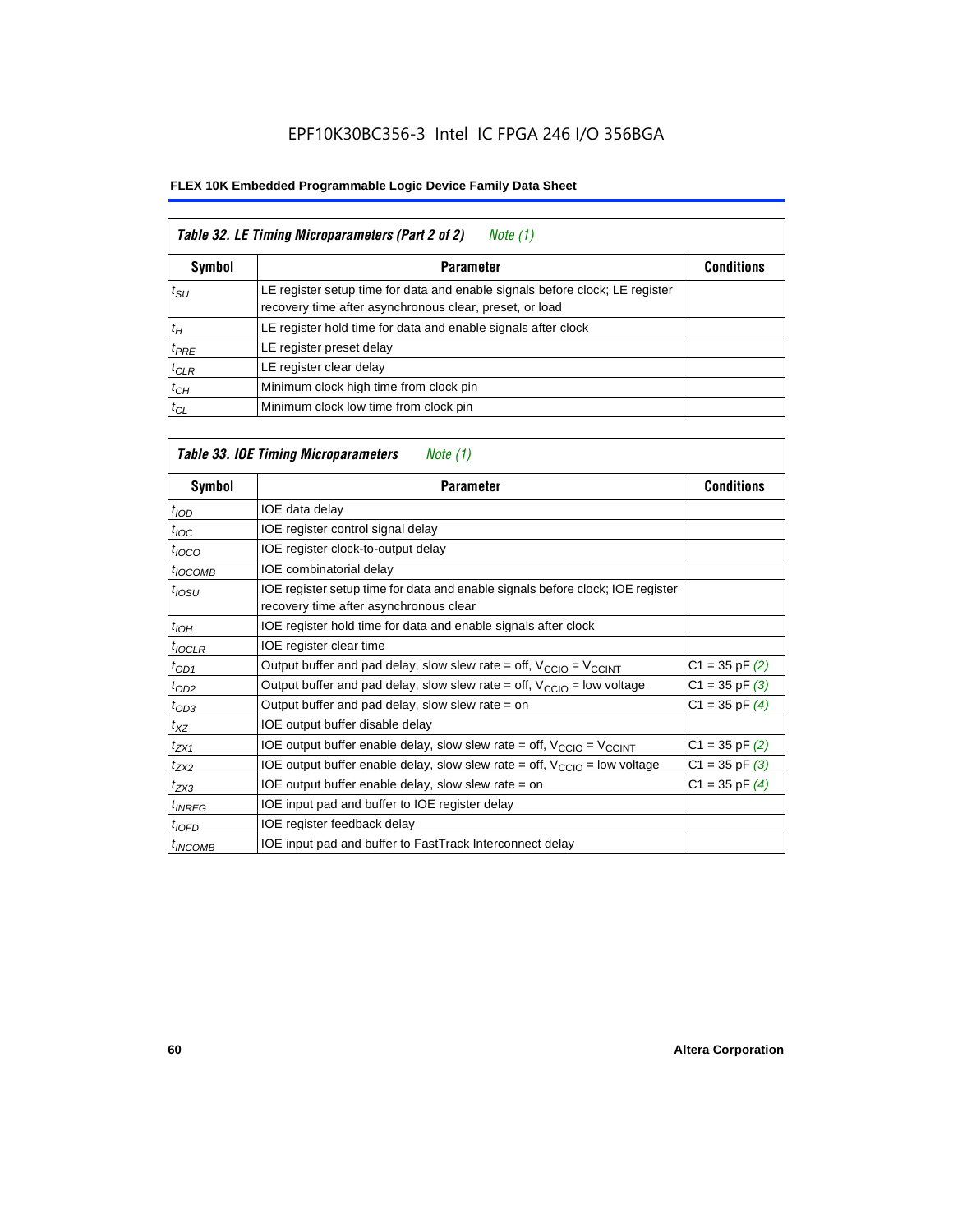|                        | <b>Table 34. EAB Timing Microparameters</b><br>Note (1) |                   |
|------------------------|---------------------------------------------------------|-------------------|
| Symbol                 | <b>Parameter</b>                                        | <b>Conditions</b> |
| <b>EABDATA1</b>        | Data or address delay to EAB for combinatorial input    |                   |
| $t_{EABDATA2}$         | Data or address delay to EAB for registered input       |                   |
| $t_{EABWE1}$           | Write enable delay to EAB for combinatorial input       |                   |
| t <sub>EABWE2</sub>    | Write enable delay to EAB for registered input          |                   |
| <sup>t</sup> EABCLK    | EAB register clock delay                                |                   |
| <sup>t</sup> EABCO     | EAB register clock-to-output delay                      |                   |
| <sup>t</sup> EABBYPASS | Bypass register delay                                   |                   |
| <sup>t</sup> EABSU     | EAB register setup time before clock                    |                   |
| $t_{EABH}$             | EAB register hold time after clock                      |                   |
| $t_{AA}$               | Address access delay                                    |                   |
| $t_{WP}$               | Write pulse width                                       |                   |
| $t_{WDSU}$             | Data setup time before falling edge of write pulse      | (5)               |
| $t_{WDH}$              | Data hold time after falling edge of write pulse        | (5)               |
| $t_{WASU}$             | Address setup time before rising edge of write pulse    | (5)               |
| $t_{WAH}$              | Address hold time after falling edge of write pulse     | (5)               |
| $t_{WO}$               | Write enable to data output valid delay                 |                   |
| $t_{DD}$               | Data-in to data-out valid delay                         |                   |
| $t_{EABOUT}$           | Data-out delay                                          |                   |
| <sup>t</sup> EABCH     | Clock high time                                         |                   |
| $t_{EABCL}$            | Clock low time                                          |                   |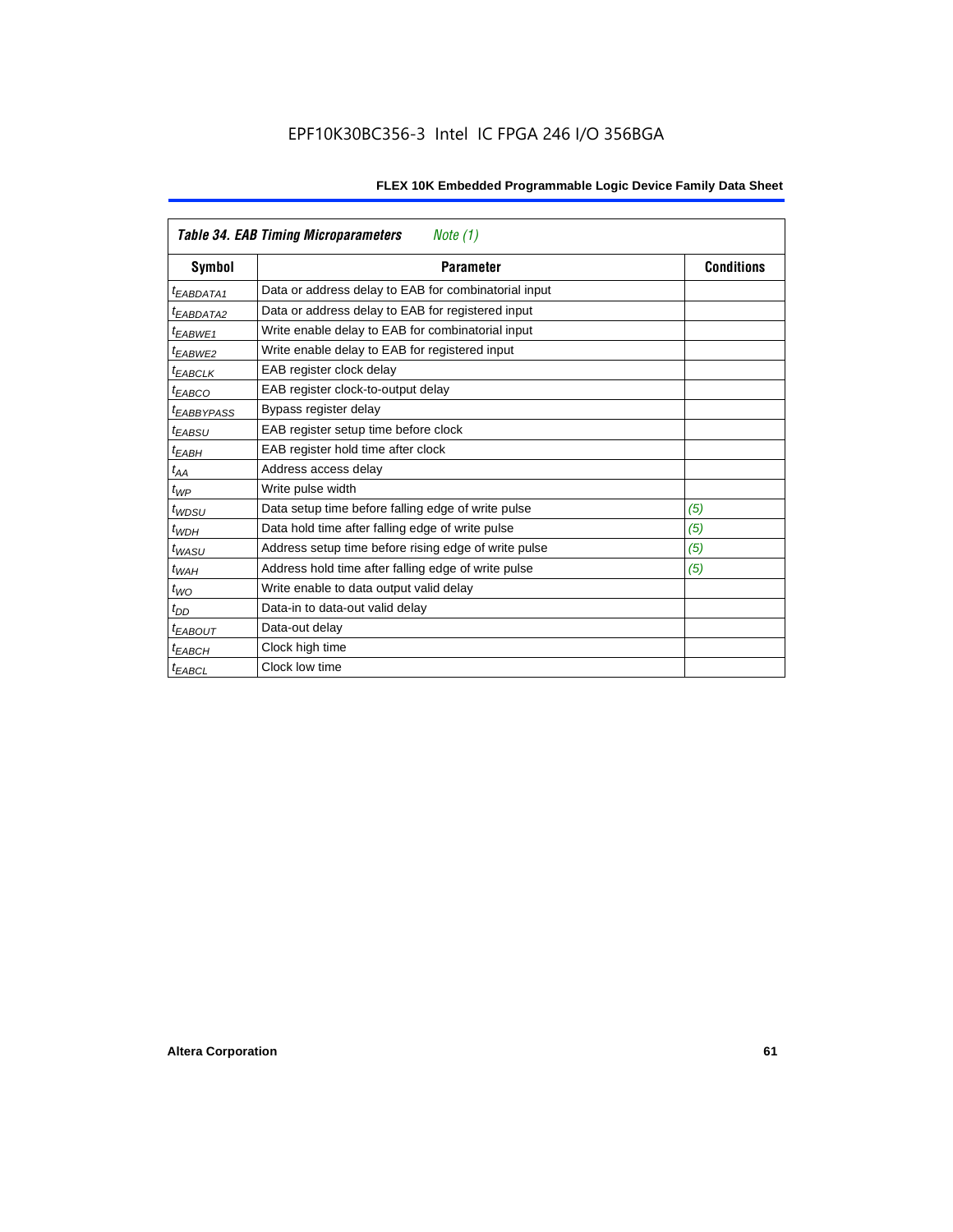| FLEX 10K Embedded Programmable Logic Device Family Data Sheet |  |
|---------------------------------------------------------------|--|
|---------------------------------------------------------------|--|

|                        | <b>Table 35. EAB Timing Macroparameters</b><br>Notes $(1)$ , $(6)$                        |                   |
|------------------------|-------------------------------------------------------------------------------------------|-------------------|
| Symbol                 | <b>Parameter</b>                                                                          | <b>Conditions</b> |
| <sup>t</sup> EABAA     | EAB address access delay                                                                  |                   |
| <sup>I</sup> EABRCCOMB | EAB asynchronous read cycle time                                                          |                   |
| <sup>t</sup> EABRCREG  | EAB synchronous read cycle time                                                           |                   |
| <sup>t</sup> EABWP     | EAB write pulse width                                                                     |                   |
| <sup>t</sup> EABWCCOMB | EAB asynchronous write cycle time                                                         |                   |
| <sup>t</sup> EABWCREG  | EAB synchronous write cycle time                                                          |                   |
| <sup>t</sup> EABDD     | EAB data-in to data-out valid delay                                                       |                   |
| <sup>t</sup> EABDATACO | EAB clock-to-output delay when using output registers                                     |                   |
| <sup>t</sup> EABDATASU | EAB data/address setup time before clock when using input register                        |                   |
| <sup>t</sup> EABDATAH  | EAB data/address hold time after clock when using input register                          |                   |
| <sup>t</sup> EABWESU   | EAB WE setup time before clock when using input register                                  |                   |
| <sup>t</sup> EABWEH    | EAB WE hold time after clock when using input register                                    |                   |
| <sup>t</sup> EABWDSU   | EAB data setup time before falling edge of write pulse when not using input<br>registers  |                   |
| <sup>t</sup> EABWDH    | EAB data hold time after falling edge of write pulse when not using input<br>registers    |                   |
| <sup>t</sup> EABWASU   | EAB address setup time before rising edge of write pulse when not using                   |                   |
|                        | input registers                                                                           |                   |
| <sup>t</sup> EABWAH    | EAB address hold time after falling edge of write pulse when not using input<br>registers |                   |
| <sup>t</sup> EABWO     | EAB write enable to data output valid delay                                               |                   |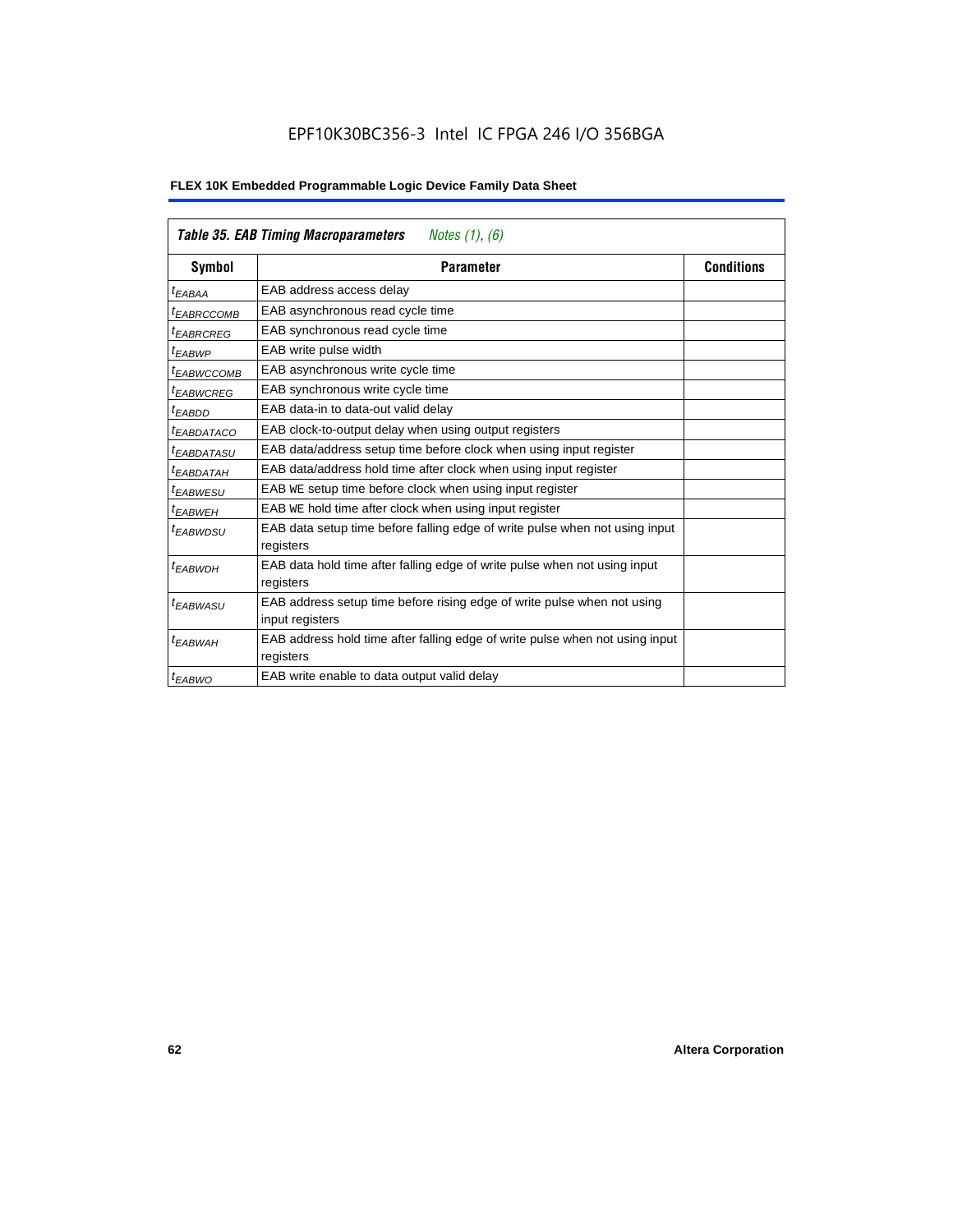|                         | <b>Table 36. Interconnect Timing Microparameters</b><br>Note (1)                                                        |                   |
|-------------------------|-------------------------------------------------------------------------------------------------------------------------|-------------------|
| Symbol                  | <b>Parameter</b>                                                                                                        | <b>Conditions</b> |
| <sup>t</sup> DIN2IOE    | Delay from dedicated input pin to IOE control input                                                                     | (7)               |
| <sup>t</sup> DCLK2LE    | Delay from dedicated clock pin to LE or EAB clock                                                                       | (7)               |
| <sup>t</sup> DIN2DATA   | Delay from dedicated input or clock to LE or EAB data                                                                   | (7)               |
| <sup>t</sup> DCLK2IOE   | Delay from dedicated clock pin to IOE clock                                                                             | (7)               |
| t <sub>DIN2LE</sub>     | Delay from dedicated input pin to LE or EAB control input                                                               | (7)               |
| <sup>t</sup> SAMELAB    | Routing delay for an LE driving another LE in the same LAB                                                              |                   |
| <sup>t</sup> SAMEROW    | Routing delay for a row IOE, LE, or EAB driving a row IOE, LE, or EAB in the<br>same row                                | (7)               |
| <sup>t</sup> SAMECOLUMN | Routing delay for an LE driving an IOE in the same column                                                               | (7)               |
| <i><b>IDIFFROW</b></i>  | Routing delay for a column IOE, LE, or EAB driving an LE or EAB in a different<br>row                                   | (7)               |
| <sup>t</sup> TWOROWS    | Routing delay for a row IOE or EAB driving an LE or EAB in a different row                                              | (7)               |
| <sup>t</sup> I FPFRIPH  | Routing delay for an LE driving a control signal of an IOE via the peripheral<br>control bus                            | (7)               |
| <b>LABCARRY</b>         | Routing delay for the carry-out signal of an LE driving the carry-in signal of a<br>different LE in a different LAB     |                   |
| $t_{LABCASC}$           | Routing delay for the cascade-out signal of an LE driving the cascade-in<br>signal of a different LE in a different LAB |                   |

|                    | <b>Table 37. External Timing Parameters</b><br>Notes (8), (10)                                          |                   |
|--------------------|---------------------------------------------------------------------------------------------------------|-------------------|
| Symbol             | <b>Parameter</b>                                                                                        | <b>Conditions</b> |
| <sup>t</sup> DRR   | Register-to-register delay via four LEs, three row interconnects, and four local $(9)$<br>interconnects |                   |
| t <sub>insu</sub>  | Setup time with global clock at IOE register                                                            |                   |
| t <sub>INH</sub>   | Hold time with global clock at IOE register                                                             |                   |
| <sup>I</sup> OUTCO | Clock-to-output delay with global clock at IOE register                                                 |                   |

## *Table 38. External Bidirectional Timing Parameters Note (10)*

| Symbol                  | <b>Parameter</b>                                                               | <b>Condition</b> |
|-------------------------|--------------------------------------------------------------------------------|------------------|
| <sup>t</sup> INSUBIDIR  | Setup time for bidirectional pins with global clock at adjacent LE register    |                  |
| <sup>t</sup> INHBIDIR   | Hold time for bidirectional pins with global clock at adjacent LE register     |                  |
| <sup>t</sup> outcobidir | Clock-to-output delay for bidirectional pins with global clock at IOE register |                  |
| <sup>t</sup> xzbidir    | Synchronous IOE output buffer disable delay                                    |                  |
| <sup>t</sup> zxbidir    | Synchronous IOE output buffer enable delay, slow slew rate = off               |                  |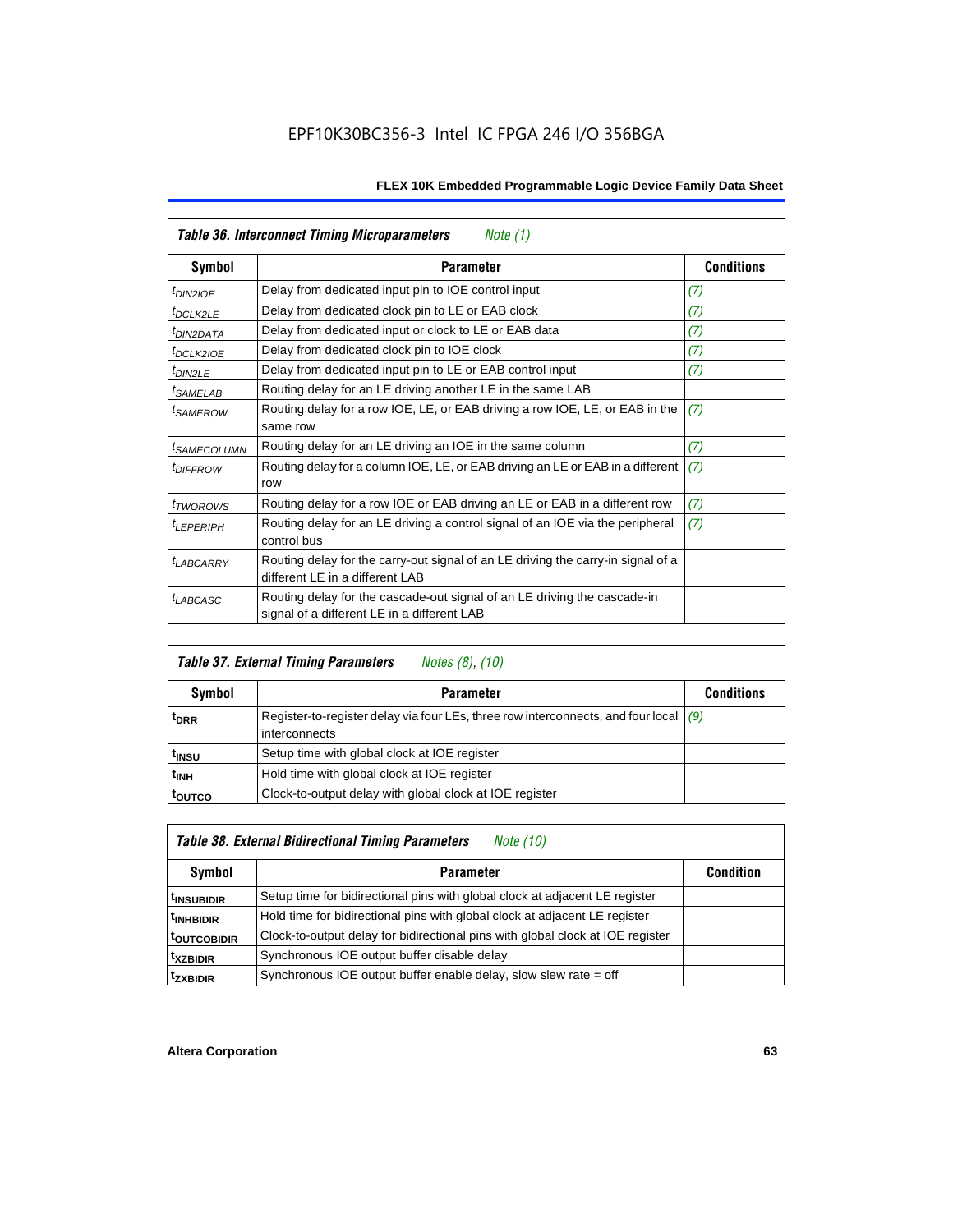## EPF10K30BC356-3 Intel IC FPGA 246 I/O 356BGA

#### **FLEX 10K Embedded Programmable Logic Device Family Data Sheet**

#### *Notes to tables:*

| (1) Microparameters are timing delays contributed by individual architectural elements. These parameters cannot be |
|--------------------------------------------------------------------------------------------------------------------|
| measured explicitly.                                                                                               |

| (2) Operating conditions: $V_{CCIO} = 5.0 V \pm 5%$ for commercial use in FLEX 10K devices. |  |  |  |  |
|---------------------------------------------------------------------------------------------|--|--|--|--|
|                                                                                             |  |  |  |  |

 $V<sub>CCIO</sub>$  = 5.0 V  $\pm$  10% for industrial use in FLEX 10K devices.

 $V_{\text{CCIO}} = 3.3 \text{ V} \pm 10\%$  for commercial or industrial use in FLEX 10KA devices.

(3) Operating conditions:  $V_{\text{CCIO}} = 3.3 V \pm 10\%$  for commercial or industrial use in FLEX 10K devices.

 $V_{\text{CCIO}} = 2.5 \text{ V} \pm 0.2 \text{ V}$  for commercial or industrial use in FLEX 10KA devices.

- (4) Operating conditions:  $V_{\text{CCIO}} = 2.5 V$ , 3.3 V, or 5.0 V.<br>(5) Because the RAM in the EAB is self-timed, this param
- (5) Because the RAM in the EAB is self-timed, this parameter can be ignored when the WE signal is registered.<br>(6) EAB macroparameters are internal parameters that can simplify predicting the behavior of an EAB at its bou
- EAB macroparameters are internal parameters that can simplify predicting the behavior of an EAB at its boundary; these parameters are calculated by summing selected microparameters.
- (7) These parameters are worst-case values for typical applications. Post-compilation timing simulation and timing analysis are required to determine actual worst-case performance.
- (8) External reference timing parameters are factory-tested, worst-case values specified by Altera. A representative subset of signal paths is tested to approximate typical device applications.
- (9) Contact Altera Applications for test circuit specifications and test conditions.
- (10) These timing parameters are sample-tested only.

Figures 29 and 30 show the asynchronous and synchronous timing waveforms, respectively, for the EAB macroparameters in Table 34.

### *Figure 29. EAB Asynchronous Timing Waveforms*

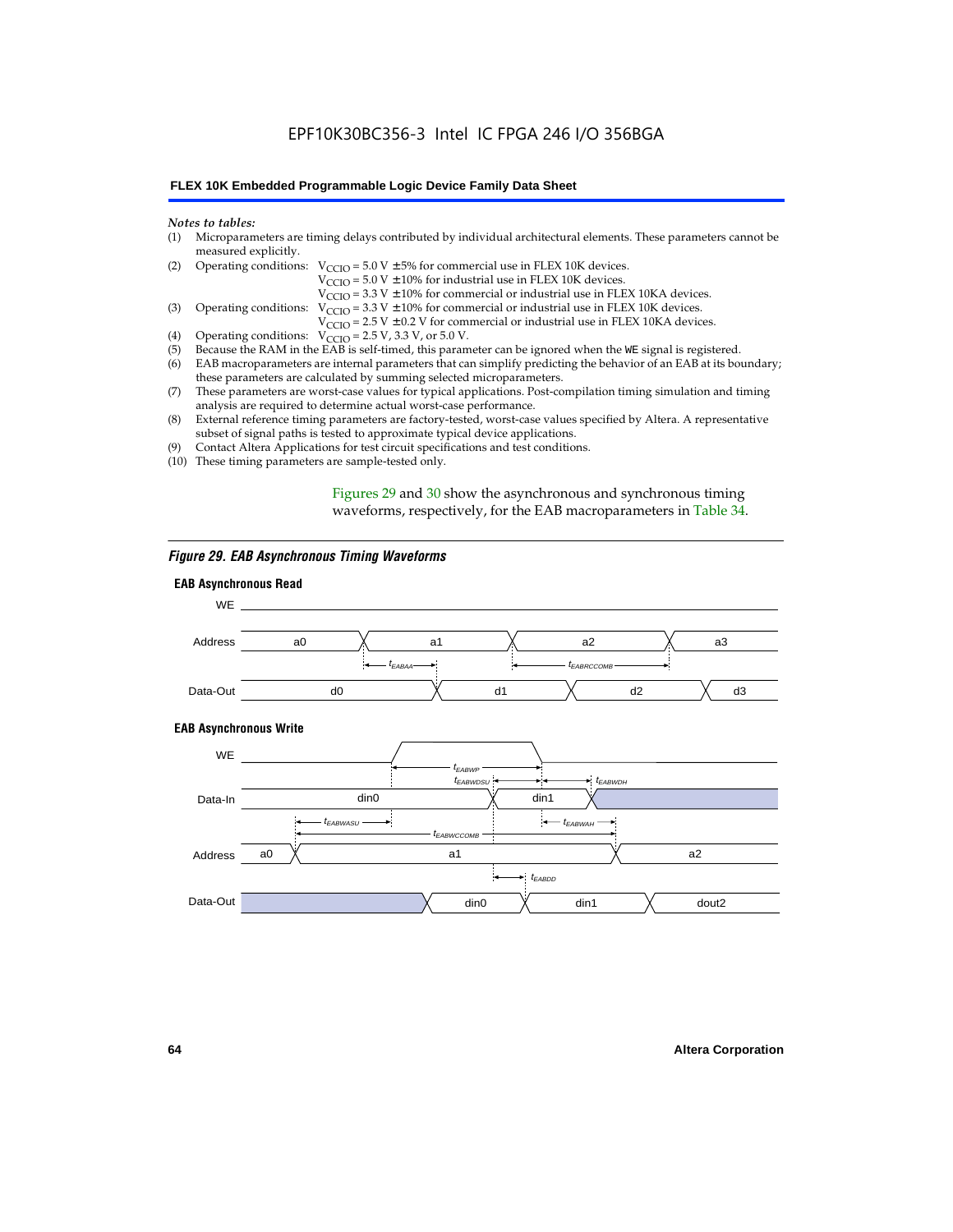## *Figure 30. EAB Synchronous Timing Waveforms*



#### **EAB Synchronous Write (EAB Output Registers Used)**

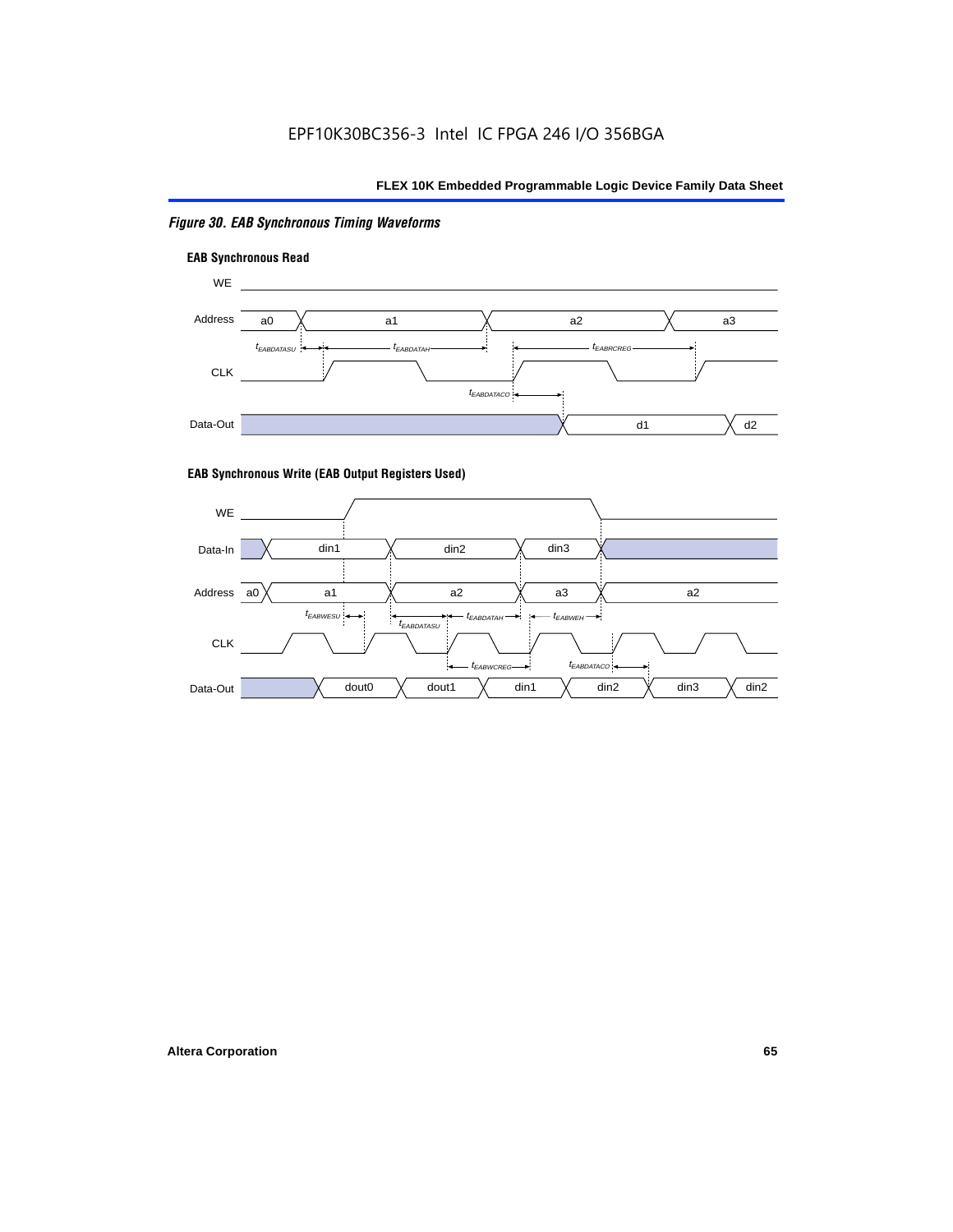Tables 39 through 47 show EPF10K10 and EPF10K20 device internal and external timing parameters.

| Table 39. EPF10K10 & EPF10K20 Device LE Timing Microparameters Note (1) |     |                |     |                |             |
|-------------------------------------------------------------------------|-----|----------------|-----|----------------|-------------|
| Symbol                                                                  |     | -3 Speed Grade |     | -4 Speed Grade | <b>Unit</b> |
|                                                                         | Min | Max            | Min | Max            |             |
| $t_{LUT}$                                                               |     | 1.4            |     | 1.7            | ns          |
| $t_{CLUT}$                                                              |     | 0.6            |     | 0.7            | ns          |
| $t_{RLUT}$                                                              |     | 1.5            |     | 1.9            | ns          |
| t <sub>PACKED</sub>                                                     |     | 0.6            |     | 0.9            | ns          |
| $t_{EN}$                                                                |     | 1.0            |     | 1.2            | ns          |
| $t_{CICO}$                                                              |     | 0.2            |     | 0.3            | ns          |
| $t_{\text{GEN}}$                                                        |     | 0.9            |     | 1.2            | ns          |
| $t_{\text{GENR}}$                                                       |     | 0.9            |     | 1.2            | ns          |
| $t_{CASC}$                                                              |     | 0.8            |     | 0.9            | ns          |
| $t_C$                                                                   |     | 1.3            |     | 1.5            | ns          |
| $t_{CO}$                                                                |     | 0.9            |     | 1.1            | ns          |
| $t_{\text{COMB}}$                                                       |     | 0.5            |     | 0.6            | ns          |
| $t_{\text{SU}}$                                                         | 1.3 |                | 2.5 |                | ns          |
| $t_H$                                                                   | 1.4 |                | 1.6 |                | ns          |
| $t_{PRE}$                                                               |     | 1.0            |     | 1.2            | ns          |
| $t_{\text{CLR}}$                                                        |     | 1.0            |     | 1.2            | ns          |
| $t_{CH}$                                                                | 4.0 |                | 4.0 |                | ns          |
| $t_{CL}$                                                                | 4.0 |                | 4.0 |                | ns          |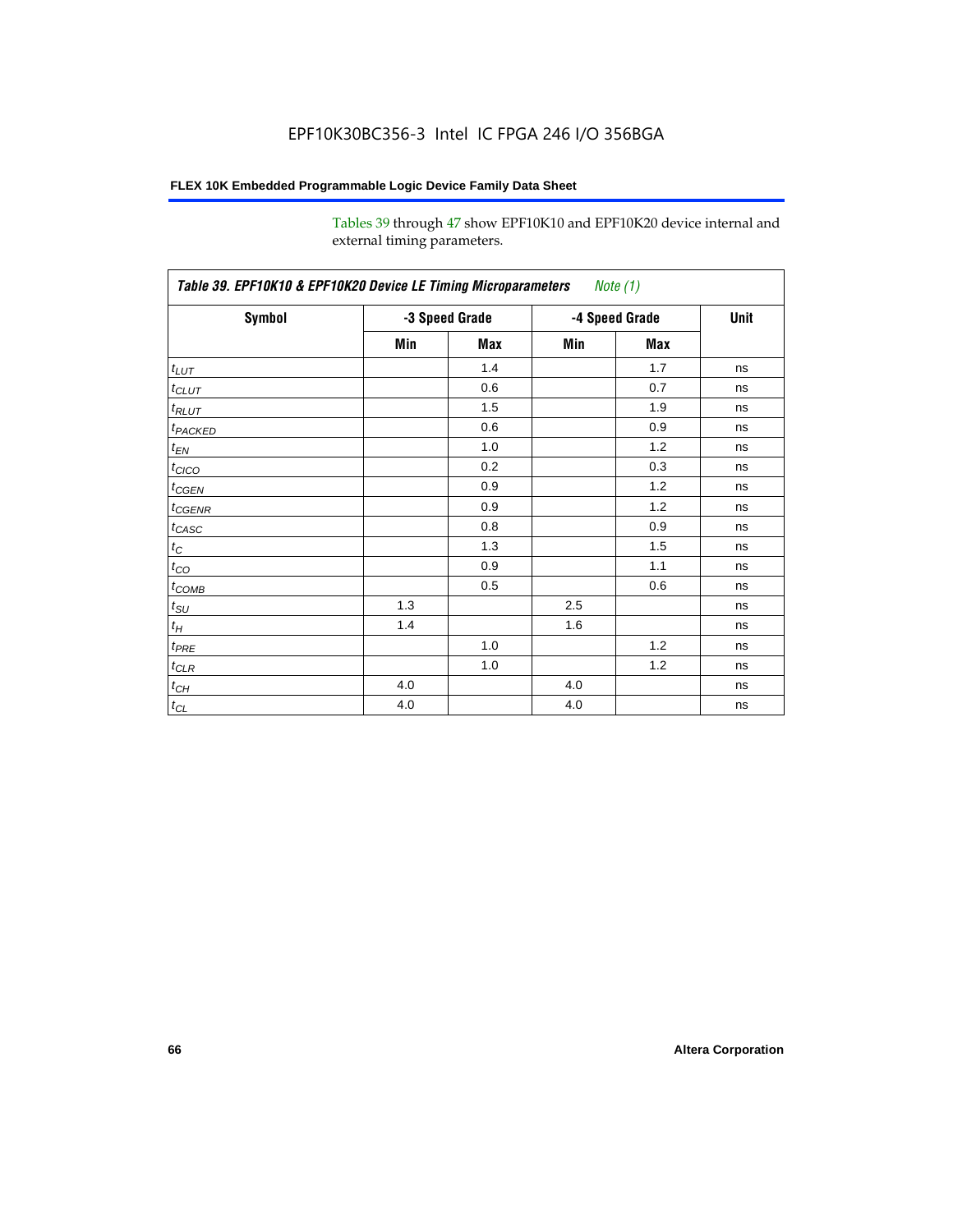| <b>Symbol</b>       |     | -3 Speed Grade | -4 Speed Grade |      | <b>Unit</b> |  |  |
|---------------------|-----|----------------|----------------|------|-------------|--|--|
|                     | Min | Max            | Min            | Max  |             |  |  |
| t <sub>IOD</sub>    |     | 1.3            |                | 1.6  | ns          |  |  |
| $t_{\text{IOC}}$    |     | 0.5            |                | 0.7  | ns          |  |  |
| $t_{IOCO}$          |     | 0.2            |                | 0.2  | ns          |  |  |
| t <sub>IOCOMB</sub> |     | 0.0            |                | 0.0  | ns          |  |  |
| $t_{IOSU}$          | 2.8 |                | 3.2            |      | ns          |  |  |
| $t_{IOH}$           | 1.0 |                | 1.2            |      | ns          |  |  |
| $t_{IOCLR}$         |     | 1.0            |                | 1.2  | ns          |  |  |
| $t_{OD1}$           |     | 2.6            |                | 3.5  | ns          |  |  |
| $t_{OD2}$           |     | 4.9            |                | 6.4  | ns          |  |  |
| $t_{OD3}$           |     | 6.3            |                | 8.2  | ns          |  |  |
| $t_{XZ}$            |     | 4.5            |                | 5.4  | ns          |  |  |
| $t_{ZX1}$           |     | 4.5            |                | 5.4  | ns          |  |  |
| $t_{ZX2}$           |     | 6.8            |                | 8.3  | ns          |  |  |
| $t_{ZX3}$           |     | 8.2            |                | 10.1 | ns          |  |  |
| t <sub>INREG</sub>  |     | 6.0            |                | 7.5  | ns          |  |  |
| $t_{IOFD}$          |     | 3.1            |                | 3.5  | ns          |  |  |
| t <sub>INCOMB</sub> |     | 3.1            |                | 3.5  | ns          |  |  |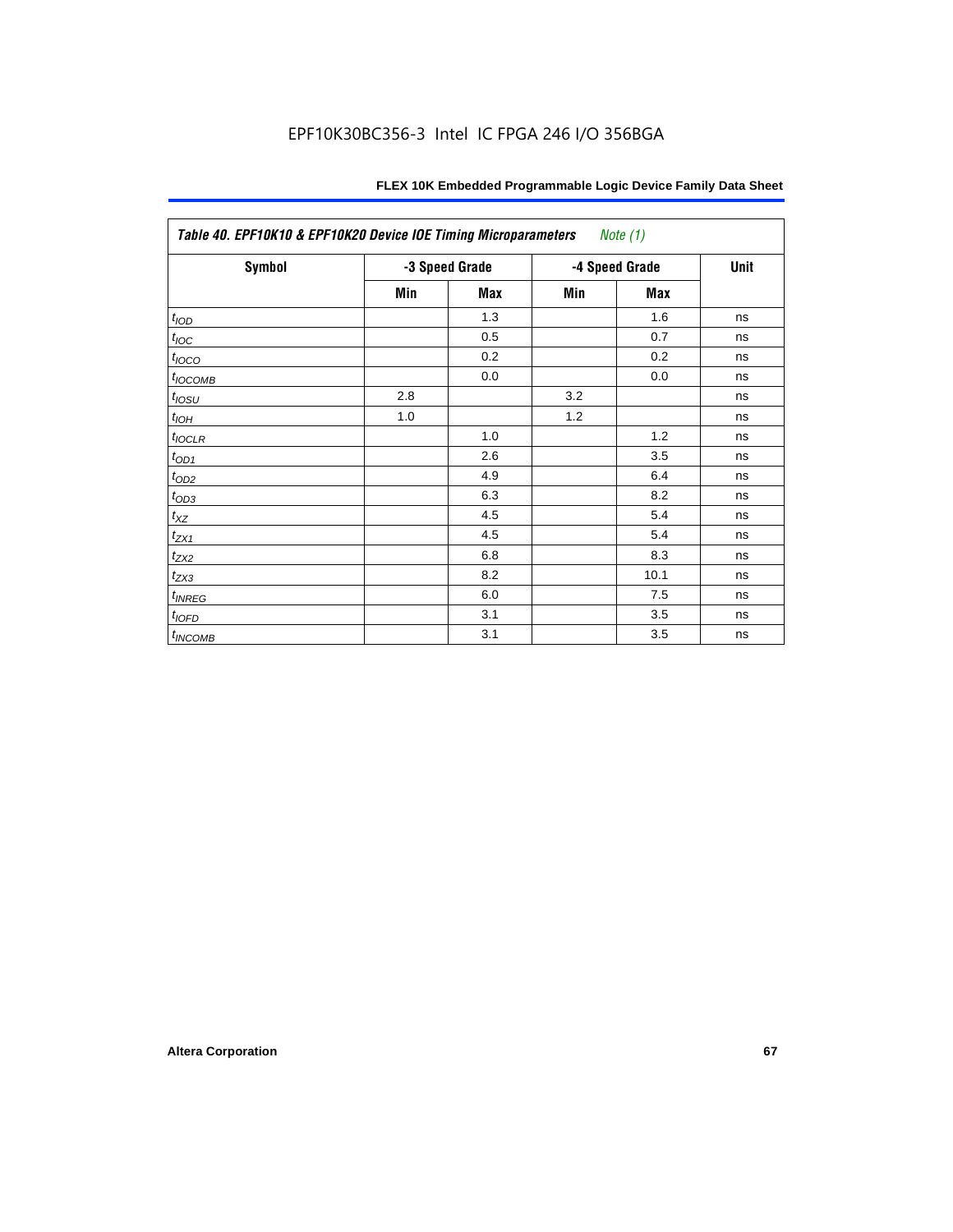# EPF10K30BC356-3 Intel IC FPGA 246 I/O 356BGA

| <b>Symbol</b>           |     | -3 Speed Grade |     | -4 Speed Grade | <b>Unit</b> |
|-------------------------|-----|----------------|-----|----------------|-------------|
|                         | Min | <b>Max</b>     | Min | <b>Max</b>     |             |
| $t_{EABDATA1}$          |     | 1.5            |     | 1.9            | ns          |
| $t_{EABDATA2}$          |     | 4.8            |     | 6.0            | ns          |
| t <sub>EABWE1</sub>     |     | 1.0            |     | 1.2            | ns          |
| t <sub>EABWE2</sub>     |     | 5.0            |     | 6.2            | ns          |
| $t_{EABCLK}$            |     | 1.0            |     | 2.2            | ns          |
| $t_{EABCO}$             |     | 0.5            |     | 0.6            | ns          |
| <b><i>EABBYPASS</i></b> |     | 1.5            |     | 1.9            | ns          |
| $t_{EABSU}$             | 1.5 |                | 1.8 |                | ns          |
| $t_{EABH}$              | 2.0 |                | 2.5 |                | ns          |
| $t_{AA}$                |     | 8.7            |     | 10.7           | ns          |
| $t_{\mathit{WP}}$       | 5.8 |                | 7.2 |                | ns          |
| $t_{WDSU}$              | 1.6 |                | 2.0 |                | ns          |
| $t_{WDH}$               | 0.3 |                | 0.4 |                | ns          |
| $t_{WASU}$              | 0.5 |                | 0.6 |                | ns          |
| $t_{W\!A H}$            | 1.0 |                | 1.2 |                | ns          |
| $t_{WO}$                |     | 5.0            |     | 6.2            | ns          |
| $t_{DD}$                |     | 5.0            |     | 6.2            | ns          |
| $t_{EABOUT}$            |     | 0.5            |     | 0.6            | ns          |
| $t_{EABCH}$             | 4.0 |                | 4.0 |                | ns          |
| $t_{EABCL}$             | 5.8 |                | 7.2 |                | ns          |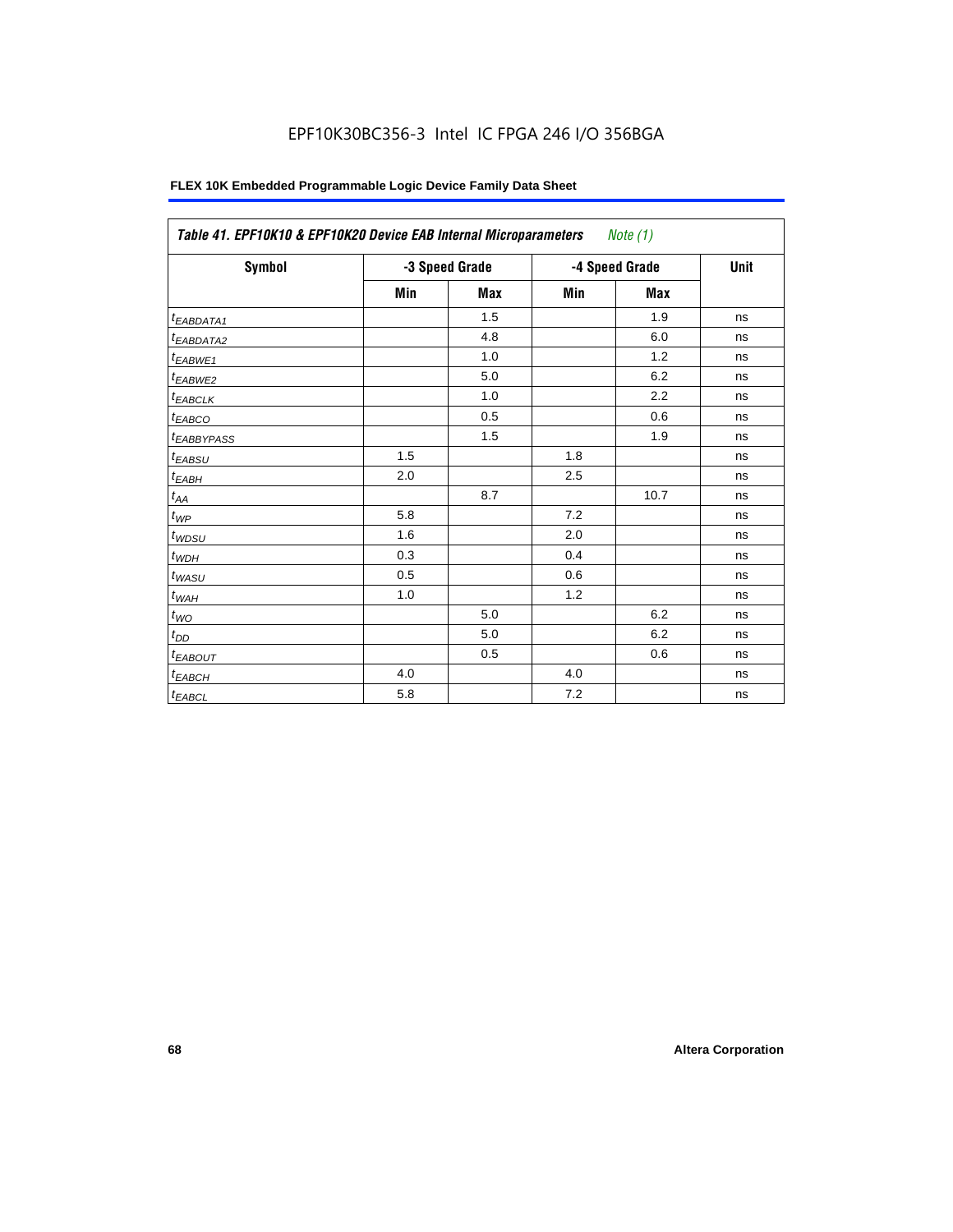| Table 42. EPF10K10 & EPF10K20 Device EAB Internal Timing Macroparameters<br>Note (1) |                |      |                |      |             |
|--------------------------------------------------------------------------------------|----------------|------|----------------|------|-------------|
| Symbol                                                                               | -3 Speed Grade |      | -4 Speed Grade |      | <b>Unit</b> |
|                                                                                      | Min            | Max  | Min            | Max  |             |
| <sup>t</sup> EABAA                                                                   |                | 13.7 |                | 17.0 | ns          |
| <sup>t</sup> EABRCCOMB                                                               | 13.7           |      | 17.0           |      | ns          |
| <b><i>EABRCREG</i></b>                                                               | 9.7            |      | 11.9           |      | ns          |
| <sup>t</sup> EABWP                                                                   | 5.8            |      | 7.2            |      | ns          |
| <sup>t</sup> EABWCCOMB                                                               | 7.3            |      | 9.0            |      | ns          |
| <sup>t</sup> EABWCREG                                                                | 13.0           |      | 16.0           |      | ns          |
| t <sub>EABDD</sub>                                                                   |                | 10.0 |                | 12.5 | ns          |
| <sup>t</sup> EABDATACO                                                               |                | 2.0  |                | 3.4  | ns          |
| <sup>t</sup> EABDATASU                                                               | 5.3            |      | 5.6            |      | ns          |
| <sup>t</sup> EABDATAH                                                                | 0.0            |      | 0.0            |      | ns          |
| <b><i>EABWESU</i></b>                                                                | 5.5            |      | 5.8            |      | ns          |
| <sup>t</sup> EABWEH                                                                  | 0.0            |      | 0.0            |      | ns          |
| <sup>t</sup> EABWDSU                                                                 | 5.5            |      | 5.8            |      | ns          |
| <sup>t</sup> EABWDH                                                                  | 0.0            |      | 0.0            |      | ns          |
| <sup>t</sup> EABWASU                                                                 | 2.1            |      | 2.7            |      | ns          |
| <sup>t</sup> EABWAH                                                                  | 0.0            |      | 0.0            |      | ns          |
| <sup>t</sup> EABWO                                                                   |                | 9.5  |                | 11.8 | ns          |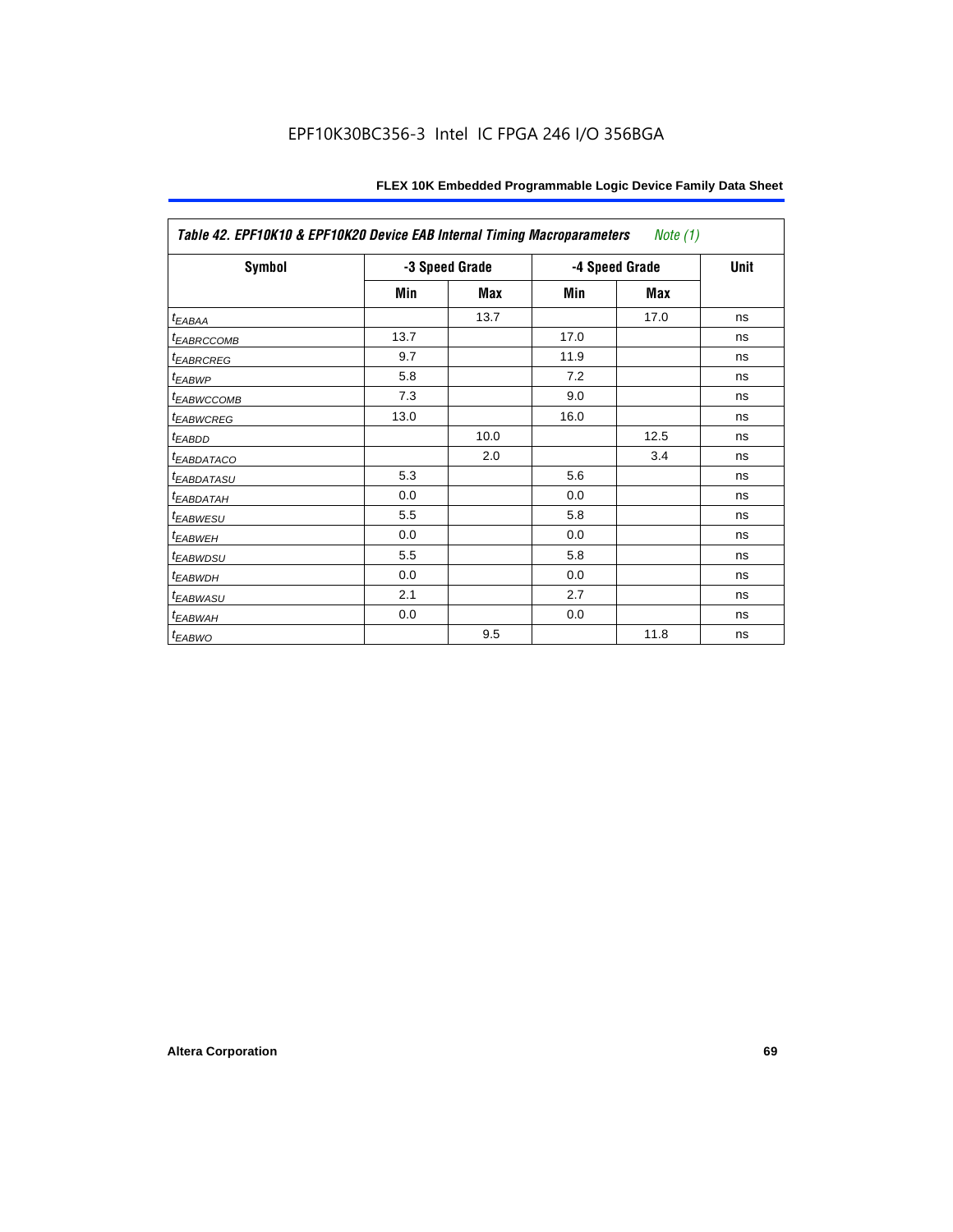| <b>Table 43. EPF10K10 Device Interconnect Timing Microparameters</b><br><i>Note</i> $(1)$ |                |     |                |            |             |  |
|-------------------------------------------------------------------------------------------|----------------|-----|----------------|------------|-------------|--|
| Symbol                                                                                    | -3 Speed Grade |     | -4 Speed Grade |            | <b>Unit</b> |  |
|                                                                                           | Min            | Max | Min            | <b>Max</b> |             |  |
| $t_{DINZIOE}$                                                                             |                | 4.8 |                | 6.2        | ns          |  |
| $t_{DIN2LE}$                                                                              |                | 2.6 |                | 3.8        | ns          |  |
| <sup>t</sup> DIN2DATA                                                                     |                | 4.3 |                | 5.2        | ns          |  |
| <sup>t</sup> DCLK2IOE                                                                     |                | 3.4 |                | 4.0        | ns          |  |
| <sup>t</sup> DCLK2LE                                                                      |                | 2.6 |                | 3.8        | ns          |  |
| <sup>t</sup> SAMELAB                                                                      |                | 0.6 |                | 0.6        | ns          |  |
| <sup>t</sup> SAMEROW                                                                      |                | 3.6 |                | 3.8        | ns          |  |
| <sup>t</sup> SAMECOLUMN                                                                   |                | 0.9 |                | 1.1        | ns          |  |
| <i><b>IDIFFROW</b></i>                                                                    |                | 4.5 |                | 4.9        | ns          |  |
| <sup>t</sup> TWOROWS                                                                      |                | 8.1 |                | 8.7        | ns          |  |
| <sup>t</sup> LEPERIPH                                                                     |                | 3.3 |                | 3.9        | ns          |  |
| <sup>t</sup> LABCARRY                                                                     |                | 0.5 |                | 0.8        | ns          |  |
| <sup>t</sup> LABCASC                                                                      |                | 2.7 |                | 3.0        | ns          |  |

| Symbol                  | -3 Speed Grade |     | -4 Speed Grade |     | Unit |
|-------------------------|----------------|-----|----------------|-----|------|
|                         | Min            | Max | Min            | Max |      |
| $t_{DIN2IOE}$           |                | 5.2 |                | 6.6 | ns   |
| <sup>t</sup> DIN2LE     |                | 2.6 |                | 3.8 | ns   |
| <sup>I</sup> DIN2DATA   |                | 4.3 |                | 5.2 | ns   |
| <sup>I</sup> DCLK2IOE   |                | 4.3 |                | 4.0 | ns   |
| t <sub>DCLK2LE</sub>    |                | 2.6 |                | 3.8 | ns   |
| <sup>I</sup> SAMELAB    |                | 0.6 |                | 0.6 | ns   |
| <sup>t</sup> SAMEROW    |                | 3.7 |                | 3.9 | ns   |
| <sup>t</sup> SAMECOLUMN |                | 1.4 |                | 1.6 | ns   |
| <sup>t</sup> DIFFROW    |                | 5.1 |                | 5.5 | ns   |
| <sup>t</sup> TWOROWS    |                | 8.8 |                | 9.4 | ns   |
| <sup>t</sup> LEPERIPH   |                | 4.7 |                | 5.6 | ns   |
| <b>LABCARRY</b>         |                | 0.5 |                | 0.8 | ns   |
| <sup>t</sup> LABCASC    |                | 2.7 |                | 3.0 | ns   |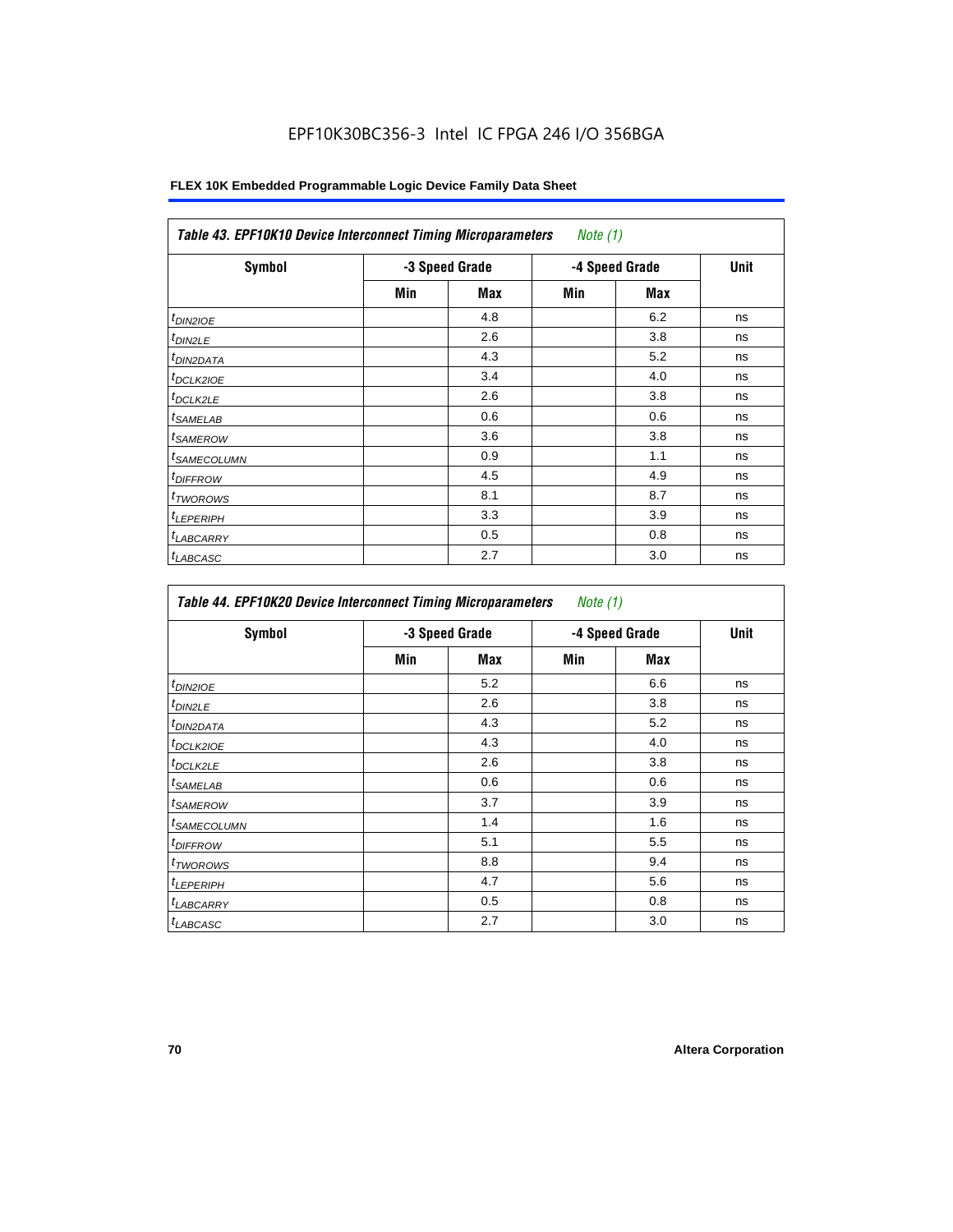| Table 45. EPF10K10 & EPF10K20 Device External Timing Parameters<br>Note $(1)$ |                                  |            |     |      |             |  |
|-------------------------------------------------------------------------------|----------------------------------|------------|-----|------|-------------|--|
| Symbol                                                                        | -3 Speed Grade<br>-4 Speed Grade |            |     |      | <b>Unit</b> |  |
|                                                                               | Min                              | <b>Max</b> | Min | Max  |             |  |
| t <sub>DRR</sub>                                                              |                                  | 16.1       |     | 20.0 | ns          |  |
| $t_{INSU}$ (2), (3)                                                           | 5.5                              |            | 6.0 |      | ns          |  |
| $t_{INH}$ (3)                                                                 | 0.0                              |            | 0.0 |      | ns          |  |
| $\vert$ toutco (3)                                                            | 2.0                              | 6.7        | 2.0 | 8.4  | ns          |  |

| Table 46. EPF10K10 Device External Bidirectional Timing Parameters<br>Note $(1)$ |                |            |                |      |             |  |
|----------------------------------------------------------------------------------|----------------|------------|----------------|------|-------------|--|
| Symbol                                                                           | -3 Speed Grade |            | -4 Speed Grade |      | <b>Unit</b> |  |
|                                                                                  | Min            | <b>Max</b> | Min            | Max  |             |  |
| <sup>t</sup> INSUBIDIR                                                           | 4.5            |            | 5.6            |      | ns          |  |
| <sup>t</sup> INHBIDIR                                                            | 0.0            |            | 0.0            |      | ns          |  |
| <sup>t</sup> OUTCOBIDIR                                                          | 2.0            | 6.7        | 2.0            | 8.4  | ns          |  |
| <b>txzbidir</b>                                                                  |                | 10.5       |                | 13.4 | ns          |  |
| <sup>t</sup> zxbidir                                                             |                | 10.5       |                | 13.4 | ns          |  |

| Table 47. EPF10K20 Device External Bidirectional Timing Parameters<br><i>Note</i> $(1)$ |                |      |                |      |             |  |  |
|-----------------------------------------------------------------------------------------|----------------|------|----------------|------|-------------|--|--|
| Symbol                                                                                  | -3 Speed Grade |      | -4 Speed Grade |      | <b>Unit</b> |  |  |
|                                                                                         | Min            | Max  | Min            | Max  |             |  |  |
| <sup>t</sup> INSUBIDIR                                                                  | 4.6            |      | 5.7            |      | ns          |  |  |
| <sup>t</sup> INHBIDIR                                                                   | 0.0            |      | 0.0            |      | ns          |  |  |
| <b>TOUTCOBIDIR</b>                                                                      | 2.0            | 6.7  | 2.0            | 8.4  | ns          |  |  |
| <sup>t</sup> xzbidir                                                                    |                | 10.5 |                | 13.4 | ns          |  |  |
| <sup>T</sup> ZXBIDIR                                                                    |                | 10.5 |                | 13.4 | ns          |  |  |

*Notes to tables:*

(1) All timing parameters are described in Tables 32 through 38 in this data sheet.

(2) Using an LE to register the signal may provide a lower setup time.

(3) This parameter is specified by characterization.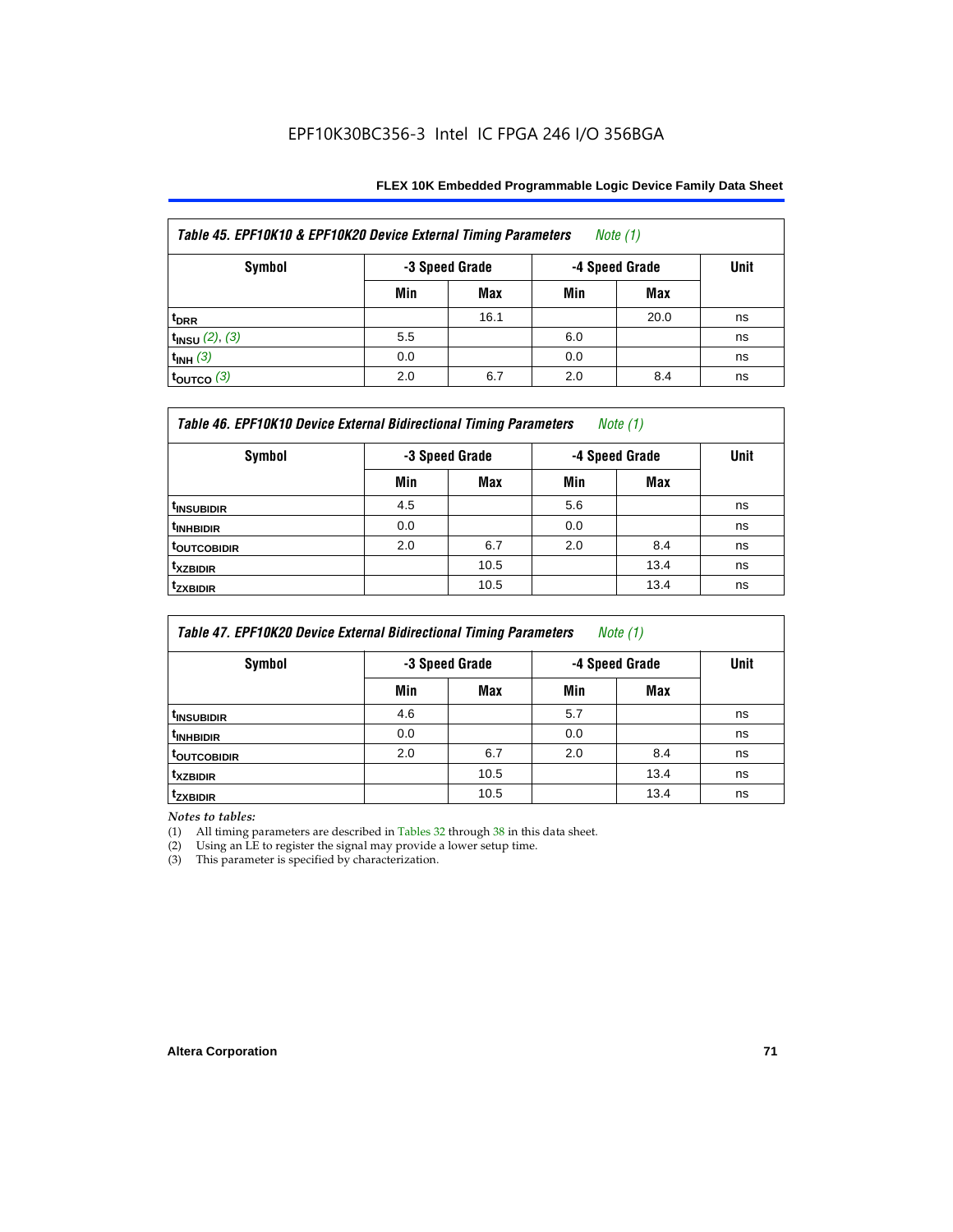Tables 48 through 56 show EPF10K30, EPF10K40, and EPF10K50 device internal and external timing parameters.

| Table 48. EPF10K30, EPF10K40 & EPF10K50 Device LE Timing Microparameters<br><i>Note</i> $(1)$ |                |     |                |      |    |  |  |  |
|-----------------------------------------------------------------------------------------------|----------------|-----|----------------|------|----|--|--|--|
| <b>Symbol</b>                                                                                 | -3 Speed Grade |     | -4 Speed Grade | Unit |    |  |  |  |
|                                                                                               | Min            | Max | Min            | Max  |    |  |  |  |
| $t_{LUT}$                                                                                     |                | 1.3 |                | 1.8  | ns |  |  |  |
| $t_{CLUT}$                                                                                    |                | 0.6 |                | 0.6  | ns |  |  |  |
| $t_{RLUT}$                                                                                    |                | 1.5 |                | 2.0  | ns |  |  |  |
| t <sub>PACKED</sub>                                                                           |                | 0.5 |                | 0.8  | ns |  |  |  |
| $t_{EN}$                                                                                      |                | 0.9 |                | 1.5  | ns |  |  |  |
| $t_{CICO}$                                                                                    |                | 0.2 |                | 0.4  | ns |  |  |  |
| $t_{\text{CGEN}}$                                                                             |                | 0.9 |                | 1.4  | ns |  |  |  |
| $t_{\sf GENR}$                                                                                |                | 0.9 |                | 1.4  | ns |  |  |  |
| $t_{CASC}$                                                                                    |                | 1.0 |                | 1.2  | ns |  |  |  |
| $t_{\rm C}$                                                                                   |                | 1.3 |                | 1.6  | ns |  |  |  |
| $t_{CO}$                                                                                      |                | 0.9 |                | 1.2  | ns |  |  |  |
| $t_{\text{COMB}}$                                                                             |                | 0.6 |                | 0.6  | ns |  |  |  |
| $t_{\sf SU}$                                                                                  | 1.4            |     | 1.4            |      | ns |  |  |  |
| $t_H$                                                                                         | 0.9            |     | 1.3            |      | ns |  |  |  |
| $t_{PRE}$                                                                                     |                | 0.9 |                | 1.2  | ns |  |  |  |
| $t_{\text{CLR}}$                                                                              |                | 0.9 |                | 1.2  | ns |  |  |  |
| $t_{CH}$                                                                                      | 4.0            |     | 4.0            |      | ns |  |  |  |
| $t_{CL}$                                                                                      | 4.0            |     | 4.0            |      | ns |  |  |  |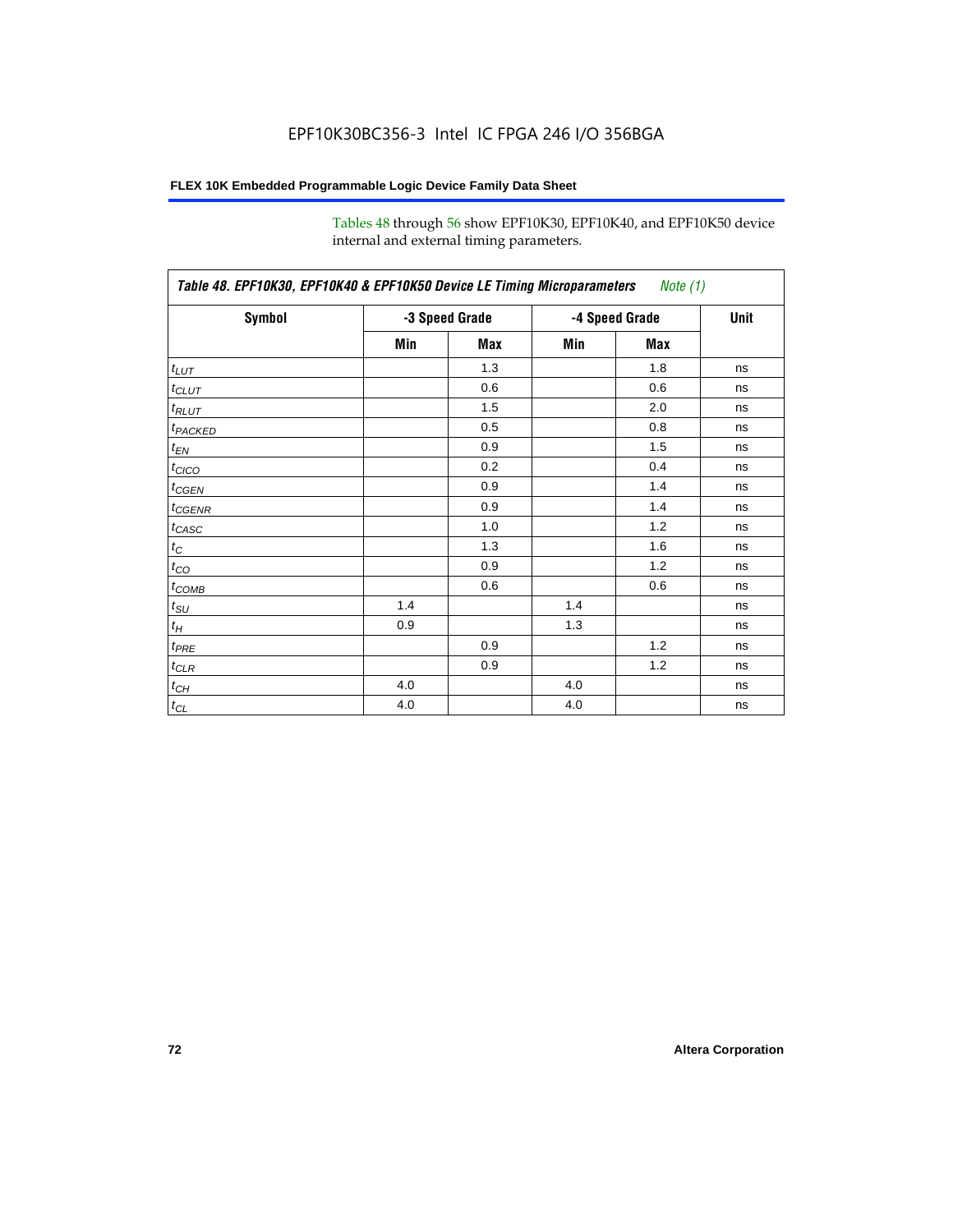| Table 49. EPF10K30, EPF10K40 & EPF10K50 Device IOE Timing Microparameters<br>Note $(1)$ |     |                |     |                |    |  |  |  |
|-----------------------------------------------------------------------------------------|-----|----------------|-----|----------------|----|--|--|--|
| Symbol                                                                                  |     | -3 Speed Grade |     | -4 Speed Grade |    |  |  |  |
|                                                                                         | Min | Max            | Min | Max            |    |  |  |  |
| t <sub>IOD</sub>                                                                        |     | 0.4            |     | 0.6            | ns |  |  |  |
| $t_{\text{IOC}}$                                                                        |     | 0.5            |     | 0.9            | ns |  |  |  |
| t <sub>IOCO</sub>                                                                       |     | 0.4            |     | 0.5            | ns |  |  |  |
| $t_{IOCOMB}$                                                                            |     | 0.0            |     | 0.0            | ns |  |  |  |
| $t_{IOSU}$                                                                              | 3.1 |                | 3.5 |                | ns |  |  |  |
| $t_{IOH}$                                                                               | 1.0 |                | 1.9 |                | ns |  |  |  |
| $t_{\text{OCLR}}$                                                                       |     | 1.0            |     | 1.2            | ns |  |  |  |
| $t_{OD1}$                                                                               |     | 3.3            |     | 3.6            | ns |  |  |  |
| $t_{OD2}$                                                                               |     | 5.6            |     | 6.5            | ns |  |  |  |
| $t_{OD3}$                                                                               |     | 7.0            |     | 8.3            | ns |  |  |  |
| $t_{\mathsf{XZ}}$                                                                       |     | 5.2            |     | 5.5            | ns |  |  |  |
| $t_{ZX1}$                                                                               |     | 5.2            |     | 5.5            | ns |  |  |  |
| $t_{ZX2}$                                                                               |     | 7.5            |     | 8.4            | ns |  |  |  |
| $t_{ZX3}$                                                                               |     | 8.9            |     | 10.2           | ns |  |  |  |
| $t_{INREG}$                                                                             |     | 7.7            |     | 10.0           | ns |  |  |  |
| $t_{IOFD}$                                                                              |     | 3.3            |     | 4.0            | ns |  |  |  |
| $t_{INCOMB}$                                                                            |     | 3.3            |     | 4.0            | ns |  |  |  |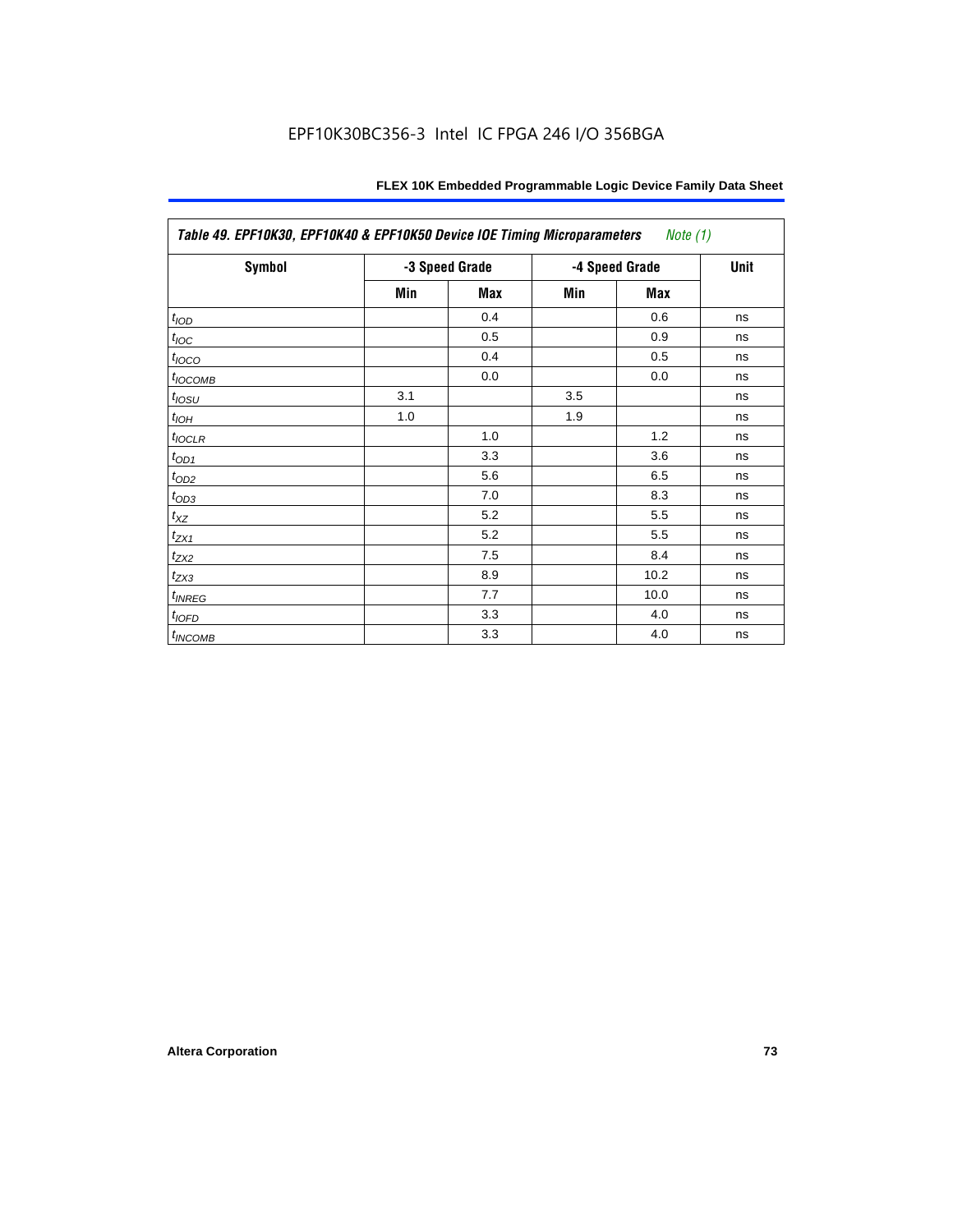| Symbol                         |     | -3 Speed Grade |     | -4 Speed Grade | <b>Unit</b> |
|--------------------------------|-----|----------------|-----|----------------|-------------|
|                                | Min | <b>Max</b>     | Min | Max            |             |
| <sup>t</sup> EABDATA1          |     | 1.5            |     | 1.9            | ns          |
| t <sub>EABDATA2</sub>          |     | 4.8            |     | 6.0            | ns          |
| t <sub>EABWE1</sub>            |     | 1.0            |     | 1.2            | ns          |
| t <sub>EABWE2</sub>            |     | 5.0            |     | 6.2            | ns          |
| $t_{EABCLK}$                   |     | 1.0            |     | 2.2            | ns          |
| $t_{EABCO}$                    |     | 0.5            |     | 0.6            | ns          |
| <i><b><i>EABBYPASS</i></b></i> |     | 1.5            |     | 1.9            | ns          |
| $t_{EABSU}$                    | 1.5 |                | 1.8 |                | ns          |
| $t_{EABH}$                     | 2.0 |                | 2.5 |                | ns          |
| $t_{AA}$                       |     | 8.7            |     | 10.7           | ns          |
| $t_{WP}$                       | 5.8 |                | 7.2 |                | ns          |
| $t_{WDSU}$                     | 1.6 |                | 2.0 |                | ns          |
| $t_{WDH}$                      | 0.3 |                | 0.4 |                | ns          |
| $t_{WASU}$                     | 0.5 |                | 0.6 |                | ns          |
| $t_{WAH}$                      | 1.0 |                | 1.2 |                | ns          |
| $t_{WO}$                       |     | 5.0            |     | 6.2            | ns          |
| $t_{DD}$                       |     | 5.0            |     | 6.2            | ns          |
| <sup>t</sup> EABOUT            |     | 0.5            |     | 0.6            | ns          |
| <sup>t</sup> ЕАВСН             | 4.0 |                | 4.0 |                | ns          |
| $t_{EABCL}$                    | 5.8 |                | 7.2 |                | ns          |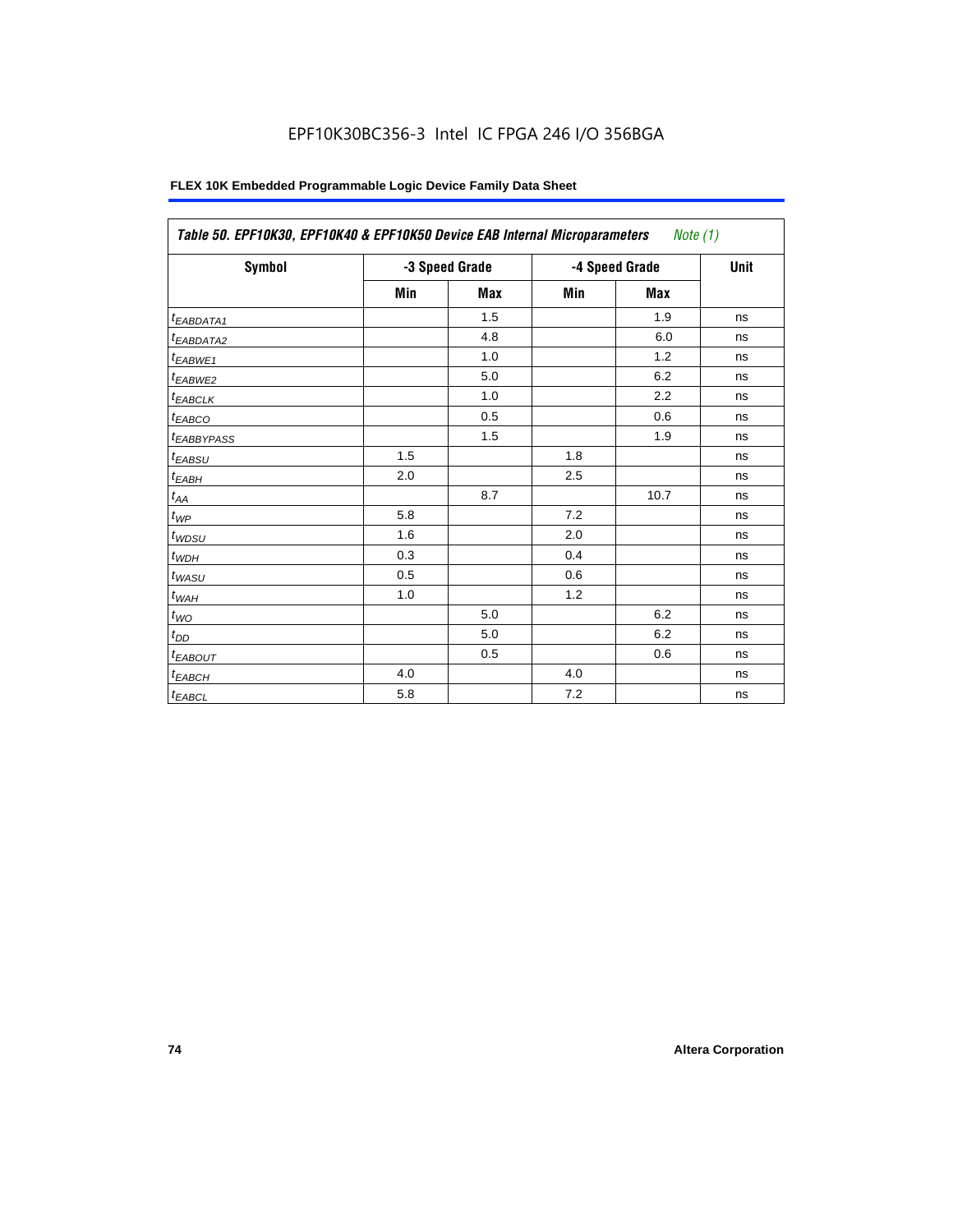| Table 51. EPF10K30, EPF10K40 & EPF10K50 Device EAB Internal Timing Macroparameters |      |                |      |                |             |  |
|------------------------------------------------------------------------------------|------|----------------|------|----------------|-------------|--|
| Symbol                                                                             |      | -3 Speed Grade |      | -4 Speed Grade | <b>Unit</b> |  |
|                                                                                    | Min  | Max            | Min  | Max            |             |  |
| $t_{EABA}$                                                                         |      | 13.7           |      | 17.0           | ns          |  |
| <b><i>EABRCCOMB</i></b>                                                            | 13.7 |                | 17.0 |                | ns          |  |
| <b><i>EABRCREG</i></b>                                                             | 9.7  |                | 11.9 |                | ns          |  |
| t <sub>EABWP</sub>                                                                 | 5.8  |                | 7.2  |                | ns          |  |
| <b><i>EABWCCOMB</i></b>                                                            | 7.3  |                | 9.0  |                | ns          |  |
| <b><i>EABWCREG</i></b>                                                             | 13.0 |                | 16.0 |                | ns          |  |
| <sup>t</sup> EABDD                                                                 |      | 10.0           |      | 12.5           | ns          |  |
| <b><i>EABDATACO</i></b>                                                            |      | 2.0            |      | 3.4            | ns          |  |
| <sup>t</sup> EABDATASU                                                             | 5.3  |                | 5.6  |                | ns          |  |
| <sup>T</sup> EABDATAH                                                              | 0.0  |                | 0.0  |                | ns          |  |
| <b><i>EABWESU</i></b>                                                              | 5.5  |                | 5.8  |                | ns          |  |
| <sup>t</sup> EABWEH                                                                | 0.0  |                | 0.0  |                | ns          |  |
| <sup>t</sup> EABWDSU                                                               | 5.5  |                | 5.8  |                | ns          |  |
| <sup>t</sup> EABWDH                                                                | 0.0  |                | 0.0  |                | ns          |  |
| <sup>t</sup> EABWASU                                                               | 2.1  |                | 2.7  |                | ns          |  |
| <sup>t</sup> EABWAH                                                                | 0.0  |                | 0.0  |                | ns          |  |
| $t_{EABWO}$                                                                        |      | 9.5            |      | 11.8           | ns          |  |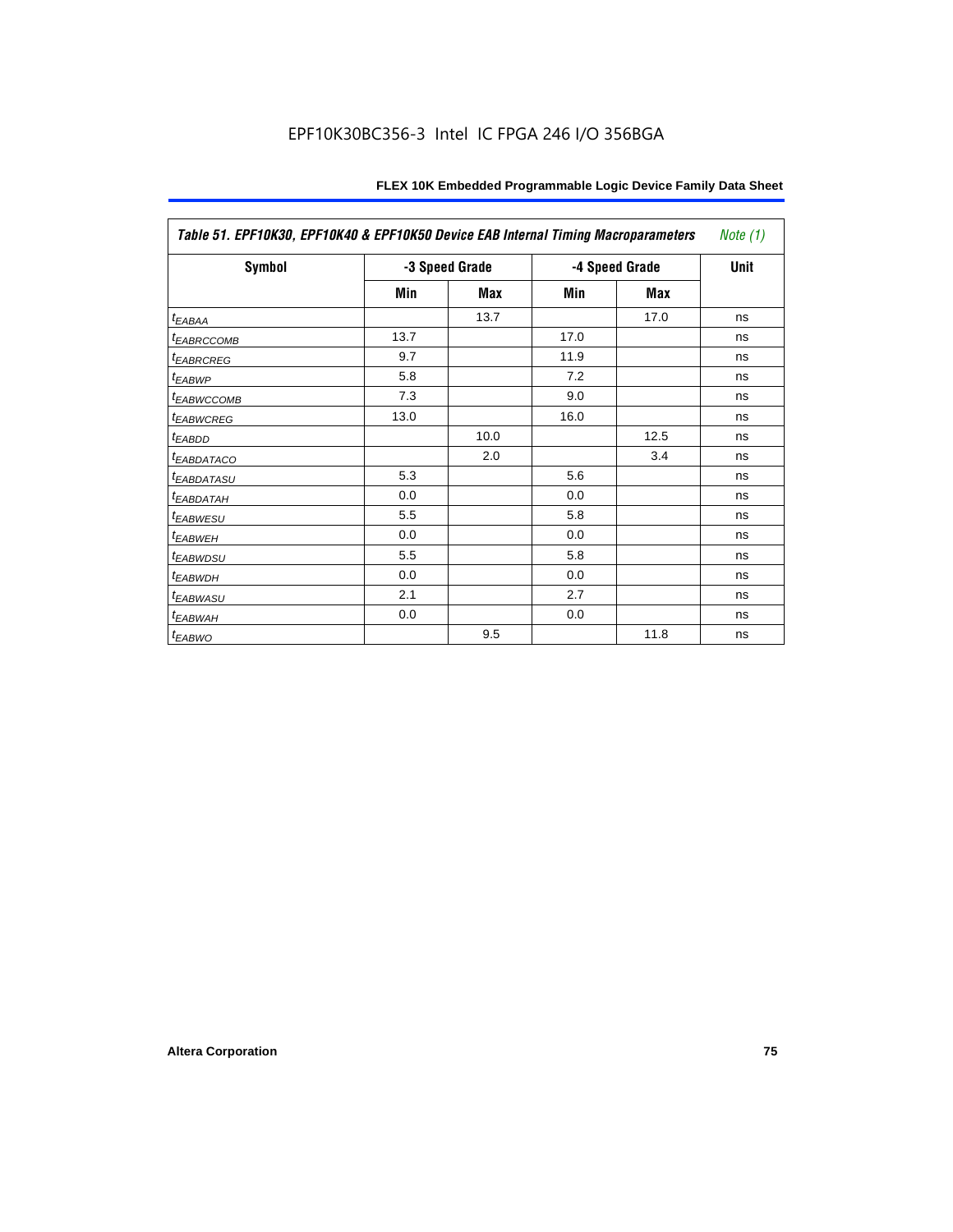## **FLEX 10K Embedded Programmable Logic Device Family Data Sheet**

| <b>Symbol</b>              |     | -3 Speed Grade |     | -4 Speed Grade | <b>Unit</b> |
|----------------------------|-----|----------------|-----|----------------|-------------|
|                            | Min | Max            | Min | <b>Max</b>     |             |
| t <sub>DIN2IOE</sub>       |     | 6.9            |     | 8.7            | ns          |
| $t_{DIN2LE}$               |     | 3.6            |     | 4.8            | ns          |
| <sup>t</sup> DIN2DATA      |     | 5.5            |     | 7.2            | ns          |
| <sup>t</sup> DCLK2IOE      |     | 4.6            |     | 6.2            | ns          |
| ${}^t$ DCLK2LE             |     | 3.6            |     | 4.8            | ns          |
| <sup>t</sup> SAMELAB       |     | 0.3            |     | 0.3            | ns          |
| <sup>t</sup> SAMEROW       |     | 3.3            |     | 3.7            | ns          |
| <sup>t</sup> SAMECOLUMN    |     | 2.5            |     | 2.7            | ns          |
| <i>t<sub>DIFFROW</sub></i> |     | 5.8            |     | 6.4            | ns          |
| <sup>t</sup> TWOROWS       |     | 9.1            |     | 10.1           | ns          |
| <sup>t</sup> LEPERIPH      |     | 6.2            |     | 7.1            | ns          |
| <sup>I</sup> LABCARRY      |     | 0.4            |     | 0.6            | ns          |
| <sup>t</sup> LABCASC       |     | 2.4            |     | 3.0            | ns          |

| <b>Symbol</b>           |     | -3 Speed Grade |     | -4 Speed Grade | Unit |
|-------------------------|-----|----------------|-----|----------------|------|
|                         | Min | Max            | Min | Max            |      |
| $t_{DINZIOE}$           |     | 7.6            |     | 9.4            | ns   |
| <sup>t</sup> DIN2LE     |     | 3.6            |     | 4.8            | ns   |
| <sup>t</sup> DIN2DATA   |     | 5.5            |     | 7.2            | ns   |
| <sup>t</sup> DCLK2IOE   |     | 4.6            |     | 6.2            | ns   |
| t <sub>DCLK2LE</sub>    |     | 3.6            |     | 4.8            | ns   |
| <sup>t</sup> SAMELAB    |     | 0.3            |     | 0.3            | ns   |
| <sup>t</sup> SAMEROW    |     | 3.3            |     | 3.7            | ns   |
| <sup>I</sup> SAMECOLUMN |     | 3.1            |     | 3.2            | ns   |
| <sup>t</sup> DIFFROW    |     | 6.4            |     | 6.4            | ns   |
| <sup>t</sup> TWOROWS    |     | 9.7            |     | 10.6           | ns   |
| <sup>t</sup> LEPERIPH   |     | 6.4            |     | 7.1            | ns   |
| <b>LABCARRY</b>         |     | 0.4            |     | 0.6            | ns   |
| <sup>t</sup> LABCASC    |     | 2.4            |     | 3.0            | ns   |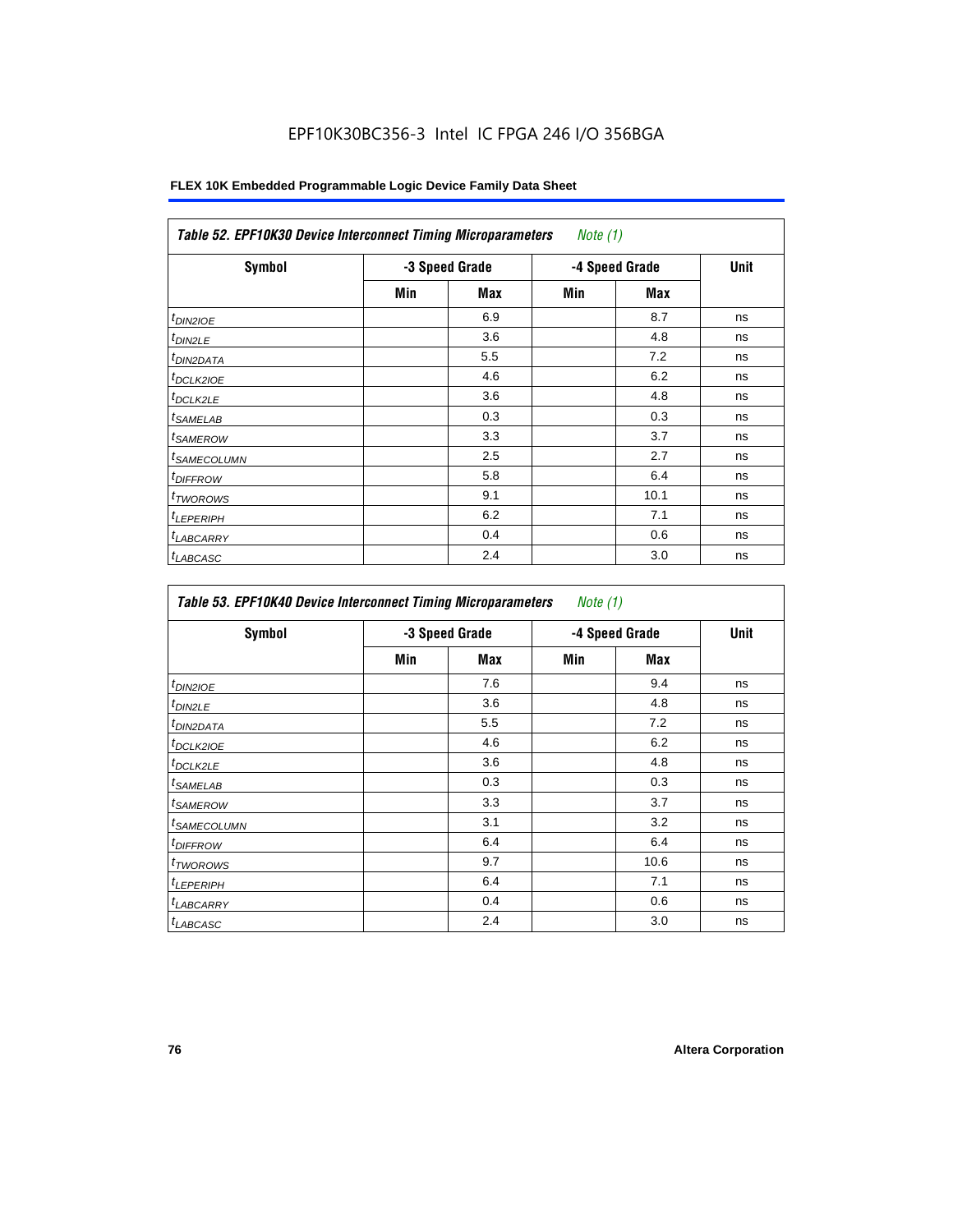| <b>Table 54. EPF10K50 Device Interconnect Timing Microparameters</b><br>Note $(1)$ |                |      |     |                |             |  |  |  |  |
|------------------------------------------------------------------------------------|----------------|------|-----|----------------|-------------|--|--|--|--|
| <b>Symbol</b>                                                                      | -3 Speed Grade |      |     | -4 Speed Grade | <b>Unit</b> |  |  |  |  |
|                                                                                    | Min            | Max  | Min | <b>Max</b>     |             |  |  |  |  |
| $t_{DIN2IOE}$                                                                      |                | 8.4  |     | 10.2           | ns          |  |  |  |  |
| $t_{DIN2LE}$                                                                       |                | 3.6  |     | 4.8            | ns          |  |  |  |  |
| <sup>t</sup> DIN2DATA                                                              |                | 5.5  |     | 7.2            | ns          |  |  |  |  |
| t <sub>DCLK2IOE</sub>                                                              |                | 4.6  |     | 6.2            | ns          |  |  |  |  |
| t <sub>DCLK2LE</sub>                                                               |                | 3.6  |     | 4.8            | ns          |  |  |  |  |
| <i>t<sub>SAMELAB</sub></i>                                                         |                | 0.3  |     | 0.3            | ns          |  |  |  |  |
| <i>t</i> SAMEROW                                                                   |                | 3.3  |     | 3.7            | ns          |  |  |  |  |
| <i>t<sub>SAMECOLUMN</sub></i>                                                      |                | 3.9  |     | 4.1            | ns          |  |  |  |  |
| <i>t<sub>DIFFROW</sub></i>                                                         |                | 7.2  |     | 7.8            | ns          |  |  |  |  |
| t <sub>TWOROWS</sub>                                                               |                | 10.5 |     | 11.5           | ns          |  |  |  |  |
| $t_{LEPERIPH}$                                                                     |                | 7.5  |     | 8.2            | ns          |  |  |  |  |
| $t_{LABCARRY}$                                                                     |                | 0.4  |     | 0.6            | ns          |  |  |  |  |
| $t_{LABCASC}$                                                                      |                | 2.4  |     | 3.0            | ns          |  |  |  |  |

| Table 55. EPF10K30, EPF10K40 & EPF10K50 Device External Timing Parameters<br>Note $(1)$ |     |                |     |                |    |  |  |  |
|-----------------------------------------------------------------------------------------|-----|----------------|-----|----------------|----|--|--|--|
| Symbol                                                                                  |     | -3 Speed Grade |     | -4 Speed Grade |    |  |  |  |
|                                                                                         | Min | Max            | Min | Max            |    |  |  |  |
| <sup>t</sup> DRR                                                                        |     | 17.2           |     | 21.1           | ns |  |  |  |
| $t_{INSU}$ (2), (3)                                                                     | 5.7 |                | 6.4 |                | ns |  |  |  |
| $t_{INH}$ (3)                                                                           | 0.0 |                | 0.0 |                | ns |  |  |  |
| $t_{\text{OUTCO}}(3)$                                                                   | 2.0 | 8.8            | 2.0 | 11.2           | ns |  |  |  |

| Table 56. EPF10K30, EPF10K40 & EPF10K50 Device External Bidirectional Timing Parameters<br>Note $(1)$ |                                  |      |     |      |             |  |  |  |  |
|-------------------------------------------------------------------------------------------------------|----------------------------------|------|-----|------|-------------|--|--|--|--|
| Symbol                                                                                                | -4 Speed Grade<br>-3 Speed Grade |      |     |      | <b>Unit</b> |  |  |  |  |
|                                                                                                       | Min                              | Max  | Min | Max  |             |  |  |  |  |
| <sup>t</sup> INSUBIDIR                                                                                | 4.1                              |      | 4.6 |      | ns          |  |  |  |  |
| <sup>t</sup> INHBIDIR                                                                                 | 0.0                              |      | 0.0 |      | ns          |  |  |  |  |
| t <sub>outcobidir</sub>                                                                               | 2.0                              | 8.8  | 2.0 | 11.2 | ns          |  |  |  |  |
| <sup>t</sup> xzbidir                                                                                  |                                  | 12.3 |     | 15.0 | ns          |  |  |  |  |
| <sup>t</sup> zxbidir                                                                                  |                                  | 12.3 |     | 15.0 | ns          |  |  |  |  |

r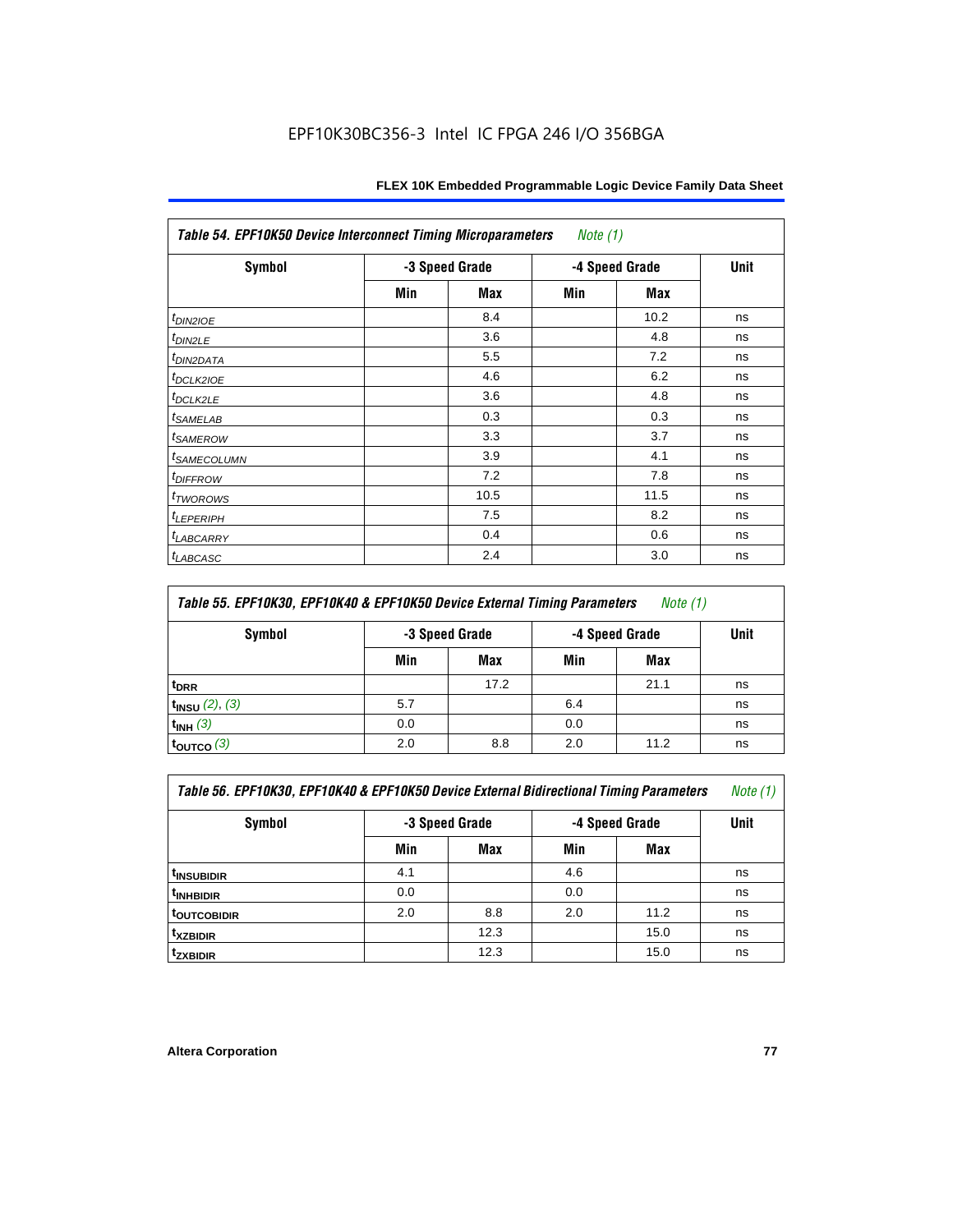#### **FLEX 10K Embedded Programmable Logic Device Family Data Sheet**

#### *Notes to tables:*

- (1) All timing parameters are described in Tables 32 through 38 in this data sheet.
- (2) Using an LE to register the signal may provide a lower setup time.
- (3) This parameter is specified by characterization.

Tables 57 through 63 show EPF10K70 device internal and external timing parameters.

| <b>Table 57. EPF10K70 Device LE Timing Microparameters</b><br>Note (1) |     |                |     |                |     |                |    |  |
|------------------------------------------------------------------------|-----|----------------|-----|----------------|-----|----------------|----|--|
| <b>Symbol</b>                                                          |     | -2 Speed Grade |     | -3 Speed Grade |     | -4 Speed Grade |    |  |
|                                                                        | Min | Max            | Min | Max            | Min | <b>Max</b>     |    |  |
| $t_{LUT}$                                                              |     | 1.3            |     | 1.5            |     | 2.0            | ns |  |
| $t_{CLUT}$                                                             |     | 0.4            |     | 0.4            |     | 0.5            | ns |  |
| $t_{RLUT}$                                                             |     | 1.5            |     | 1.6            |     | 2.0            | ns |  |
| <b>t</b> PACKED                                                        |     | 0.8            |     | 0.9            |     | 1.3            | ns |  |
| $t_{EN}$                                                               |     | 0.8            |     | 0.9            |     | 1.2            | ns |  |
| $t_{CICO}$                                                             |     | 0.2            |     | 0.2            |     | 0.3            | ns |  |
| $t_{GEN}$                                                              |     | 1.0            |     | 1.1            |     | 1.4            | ns |  |
| t <sub>CGENR</sub>                                                     |     | 1.1            |     | 1.2            |     | 1.5            | ns |  |
| $t_{CASC}$                                                             |     | 1.0            |     | 1.1            |     | 1.3            | ns |  |
| $t_C$                                                                  |     | 0.7            |     | 0.8            |     | 1.0            | ns |  |
| $t_{CO}$                                                               |     | 0.9            |     | 1.0            |     | 1.4            | ns |  |
| $t_{COMB}$                                                             |     | 0.4            |     | 0.5            |     | 0.7            | ns |  |
| $t_{\text{SU}}$                                                        | 1.9 |                | 2.1 |                | 2.6 |                | ns |  |
| $t_H$                                                                  | 2.1 |                | 2.3 |                | 3.1 |                | ns |  |
| $t_{PRE}$                                                              |     | 0.9            |     | 1.0            |     | 1.4            | ns |  |
| $t_{\text{CLR}}$                                                       |     | 0.9            |     | 1.0            |     | 1.4            | ns |  |
| $t_{CH}$                                                               | 4.0 |                | 4.0 |                | 4.0 |                | ns |  |
| $t_{CL}$                                                               | 4.0 |                | 4.0 |                | 4.0 |                | ns |  |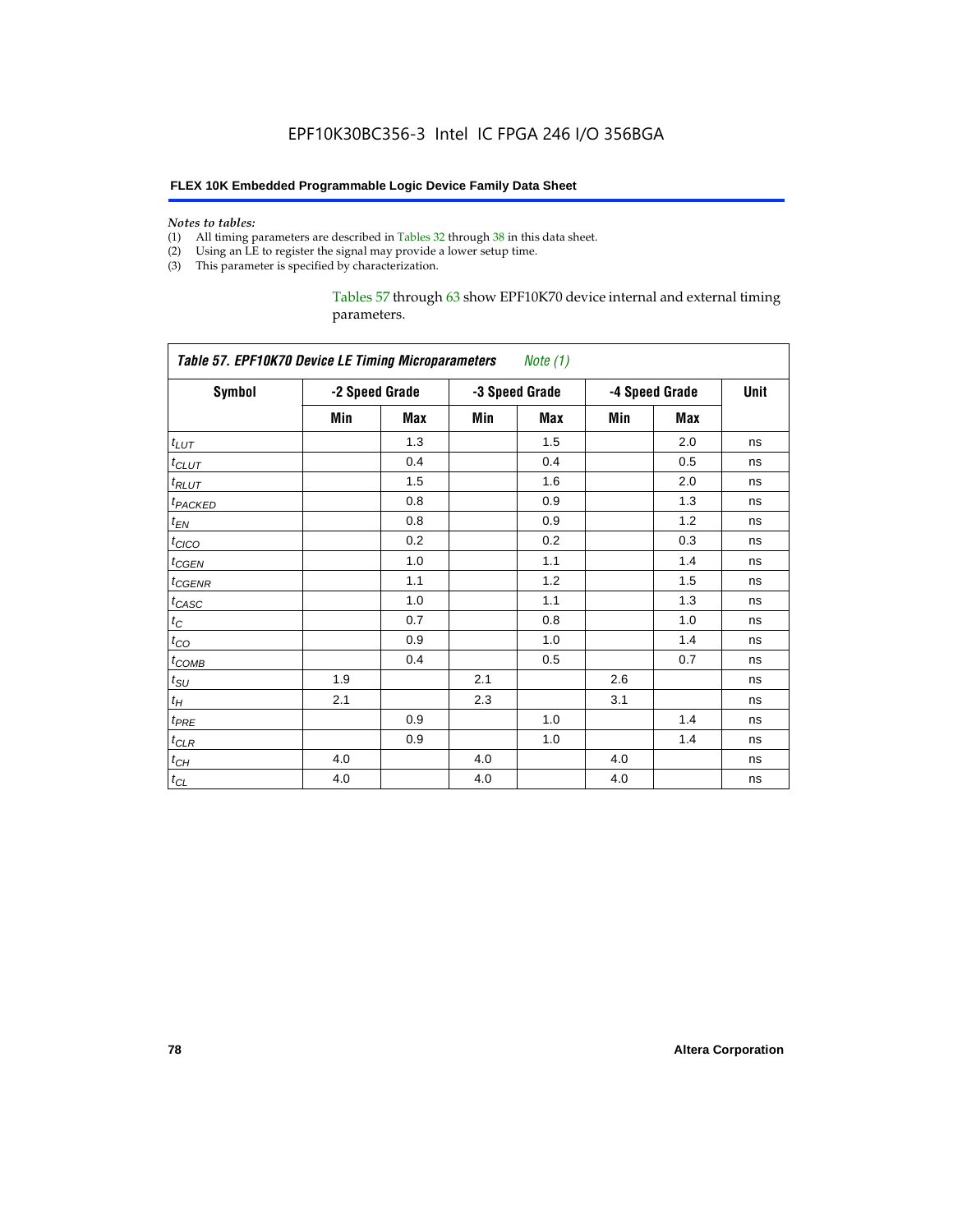| Table 58. EPF10K70 Device IOE Timing Microparameters<br>Note (1) |                |     |                |     |                |      |      |  |  |
|------------------------------------------------------------------|----------------|-----|----------------|-----|----------------|------|------|--|--|
| Symbol                                                           | -2 Speed Grade |     | -3 Speed Grade |     | -4 Speed Grade |      | Unit |  |  |
|                                                                  | Min            | Max | Min            | Max | Min            | Max  |      |  |  |
| t <sub>IOD</sub>                                                 |                | 0.0 |                | 0.0 |                | 0.0  | ns   |  |  |
| $t_{\text{IOC}}$                                                 |                | 0.4 |                | 0.5 |                | 0.7  | ns   |  |  |
| $t_{IOCO}$                                                       |                | 0.4 |                | 0.4 |                | 0.9  | ns   |  |  |
| $t_{IOCOMB}$                                                     |                | 0.0 |                | 0.0 |                | 0.0  | ns   |  |  |
| $t_{IOSU}$                                                       | 4.5            |     | 5.0            |     | 6.2            |      | ns   |  |  |
| $t_{IOH}$                                                        | 0.4            |     | 0.5            |     | 0.7            |      | ns   |  |  |
| $t_{IOCLR}$                                                      |                | 0.6 |                | 0.7 |                | 1.6  | ns   |  |  |
| $t_{OD1}$                                                        |                | 3.6 |                | 4.0 |                | 5.0  | ns   |  |  |
| $t_{OD2}$                                                        |                | 5.6 |                | 6.3 |                | 7.3  | ns   |  |  |
| $t_{\rm OD3}$                                                    |                | 6.9 |                | 7.7 |                | 8.7  | ns   |  |  |
| $t_{XZ}$                                                         |                | 5.5 |                | 6.2 |                | 6.8  | ns   |  |  |
| $t_{ZX1}$                                                        |                | 5.5 |                | 6.2 |                | 6.8  | ns   |  |  |
| $t_{ZX2}$                                                        |                | 7.5 |                | 8.5 |                | 9.1  | ns   |  |  |
| $t_{ZX3}$                                                        |                | 8.8 |                | 9.9 |                | 10.5 | ns   |  |  |
| $t_{INREG}$                                                      |                | 8.0 |                | 9.0 |                | 10.2 | ns   |  |  |
| $t_{IOFD}$                                                       |                | 7.2 |                | 8.1 |                | 10.3 | ns   |  |  |
| $t_{INCOMB}$                                                     |                | 7.2 |                | 8.1 |                | 10.3 | ns   |  |  |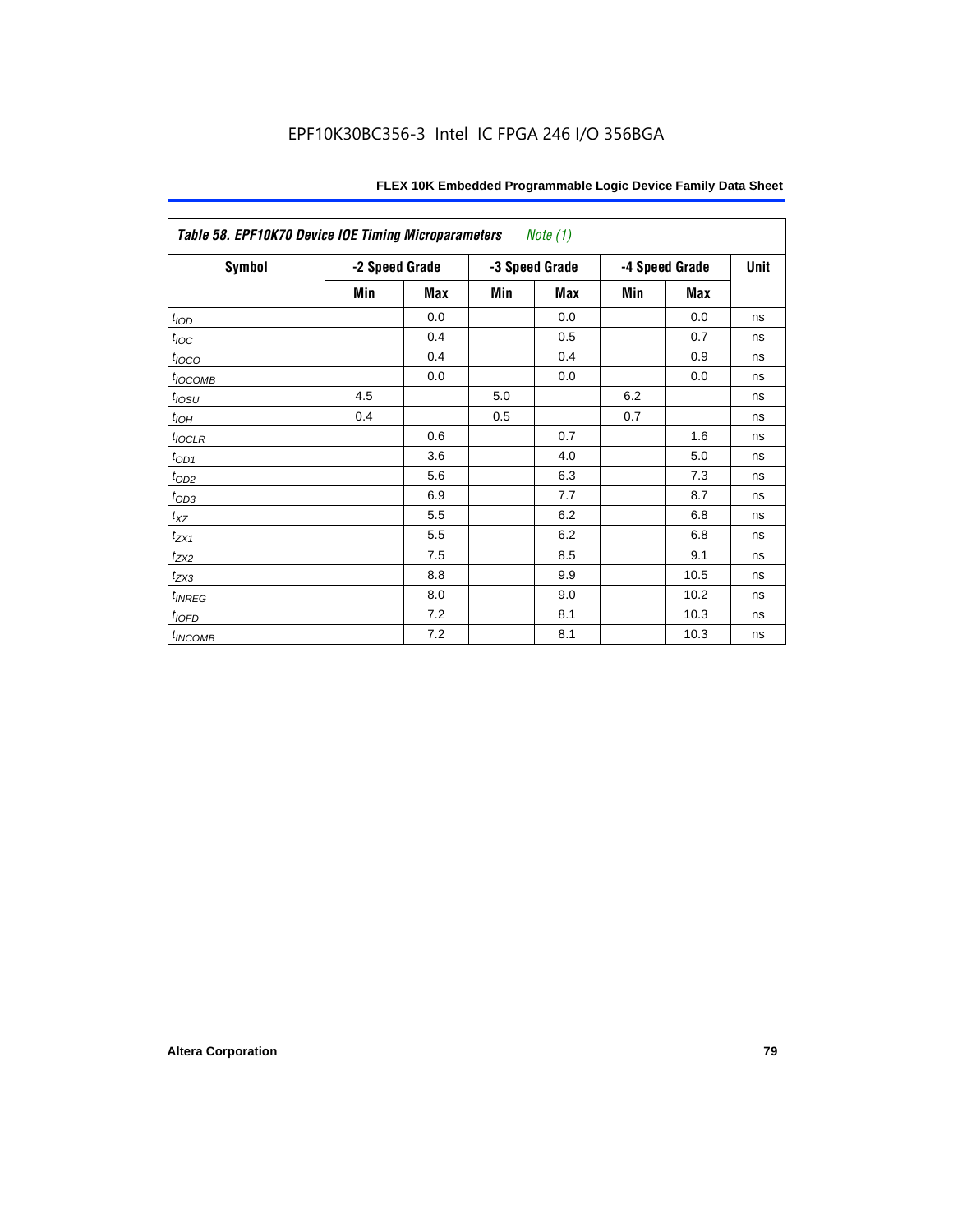| Table 59. EPF10K70 Device EAB Internal Microparameters |                |     |                | <i>Note</i> $(1)$ |                |             |    |
|--------------------------------------------------------|----------------|-----|----------------|-------------------|----------------|-------------|----|
| Symbol                                                 | -2 Speed Grade |     | -3 Speed Grade |                   | -4 Speed Grade | <b>Unit</b> |    |
|                                                        | Min            | Max | Min            | <b>Max</b>        | Min            | <b>Max</b>  |    |
| <sup>t</sup> EABDATA1                                  |                | 1.3 |                | 1.5               |                | 1.9         | ns |
| <sup>t</sup> EABDATA2                                  |                | 4.3 |                | 4.8               |                | 6.0         | ns |
| t <sub>EABWE1</sub>                                    |                | 0.9 |                | 1.0               |                | 1.2         | ns |
| t <sub>EABWE2</sub>                                    |                | 4.5 |                | 5.0               |                | 6.2         | ns |
| <sup>t</sup> EABCLK                                    |                | 0.9 |                | 1.0               |                | 2.2         | ns |
| <sup>t</sup> EABCO                                     |                | 0.4 |                | 0.5               |                | 0.6         | ns |
| <sup>t</sup> EABBYPASS                                 |                | 1.3 |                | 1.5               |                | 1.9         | ns |
| t <sub>EABSU</sub>                                     | 1.3            |     | 1.5            |                   | 1.8            |             | ns |
| t <sub>EABH</sub>                                      | 1.8            |     | 2.0            |                   | 2.5            |             | ns |
| $t_{AA}$                                               |                | 7.8 |                | 8.7               |                | 10.7        | ns |
| $t_{\mathit{WP}}$                                      | 5.2            |     | 5.8            |                   | 7.2            |             | ns |
| $t_{WDSU}$                                             | 1.4            |     | 1.6            |                   | 2.0            |             | ns |
| $t_{WDH}$                                              | 0.3            |     | 0.3            |                   | 0.4            |             | ns |
| $t_{WASU}$                                             | 0.4            |     | 0.5            |                   | 0.6            |             | ns |
| $t_{W\!\!AH}$                                          | 0.9            |     | 1.0            |                   | 1.2            |             | ns |
| $t_{WO}$                                               |                | 4.5 |                | 5.0               |                | 6.2         | ns |
| $t_{DD}$                                               |                | 4.5 |                | 5.0               |                | 6.2         | ns |
| <sup>t</sup> EABOUT                                    |                | 0.4 |                | 0.5               |                | 0.6         | ns |
| $t_{EABCH}$                                            | 4.0            |     | 4.0            |                   | 4.0            |             | ns |
| $t_{EABCL}$                                            | 5.2            |     | 5.8            |                   | 7.2            |             | ns |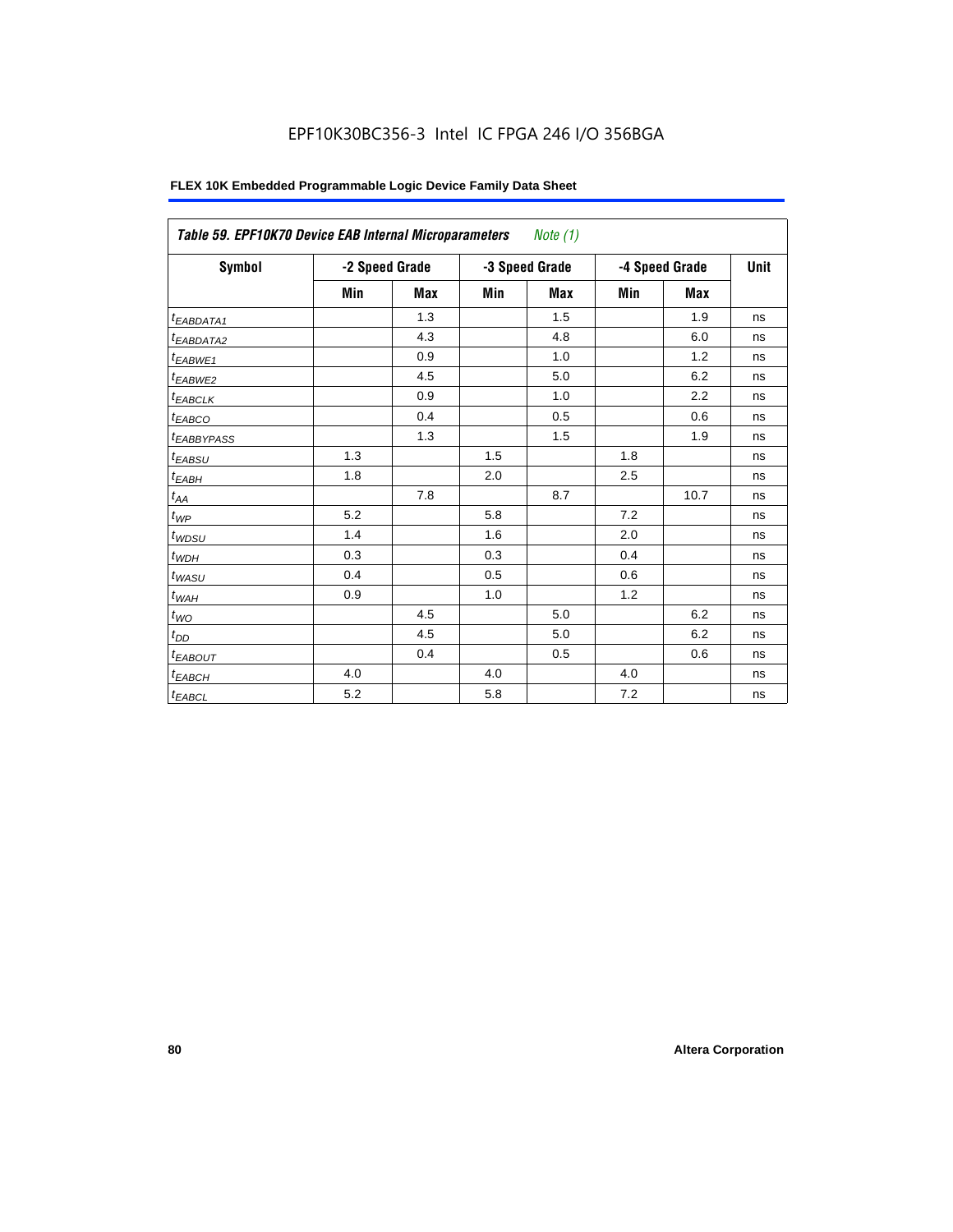| Table 60. EPF10K70 Device EAB Internal Timing Macroparameters<br><i>Note</i> $(1)$ |      |                |      |                |      |                |    |  |
|------------------------------------------------------------------------------------|------|----------------|------|----------------|------|----------------|----|--|
| Symbol                                                                             |      | -2 Speed Grade |      | -3 Speed Grade |      | -4 Speed Grade |    |  |
|                                                                                    | Min  | Max            | Min  | Max            | Min  | Max            |    |  |
| t <sub>EABAA</sub>                                                                 |      | 12.1           |      | 13.7           |      | 17.0           | ns |  |
| <sup>t</sup> EABRCCOMB                                                             | 12.1 |                | 13.7 |                | 17.0 |                | ns |  |
| <sup>t</sup> EABRCREG                                                              | 8.6  |                | 9.7  |                | 11.9 |                | ns |  |
| <sup>t</sup> EABWP                                                                 | 5.2  |                | 5.8  |                | 7.2  |                | ns |  |
| <sup>t</sup> EABWCCOMB                                                             | 6.5  |                | 7.3  |                | 9.0  |                | ns |  |
| <sup>t</sup> EABWCREG                                                              | 11.6 |                | 13.0 |                | 16.0 |                | ns |  |
| t <sub>EABDD</sub>                                                                 |      | 8.8            |      | 10.0           |      | 12.5           | ns |  |
| <b><i>EABDATACO</i></b>                                                            |      | 1.7            |      | 2.0            |      | 3.4            | ns |  |
| <sup>t</sup> EABDATASU                                                             | 4.7  |                | 5.3  |                | 5.6  |                | ns |  |
| <sup>t</sup> EABDATAH                                                              | 0.0  |                | 0.0  |                | 0.0  |                | ns |  |
| <sup>t</sup> EABWESU                                                               | 4.9  |                | 5.5  |                | 5.8  |                | ns |  |
| <sup>t</sup> EABWEH                                                                | 0.0  |                | 0.0  |                | 0.0  |                | ns |  |
| <sup>t</sup> EABWDSU                                                               | 1.8  |                | 2.1  |                | 2.7  |                | ns |  |
| <sup>t</sup> EABWDH                                                                | 0.0  |                | 0.0  |                | 0.0  |                | ns |  |
| <sup>t</sup> EABWASU                                                               | 4.1  |                | 4.7  |                | 5.8  |                | ns |  |
| <sup>t</sup> EABWAH                                                                | 0.0  |                | 0.0  |                | 0.0  |                | ns |  |
| <sup>t</sup> EABWO                                                                 |      | 8.4            |      | 9.5            |      | 11.8           | ns |  |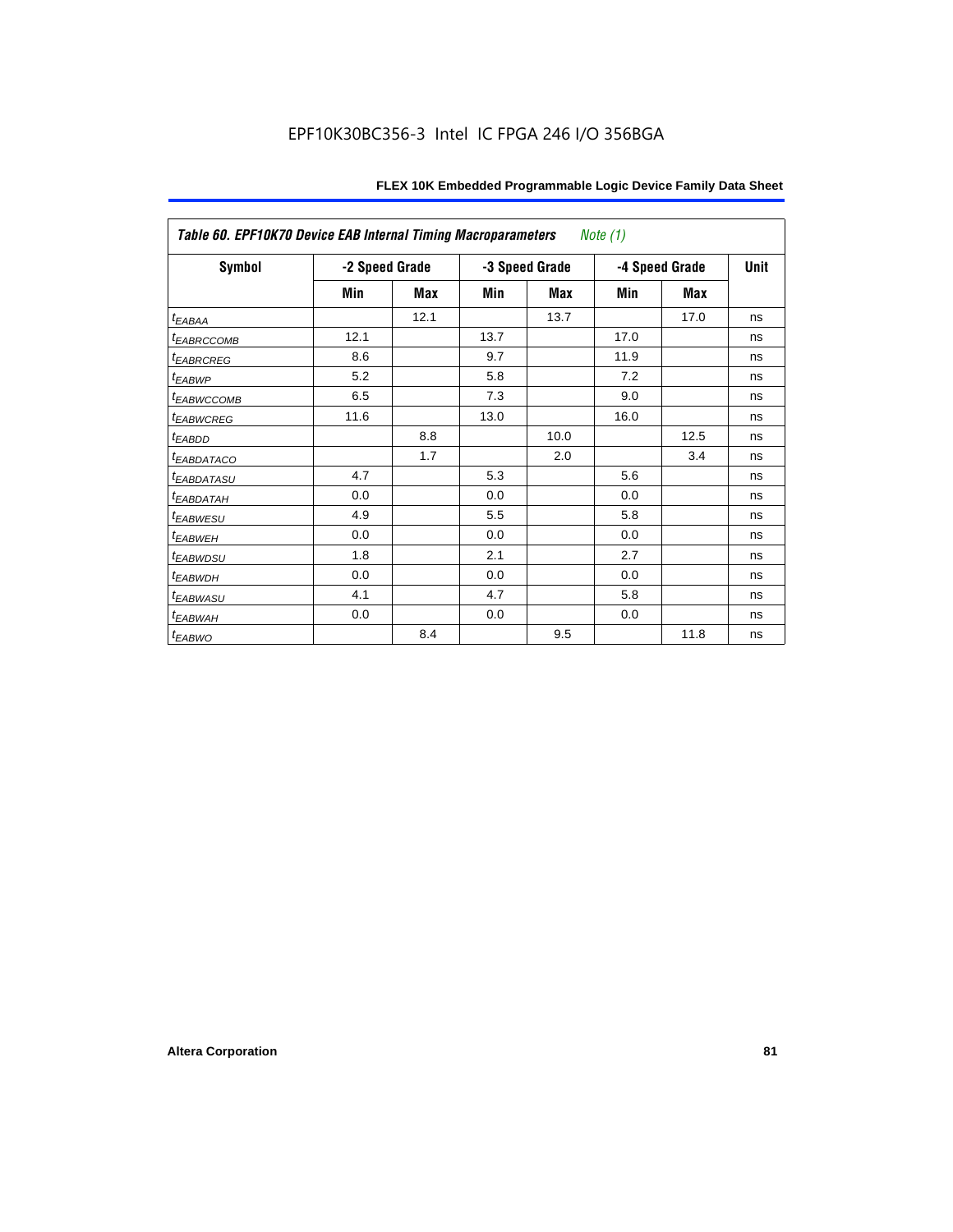| <b>Symbol</b>           | -2 Speed Grade |            |     | -3 Speed Grade | -4 Speed Grade | Unit       |    |
|-------------------------|----------------|------------|-----|----------------|----------------|------------|----|
|                         | Min            | <b>Max</b> | Min | Max            | Min            | <b>Max</b> |    |
| $t_{DINZIOE}$           |                | 6.6        |     | 7.3            |                | 8.8        | ns |
| <sup>t</sup> DIN2LE     |                | 4.2        |     | 4.8            |                | 6.0        | ns |
| <sup>t</sup> DIN2DATA   |                | 6.5        |     | 7.1            |                | 10.8       | ns |
| <sup>t</sup> DCLK2IOE   |                | 5.5        |     | 6.2            |                | 7.7        | ns |
| <sup>t</sup> DCLK2LE    |                | 4.2        |     | 4.8            |                | 6.0        | ns |
| <sup>t</sup> SAMELAB    |                | 0.4        |     | 0.4            |                | 0.5        | ns |
| <sup>t</sup> SAMEROW    |                | 4.8        |     | 4.9            |                | 5.5        | ns |
| <sup>t</sup> SAMECOLUMN |                | 3.3        |     | 3.4            |                | 3.7        | ns |
| <sup>t</sup> DIFFROW    |                | 8.1        |     | 8.3            |                | 9.2        | ns |
| <sup>T</sup> TWOROWS    |                | 12.9       |     | 13.2           |                | 14.7       | ns |
| <sup>t</sup> LEPERIPH   |                | 5.5        |     | 5.7            |                | 6.5        | ns |
| <sup>t</sup> LABCARRY   |                | 0.8        |     | 0.9            |                | 1.1        | ns |
| <sup>t</sup> LABCASC    |                | 2.7        |     | 3.0            |                | 3.2        | ns |

| Table 62. EPF10K70 Device External Timing Parameters<br>Note $(1)$ |                |      |     |                |     |                |    |  |  |
|--------------------------------------------------------------------|----------------|------|-----|----------------|-----|----------------|----|--|--|
| Symbol                                                             | -2 Speed Grade |      |     | -3 Speed Grade |     | -4 Speed Grade |    |  |  |
|                                                                    | Min            | Max  | Min | Max            | Min | Max            |    |  |  |
| <sup>t</sup> DRR                                                   |                | 17.2 |     | 19.1           |     | 24.2           | ns |  |  |
| $t_{INSU}$ (2), (3)                                                | 6.6            |      | 7.3 |                | 8.0 |                | ns |  |  |
| $t_{INH}$ (3)                                                      | 0.0            |      | 0.0 |                | 0.0 |                | ns |  |  |
| $t_{\rm OUTCO}$ (3)                                                | 2.0            | 9.9  | 2.0 | 11.1           | 2.0 | 14.3           | ns |  |  |

*Table 63. EPF10K70 Device External Bidirectional Timing Parameters Note (1)*

| <b>Symbol</b>           |     | -2 Speed Grade |     | -3 Speed Grade | -4 Speed Grade | <b>Unit</b> |    |
|-------------------------|-----|----------------|-----|----------------|----------------|-------------|----|
|                         | Min | <b>Max</b>     | Min | <b>Max</b>     | Min            | <b>Max</b>  |    |
| <sup>t</sup> INSUBIDIR  | 7.4 |                | 8.1 |                | 10.4           |             | ns |
| <sup>t</sup> INHBIDIR   | 0.0 |                | 0.0 |                | 0.0            |             | ns |
| <sup>t</sup> OUTCOBIDIR | 2.0 | 9.9            | 2.0 | 11.1           | 2.0            | 14.3        | ns |
| <sup>t</sup> xzbidir    |     | 13.7           |     | 15.4           |                | 18.5        | ns |
| <sup>t</sup> zxbidir    |     | 13.7           |     | 15.4           |                | 18.5        | ns |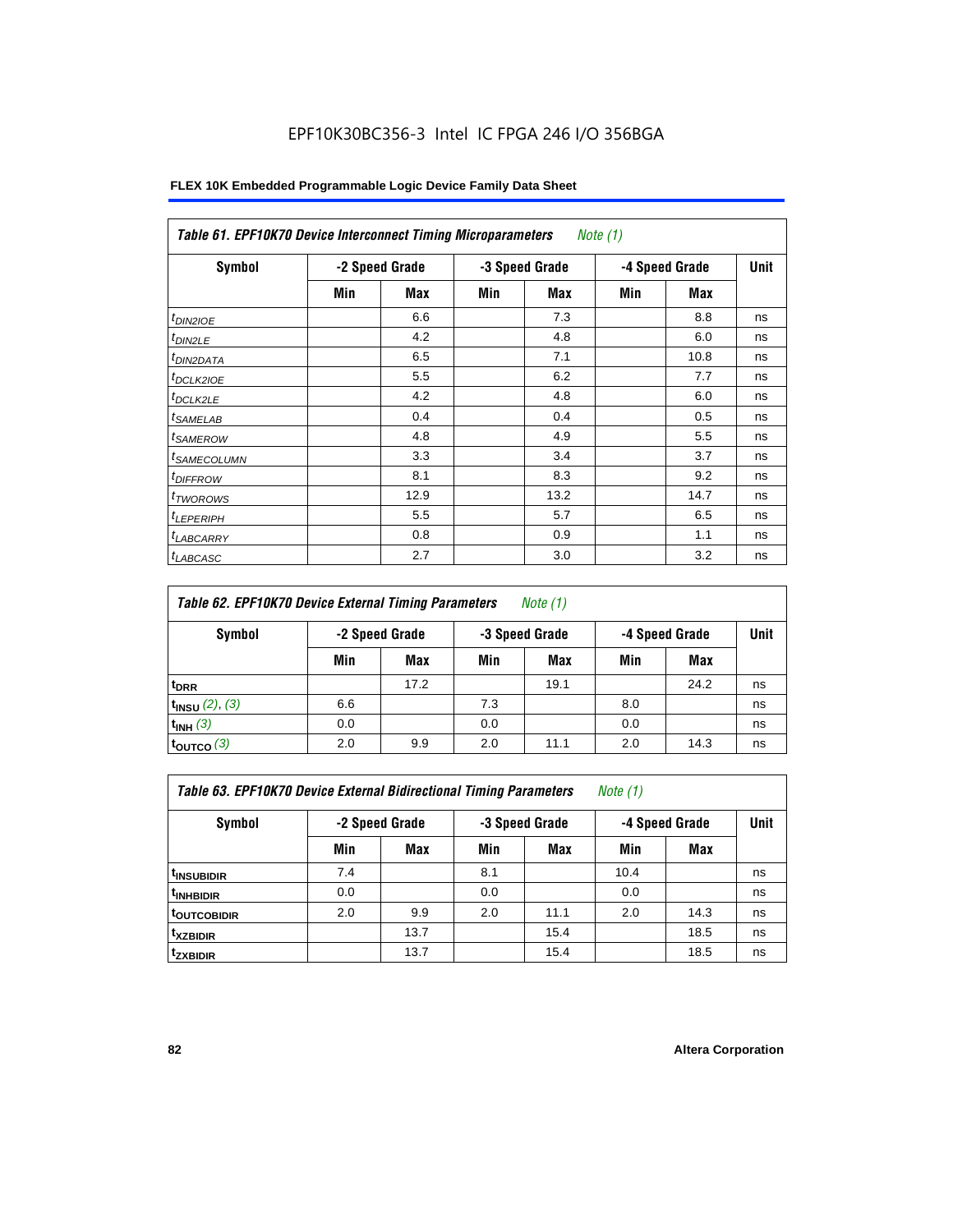# *Notes to tables:*<br>(1) All timing p

- All timing parameters are described in Tables 32 through 38 in this data sheet.
- (2) Using an LE to register the signal may provide a lower setup time.
- (3) This parameter is specified by characterization.

Tables 64 through 70 show EPF10K100 device internal and external timing parameters.

| <b>Symbol</b>       |     | -3DX Speed Grade | -3 Speed Grade |     | -4 Speed Grade | Unit       |    |
|---------------------|-----|------------------|----------------|-----|----------------|------------|----|
|                     | Min | Max              | Min            | Max | Min            | <b>Max</b> |    |
| $t_{LUT}$           |     | 1.5              |                | 1.5 |                | 2.0        | ns |
| $t_{CLUT}$          |     | 0.4              |                | 0.4 |                | 0.5        | ns |
| $t_{RLUT}$          |     | 1.6              |                | 1.6 |                | 2.0        | ns |
| t <sub>PACKED</sub> |     | 0.9              |                | 0.9 |                | 1.3        | ns |
| $t_{EN}$            |     | 0.9              |                | 0.9 |                | 1.2        | ns |
| $t_{CICO}$          |     | 0.2              |                | 0.2 |                | 0.3        | ns |
| $t_{GEN}$           |     | 1.1              |                | 1.1 |                | 1.4        | ns |
| $t_{GENR}$          |     | 1.2              |                | 1.2 |                | 1.5        | ns |
| $t_{CASC}$          |     | 1.1              |                | 1.1 |                | 1.3        | ns |
| $t_C$               |     | 0.8              |                | 0.8 |                | 1.0        | ns |
| $t_{CO}$            |     | 1.0              |                | 1.0 |                | 1.4        | ns |
| $t_{COMB}$          |     | 0.5              |                | 0.5 |                | 0.7        | ns |
| $t_{\rm SU}$        | 2.1 |                  | 2.1            |     | 2.6            |            | ns |
| $t_H$               | 2.3 |                  | 2.3            |     | 3.1            |            | ns |
| $t_{PRE}$           |     | 1.0              |                | 1.0 |                | 1.4        | ns |
| $t_{CLR}$           |     | 1.0              |                | 1.0 |                | 1.4        | ns |
| $t_{CH}$            | 4.0 |                  | 4.0            |     | 4.0            |            | ns |
| $t_{CL}$            | 4.0 |                  | 4.0            |     | 4.0            |            | ns |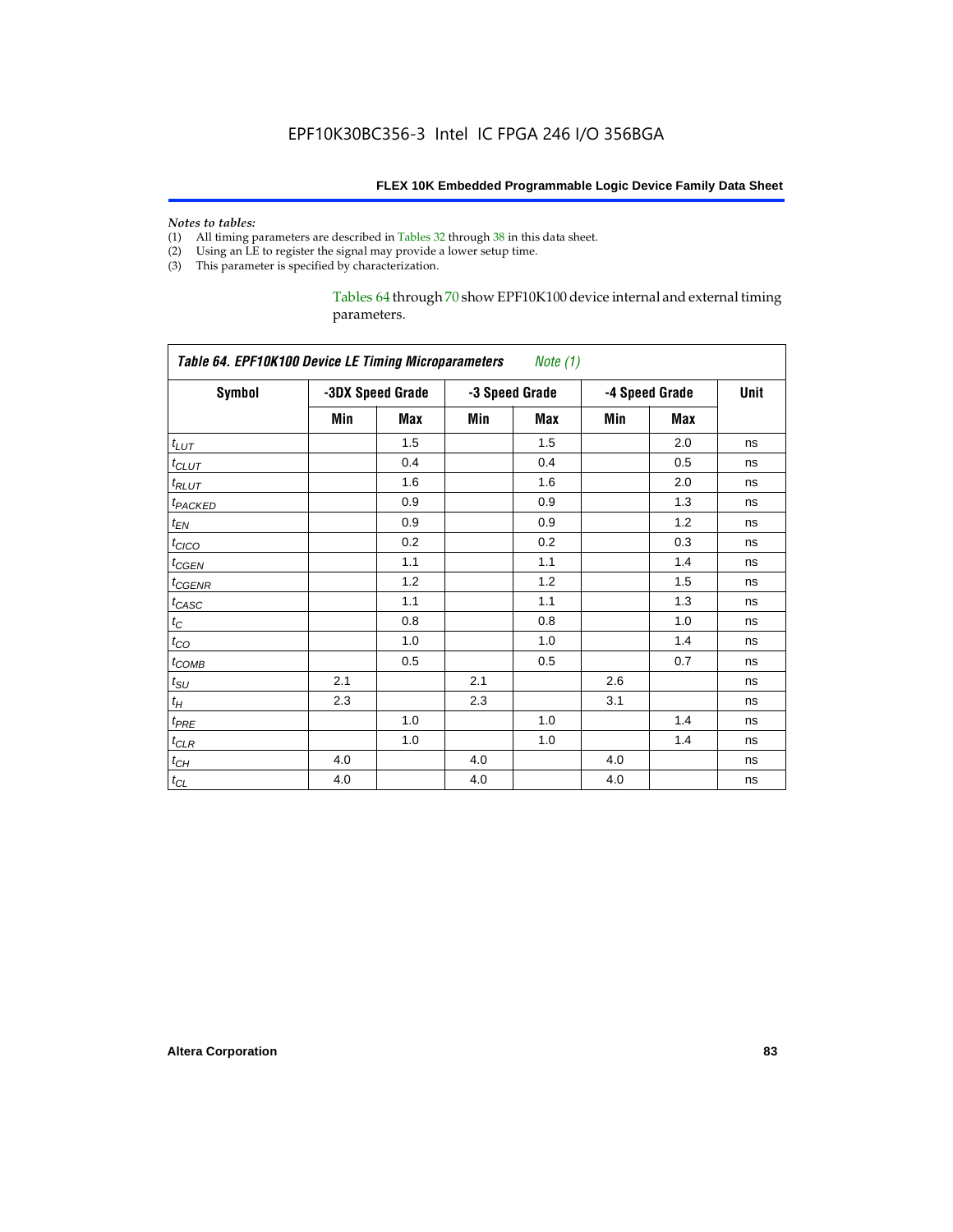| FLEX 10K Embedded Programmable Logic Device Family Data Sheet |  |
|---------------------------------------------------------------|--|
|---------------------------------------------------------------|--|

| Table 65. EPF10K100 Device IOE Timing Microparameters<br>Note $(1)$    |                  |     |                |     |                |            |             |
|------------------------------------------------------------------------|------------------|-----|----------------|-----|----------------|------------|-------------|
| <b>Symbol</b>                                                          | -3DX Speed Grade |     | -3 Speed Grade |     | -4 Speed Grade |            | <b>Unit</b> |
|                                                                        | <b>Min</b>       | Max | Min            | Max | Min            | <b>Max</b> |             |
| t <sub>IOD</sub>                                                       |                  | 0.0 |                | 0.0 |                | 0.0        | ns          |
| $t_{\text{IOC}}$                                                       |                  | 0.5 |                | 0.5 |                | 0.7        | ns          |
| $t_{IOCO}$                                                             |                  | 0.4 |                | 0.4 |                | 0.9        | ns          |
| $t_{IOCOMB}$                                                           |                  | 0.0 |                | 0.0 |                | 0.0        | ns          |
| $t_{\underline{OSU}}$                                                  | 5.5              |     | 5.5            |     | 6.7            |            | ns          |
| $t_{IOH}$                                                              | 0.5              |     | 0.5            |     | 0.7            |            | ns          |
| $t_{IOCLR}$                                                            |                  | 0.7 |                | 0.7 |                | 1.6        | ns          |
| $t_{OD1}$                                                              |                  | 4.0 |                | 4.0 |                | 5.0        | ns          |
| $t_{OD2}$                                                              |                  | 6.3 |                | 6.3 |                | 7.3        | ns          |
| $t_{0D3}$                                                              |                  | 7.7 |                | 7.7 |                | 8.7        | ns          |
| $t_{XZ}$                                                               |                  | 6.2 |                | 6.2 |                | 6.8        | ns          |
| $t_{ZX1}$                                                              |                  | 6.2 |                | 6.2 |                | 6.8        | ns          |
| t <sub>ZX2</sub>                                                       |                  | 8.5 |                | 8.5 |                | 9.1        | ns          |
| $t_{ZX3}$                                                              |                  | 9.9 |                | 9.9 |                | 10.5       | ns          |
| t <sub>INREG</sub> without ClockLock or<br><b>ClockBoost circuitry</b> |                  | 9.0 |                | 9.0 |                | 10.5       | ns          |
| t <sub>INREG</sub> with ClockLock or<br>ClockBoost circuitry           |                  | 3.0 |                | -   |                |            | ns          |
| $t_{IOFD}$                                                             |                  | 8.1 |                | 8.1 |                | 10.3       | ns          |
| t <sub>INCOMB</sub>                                                    |                  | 8.1 |                | 8.1 |                | 10.3       | ns          |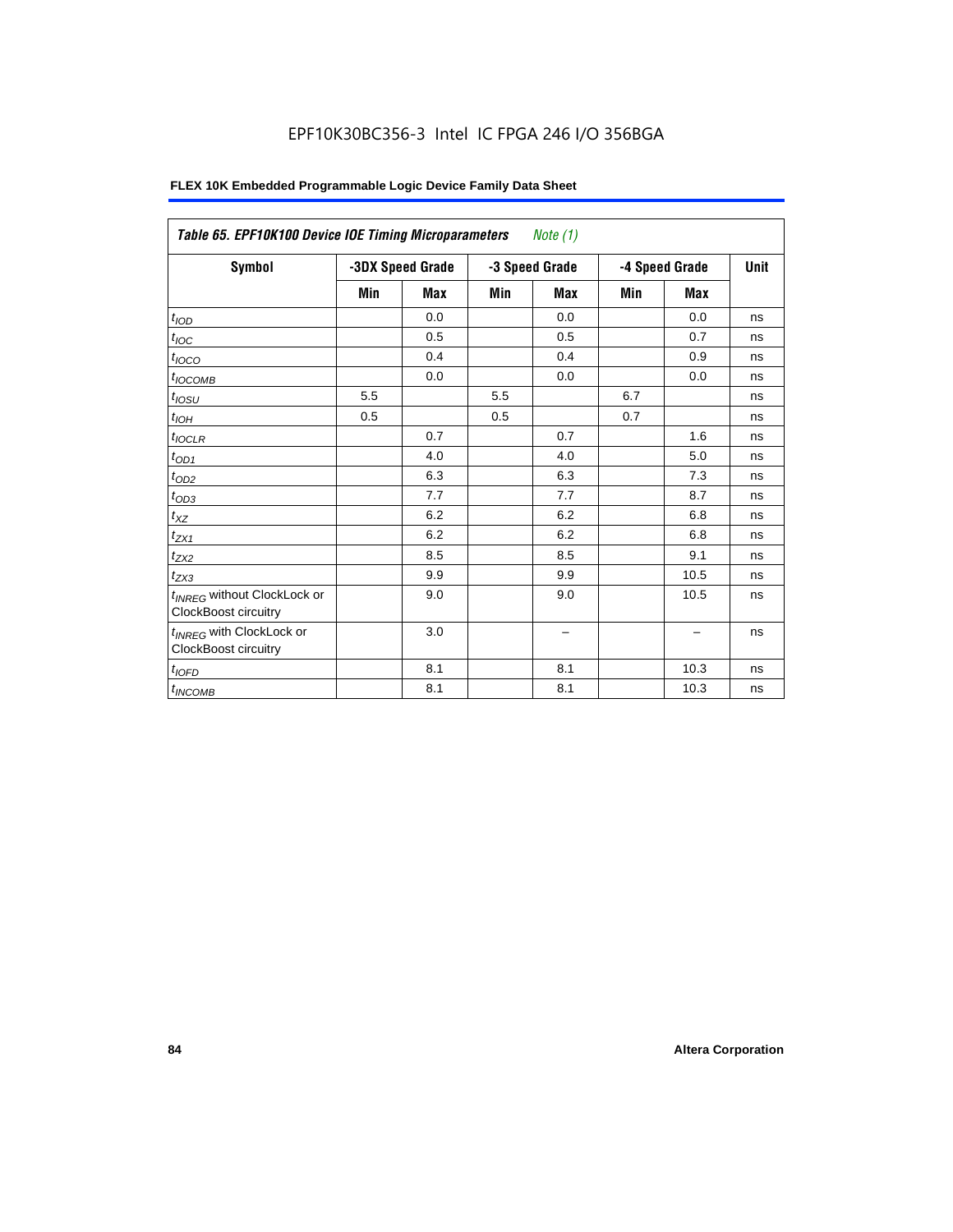| Table 66. EPF10K100 Device EAB Internal Microparameters<br>Note (1) |     |                  |     |                |     |                |    |  |  |
|---------------------------------------------------------------------|-----|------------------|-----|----------------|-----|----------------|----|--|--|
| Symbol                                                              |     | -3DX Speed Grade |     | -3 Speed Grade |     | -4 Speed Grade |    |  |  |
|                                                                     | Min | <b>Max</b>       | Min | Max            | Min | Max            |    |  |  |
| <i>EABDATA1</i>                                                     |     | 1.5              |     | 1.5            |     | 1.9            | ns |  |  |
| t <sub>EABDATA2</sub>                                               |     | 4.8              |     | 4.8            |     | 6.0            | ns |  |  |
| t <sub>EABWE1</sub>                                                 |     | 1.0              |     | 1.0            |     | 1.2            | ns |  |  |
| t <sub>EABWE2</sub>                                                 |     | 5.0              |     | 5.0            |     | 6.2            | ns |  |  |
| $t_{EABCLK}$                                                        |     | 1.0              |     | 1.0            |     | 2.2            | ns |  |  |
| $t_{EABCO}$                                                         |     | 0.5              |     | 0.5            |     | 0.6            | ns |  |  |
| <i><b>EABBYPASS</b></i>                                             |     | 1.5              |     | 1.5            |     | 1.9            | ns |  |  |
| $t_{EABSU}$                                                         | 1.5 |                  | 1.5 |                | 1.8 |                | ns |  |  |
| $t_{EABH}$                                                          | 2.0 |                  | 2.0 |                | 2.5 |                | ns |  |  |
| $t_{\mathit{AA}}$                                                   |     | 8.7              |     | 8.7            |     | 10.7           | ns |  |  |
| $t_{WP}$                                                            | 5.8 |                  | 5.8 |                | 7.2 |                | ns |  |  |
| $t_{WDSU}$                                                          | 1.6 |                  | 1.6 |                | 2.0 |                | ns |  |  |
| $t_{WDH}$                                                           | 0.3 |                  | 0.3 |                | 0.4 |                | ns |  |  |
| $t_{WASU}$                                                          | 0.5 |                  | 0.5 |                | 0.6 |                | ns |  |  |
| $t_{WAH}$                                                           | 1.0 |                  | 1.0 |                | 1.2 |                | ns |  |  |
| $t_{WO}$                                                            |     | 5.0              |     | 5.0            |     | 6.2            | ns |  |  |
| $t_{DD}$                                                            |     | 5.0              |     | 5.0            |     | 6.2            | ns |  |  |
| <b>EABOUT</b>                                                       |     | 0.5              |     | 0.5            |     | 0.6            | ns |  |  |
| $t_{EABCH}$                                                         | 4.0 |                  | 4.0 |                | 4.0 |                | ns |  |  |
| $t_{EABCL}$                                                         | 5.8 |                  | 5.8 |                | 7.2 |                | ns |  |  |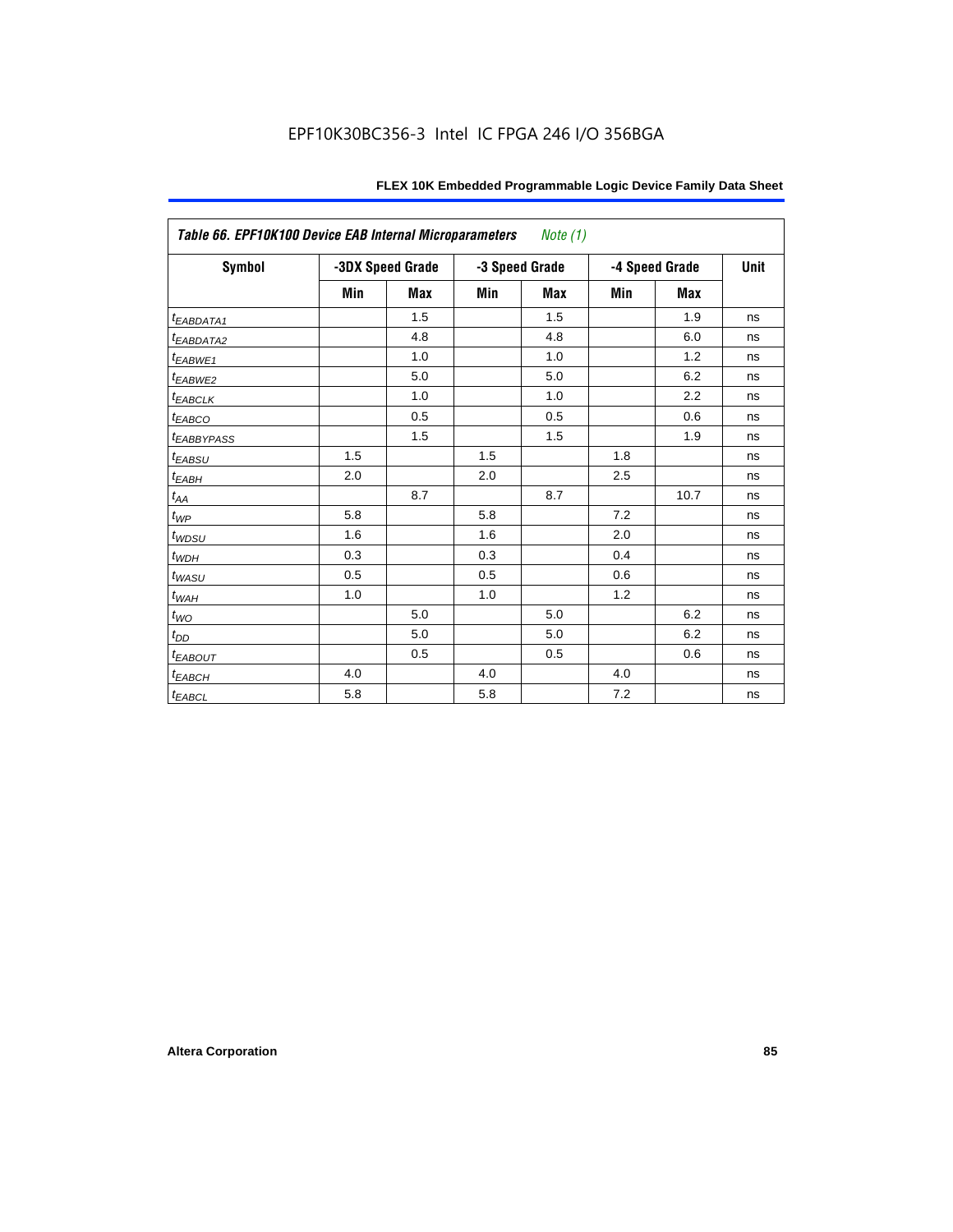| Table 67. EPF10K100 Device EAB Internal Timing Macroparameters<br>Note $(1)$ |      |                  |      |                |      |                |    |  |  |
|------------------------------------------------------------------------------|------|------------------|------|----------------|------|----------------|----|--|--|
| Symbol                                                                       |      | -3DX Speed Grade |      | -3 Speed Grade |      | -4 Speed Grade |    |  |  |
|                                                                              | Min  | Max              | Min  | Max            | Min  | Max            |    |  |  |
| $t_{EABA}$                                                                   |      | 13.7             |      | 13.7           |      | 17.0           | ns |  |  |
| <sup>t</sup> EABRCCOMB                                                       | 13.7 |                  | 13.7 |                | 17.0 |                | ns |  |  |
| <sup>t</sup> EABRCREG                                                        | 9.7  |                  | 9.7  |                | 11.9 |                | ns |  |  |
| <sup>t</sup> EABWP                                                           | 5.8  |                  | 5.8  |                | 7.2  |                | ns |  |  |
| <sup>t</sup> EABWCCOMB                                                       | 7.3  |                  | 7.3  |                | 9.0  |                | ns |  |  |
| <sup>t</sup> EABWCREG                                                        | 13.0 |                  | 13.0 |                | 16.0 |                | ns |  |  |
| <sup>t</sup> EABDD                                                           |      | 10.0             |      | 10.0           |      | 12.5           | ns |  |  |
| <sup>t</sup> EABDATACO                                                       |      | 2.0              |      | 2.0            |      | 3.4            | ns |  |  |
| <sup>t</sup> EABDATASU                                                       | 5.3  |                  | 5.3  |                | 5.6  |                | ns |  |  |
| <sup>t</sup> EABDATAH                                                        | 0.0  |                  | 0.0  |                | 0.0  |                | ns |  |  |
| <sup>t</sup> EABWESU                                                         | 5.5  |                  | 5.5  |                | 5.8  |                | ns |  |  |
| <sup>t</sup> EABWEH                                                          | 0.0  |                  | 0.0  |                | 0.0  |                | ns |  |  |
| <sup>t</sup> EABWDSU                                                         | 5.5  |                  | 5.5  |                | 5.8  |                | ns |  |  |
| <sup>t</sup> EABWDH                                                          | 0.0  |                  | 0.0  |                | 0.0  |                | ns |  |  |
| <sup>t</sup> EABWASU                                                         | 2.1  |                  | 2.1  |                | 2.7  |                | ns |  |  |
| <sup>t</sup> EABWAH                                                          | 0.0  |                  | 0.0  |                | 0.0  |                | ns |  |  |
| <sup>t</sup> EABWO                                                           |      | 9.5              |      | 9.5            |      | 11.8           | ns |  |  |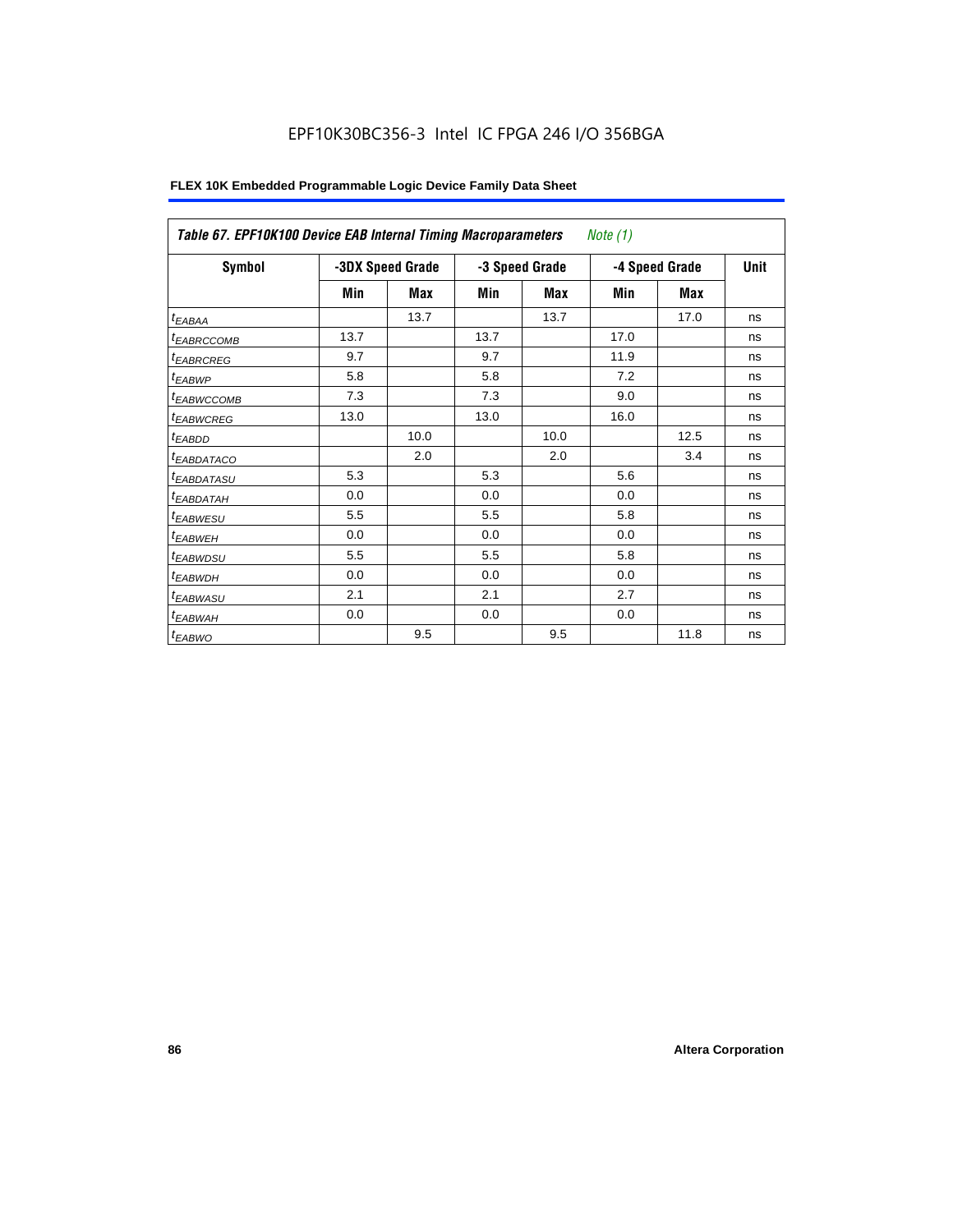| <b>Table 68. EPF10K100 Device Interconnect Timing Microparameters</b><br>Note (1) |                  |            |                |            |     |                |      |
|-----------------------------------------------------------------------------------|------------------|------------|----------------|------------|-----|----------------|------|
| Symbol                                                                            | -3DX Speed Grade |            | -3 Speed Grade |            |     | -4 Speed Grade | Unit |
|                                                                                   | Min              | <b>Max</b> | Min            | <b>Max</b> | Min | <b>Max</b>     |      |
| $t_{DINZIOE}$                                                                     |                  | 10.3       |                | 10.3       |     | 12.2           | ns   |
| t <sub>DIN2LE</sub>                                                               |                  | 4.8        |                | 4.8        |     | 6.0            | ns   |
| <sup>t</sup> DIN2DATA                                                             |                  | 7.3        |                | 7.3        |     | 11.0           | ns   |
| t <sub>DCLK2IOE</sub> without ClockLock or<br><b>ClockBoost circuitry</b>         |                  | 6.2        |                | 6.2        |     | 7.7            | ns   |
| t <sub>DCLK2IOE</sub> with ClockLock or ClockBoost<br>circuitry                   |                  | 2.3        |                |            |     |                | ns   |
| t <sub>DCLK2LE</sub> without ClockLock or<br><b>ClockBoost circuitry</b>          |                  | 4.8        |                | 4.8        |     | 6.0            | ns   |
| t <sub>DCLK2LE</sub> with ClockLock or ClockBoost<br>circuitry                    |                  | 2.3        |                |            |     |                | ns   |
| <sup>t</sup> SAMELAB                                                              |                  | 0.4        |                | 0.4        |     | 0.5            | ns   |
| <i>t</i> SAMEROW                                                                  |                  | 4.9        |                | 4.9        |     | 5.5            | ns   |
| <sup>t</sup> SAMECOLUMN                                                           |                  | 5.1        |                | 5.1        |     | 5.4            | ns   |
| <i>t<sub>DIFFROW</sub></i>                                                        |                  | 10.0       |                | 10.0       |     | 10.9           | ns   |
| $t_{TWOROWS}$                                                                     |                  | 14.9       |                | 14.9       |     | 16.4           | ns   |
| t <sub>LEPERIPH</sub>                                                             |                  | 6.9        |                | 6.9        |     | 8.1            | ns   |
| <b><i>LABCARRY</i></b>                                                            |                  | 0.9        |                | 0.9        |     | 1.1            | ns   |
| $t_{LABCASC}$                                                                     |                  | 3.0        |                | 3.0        |     | 3.2            | ns   |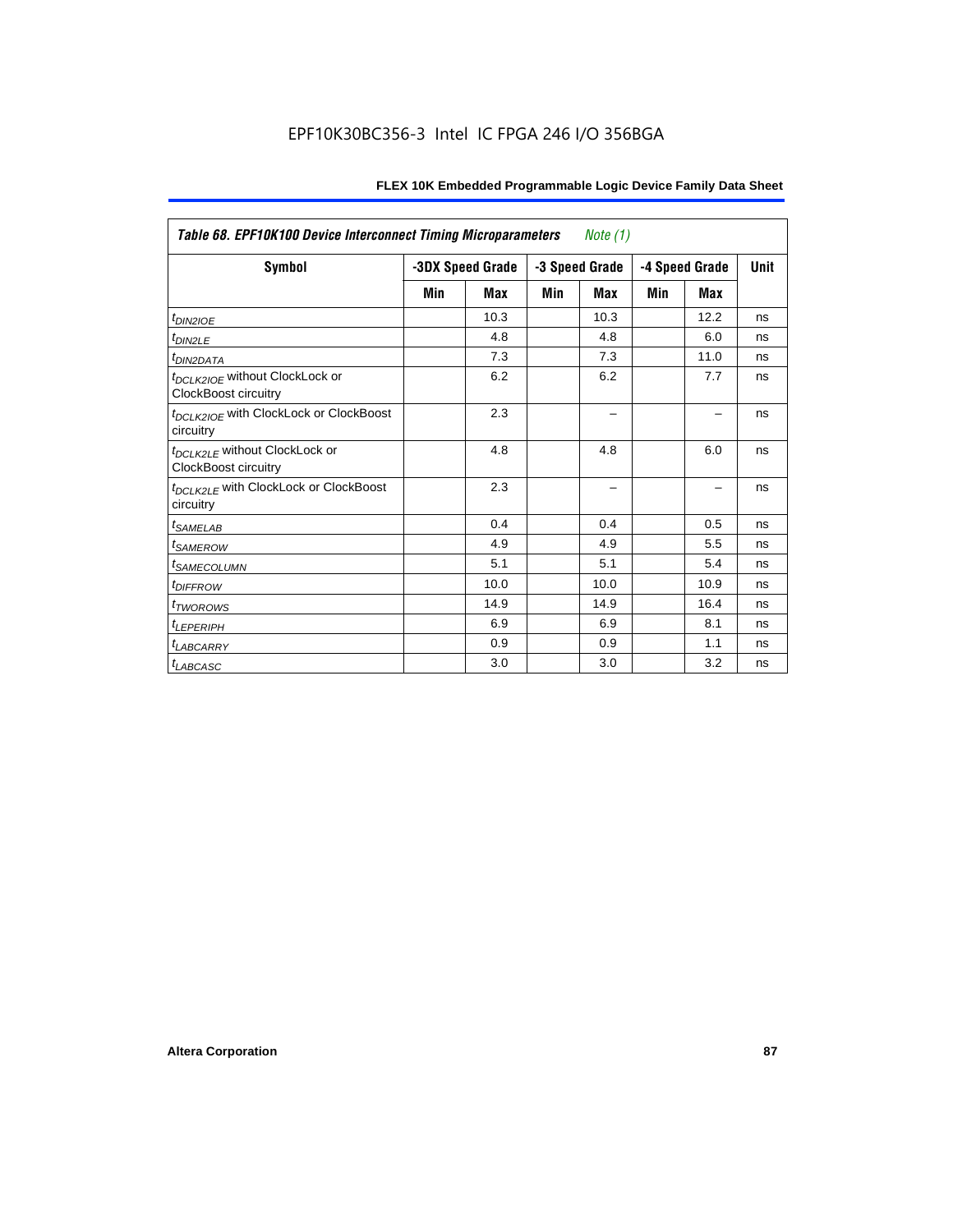| FLEX 10K Embedded Programmable Logic Device Family Data Sheet |  |
|---------------------------------------------------------------|--|
|---------------------------------------------------------------|--|

| Table 69. EPF10K100 Device External Timing Parameters<br>Note $(1)$ |     |                  |     |                |                |      |    |  |  |  |
|---------------------------------------------------------------------|-----|------------------|-----|----------------|----------------|------|----|--|--|--|
| <b>Symbol</b>                                                       |     | -3DX Speed Grade |     | -3 Speed Grade | -4 Speed Grade | Unit |    |  |  |  |
|                                                                     | Min | Max              | Min | Max            | Min            | Max  |    |  |  |  |
| $t_{\rm DRR}$                                                       |     | 19.1             |     | 19.1           |                | 24.2 | ns |  |  |  |
| $t_{INSU}$ (2), (3), (4)                                            | 7.8 |                  | 7.8 |                | 8.5            |      | ns |  |  |  |
| toutco $(3)$ , $(4)$                                                | 2.0 | 11.1             | 2.0 | 11.1           | 2.0            | 14.3 | ns |  |  |  |
| $t_{INH}$ (3)                                                       | 0.0 |                  | 0.0 |                | 0.0            |      | ns |  |  |  |
| $t_{INSU}$ (2), (3), (5)                                            | 6.2 |                  |     |                |                |      | ns |  |  |  |
| toutco $(3)$ , $(5)$                                                | 2.0 | 6.7              |     |                |                |      | ns |  |  |  |

| Table 70. EPF10K100 Device External Bidirectional Timing Parameters<br><i>Note</i> $(1)$ |     |                  |     |                |                |      |    |  |  |  |  |
|------------------------------------------------------------------------------------------|-----|------------------|-----|----------------|----------------|------|----|--|--|--|--|
| Symbol                                                                                   |     | -3DX Speed Grade |     | -3 Speed Grade | -4 Speed Grade | Unit |    |  |  |  |  |
|                                                                                          | Min | Max              | Min | Max            | Min            | Max  |    |  |  |  |  |
| t <sub>INSUBIDIR</sub> $(4)$                                                             | 8.1 |                  | 8.1 |                | 10.4           |      | ns |  |  |  |  |
| $t_{INHBIDIR}$ $(4)$                                                                     | 0.0 |                  | 0.0 |                | 0.0            |      | ns |  |  |  |  |
| toutcobidir $(4)$                                                                        | 2.0 | 11.1             | 2.0 | 11.1           | 2.0            | 14.3 | ns |  |  |  |  |
| $t_{XZBIDIR}$ (4)                                                                        |     | 15.3             |     | 15.3           |                | 18.4 | ns |  |  |  |  |
| $t_{ZXBIDIR}$ (4)                                                                        |     | 15.3             |     | 15.3           |                | 18.4 | ns |  |  |  |  |
| $t_{INSUBIDIR}$ (5)                                                                      | 9.1 |                  |     |                |                |      | ns |  |  |  |  |
| $t_{INHBIDIR}$ (5)                                                                       | 0.0 |                  |     |                |                |      | ns |  |  |  |  |
| toutcobidir $(5)$                                                                        | 2.0 | 7.2              |     |                |                |      | ns |  |  |  |  |
| $t_{XZBIDIR}$ (5)                                                                        |     | 14.3             |     |                |                |      | ns |  |  |  |  |
| $t_{ZXBIDIR}$ (5)                                                                        |     | 14.3             |     |                |                |      | ns |  |  |  |  |

*Notes to tables:*

(1) All timing parameters are described in Tables 32 through 38 in this data sheet.

(2) Using an  $LE$  to register the signal may provide a lower setup time.

(3) This parameter is specified by characterization.

(4) This parameter is measured without the use of the ClockLock or ClockBoost circuits.

(5) This parameter is measured with the use of the ClockLock or ClockBoost circuits.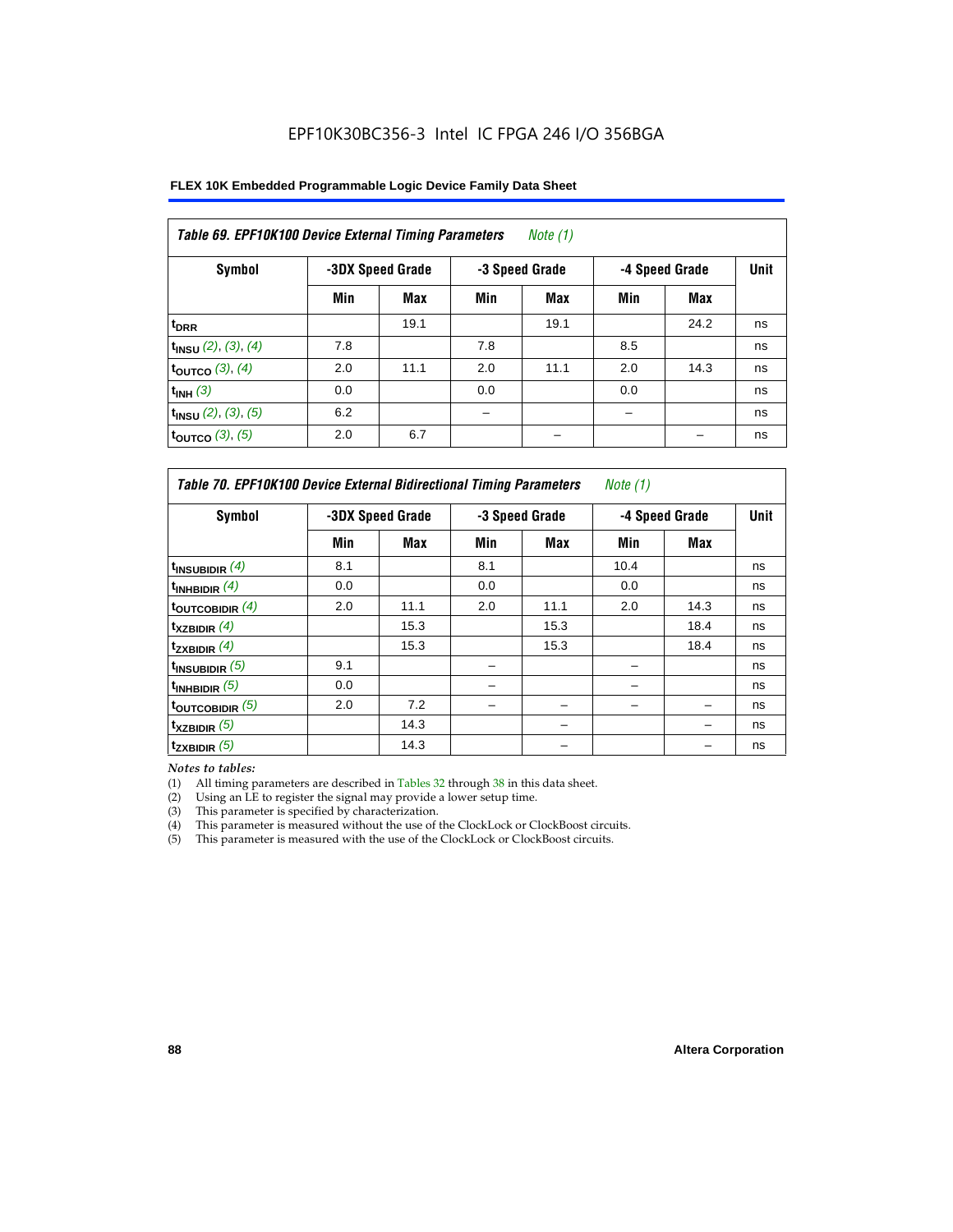Tables 71 through 77 show EPF10K50V device internal and external timing parameters.

| Table 71. EPF10K50V Device LE Timing Microparameters Note (1) |     |                |     |                |     |                |     |                |             |  |  |
|---------------------------------------------------------------|-----|----------------|-----|----------------|-----|----------------|-----|----------------|-------------|--|--|
| Symbol                                                        |     | -1 Speed Grade |     | -2 Speed Grade |     | -3 Speed Grade |     | -4 Speed Grade | <b>Unit</b> |  |  |
|                                                               | Min | Max            | Min | Max            | Min | Max            | Min | Max            |             |  |  |
| $t_{LUT}$                                                     |     | 0.9            |     | 1.0            |     | 1.3            |     | 1.6            | ns          |  |  |
| $t_{CLUT}$                                                    |     | 0.1            |     | 0.5            |     | 0.6            |     | 0.6            | ns          |  |  |
| $t_{RLUT}$                                                    |     | 0.5            |     | 0.8            |     | 0.9            |     | 1.0            | ns          |  |  |
| t <sub>PACKED</sub>                                           |     | 0.4            |     | 0.4            |     | 0.5            |     | 0.7            | ns          |  |  |
| $t_{EN}$                                                      |     | 0.7            |     | 0.9            |     | 1.1            |     | 1.4            | ns          |  |  |
| $t_{CICO}$                                                    |     | 0.2            |     | 0.2            |     | 0.2            |     | 0.3            | ns          |  |  |
| $t_{CGEN}$                                                    |     | 0.8            |     | 0.7            |     | 0.8            |     | 1.2            | ns          |  |  |
| $t_{\text{GENR}}$                                             |     | 0.4            |     | 0.3            |     | 0.3            |     | 0.4            | ns          |  |  |
| $t_{CASC}$                                                    |     | 0.7            |     | 0.7            |     | 0.8            |     | 0.9            | ns          |  |  |
| $t_C$                                                         |     | 0.3            |     | 1.0            |     | 1.3            |     | 1.5            | ns          |  |  |
| $t_{CO}$                                                      |     | 0.5            |     | 0.7            |     | 0.9            |     | 1.0            | ns          |  |  |
| $t_{COMB}$                                                    |     | 0.4            |     | 0.4            |     | 0.5            |     | 0.6            | ns          |  |  |
| $t_{\rm SU}$                                                  | 0.8 |                | 1.6 |                | 2.2 |                | 2.5 |                | ns          |  |  |
| $t_{\!H}$                                                     | 0.5 |                | 0.8 |                | 1.0 |                | 1.4 |                | ns          |  |  |
| $t_{PRE}$                                                     |     | 0.8            |     | 0.4            |     | 0.5            |     | 0.5            | ns          |  |  |
| $t_{CLR}$                                                     |     | 0.8            |     | 0.4            |     | 0.5            |     | 0.5            | ns          |  |  |
| $t_{\mathit{CH}}$                                             | 2.0 |                | 4.0 |                | 4.0 |                | 4.0 |                | ns          |  |  |
| $t_{\rm CL}$                                                  | 2.0 |                | 4.0 |                | 4.0 |                | 4.0 |                | ns          |  |  |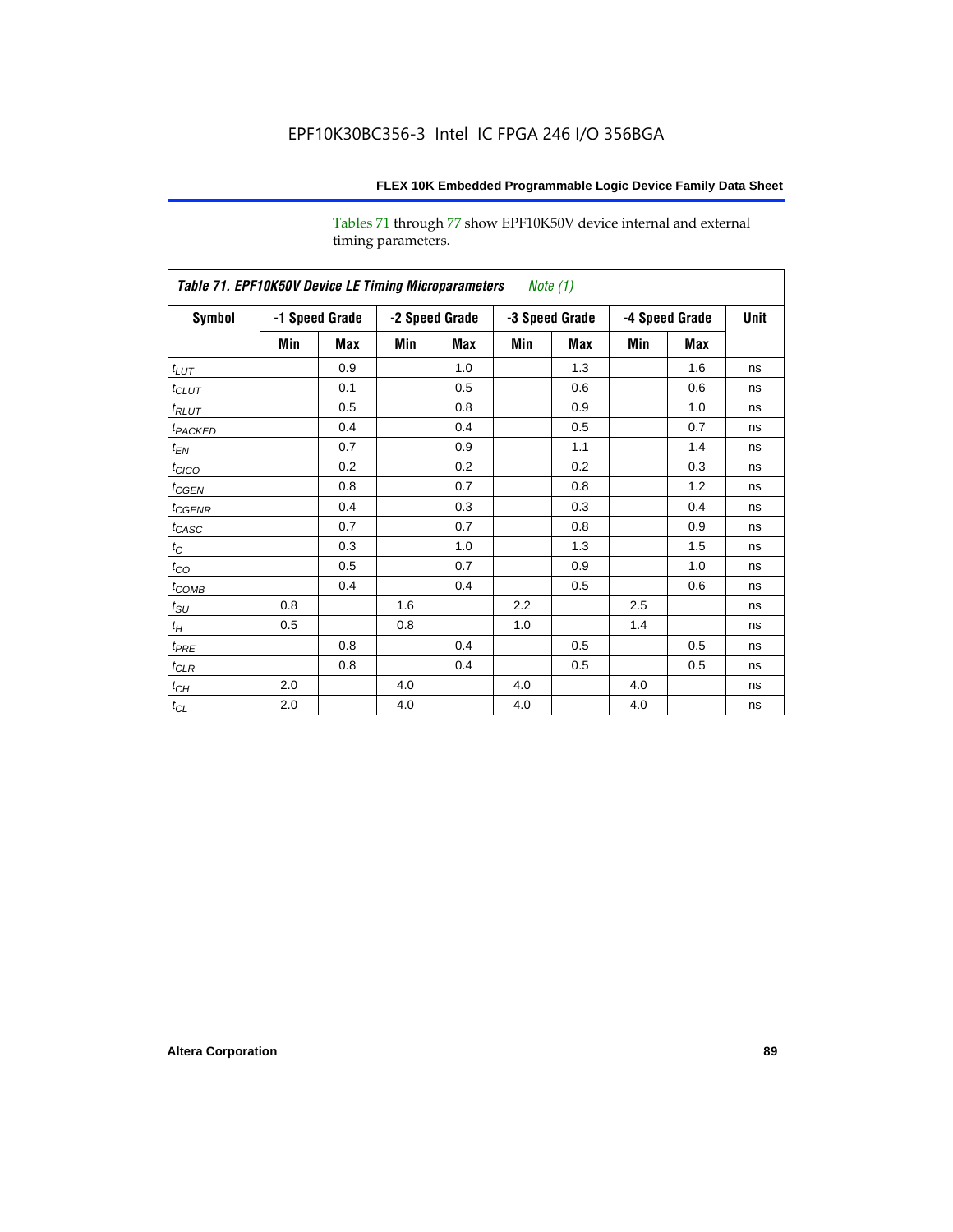| Symbol           |     | -1 Speed Grade |     | -2 Speed Grade |     | -3 Speed Grade |     | -4 Speed Grade |             |
|------------------|-----|----------------|-----|----------------|-----|----------------|-----|----------------|-------------|
|                  | Min | Max            | Min | <b>Max</b>     | Min | <b>Max</b>     | Min | <b>Max</b>     | <b>Unit</b> |
| t <sub>IOD</sub> |     | 1.2            |     | 1.6            |     | 1.9            |     | 2.1            | ns          |
| $t_{\text{IOC}}$ |     | 0.3            |     | 0.4            |     | 0.5            |     | 0.5            | ns          |
| $t_{IOCO}$       |     | 0.3            |     | 0.3            |     | 0.4            |     | 0.4            | ns          |
| $t_{IOCOMB}$     |     | 0.0            |     | 0.0            |     | 0.0            |     | 0.0            | ns          |
| $t_{IOSU}$       | 2.8 |                | 2.8 |                | 3.4 |                | 3.9 |                | ns          |
| $t_{IOH}$        | 0.7 |                | 0.8 |                | 1.0 |                | 1.4 |                | ns          |
| $t_{IOCLR}$      |     | 0.5            |     | 0.6            |     | 0.7            |     | 0.7            | ns          |
| $t_{OD1}$        |     | 2.8            |     | 3.2            |     | 3.9            |     | 4.7            | ns          |
| $t_{OD2}$        |     | -              |     | -              |     | -              |     | —              | ns          |
| $t_{OD3}$        |     | 6.5            |     | 6.9            |     | 7.6            |     | 8.4            | ns          |
| $t_{XZ}$         |     | 2.8            |     | 3.1            |     | 3.8            |     | 4.6            | ns          |
| $t_{ZX1}$        |     | 2.8            |     | 3.1            |     | 3.8            |     | 4.6            | ns          |
| $t_{ZX2}$        |     |                |     |                |     | -              |     |                | ns          |
| $t_{ZX3}$        |     | 6.5            |     | 6.8            |     | 7.5            |     | 8.3            | ns          |
| $t_{INREG}$      |     | 5.0            |     | 5.7            |     | 7.0            |     | 9.0            | ns          |
| $t_{IOFD}$       |     | 1.5            |     | 1.9            |     | 2.3            |     | 2.7            | ns          |
| $t_{INCOMB}$     |     | 1.5            |     | 1.9            |     | 2.3            |     | 2.7            | ns          |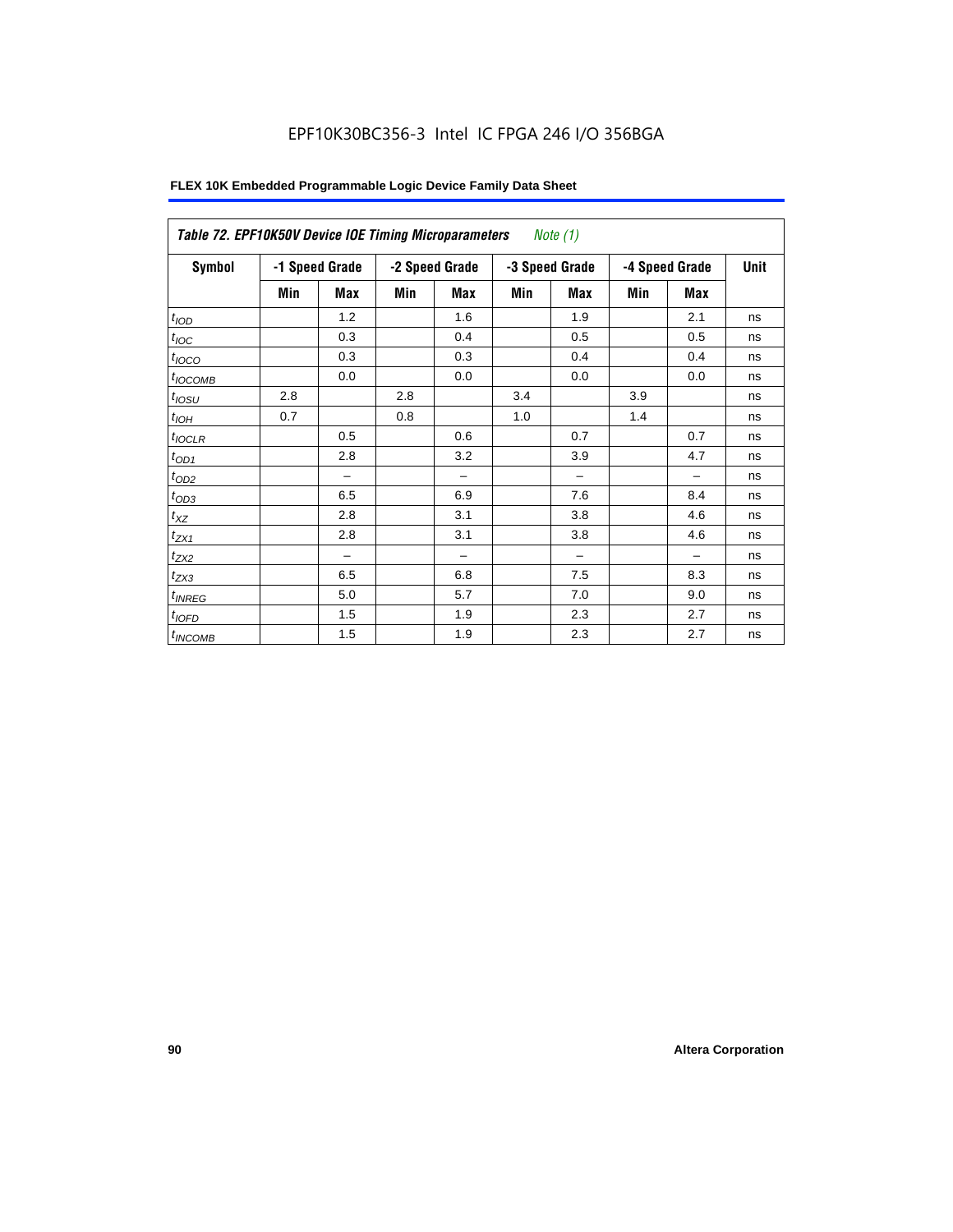| Table 73. EPF10K50V Device EAB Internal Microparameters<br>Note $(1)$ |     |                |     |                |     |                |     |                |             |  |
|-----------------------------------------------------------------------|-----|----------------|-----|----------------|-----|----------------|-----|----------------|-------------|--|
| Symbol                                                                |     | -1 Speed Grade |     | -2 Speed Grade |     | -3 Speed Grade |     | -4 Speed Grade | <b>Unit</b> |  |
|                                                                       | Min | <b>Max</b>     | Min | <b>Max</b>     | Min | <b>Max</b>     | Min | <b>Max</b>     |             |  |
| <i>EABDATA1</i>                                                       |     | 1.7            |     | 2.8            |     | 3.4            |     | 4.6            | ns          |  |
| t <sub>EABDATA2</sub>                                                 |     | 4.9            |     | 3.9            |     | 4.8            |     | 5.9            | ns          |  |
| t <sub>EABWE1</sub>                                                   |     | 0.0            |     | 2.5            |     | 3.0            |     | 3.7            | ns          |  |
| t <sub>EABWE2</sub>                                                   |     | 4.0            |     | 4.1            |     | 5.0            |     | 6.2            | ns          |  |
| <sup>t</sup> EABCLK                                                   |     | 0.4            |     | 0.8            |     | 1.0            |     | 1.2            | ns          |  |
| $t_{EABCO}$                                                           |     | 0.1            |     | 0.2            |     | 0.3            |     | 0.4            | ns          |  |
| <i><b>EABBYPASS</b></i>                                               |     | 0.9            |     | 1.1            |     | 1.3            |     | 1.6            | ns          |  |
| $t_{EABSU}$                                                           | 0.8 |                | 1.5 |                | 1.8 |                | 2.2 |                | ns          |  |
| $t_{EABH}$                                                            | 0.8 |                | 1.6 |                | 2.0 |                | 2.5 |                | ns          |  |
| $t_{AA}$                                                              |     | 5.5            |     | 8.2            |     | 10.0           |     | 12.4           | ns          |  |
| $t_{WP}$                                                              | 6.0 |                | 4.9 |                | 6.0 |                | 7.4 |                | ns          |  |
| $t_{WDSU}$                                                            | 0.1 |                | 0.8 |                | 1.0 |                | 1.2 |                | ns          |  |
| $t_{WDH}$                                                             | 0.1 |                | 0.2 |                | 0.3 |                | 0.4 |                | ns          |  |
| $t_{WASU}$                                                            | 0.1 |                | 0.4 |                | 0.5 |                | 0.6 |                | ns          |  |
| $t_{WAH}$                                                             | 0.1 |                | 0.8 |                | 1.0 |                | 1.2 |                | ns          |  |
| $t_{WO}$                                                              |     | 2.8            |     | 4.3            |     | 5.3            |     | 6.5            | ns          |  |
| $t_{DD}$                                                              |     | 2.8            |     | 4.3            |     | 5.3            |     | 6.5            | ns          |  |
| $t_{EABOUT}$                                                          |     | 0.5            |     | 0.4            |     | 0.5            |     | 0.6            | ns          |  |
| $t_{EABCH}$                                                           | 2.0 |                | 4.0 |                | 4.0 |                | 4.0 |                | ns          |  |
| $t_{EABCL}$                                                           | 6.0 |                | 4.9 |                | 6.0 |                | 7.4 |                | ns          |  |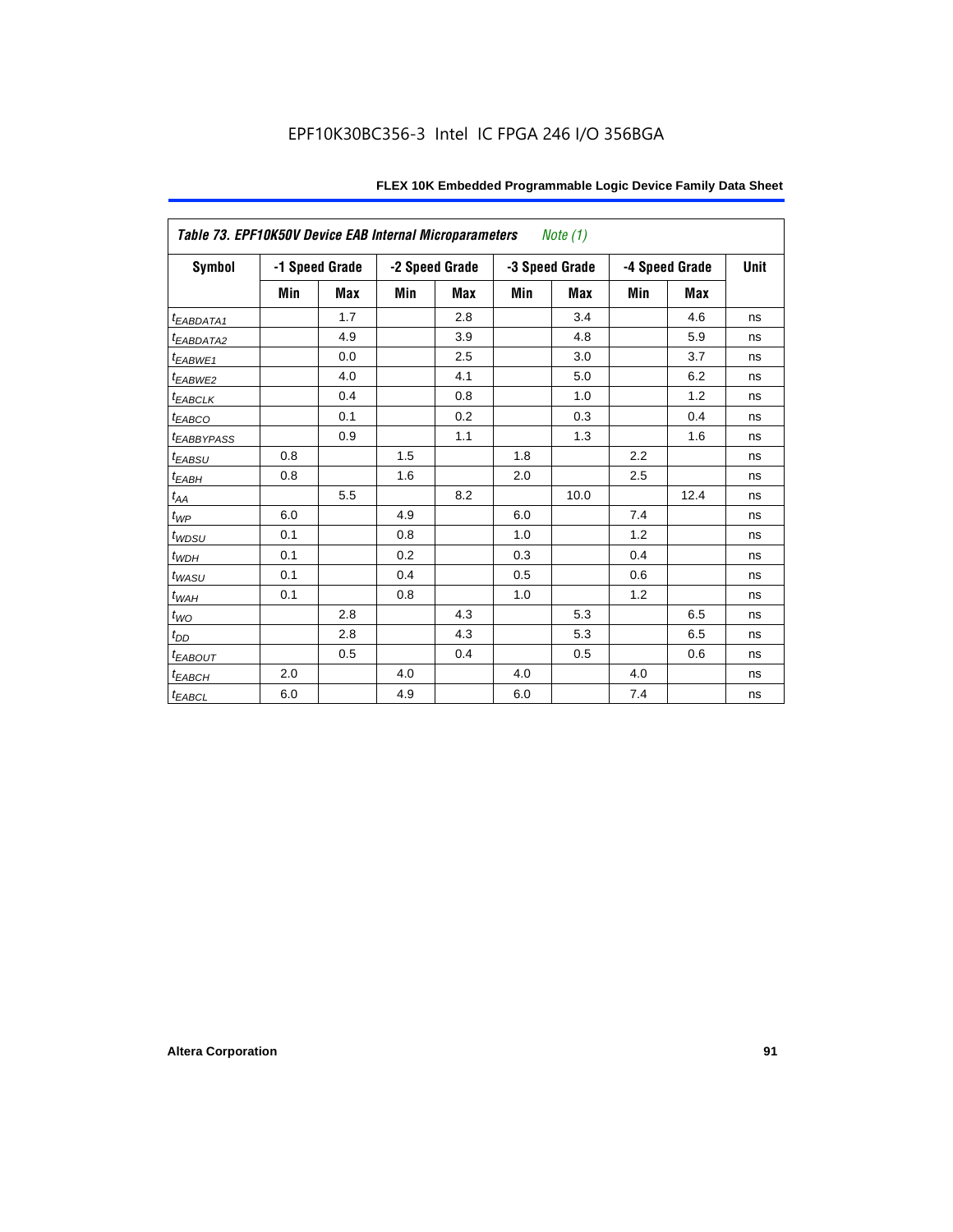| Table 74. EPF10K50V Device EAB Internal Timing Macroparameters |      |                |      |                |      |                | Note (1) |                |    |
|----------------------------------------------------------------|------|----------------|------|----------------|------|----------------|----------|----------------|----|
| Symbol                                                         |      | -1 Speed Grade |      | -2 Speed Grade |      | -3 Speed Grade |          | -4 Speed Grade |    |
|                                                                | Min  | Max            | Min  | Max            | Min  | Max            | Min      | Max            |    |
| $t_{EABA}$                                                     |      | 9.5            |      | 13.6           |      | 16.5           |          | 20.8           | ns |
| <sup>t</sup> EABRCCOMB                                         | 9.5  |                | 13.6 |                | 16.5 |                | 20.8     |                | ns |
| <b><i>EABRCREG</i></b>                                         | 6.1  |                | 8.8  |                | 10.8 |                | 13.4     |                | ns |
| t <sub>EABWP</sub>                                             | 6.0  |                | 4.9  |                | 6.0  |                | 7.4      |                | ns |
| <sup>t</sup> ЕАВWССОМВ                                         | 6.2  |                | 6.1  |                | 7.5  |                | 9.2      |                | ns |
| <sup>t</sup> EABWCREG                                          | 12.0 |                | 11.6 |                | 14.2 |                | 17.4     |                | ns |
| <sup>t</sup> EABDD                                             |      | 6.8            |      | 9.7            |      | 11.8           |          | 14.9           | ns |
| <sup>t</sup> EABDATACO                                         |      | 1.0            |      | 1.4            |      | 1.8            |          | 2.2            | ns |
| <sup>t</sup> EABDATASU                                         | 5.3  |                | 4.6  |                | 5.6  |                | 6.9      |                | ns |
| <sup>t</sup> EABDATAH                                          | 0.0  |                | 0.0  |                | 0.0  |                | 0.0      |                | ns |
| <sup>t</sup> EABWESU                                           | 4.4  |                | 4.8  |                | 5.8  |                | 7.2      |                | ns |
| t <sub>EABWEH</sub>                                            | 0.0  |                | 0.0  |                | 0.0  |                | 0.0      |                | ns |
| <sup>t</sup> EABWDSU                                           | 1.8  |                | 1.1  |                | 1.4  |                | 2.1      |                | ns |
| <sup>t</sup> EABWDH                                            | 0.0  |                | 0.0  |                | 0.0  |                | 0.0      |                | ns |
| <sup>t</sup> EABWASU                                           | 4.5  |                | 4.6  |                | 5.6  |                | 7.4      |                | ns |
| <sup>t</sup> EABWAH                                            | 0.0  |                | 0.0  |                | 0.0  |                | 0.0      |                | ns |
| $t_{EABWO}$                                                    |      | 5.1            |      | 9.4            |      | 11.4           |          | 14.0           | ns |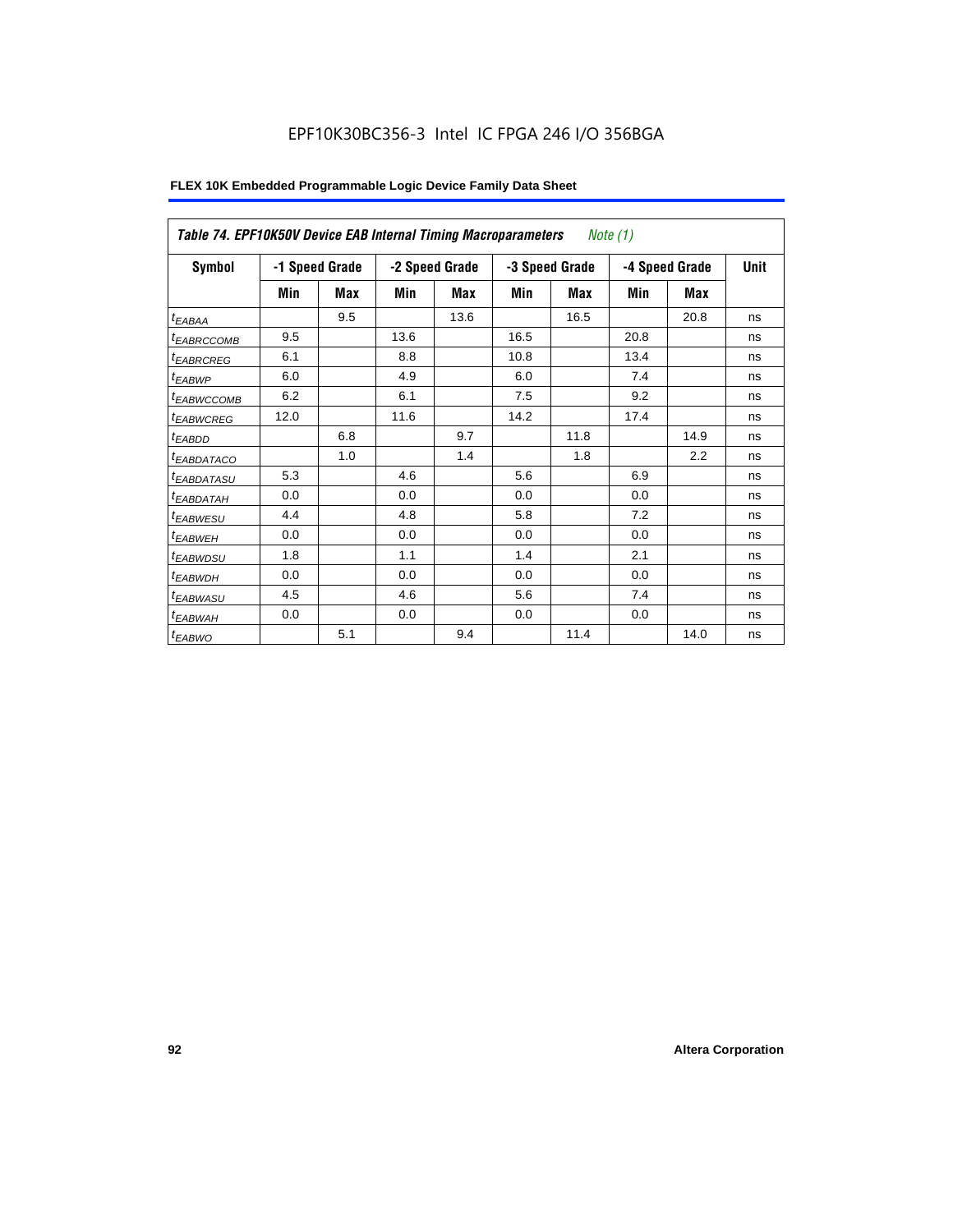| Table 75. EPF10K50V Device Interconnect Timing Microparameters<br>Note (1) |     |                |                |     |                |     |                |      |             |  |
|----------------------------------------------------------------------------|-----|----------------|----------------|-----|----------------|-----|----------------|------|-------------|--|
| Symbol                                                                     |     | -1 Speed Grade | -2 Speed Grade |     | -3 Speed Grade |     | -4 Speed Grade |      | <b>Unit</b> |  |
|                                                                            | Min | Max            | Min            | Max | Min            | Max | Min            | Max  |             |  |
| $t_{DINZIOE}$                                                              |     | 4.7            |                | 6.0 |                | 7.1 |                | 8.2  | ns          |  |
| t <sub>DIN2LE</sub>                                                        |     | 2.5            |                | 2.6 |                | 3.1 |                | 3.9  | ns          |  |
| <sup>t</sup> DIN2DATA                                                      |     | 4.4            |                | 5.9 |                | 6.8 |                | 7.7  | ns          |  |
| t <sub>DCLK2IOE</sub>                                                      |     | 2.5            |                | 3.9 |                | 4.7 |                | 5.5  | ns          |  |
| $t_{DCLK2LE}$                                                              |     | 2.5            |                | 2.6 |                | 3.1 |                | 3.9  | ns          |  |
| <i>t<sub>SAMELAB</sub></i>                                                 |     | 0.2            |                | 0.2 |                | 0.3 |                | 0.3  | ns          |  |
| <sup>t</sup> SAMEROW                                                       |     | 2.8            |                | 3.0 |                | 3.2 |                | 3.4  | ns          |  |
| <sup>t</sup> SAMECOLUMN                                                    |     | 3.0            |                | 3.2 |                | 3.4 |                | 3.6  | ns          |  |
| <i>t<sub>DIFFROW</sub></i>                                                 |     | 5.8            |                | 6.2 |                | 6.6 |                | 7.0  | ns          |  |
| t <sub>TWOROWS</sub>                                                       |     | 8.6            |                | 9.2 |                | 9.8 |                | 10.4 | ns          |  |
| $t_{LEPERIPH}$                                                             |     | 4.5            |                | 5.5 |                | 6.1 |                | 7.0  | ns          |  |
| t <sub>LABCARRY</sub>                                                      |     | 0.3            |                | 0.4 |                | 0.5 |                | 0.7  | ns          |  |
| <i>t<sub>LABCASC</sub></i>                                                 |     | 0.0            |                | 1.3 |                | 1.6 |                | 2.0  | ns          |  |

## *Table 76. EPF10K50V Device External Timing Parameters Note (1)*

| Symbol                   | -1 Speed Grade |      | -2 Speed Grade |      | -3 Speed Grade |      | -4 Speed Grade |      | <b>Unit</b> |
|--------------------------|----------------|------|----------------|------|----------------|------|----------------|------|-------------|
|                          | Min            | Max  | Min            | Max  | Min            | Max  | Min            | Max  |             |
| t <sub>DRR</sub>         |                | 11.2 |                | 14.0 |                | 17.2 |                | 21.1 | ns          |
| $t_{INSU}$ (2), (3)      | 5.5            |      | 4.2            |      | 5.2            |      | 6.9            |      | ns          |
| $t_{INH}$ (3)            | 0.0            |      | 0.0            |      | 0.0            |      | 0.0            |      | ns          |
| $\tt_{\text{OUTCO}}$ (3) | 2.0            | 5.9  | 2.0            | 7.8  | 2.0            | 9.5  | 2.0            | 11.1 | ns          |

*Table 77. EPF10K50V Device External Bidirectional Timing Parameters Note (1)*

| Symbol                  | -1 Speed Grade |     | -2 Speed Grade |     | -3 Speed Grade |            | -4 Speed Grade |            | Unit |
|-------------------------|----------------|-----|----------------|-----|----------------|------------|----------------|------------|------|
|                         | Min            | Max | Min            | Max | Min            | <b>Max</b> | Min            | <b>Max</b> |      |
| <b>t</b> INSUBIDIR      | 2.0            |     | 2.8            |     | 3.5            |            | 4.1            |            | ns   |
| <sup>t</sup> INHBIDIR   | 0.0            |     | 0.0            |     | 0.0            |            | 0.0            |            | ns   |
| t <sub>outcobidir</sub> | 2.0            | 5.9 | 2.0            | 7.8 | 2.0            | 9.5        | 2.0            | 11.1       | ns   |
| <sup>t</sup> xzbidir    |                | 8.0 |                | 9.8 |                | 11.8       |                | 14.3       | ns   |
| <sup>t</sup> zxbidir    |                | 8.0 |                | 9.8 |                | 11.8       |                | 14.3       | ns   |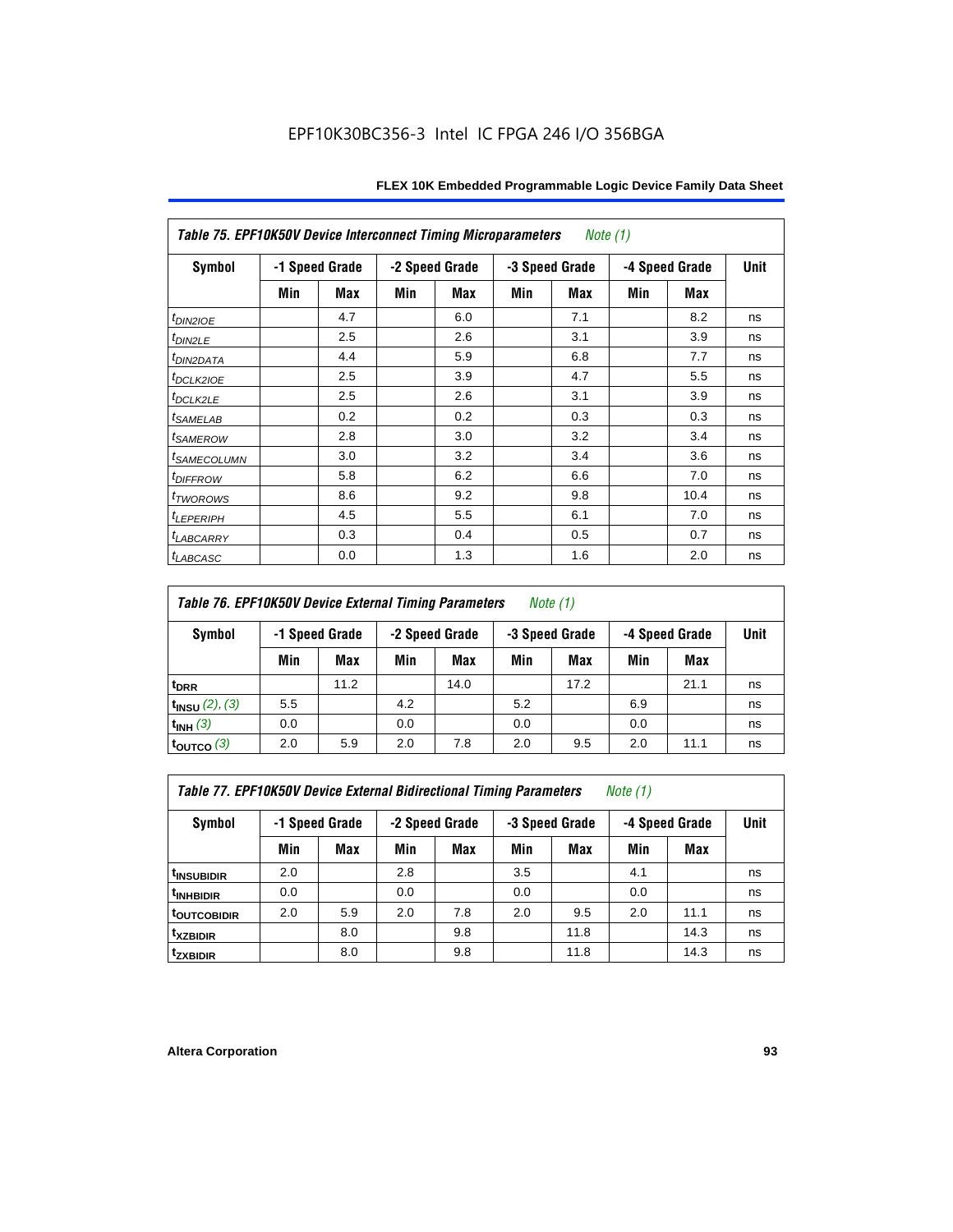#### **FLEX 10K Embedded Programmable Logic Device Family Data Sheet**

#### *Notes to tables:*

- (1) All timing parameters are described in Tables 32 through 38 in this data sheet.
- (2) Using an LE to register the signal may provide a lower setup time.
- (3) This parameter is specified by characterization.

#### Tables 78 through 84 show EPF10K130V device internal and external timing parameters.

| <b>Symbol</b>       |     | -2 Speed Grade |     | -3 Speed Grade | -4 Speed Grade | <b>Unit</b> |    |
|---------------------|-----|----------------|-----|----------------|----------------|-------------|----|
|                     | Min | Max            | Min | <b>Max</b>     | Min            | <b>Max</b>  |    |
| $t_{LUT}$           |     | 1.3            |     | 1.8            |                | 2.3         | ns |
| $t_{CLUT}$          |     | 0.5            |     | 0.7            |                | 0.9         | ns |
| $t_{RLUT}$          |     | 1.2            |     | 1.7            |                | 2.2         | ns |
| t <sub>PACKED</sub> |     | 0.5            |     | 0.6            |                | 0.7         | ns |
| $t_{EN}$            |     | 0.6            |     | 0.8            |                | 1.0         | ns |
| $t_{CICO}$          |     | 0.2            |     | 0.3            |                | 0.4         | ns |
| $t_{CSEN}$          |     | 0.3            |     | 0.4            |                | 0.5         | ns |
| t <sub>CGENR</sub>  |     | 0.7            |     | 1.0            |                | 1.3         | ns |
| $t_{CASC}$          |     | 0.9            |     | 1.2            |                | 1.5         | ns |
| $t_C$               |     | 1.9            |     | 2.4            |                | 3.0         | ns |
| $t_{CO}$            |     | 0.6            |     | 0.9            |                | 1.1         | ns |
| $t_{COMB}$          |     | 0.5            |     | 0.7            |                | 0.9         | ns |
| $t_{\text{SU}}$     | 0.2 |                | 0.2 |                | 0.3            |             | ns |
| $t_H$               | 0.0 |                | 0.0 |                | 0.0            |             | ns |
| $t_{PRE}$           |     | 2.4            |     | 3.1            |                | 3.9         | ns |
| $t_{CLR}$           |     | 2.4            |     | 3.1            |                | 3.9         | ns |
| $t_{CH}$            | 4.0 |                | 4.0 |                | 4.0            |             | ns |
| $t_{CL}$            | 4.0 |                | 4.0 |                | 4.0            |             | ns |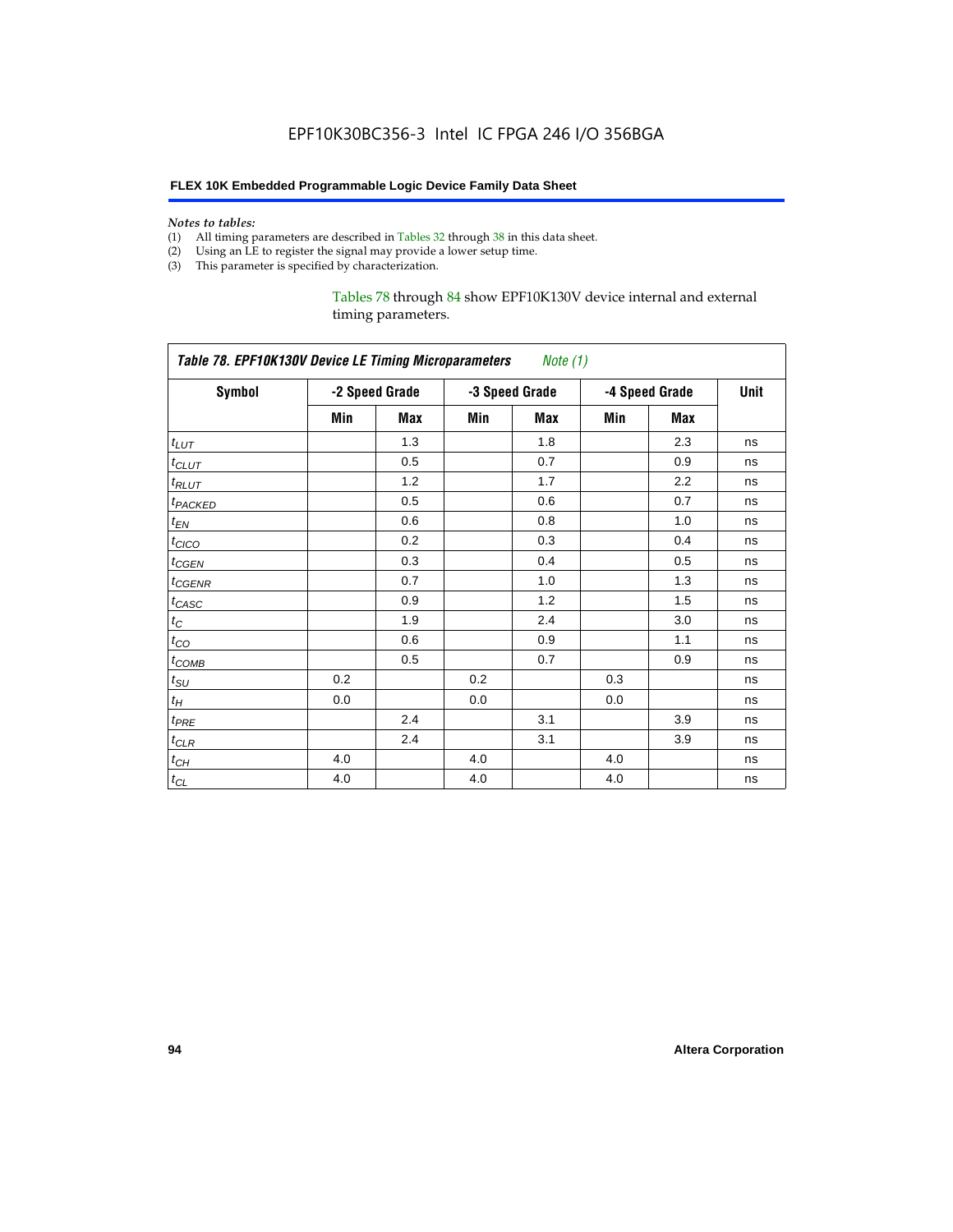| Table 79. EPF10K130V Device IOE Timing Microparameters<br>Note (1) |                |            |                |            |     |                |      |  |  |  |
|--------------------------------------------------------------------|----------------|------------|----------------|------------|-----|----------------|------|--|--|--|
| Symbol                                                             | -2 Speed Grade |            | -3 Speed Grade |            |     | -4 Speed Grade | Unit |  |  |  |
|                                                                    | Min            | <b>Max</b> | Min            | <b>Max</b> | Min | <b>Max</b>     |      |  |  |  |
| t <sub>IOD</sub>                                                   |                | 1.3        |                | 1.6        |     | 2.0            | ns   |  |  |  |
| $t_{\text{IOC}}$                                                   |                | 0.4        |                | 0.5        |     | 0.7            | ns   |  |  |  |
| $t_{IOCO}$                                                         |                | 0.3        |                | 0.4        |     | 0.5            | ns   |  |  |  |
| $t_{IOCOMB}$                                                       |                | 0.0        |                | 0.0        |     | 0.0            | ns   |  |  |  |
| $t_{IOSU}$                                                         | 2.6            |            | 3.3            |            | 3.8 |                | ns   |  |  |  |
| $t_{IOH}$                                                          | 0.0            |            | 0.0            |            | 0.0 |                | ns   |  |  |  |
| $t_{IOCLR}$                                                        |                | 1.7        |                | 2.2        |     | 2.7            | ns   |  |  |  |
| $t_{OD1}$                                                          |                | 3.5        |                | 4.4        |     | 5.0            | ns   |  |  |  |
| $t_{OD2}$                                                          |                | -          |                |            |     |                | ns   |  |  |  |
| $t_{OD3}$                                                          |                | 8.2        |                | 8.1        |     | 9.7            | ns   |  |  |  |
| $t_{XZ}$                                                           |                | 4.9        |                | 6.3        |     | 7.4            | ns   |  |  |  |
| $t_{ZX1}$                                                          |                | 4.9        |                | 6.3        |     | 7.4            | ns   |  |  |  |
| $t_{ZX2}$                                                          |                |            |                |            |     |                | ns   |  |  |  |
| $t_{ZX3}$                                                          |                | 9.6        |                | 10.0       |     | 12.1           | ns   |  |  |  |
| $t_{INREG}$                                                        |                | 7.9        |                | 10.0       |     | 12.6           | ns   |  |  |  |
| $t_{IOED}$                                                         |                | 6.2        |                | 7.9        |     | 9.9            | ns   |  |  |  |
| $t_{INCOMB}$                                                       |                | 6.2        |                | 7.9        |     | 9.9            | ns   |  |  |  |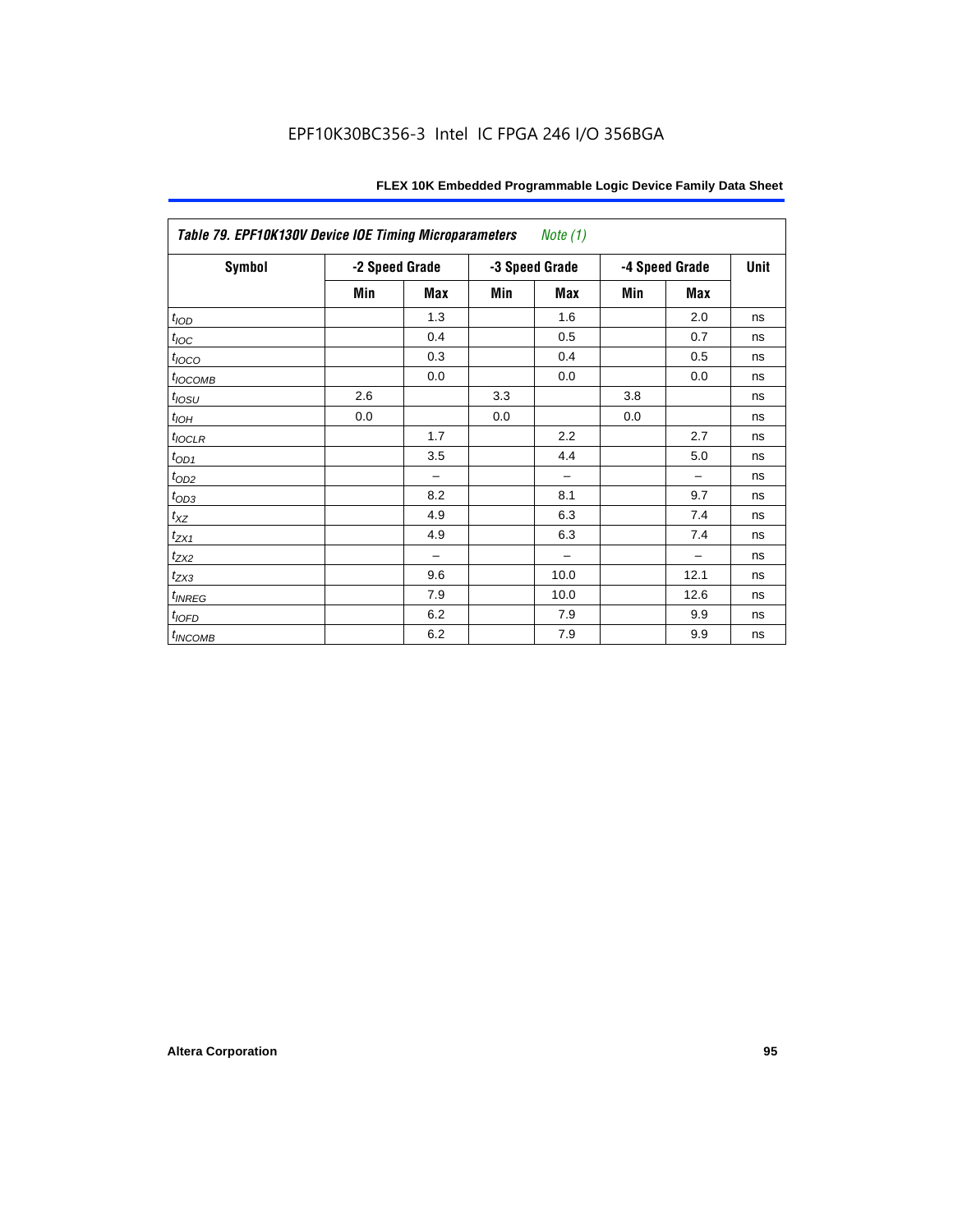| Symbol                 |     | -2 Speed Grade |     | -3 Speed Grade | -4 Speed Grade | <b>Unit</b> |    |
|------------------------|-----|----------------|-----|----------------|----------------|-------------|----|
|                        | Min | <b>Max</b>     | Min | <b>Max</b>     | Min            | <b>Max</b>  |    |
| <sup>t</sup> EABDATA1  |     | 1.9            |     | 2.4            |                | 2.4         | ns |
| <sup>t</sup> EABDATA2  |     | 3.7            |     | 4.7            |                | 4.7         | ns |
| <sup>t</sup> EABWE1    |     | 1.9            |     | 2.4            |                | 2.4         | ns |
| <sup>t</sup> EABWE2    |     | 3.7            |     | 4.7            |                | 4.7         | ns |
| t <sub>EABCLK</sub>    |     | 0.7            |     | 0.9            |                | 0.9         | ns |
| <sup>t</sup> ЕАВСО     |     | 0.5            |     | 0.6            |                | 0.6         | ns |
| <sup>t</sup> EABBYPASS |     | 0.6            |     | 0.8            |                | 0.8         | ns |
| t <sub>EABSU</sub>     | 1.4 |                | 1.8 |                | 1.8            |             | ns |
| t <sub>ЕАВН</sub>      | 0.0 |                | 0.0 |                | 0.0            |             | ns |
| $t_{AA}$               |     | 5.6            |     | 7.1            |                | 7.1         | ns |
| $t_{\mathit{WP}}$      | 3.7 |                | 4.7 |                | 4.7            |             | ns |
| $t_{WDSU}$             | 4.6 |                | 5.9 |                | 5.9            |             | ns |
| $t_{WDH}$              | 0.0 |                | 0.0 |                | 0.0            |             | ns |
| $t_{WASU}$             | 3.9 |                | 5.0 |                | 5.0            |             | ns |
| $t_{\sf WAH}$          | 0.0 |                | 0.0 |                | 0.0            |             | ns |
| $t_{WO}$               |     | 5.6            |     | 7.1            |                | 7.1         | ns |
| $t_{DD}$               |     | 5.6            |     | 7.1            |                | 7.1         | ns |
| <sup>t</sup> EABOUT    |     | 2.4            |     | 3.1            |                | 3.1         | ns |
| $t_{EABCH}$            | 4.0 |                | 4.0 |                | 4.0            |             | ns |
| $t_{EABCL}$            | 4.0 |                | 4.7 |                | 4.7            |             | ns |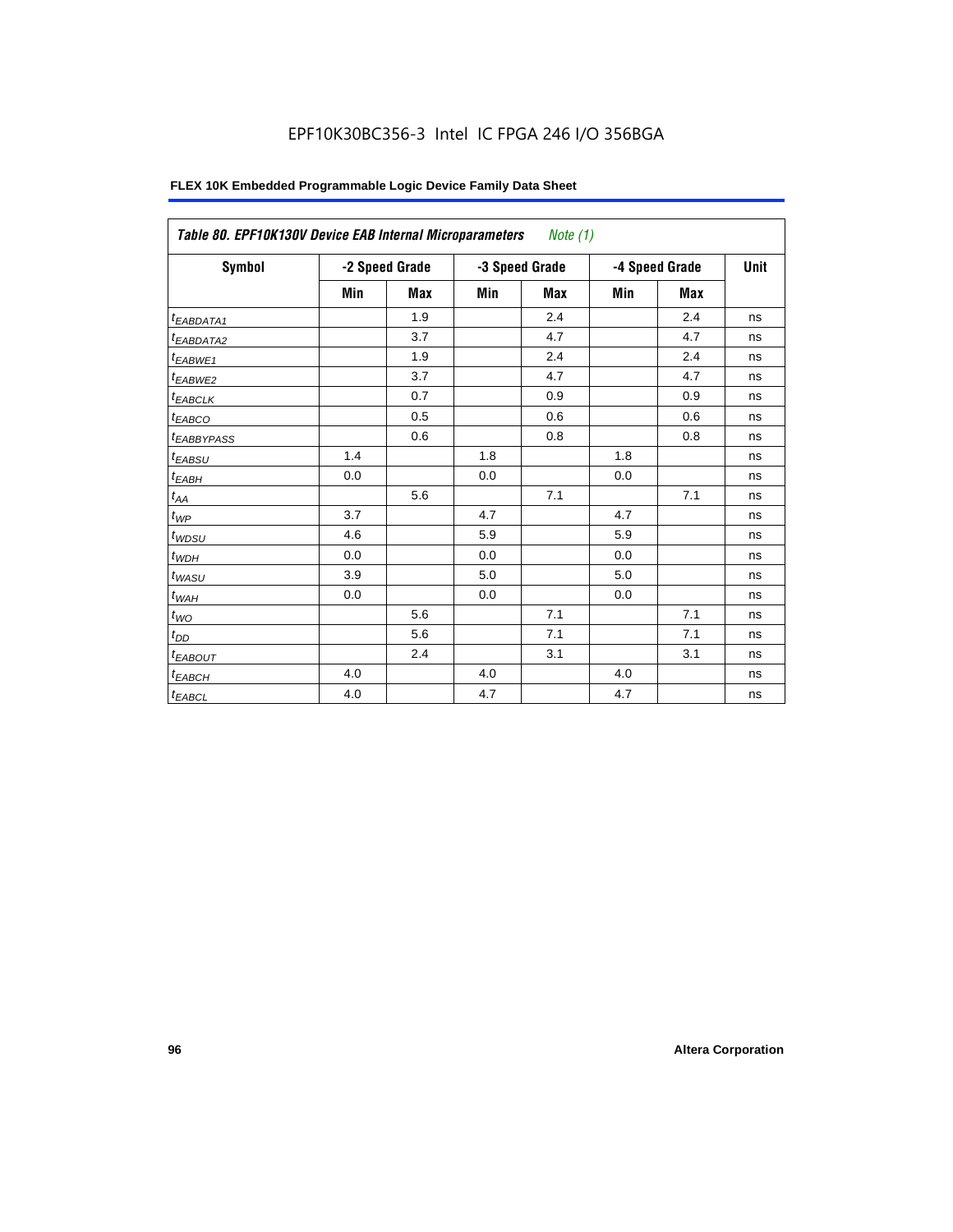| Table 81. EPF10K130V Device EAB Internal Timing Macroparameters |      |                |      |                | Note $(1)$ |                |             |  |
|-----------------------------------------------------------------|------|----------------|------|----------------|------------|----------------|-------------|--|
| <b>Symbol</b>                                                   |      | -2 Speed Grade |      | -3 Speed Grade |            | -4 Speed Grade | <b>Unit</b> |  |
|                                                                 | Min  | <b>Max</b>     | Min  | Max            | Min        | Max            |             |  |
| <sup>t</sup> EABAA                                              |      | 11.2           |      | 14.2           |            | 14.2           | ns          |  |
| <b><i>EABRCCOMB</i></b>                                         | 11.1 |                | 14.2 |                | 14.2       |                | ns          |  |
| <b><i>EABRCREG</i></b>                                          | 8.5  |                | 10.8 |                | 10.8       |                | ns          |  |
| <sup>t</sup> EABWP                                              | 3.7  |                | 4.7  |                | 4.7        |                | ns          |  |
| <b><i>EABWCCOMB</i></b>                                         | 7.6  |                | 9.7  |                | 9.7        |                | ns          |  |
| <sup>t</sup> EABWCREG                                           | 14.0 |                | 17.8 |                | 17.8       |                | ns          |  |
| t <sub>EABDD</sub>                                              |      | 11.1           |      | 14.2           |            | 14.2           | ns          |  |
| <i>EABDATACO</i>                                                |      | 3.6            |      | 4.6            |            | 4.6            | ns          |  |
| <sup>t</sup> EABDATASU                                          | 4.4  |                | 5.6  |                | 5.6        |                | ns          |  |
| <b>EABDATAH</b>                                                 | 0.0  |                | 0.0  |                | 0.0        |                | ns          |  |
| <sup>t</sup> EABWESU                                            | 4.4  |                | 5.6  |                | 5.6        |                | ns          |  |
| <sup>t</sup> EABWEH                                             | 0.0  |                | 0.0  |                | 0.0        |                | ns          |  |
| <sup>t</sup> EABWDSU                                            | 4.6  |                | 5.9  |                | 5.9        |                | ns          |  |
| t <sub>EABWDH</sub>                                             | 0.0  |                | 0.0  |                | 0.0        |                | ns          |  |
| <sup>t</sup> EABWASU                                            | 3.9  |                | 5.0  |                | 5.0        |                | ns          |  |
| <sup>t</sup> EABWAH                                             | 0.0  |                | 0.0  |                | 0.0        |                | ns          |  |
| <sup>t</sup> EABWO                                              |      | 11.1           |      | 14.2           |            | 14.2           | ns          |  |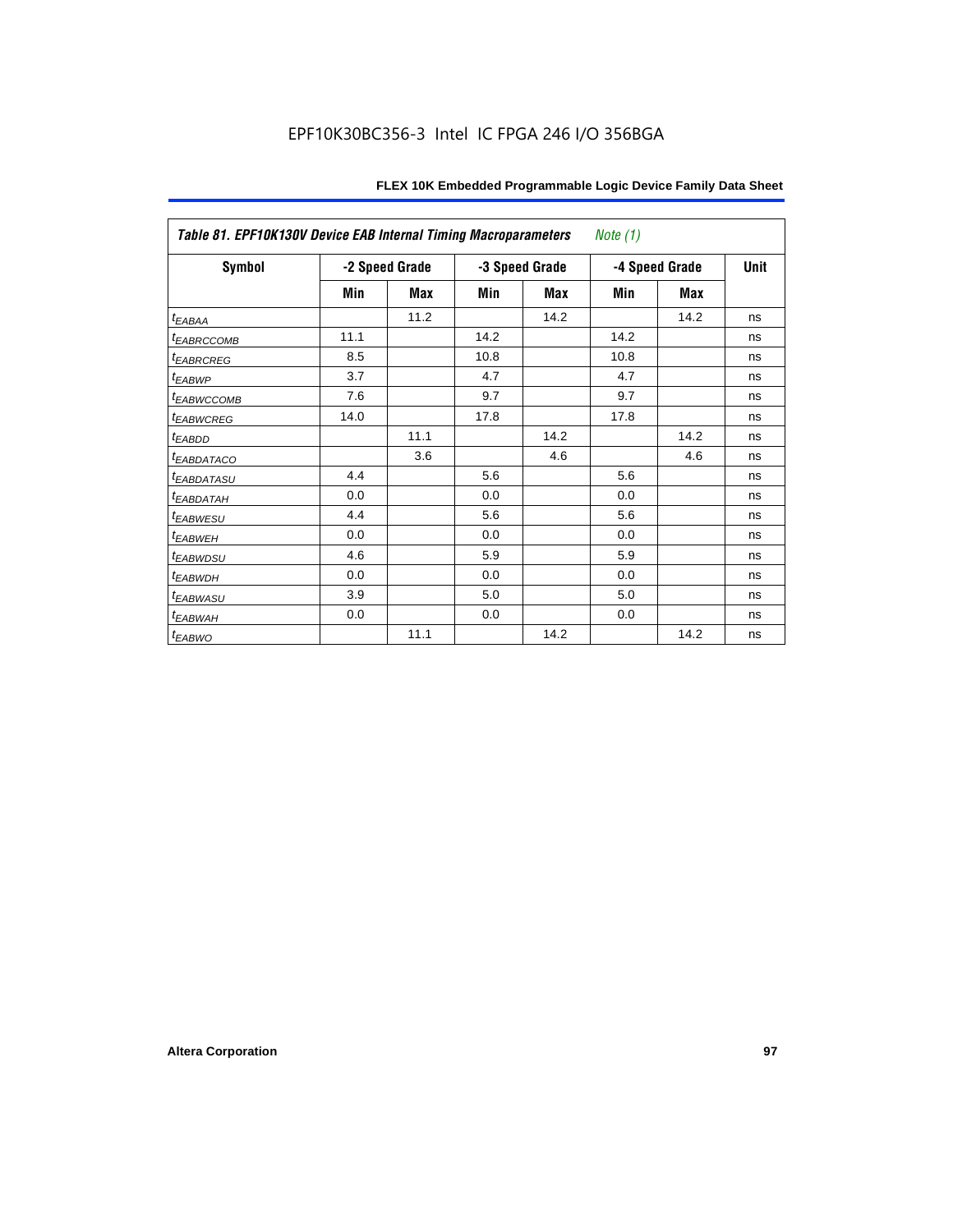| Symbol                  |     | -2 Speed Grade |     | -3 Speed Grade |     | -4 Speed Grade | <b>Unit</b> |  |
|-------------------------|-----|----------------|-----|----------------|-----|----------------|-------------|--|
|                         | Min | Max            | Min | Max            | Min | Max            |             |  |
| $t_{DINZIOE}$           |     | 8.0            |     | 9.0            |     | 9.5            | ns          |  |
| t <sub>DIN2LE</sub>     |     | 2.4            |     | 3.0            |     | 3.1            | ns          |  |
| <sup>t</sup> DIN2DATA   |     | 5.0            |     | 6.3            |     | 7.4            | ns          |  |
| <sup>t</sup> DCLK2IOE   |     | 3.6            |     | 4.6            |     | 5.1            | ns          |  |
| $t$ DCLK2LE             |     | 2.4            |     | 3.0            |     | 3.1            | ns          |  |
| <sup>t</sup> SAMELAB    |     | 0.4            |     | 0.6            |     | 0.8            | ns          |  |
| <sup>t</sup> SAMEROW    |     | 4.5            |     | 5.3            |     | 6.5            | ns          |  |
| <sup>t</sup> SAMECOLUMN |     | 9.0            |     | 9.5            |     | 9.7            | ns          |  |
| <i><b>IDIFFROW</b></i>  |     | 13.5           |     | 14.8           |     | 16.2           | ns          |  |
| <sup>T</sup> TWOROWS    |     | 18.0           |     | 20.1           |     | 22.7           | ns          |  |
| <sup>t</sup> LEPERIPH   |     | 8.1            |     | 8.6            |     | 9.5            | ns          |  |
| <sup>t</sup> LABCARRY   |     | 0.6            |     | 0.8            |     | 1.0            | ns          |  |
| <sup>t</sup> LABCASC    |     | 0.8            |     | 1.0            |     | 1.2            | ns          |  |

## **FLEX 10K Embedded Programmable Logic Device Family Data Sheet**

| Table 83. EPF10K130V Device External Timing Parameters | Note (1) |
|--------------------------------------------------------|----------|
|--------------------------------------------------------|----------|

| Symbol                 |     | -2 Speed Grade |     | -3 Speed Grade |      | -4 Speed Grade | Unit |
|------------------------|-----|----------------|-----|----------------|------|----------------|------|
|                        | Min | Max            | Min | Max            | Min  | Max            |      |
| t <sub>DRR</sub>       |     | 15.0           |     | 19.1           |      | 24.2           | ns   |
| $t_{INSU}$ (2), (3)    | 6.9 |                | 8.6 |                | 11.0 |                | ns   |
| $t_{INH}$ (3)          | 0.0 |                | 0.0 |                | 0.0  |                | ns   |
| $t_{\text{OUTCO}}$ (3) | 2.0 | 7.8            | 2.0 | 9.9            | 2.0  | 11.3           | ns   |

| Table 84. EPF10K130V Device External Bidirectional Timing Parameters | Note (1) |  |  |
|----------------------------------------------------------------------|----------|--|--|
|----------------------------------------------------------------------|----------|--|--|

**Symbol -2 Speed Grade -3 Speed Grade -4 Speed Grade Unit** Min | Max | Min | Max | Min | Max

| <sup>t</sup> INSUBIDIR  | 6.7 |      | 8.5 |      | 10.8 |      | ns |
|-------------------------|-----|------|-----|------|------|------|----|
| <sup>t</sup> INHBIDIR   | 0.0 |      | 0.0 |      | 0.0  |      | ns |
| <sup>t</sup> OUTCOBIDIR | 2.0 | 6.9  | 2.0 | 8.8  | 2.0  | 10.2 | ns |
| <sup>t</sup> xzbidir    |     | 12.9 |     | 16.4 |      | 19.3 | ns |
| <sup>t</sup> zxbidir    |     | 12.9 |     | 16.4 |      | 19.3 | ns |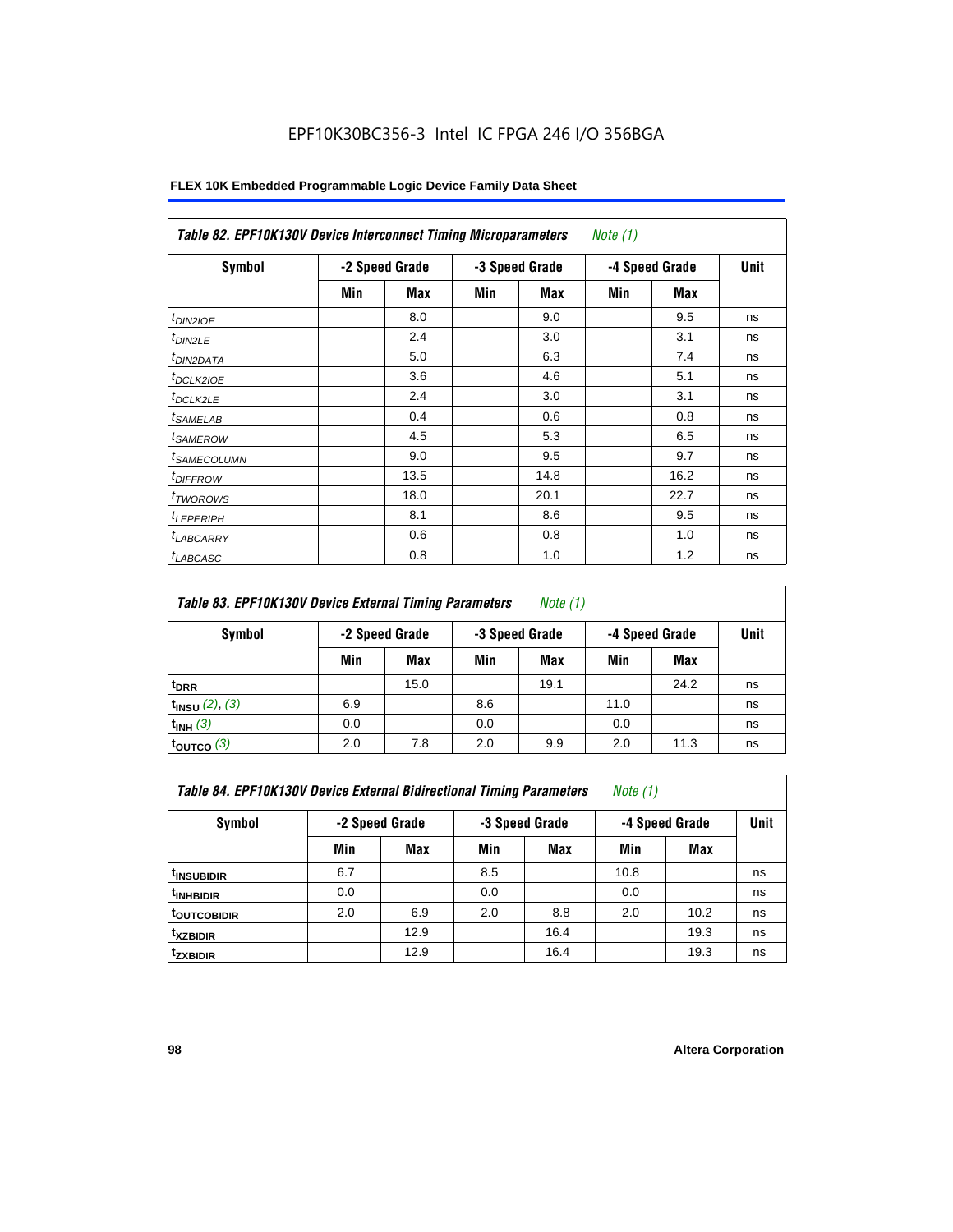# *Notes to tables:*<br>(1) All timing p

- (1) All timing parameters are described in Tables 32 through 38 in this data sheet.<br>(2) Using an LE to register the signal may provide a lower setup time.
- Using an LE to register the signal may provide a lower setup time.
- (3) This parameter is specified by characterization.

#### Tables 85 through 91 show EPF10K10A device internal and external timing parameters.

|                            | <b>Table 85. EPF10K10A Device LE Timing Microparameters</b> Note (1) |                |     |                                  |     |     |      |  |  |  |
|----------------------------|----------------------------------------------------------------------|----------------|-----|----------------------------------|-----|-----|------|--|--|--|
| <b>Symbol</b>              |                                                                      | -1 Speed Grade |     | -2 Speed Grade<br>-3 Speed Grade |     |     | Unit |  |  |  |
|                            | Min                                                                  | Max            | Min | Max                              | Min | Max |      |  |  |  |
| $t_{LUT}$                  |                                                                      | 0.9            |     | 1.2                              |     | 1.6 | ns   |  |  |  |
| $t_{CLUT}$                 |                                                                      | 1.2            |     | 1.4                              |     | 1.9 | ns   |  |  |  |
| $t_{RLUT}$                 |                                                                      | 1.9            |     | 2.3                              |     | 3.0 | ns   |  |  |  |
| <b>t</b> <sub>PACKED</sub> |                                                                      | 0.6            |     | 0.7                              |     | 0.9 | ns   |  |  |  |
| $t_{EN}$                   |                                                                      | 0.5            |     | 0.6                              |     | 0.8 | ns   |  |  |  |
| $t_{CICO}$                 |                                                                      | 02             |     | 0.3                              |     | 0.4 | ns   |  |  |  |
| $t_{GEN}$                  |                                                                      | 0.7            |     | 0.9                              |     | 1.1 | ns   |  |  |  |
| $t_{GENR}$                 |                                                                      | 0.7            |     | 0.9                              |     | 1.1 | ns   |  |  |  |
| $t_{CASC}$                 |                                                                      | 1.0            |     | 1.2                              |     | 1.7 | ns   |  |  |  |
| $t_C$                      |                                                                      | 1.2            |     | 1.4                              |     | 1.9 | ns   |  |  |  |
| $t_{CO}$                   |                                                                      | 0.5            |     | 0.6                              |     | 0.8 | ns   |  |  |  |
| $t_{COMB}$                 |                                                                      | 0.5            |     | 0.6                              |     | 0.8 | ns   |  |  |  |
| $t_{\rm SU}$               | 1.1                                                                  |                | 1.3 |                                  | 1.7 |     | ns   |  |  |  |
| $t_H$                      | 0.6                                                                  |                | 0.7 |                                  | 0.9 |     | ns   |  |  |  |
| $t_{PRE}$                  |                                                                      | 0.5            |     | 0.6                              |     | 0.9 | ns   |  |  |  |
| $t_{CLR}$                  |                                                                      | 0.5            |     | 0.6                              |     | 0.9 | ns   |  |  |  |
| $t_{CH}$                   | 3.0                                                                  |                | 3.5 |                                  | 4.0 |     | ns   |  |  |  |
| $t_{CL}$                   | 3.0                                                                  |                | 3.5 |                                  | 4.0 |     | ns   |  |  |  |

*Table 86. EPF10K10A Device IOE Timing Microparameters Note (1) (Part 1 of 2)*

| Symbol           |     | -1 Speed Grade |     | -2 Speed Grade |     | -3 Speed Grade |    |  |
|------------------|-----|----------------|-----|----------------|-----|----------------|----|--|
|                  | Min | <b>Max</b>     | Min | Max            | Min | <b>Max</b>     |    |  |
|                  |     | 1.3            |     | 1.5            |     | 2.0            | ns |  |
| $t_{\text{IOC}}$ |     | 0.2            |     | 0.3            |     | 0.3            | ns |  |
| $t_{IOCO}$       |     | 0.2            |     | 0.3            |     | 0.4            | ns |  |
| $t_{IOCOMB}$     |     | 0.6            |     | 0.7            |     | 0.9            | ns |  |
| $t_{IOSU}$       | 0.8 |                | 1.0 |                | 1.3 |                | ns |  |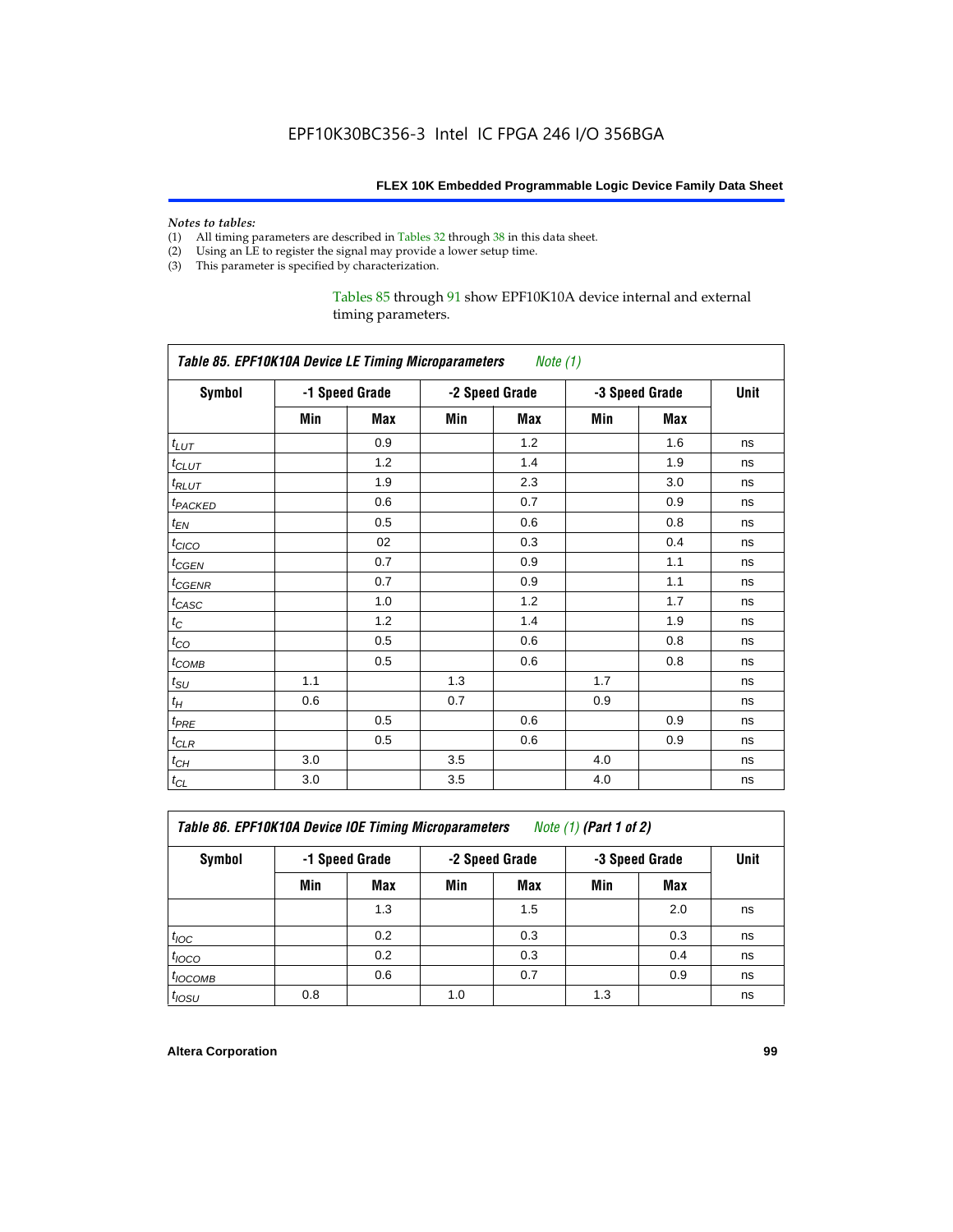| Symbol             |     | -1 Speed Grade |     | -2 Speed Grade | -3 Speed Grade | Unit |    |
|--------------------|-----|----------------|-----|----------------|----------------|------|----|
|                    | Min | Max            | Min | Max            | Min            | Max  |    |
| $t_{IOH}$          | 0.8 |                | 1.0 |                | 1.3            |      | ns |
| $t_{IOCLR}$        |     | 1.2            |     | 1.4            |                | 1.9  | ns |
| $t_{OD1}$          |     | 1.2            |     | 1.4            |                | 1.9  | ns |
| $t_{OD2}$          |     | 2.9            |     | 3.5            |                | 4.7  | ns |
| $t_{OD3}$          |     | 6.6            |     | 7.8            |                | 10.5 | ns |
| $t_{XZ}$           |     | 1.2            |     | 1.4            |                | 1.9  | ns |
| $t_{ZX1}$          |     | 1.2            |     | 1.4            |                | 1.9  | ns |
| $t_{ZX2}$          |     | 2.9            |     | 3.5            |                | 4.7  | ns |
| $t_{ZX3}$          |     | 6.6            |     | 7.8            |                | 10.5 | ns |
| <sup>t</sup> INREG |     | 5.2            |     | 6.3            |                | 8.4  | ns |
| $t_{IOFD}$         |     | 3.1            |     | 3.8            |                | 5.0  | ns |
| $t_{INCOMB}$       |     | 3.1            |     | 3.8            |                | 5.0  | ns |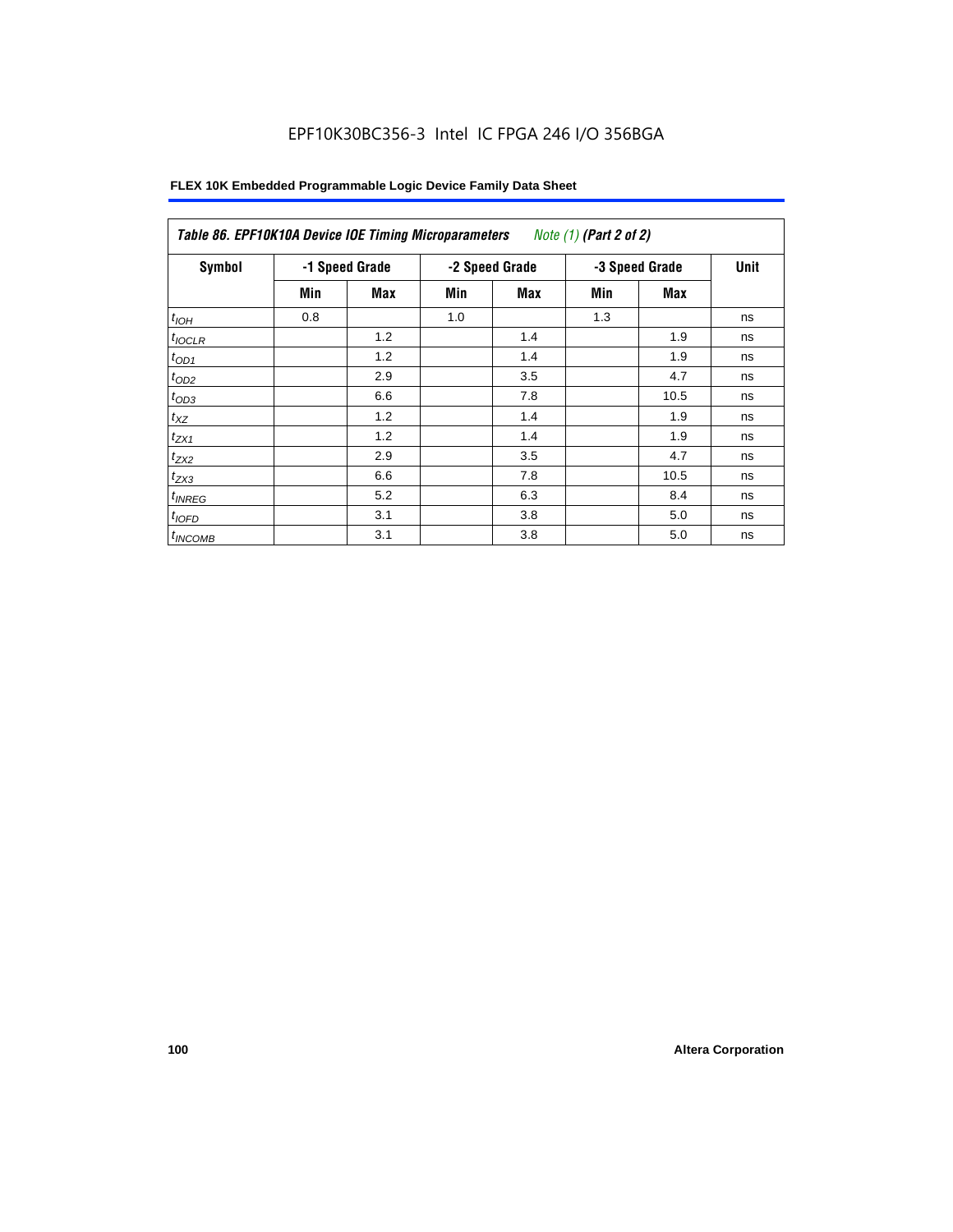| Table 87. EPF10K10A Device EAB Internal Microparameters |      |                |     | Note (1)       |     |                |      |
|---------------------------------------------------------|------|----------------|-----|----------------|-----|----------------|------|
| <b>Symbol</b>                                           |      | -1 Speed Grade |     | -2 Speed Grade |     | -3 Speed Grade | Unit |
|                                                         | Min  | <b>Max</b>     | Min | <b>Max</b>     | Min | <b>Max</b>     |      |
| t <sub>EABDATA1</sub>                                   |      | 3.3            |     | 3.9            |     | 5.2            | ns   |
| t <sub>EABDATA2</sub>                                   |      | 1.0            |     | 1.3            |     | 1.7            | ns   |
| $t_{EABWE1}$                                            |      | 2.6            |     | 3.1            |     | 4.1            | ns   |
| t <sub>EABWE2</sub>                                     |      | 2.7            |     | 3.2            |     | 4.3            | ns   |
| $t_{EABCLK}$                                            |      | 0.0            |     | 0.0            |     | 0.0            | ns   |
| $t_{EABCO}$                                             |      | 1.2            |     | 1.4            |     | 1.8            | ns   |
| <i><b>EABBYPASS</b></i>                                 |      | 0.1            |     | 0.2            |     | 0.2            | ns   |
| $t_{EABSU}$                                             | 1.4  |                | 1.7 |                | 2.2 |                | ns   |
| $t_{EABH}$                                              | 0.1  |                | 0.1 |                | 0.1 |                | ns   |
| $t_{\mathit{AA}}$                                       |      | 4.5            |     | 5.4            |     | 7.3            | ns   |
| $t_{\mathit{WP}}$                                       | 2.0  |                | 2.4 |                | 3.2 |                | ns   |
| $t_{W\!D\!S\!U}$                                        | 0.7  |                | 0.8 |                | 1.1 |                | ns   |
| $t_{WDH}$                                               | 0.5  |                | 0.6 |                | 0.7 |                | ns   |
| $t_{WASU}$                                              | 0.6  |                | 0.7 |                | 0.9 |                | ns   |
| $t_{WAH}$                                               | 0.9  |                | 1.1 |                | 1.5 |                | ns   |
| $t_{WO}$                                                |      | 3.3            |     | 3.9            |     | 5.2            | ns   |
| $t_{DD}$                                                |      | 3.3            |     | 3.9            |     | 5.2            | ns   |
| $t_{EABOUT}$                                            |      | 0.1            |     | 0.1            |     | 0.2            | ns   |
| $t_{EABCH}$                                             | 3.0  |                | 3.5 |                | 4.0 |                | ns   |
| $t_{EABCL}$                                             | 3.03 |                | 3.5 |                | 4.0 |                | ns   |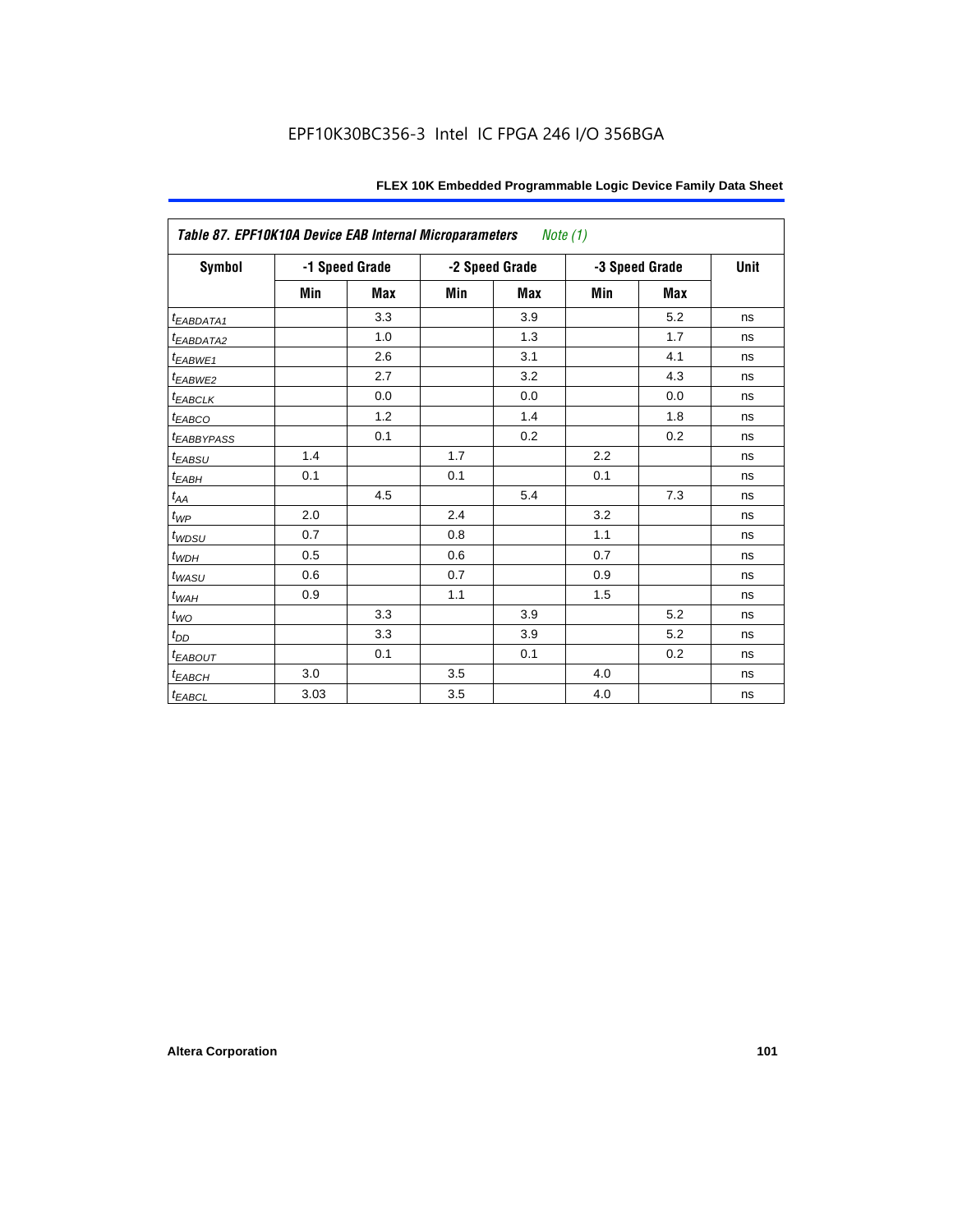| Table 88. EPF10K10A Device EAB Internal Timing Macroparameters |     |                |      |                | Note (1)       |             |    |
|----------------------------------------------------------------|-----|----------------|------|----------------|----------------|-------------|----|
| <b>Symbol</b>                                                  |     | -1 Speed Grade |      | -2 Speed Grade | -3 Speed Grade | <b>Unit</b> |    |
|                                                                | Min | <b>Max</b>     | Min  | Max            | Min            | Max         |    |
| $t_{EABA}$                                                     |     | 8.1            |      | 9.8            |                | 13.1        | ns |
| <sup>t</sup> EABRCCOMB                                         | 8.1 |                | 9.8  |                | 13.1           |             | ns |
| <sup>t</sup> EABRCREG                                          | 5.8 |                | 6.9  |                | 9.3            |             | ns |
| <sup>t</sup> EABWP                                             | 2.0 |                | 2.4  |                | 3.2            |             | ns |
| <sup>I</sup> EABWCCOMB                                         | 3.5 |                | 4.2  |                | 5.6            |             | ns |
| <sup>t</sup> EABWCREG                                          | 9.4 |                | 11.2 |                | 14.8           |             | ns |
| <sup>t</sup> EABDD                                             |     | 6.9            |      | 8.3            |                | 11.0        | ns |
| <sup>t</sup> EABDATACO                                         |     | 1.3            |      | 1.5            |                | 2.0         | ns |
| <sup>t</sup> EABDATASU                                         | 2.4 |                | 3.0  |                | 3.9            |             | ns |
| <sup>t</sup> EABDATAH                                          | 0.0 |                | 0.0  |                | 0.0            |             | ns |
| <sup>t</sup> EABWESU                                           | 4.1 |                | 4.9  |                | 6.5            |             | ns |
| <sup>t</sup> EABWEH                                            | 0.0 |                | 0.0  |                | 0.0            |             | ns |
| <sup>t</sup> EABWDSU                                           | 1.4 |                | 1.6  |                | 2.2            |             | ns |
| <sup>t</sup> EABWDH                                            | 0.0 |                | 0.0  |                | 0.0            |             | ns |
| <sup>t</sup> EABWASU                                           | 2.5 |                | 3.0  |                | 4.1            |             | ns |
| <sup>t</sup> EABWAH                                            | 0.0 |                | 0.0  |                | 0.0            |             | ns |
| <sup>t</sup> EABWO                                             |     | 6.2            |      | 7.5            |                | 9.9         | ns |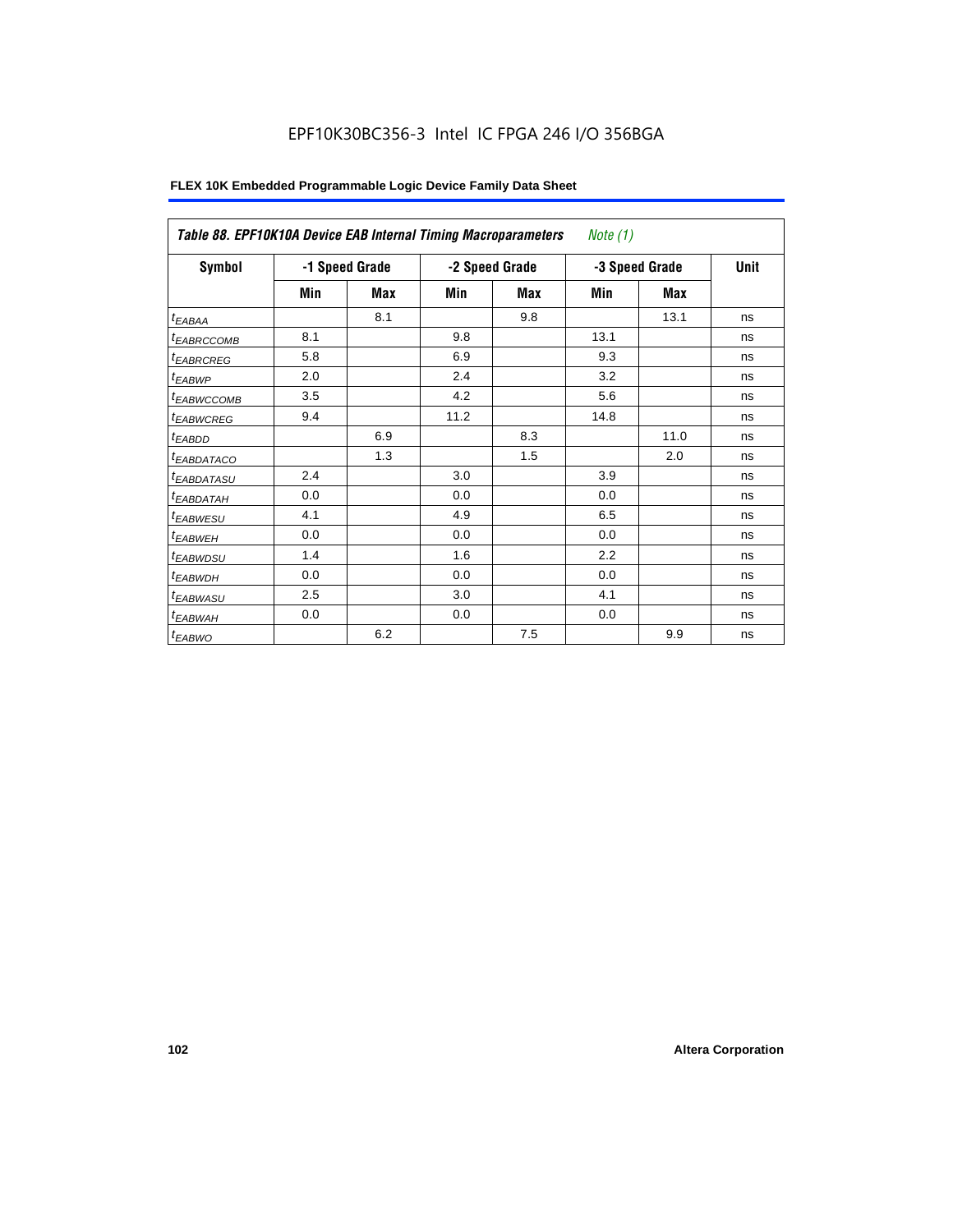| Table 89. EPF10K10A Device Interconnect Timing Microparameters<br>Note $(1)$ |                |     |     |                |     |                |    |  |  |  |
|------------------------------------------------------------------------------|----------------|-----|-----|----------------|-----|----------------|----|--|--|--|
| Symbol                                                                       | -1 Speed Grade |     |     | -2 Speed Grade |     | -3 Speed Grade |    |  |  |  |
|                                                                              | Min            | Max | Min | Max            | Min | <b>Max</b>     |    |  |  |  |
| $tD$ IN2IOE                                                                  |                | 4.2 |     | 5.0            |     | 6.5            | ns |  |  |  |
| t <sub>DIN2LE</sub>                                                          |                | 2.2 |     | 2.6            |     | 3.4            | ns |  |  |  |
| <sup>t</sup> DIN2DATA                                                        |                | 4.3 |     | 5.2            |     | 7.1            | ns |  |  |  |
| t <sub>DCLK2IOE</sub>                                                        |                | 4.2 |     | 4.9            |     | 6.6            | ns |  |  |  |
| t <sub>DCLK2LE</sub>                                                         |                | 2.2 |     | 2.6            |     | 3.4            | ns |  |  |  |
| <i>t<sub>SAMELAB</sub></i>                                                   |                | 0.1 |     | 0.1            |     | 0.2            | ns |  |  |  |
| <i>t<sub>SAMEROW</sub></i>                                                   |                | 2.2 |     | 2.4            |     | 2.9            | ns |  |  |  |
| <i>t<sub>SAMECOLUMN</sub></i>                                                |                | 0.8 |     | 1.0            |     | 1.4            | ns |  |  |  |
| <i>t<sub>DIFFROW</sub></i>                                                   |                | 3.0 |     | 3.4            |     | 4.3            | ns |  |  |  |
| <i>t</i> <sub>TWOROWS</sub>                                                  |                | 5.2 |     | 5.8            |     | 7.2            | ns |  |  |  |
| <b><i>LEPERIPH</i></b>                                                       |                | 1.8 |     | 2.2            |     | 2.8            | ns |  |  |  |
| <sup>t</sup> LABCARRY                                                        |                | 0.5 |     | 0.5            |     | 0.7            | ns |  |  |  |
| t <sub>LABCASC</sub>                                                         |                | 0.9 |     | 1.0            |     | 1.5            | ns |  |  |  |

| Table 90. EPF10K10A External Reference Timing Parameters | Note (1) |
|----------------------------------------------------------|----------|
|----------------------------------------------------------|----------|

| Symbol                 | -1 Speed Grade |      | -2 Speed Grade |      | -3 Speed Grade | Unit |    |
|------------------------|----------------|------|----------------|------|----------------|------|----|
|                        | Min            | Max  | Min            | Max  | Min            | Max  |    |
| t <sub>DRR</sub>       |                | 10.0 |                | 12.0 |                | 16.0 | ns |
| $t_{INSU} (2), (3)$    | 1.6            |      | 2.1            |      | 2.8            |      | ns |
| $t_{INH}$ (3)          | 0.0            |      | 0.0            |      | 0.0            |      | ns |
| $t_{\text{OUTCO}}$ (3) | 2.0            | 5.8  | 2.0            | 6.9  | 2.0            | 9.2  | ns |

*Table 91. EPF10K10A Device External Bidirectional Timing Parameters Note (1)*

| Symbol                  | -2 Speed Grade |     |     | -3 Speed Grade | -4 Speed Grade | Unit       |    |
|-------------------------|----------------|-----|-----|----------------|----------------|------------|----|
|                         | Min            | Max | Min | <b>Max</b>     | Min            | <b>Max</b> |    |
| <sup>t</sup> insubidir  | 2.4            |     | 3.3 |                | 4.5            |            | ns |
| <sup>T</sup> INHBIDIR   | 0.0            |     | 0.0 |                | 0.0            |            | ns |
| <sup>t</sup> OUTCOBIDIR | 2.0            | 5.8 | 2.0 | 6.9            | 2.0            | 9.2        | ns |
| <sup>t</sup> xzbidir    |                | 6.3 |     | 7.5            |                | 9.9        | ns |
| <sup>t</sup> zxbidir    |                | 6.3 |     | 7.5            |                | 9.9        | ns |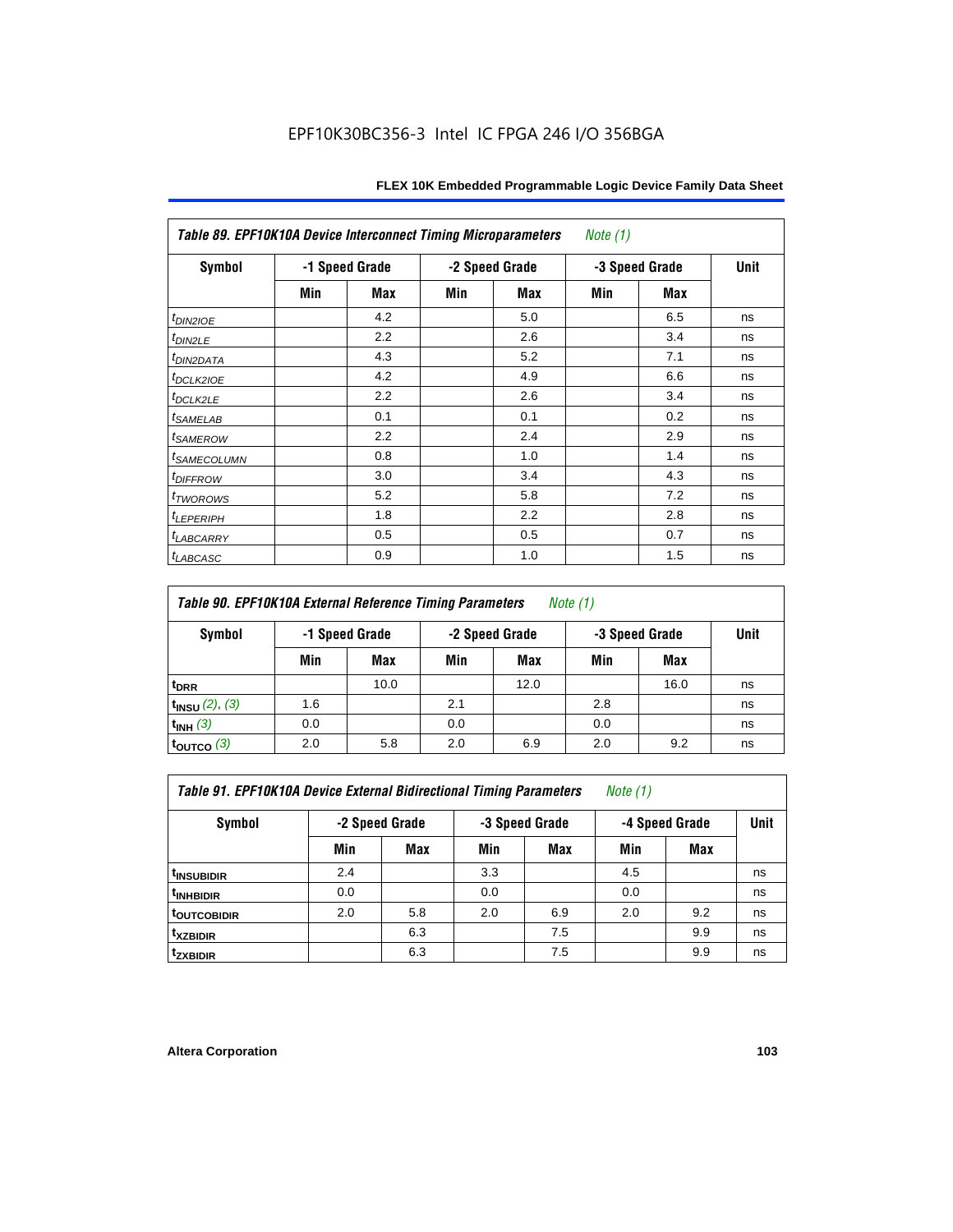#### **FLEX 10K Embedded Programmable Logic Device Family Data Sheet**

#### *Notes to tables:*

- (1) All timing parameters are described in Tables 32 through 38 in this data sheet.
- (2) Using an LE to register the signal may provide a lower setup time.
- (3) This parameter is specified by characterization.

Tables 92 through 98 show EPF10K30A device internal and external timing parameters.

| Table 92. EPF10K30A Device LE Timing Microparameters Note (1) |     |                |     |                |     |                |    |  |  |
|---------------------------------------------------------------|-----|----------------|-----|----------------|-----|----------------|----|--|--|
| <b>Symbol</b>                                                 |     | -1 Speed Grade |     | -2 Speed Grade |     | -3 Speed Grade |    |  |  |
|                                                               | Min | <b>Max</b>     | Min | Max            | Min | Max            |    |  |  |
| $t_{LUT}$                                                     |     | 0.8            |     | 1.1            |     | 1.5            | ns |  |  |
| $t_{CLUT}$                                                    |     | 0.6            |     | 0.7            |     | 1.0            | ns |  |  |
| $t_{RLUT}$                                                    |     | 1.2            |     | 1.5            |     | 2.0            | ns |  |  |
| t <sub>PACKED</sub>                                           |     | 0.6            |     | 0.6            |     | 1.0            | ns |  |  |
| $t_{EN}$                                                      |     | 1.3            |     | 1.5            |     | 2.0            | ns |  |  |
| $t_{CICO}$                                                    |     | 0.2            |     | 0.3            |     | 0.4            | ns |  |  |
| $t_{\text{GEN}}$                                              |     | 0.8            |     | 1.0            |     | 1.3            | ns |  |  |
| $t_{\text{GENR}}$                                             |     | 0.6            |     | 0.8            |     | 1.0            | ns |  |  |
| $t_{CASC}$                                                    |     | 0.9            |     | 1.1            |     | 1.4            | ns |  |  |
| $t_C$                                                         |     | 1.1            |     | 1.3            |     | 1.7            | ns |  |  |
| $t_{CO}$                                                      |     | 0.4            |     | 0.6            |     | 0.7            | ns |  |  |
| $t_{\text{COMB}}$                                             |     | 0.6            |     | 0.7            |     | 0.9            | ns |  |  |
| $t_{\rm SU}$                                                  | 0.9 |                | 0.9 |                | 1.4 |                | ns |  |  |
| $t_H$                                                         | 1.1 |                | 1.3 |                | 1.7 |                | ns |  |  |
| $t_{PRE}$                                                     |     | 0.5            |     | 0.6            |     | 0.8            | ns |  |  |
| $t_{CLR}$                                                     |     | 0.5            |     | 0.6            |     | 0.8            | ns |  |  |
| $t_{CH}$                                                      | 3.0 |                | 3.5 |                | 4.0 |                | ns |  |  |
| $t_{\rm CL}$                                                  | 3.0 |                | 3.5 |                | 4.0 |                | ns |  |  |

*Table 93. EPF10K30A Device IOE Timing Microparameters Note (1) (Part 1 of 2)*

| Symbol            | -1 Speed Grade |     | -2 Speed Grade |            | -3 Speed Grade | Unit       |    |
|-------------------|----------------|-----|----------------|------------|----------------|------------|----|
|                   | Min            | Max | Min            | <b>Max</b> | Min            | <b>Max</b> |    |
| t <sub>IOD</sub>  |                | 2.2 |                | 2.6        |                | 3.4        | ns |
| $t_{\text{IOC}}$  |                | 0.3 |                | 0.3        |                | 0.5        | ns |
| $t_{IOCO}$        |                | 0.2 |                | 0.2        |                | 0.3        | ns |
| $t_{IOCOMB}$      |                | 0.5 |                | 0.6        |                | 0.8        | ns |
| t <sub>IOSU</sub> | 1.4            |     | 1.7            |            | 2.2            |            | ns |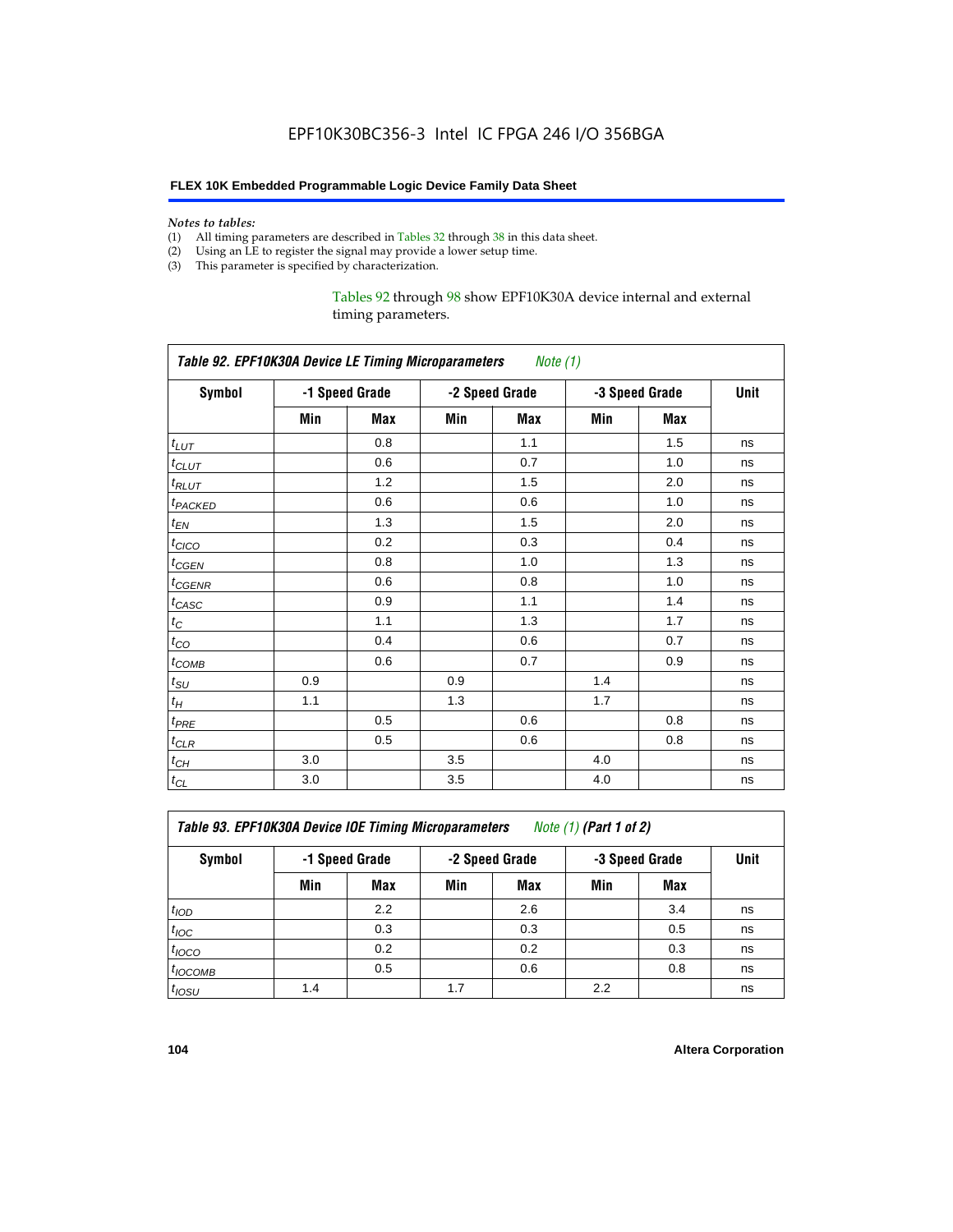| Table 93. EPF10K30A Device IOE Timing Microparameters<br>Note (1) (Part 2 of 2) |     |                |     |                |     |                |    |  |  |  |
|---------------------------------------------------------------------------------|-----|----------------|-----|----------------|-----|----------------|----|--|--|--|
| <b>Symbol</b>                                                                   |     | -1 Speed Grade |     | -2 Speed Grade |     | -3 Speed Grade |    |  |  |  |
|                                                                                 | Min | <b>Max</b>     | Min | Max            | Min | Max            |    |  |  |  |
| $t_{IOH}$                                                                       | 0.9 |                | 1.1 |                | 1.4 |                | ns |  |  |  |
| $t_{IOCLR}$                                                                     |     | 0.7            |     | 0.8            |     | 1.0            | ns |  |  |  |
| $t_{OD1}$                                                                       |     | 1.9            |     | 2.2            |     | 2.9            | ns |  |  |  |
| $t_{OD2}$                                                                       |     | 4.8            |     | 5.6            |     | 7.3            | ns |  |  |  |
| $t_{OD3}$                                                                       |     | 7.0            |     | 8.2            |     | 10.8           | ns |  |  |  |
| $t_{XZ}$                                                                        |     | 2.2            |     | 2.6            |     | 3.4            | ns |  |  |  |
| $t_{ZX1}$                                                                       |     | 2.2            |     | 2.6            |     | 3.4            | ns |  |  |  |
| $t_{ZX2}$                                                                       |     | 5.1            |     | 6.0            |     | 7.8            | ns |  |  |  |
| $t_{ZX3}$                                                                       |     | 7.3            |     | 8.6            |     | 11.3           | ns |  |  |  |
| $t_{INREG}$                                                                     |     | 4.4            |     | 5.2            |     | 6.8            | ns |  |  |  |
| $t_{IOFD}$                                                                      |     | 3.8            |     | 4.5            |     | 5.9            | ns |  |  |  |
| $t_{INCOMB}$                                                                    |     | 3.8            |     | 4.5            |     | 5.9            | ns |  |  |  |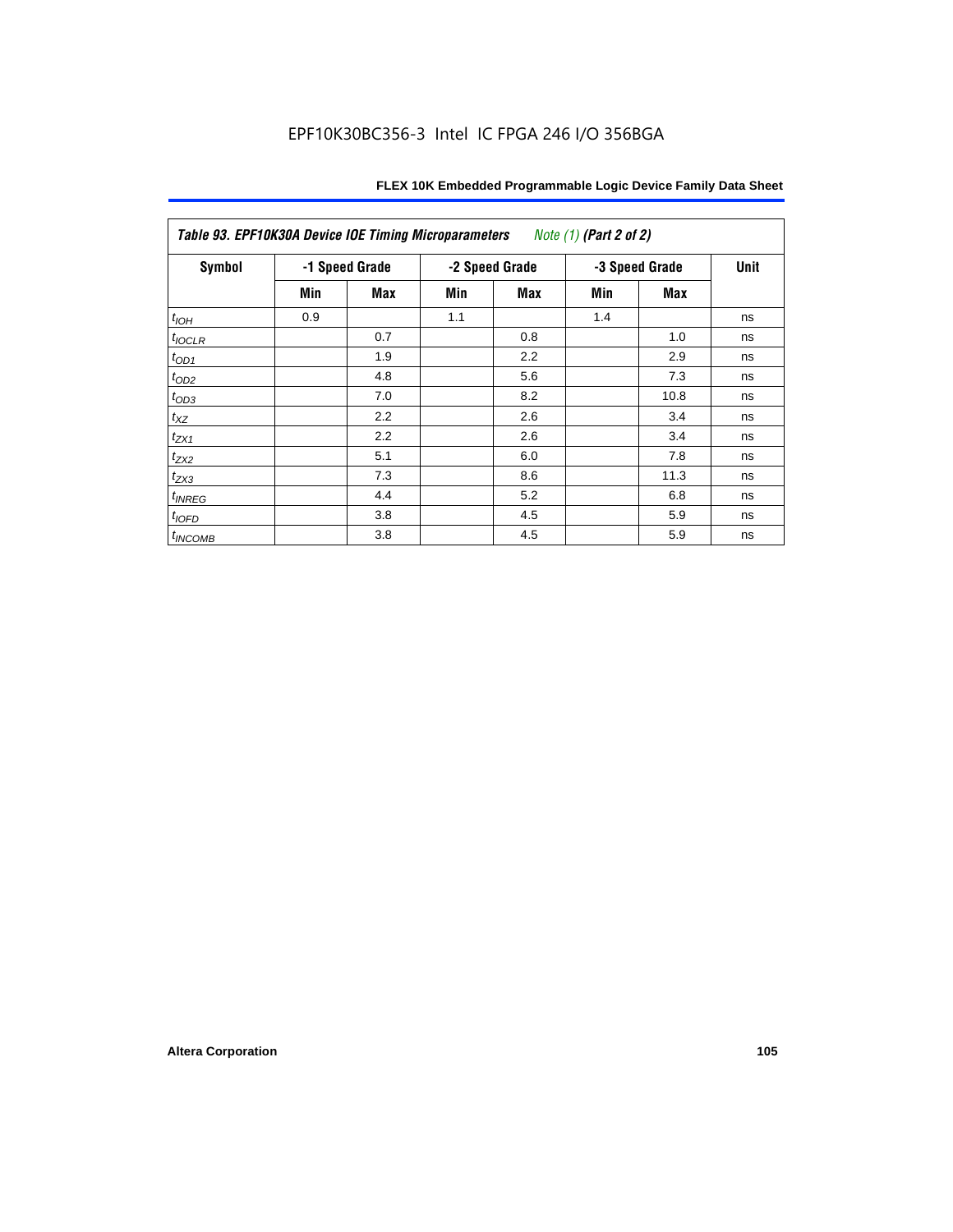| <b>Symbol</b>          | -1 Speed Grade |            |     | -2 Speed Grade | -3 Speed Grade |            | Unit |
|------------------------|----------------|------------|-----|----------------|----------------|------------|------|
|                        | Min            | <b>Max</b> | Min | <b>Max</b>     | Min            | <b>Max</b> |      |
| <sup>t</sup> EABDATA1  |                | 5.5        |     | 6.5            |                | 8.5        | ns   |
| <sup>t</sup> EABDATA2  |                | 1.1        |     | 1.3            |                | 1.8        | ns   |
| <sup>t</sup> EABWE1    |                | 2.4        |     | 2.8            |                | 3.7        | ns   |
| <sup>t</sup> EABWE2    |                | 2.1        |     | 2.5            |                | 3.2        | ns   |
| <sup>t</sup> EABCLK    |                | 0.0        |     | 0.0            |                | 0.2        | ns   |
| <sup>t</sup> EABCO     |                | 1.7        |     | 2.0            |                | 2.6        | ns   |
| <sup>t</sup> EABBYPASS |                | 0.0        |     | 0.0            |                | 0.3        | ns   |
| <sup>t</sup> EABSU     | 1.2            |            | 1.4 |                | 1.9            |            | ns   |
| t <sub>ЕАВН</sub>      | 0.1            |            | 0.1 |                | 0.3            |            | ns   |
| $t_{AA}$               |                | 4.2        |     | 5.0            |                | 6.5        | ns   |
| $t_{\mathcal{WP}}$     | 3.8            |            | 4.5 |                | 5.9            |            | ns   |
| $t_{W\!D\!S\!U}$       | 0.1            |            | 0.1 |                | 0.2            |            | ns   |
| $t_{WDH}$              | 0.1            |            | 0.1 |                | 0.2            |            | ns   |
| $t_{WASU}$             | 0.1            |            | 0.1 |                | 0.2            |            | ns   |
| $t_{WAH}$              | 0.1            |            | 0.1 |                | 0.2            |            | ns   |
| $t_{WO}$               |                | 3.7        |     | 4.4            |                | 6.4        | ns   |
| $t_{DD}$               |                | 3.7        |     | 4.4            |                | 6.4        | ns   |
| <sup>t</sup> EABOUT    |                | 0.0        |     | 0.1            |                | 0.6        | ns   |
| <sup>t</sup> EABCH     | 3.0            |            | 3.5 |                | 4.0            |            | ns   |
| $t_{EABCL}$            | 3.8            |            | 4.5 |                | 5.9            |            | ns   |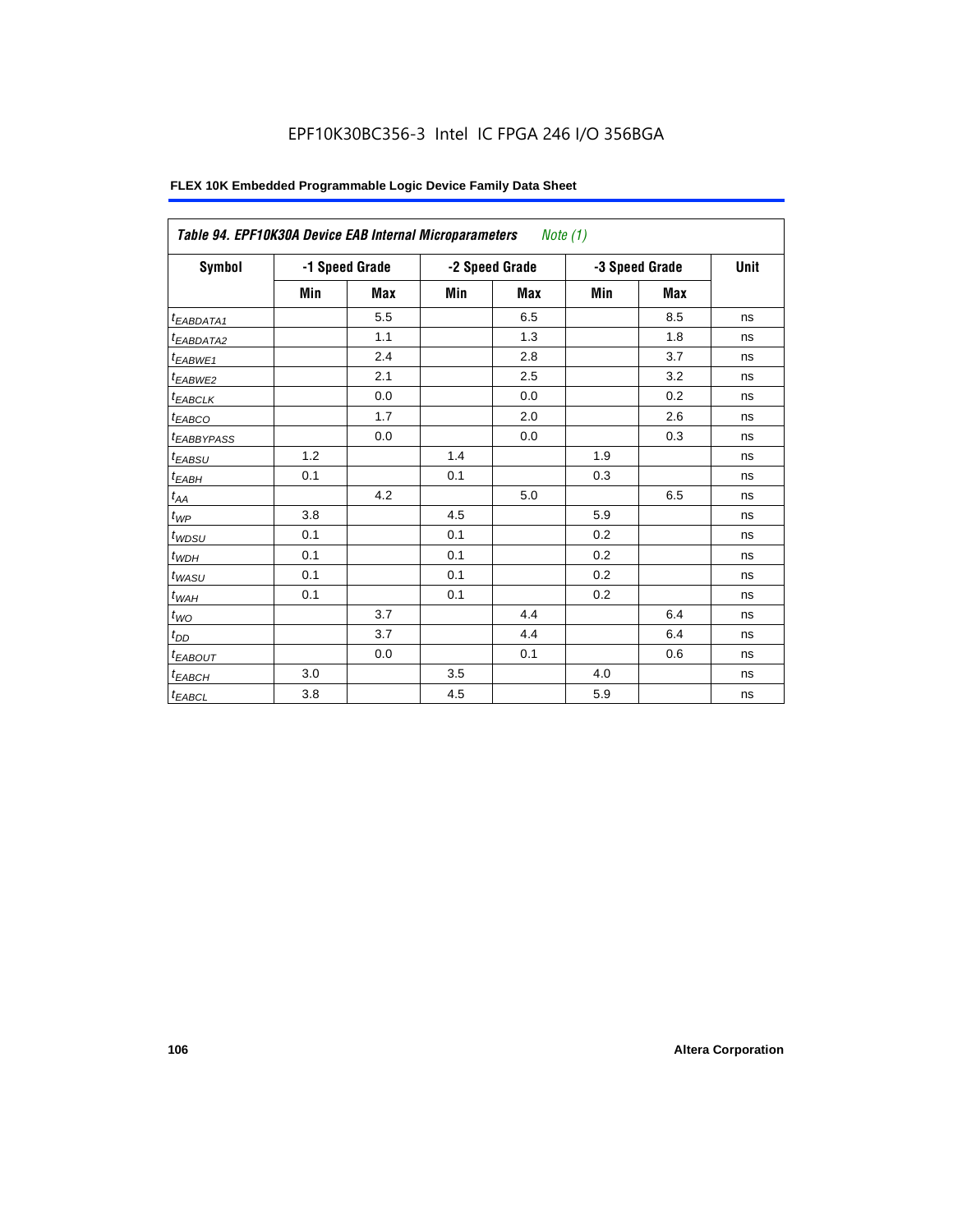| Table 95. EPF10K30A Device EAB Internal Timing Macroparameters<br>Note $(1)$ |                |            |                |            |                |            |             |  |  |
|------------------------------------------------------------------------------|----------------|------------|----------------|------------|----------------|------------|-------------|--|--|
| Symbol                                                                       | -1 Speed Grade |            | -2 Speed Grade |            | -3 Speed Grade |            | <b>Unit</b> |  |  |
|                                                                              | Min            | <b>Max</b> | Min            | <b>Max</b> | Min            | <b>Max</b> |             |  |  |
| $t_{EABA}$                                                                   |                | 9.7        |                | 11.6       |                | 16.2       | ns          |  |  |
| <sup>t</sup> EABRCCOMB                                                       | 9.7            |            | 11.6           |            | 16.2           |            | ns          |  |  |
| <i><b>EABRCREG</b></i>                                                       | 5.9            |            | 7.1            |            | 9.7            |            | ns          |  |  |
| t <sub>EABWP</sub>                                                           | 3.8            |            | 4.5            |            | 5.9            |            | ns          |  |  |
| <sup>t</sup> ЕАВWССОМВ                                                       | 4.0            |            | 4.7            |            | 6.3            |            | ns          |  |  |
| <sup>t</sup> EABWCREG                                                        | 9.8            |            | 11.6           |            | 16.6           |            | ns          |  |  |
| $t_{EABDD}$                                                                  |                | 9.2        |                | 11.0       |                | 16.1       | ns          |  |  |
| <b><i>EABDATACO</i></b>                                                      |                | 1.7        |                | 2.1        |                | 3.4        | ns          |  |  |
| <sup>t</sup> EABDATASU                                                       | 2.3            |            | 2.7            |            | 3.5            |            | ns          |  |  |
| <sup>t</sup> EABDATAH                                                        | 0.0            |            | 0.0            |            | 0.0            |            | ns          |  |  |
| <sup>t</sup> EABWESU                                                         | 3.3            |            | 3.9            |            | 4.9            |            | ns          |  |  |
| t <sub>EABWEH</sub>                                                          | 0.0            |            | 0.0            |            | 0.0            |            | ns          |  |  |
| t <sub>EABWDSU</sub>                                                         | 3.2            |            | 3.8            |            | 5.0            |            | ns          |  |  |
| t <sub>EABWDH</sub>                                                          | 0.0            |            | 0.0            |            | 0.0            |            | ns          |  |  |
| t <sub>EABWASU</sub>                                                         | 3.7            |            | 4.4            |            | 5.1            |            | ns          |  |  |
| <sup>t</sup> EABWAH                                                          | 0.0            |            | 0.0            |            | 0.0            |            | ns          |  |  |
| $t_{EABWO}$                                                                  |                | 6.1        |                | 7.3        |                | 11.3       | ns          |  |  |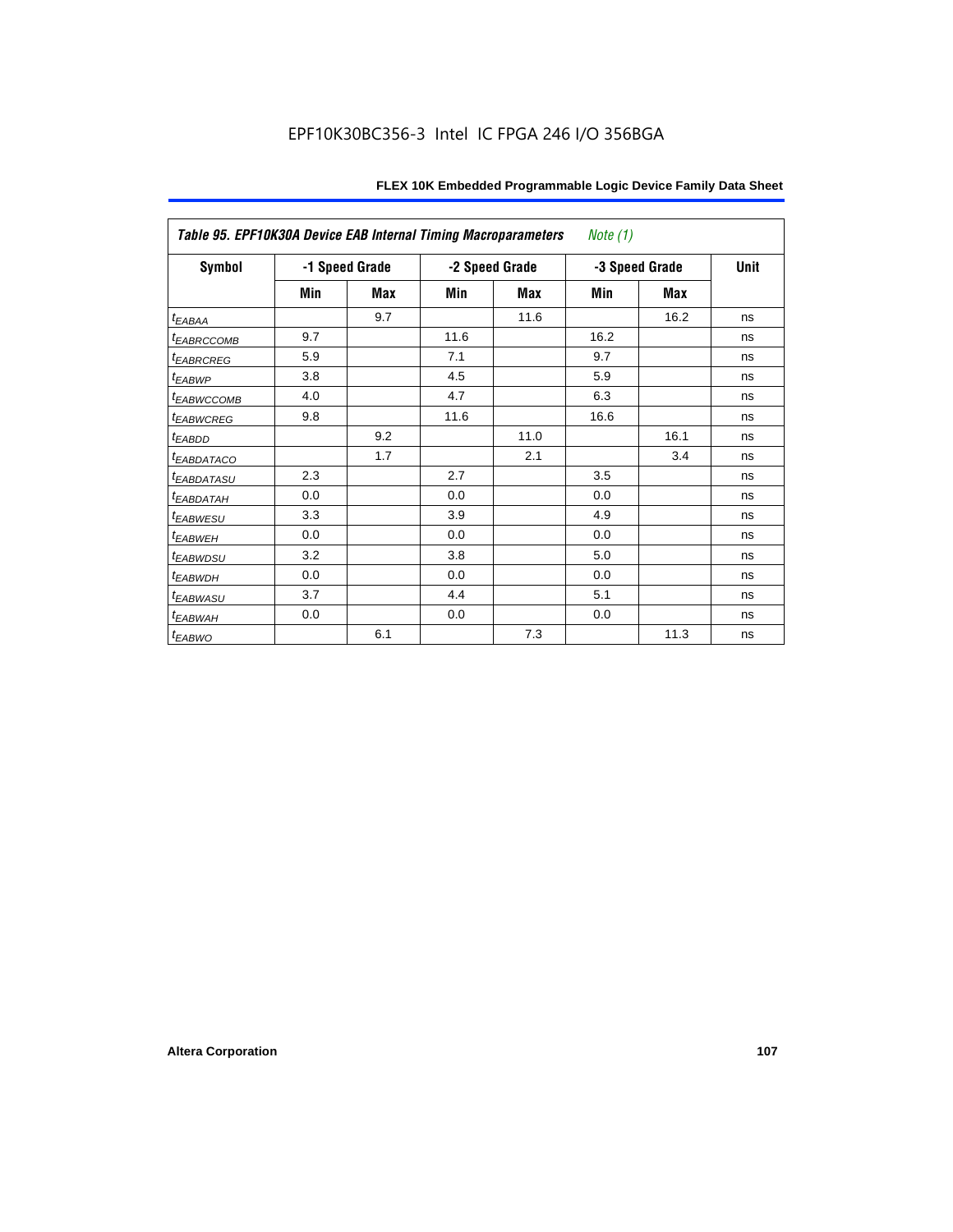| <b>Symbol</b>              |     | -1 Speed Grade |     | -2 Speed Grade | -3 Speed Grade | <b>Unit</b> |    |
|----------------------------|-----|----------------|-----|----------------|----------------|-------------|----|
|                            | Min | Max            | Min | Max            | Min            | Max         |    |
| $t_{DINZIOE}$              |     | 3.9            |     | 4.4            |                | 5.1         | ns |
| t <sub>DIN2LE</sub>        |     | 1.2            |     | 1.5            |                | 1.9         | ns |
| <sup>t</sup> DIN2DATA      |     | 3.2            |     | 3.6            |                | 4.5         | ns |
| t <sub>DCLK2IOE</sub>      |     | 3.0            |     | 3.5            |                | 4.6         | ns |
| <sup>t</sup> DCLK2LE       |     | 1.2            |     | 1.5            |                | 1.9         | ns |
| <sup>t</sup> SAMELAB       |     | 0.1            |     | 0.1            |                | 0.2         | ns |
| <sup>t</sup> SAMEROW       |     | 2.3            |     | 2.4            |                | 2.7         | ns |
| <sup>t</sup> SAMECOLUMN    |     | 1.3            |     | 1.4            |                | 1.9         | ns |
| <i>t<sub>DIFFROW</sub></i> |     | 3.6            |     | 3.8            |                | 4.6         | ns |
| <sup>t</sup> TWOROWS       |     | 5.9            |     | 6.2            |                | 7.3         | ns |
| <sup>t</sup> LEPERIPH      |     | 3.5            |     | 3.8            |                | 4.1         | ns |
| <b>LABCARRY</b>            |     | 0.3            |     | 0.4            |                | 0.5         | ns |
| <sup>t</sup> LABCASC       |     | 0.9            |     | 1.1            |                | 1.4         | ns |

## **FLEX 10K Embedded Programmable Logic Device Family Data Sheet**

| Table 97. EPF10K30A External Reference Timing Parameters<br><i>Note</i> $(1)$ |     |                |     |                |     |                |      |  |  |  |
|-------------------------------------------------------------------------------|-----|----------------|-----|----------------|-----|----------------|------|--|--|--|
| Symbol                                                                        |     | -1 Speed Grade |     | -2 Speed Grade |     | -3 Speed Grade | Unit |  |  |  |
|                                                                               | Min | Max            | Min | <b>Max</b>     | Min | <b>Max</b>     |      |  |  |  |
| t <sub>DRR</sub>                                                              |     | 11.0           |     | 13.0           |     | 17.0           | ns   |  |  |  |
| $t_{INSU}$ (2), (3)                                                           | 2.5 |                | 3.1 |                | 3.9 |                | ns   |  |  |  |
| $t_{INH}$ (3)                                                                 | 0.0 |                | 0.0 |                | 0.0 |                | ns   |  |  |  |
| $t_{\text{OUTCO}}$ (3)                                                        | 2.0 | 5.4            | 2.0 | 6.2            | 2.0 | 8.3            | ns   |  |  |  |

*Table 98. EPF10K30A Device External Bidirectional Timing Parameters Note (1)*

| Symbol                 |     | -1 Speed Grade |     | -2 Speed Grade |     | -3 Speed Grade |    |  |
|------------------------|-----|----------------|-----|----------------|-----|----------------|----|--|
|                        | Min | <b>Max</b>     | Min | <b>Max</b>     | Min | <b>Max</b>     |    |  |
| <sup>t</sup> INSUBIDIR | 4.2 |                | 4.9 |                | 6.8 |                | ns |  |
| <sup>t</sup> INHBIDIR  | 0.0 |                | 0.0 |                | 0.0 |                | ns |  |
| <b>toutcobidir</b>     | 2.0 | 5.4            | 2.0 | 6.2            | 2.0 | 8.3            | ns |  |
| <sup>t</sup> xzbidir   |     | 6.2            |     | 7.5            |     | 9.8            | ns |  |
| <i>t</i> zxbidir       |     | 6.2            |     | 7.5            |     | 9.8            | ns |  |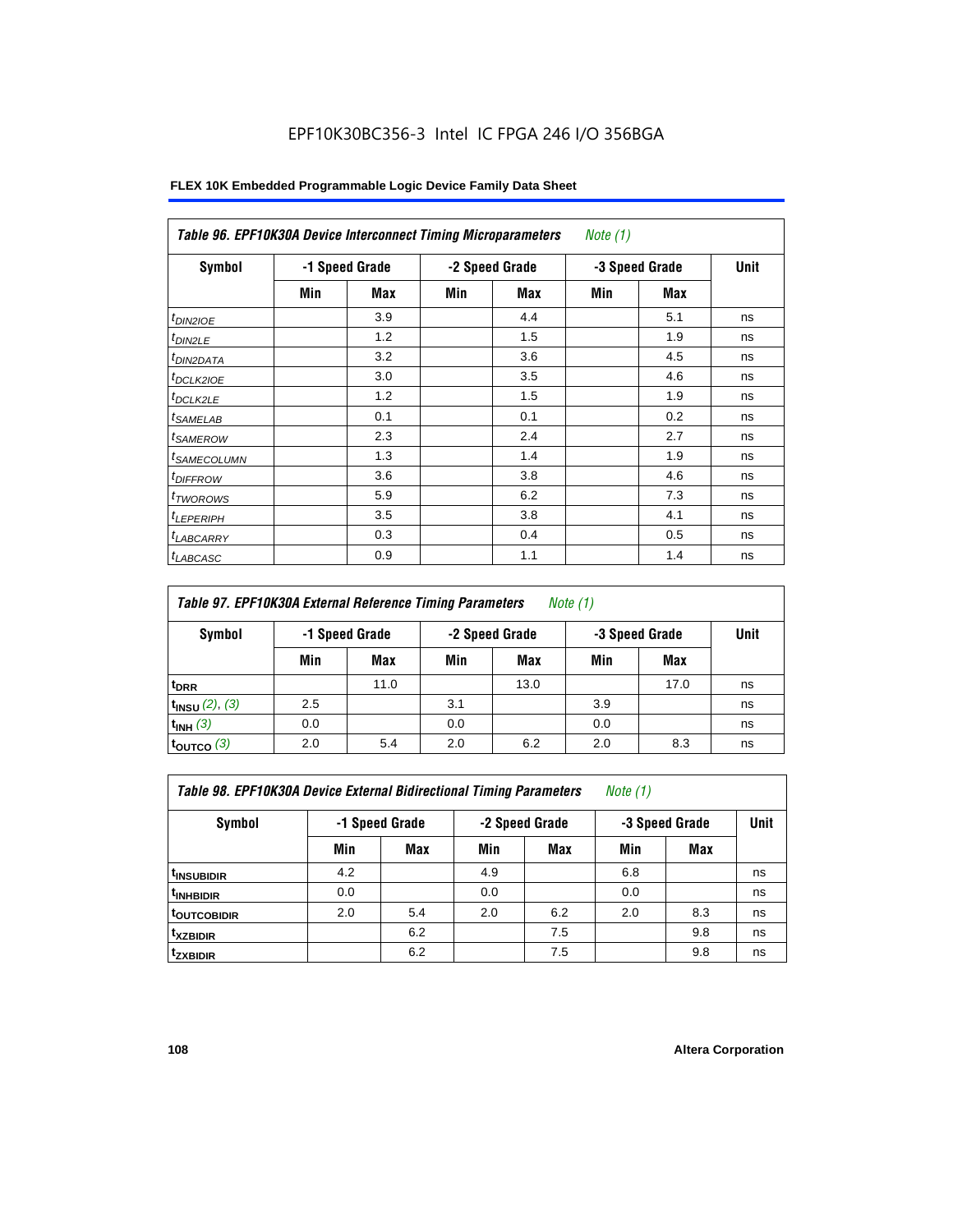#### *Notes to tables:*

- (1) All timing parameters are described in Tables 32 through 38 in this data sheet.
- (2) Using an LE to register the signal may provide a lower setup time.
- (3) This parameter is specified by characterization.

Tables 99 through 105 show EPF10K100A device internal and external timing parameters.

| Table 99. EPF10K100A Device LE Timing Microparameters Note (1) |     |                |     |                |     |                |      |  |  |
|----------------------------------------------------------------|-----|----------------|-----|----------------|-----|----------------|------|--|--|
| <b>Symbol</b>                                                  |     | -1 Speed Grade |     | -2 Speed Grade |     | -3 Speed Grade | Unit |  |  |
|                                                                | Min | Max            | Min | Max            | Min | Max            |      |  |  |
| $t_{LUT}$                                                      |     | 1.0            |     | 1.2            |     | 1.4            | ns   |  |  |
| $t_{CLUT}$                                                     |     | 0.8            |     | 0.9            |     | 1.1            | ns   |  |  |
| $t_{RLUT}$                                                     |     | 1.4            |     | 1.6            |     | 1.9            | ns   |  |  |
| t <sub>PACKED</sub>                                            |     | 0.4            |     | 0.5            |     | 0.5            | ns   |  |  |
| $t_{EN}$                                                       |     | 0.6            |     | 0.7            |     | 0.8            | ns   |  |  |
| $t_{CICO}$                                                     |     | 0.2            |     | 0.2            |     | 0.3            | ns   |  |  |
| $t_{CGEN}$                                                     |     | 0.4            |     | 0.4            |     | 0.6            | ns   |  |  |
| $t_{\text{GENR}}$                                              |     | 0.6            |     | 0.7            |     | 0.8            | ns   |  |  |
| t <sub>CASC</sub>                                              |     | 0.7            |     | 0.9            |     | 1.0            | ns   |  |  |
| $t_{\rm C}$                                                    |     | 0.9            |     | 1.0            |     | 1.2            | ns   |  |  |
| $t_{CO}$                                                       |     | 0.2            |     | 0.3            |     | 0.3            | ns   |  |  |
| $t_{COMB}$                                                     |     | 0.6            |     | 0.7            |     | 0.8            | ns   |  |  |
| $t_{\rm SU}$                                                   | 0.8 |                | 1.0 |                | 1.2 |                | ns   |  |  |
| $t_H\,$                                                        | 0.3 |                | 0.5 |                | 0.5 |                | ns   |  |  |
| $t_{PRE}$                                                      |     | 0.3            |     | 0.3            |     | 0.4            | ns   |  |  |
| $t_{CLR}$                                                      |     | 0.3            |     | 0.3            |     | 0.4            | ns   |  |  |
| $t_{CH}$                                                       | 2.5 |                | 3.5 |                | 4.0 |                | ns   |  |  |
| $t_{CL}$                                                       | 2.5 |                | 3.5 |                | 4.0 |                | ns   |  |  |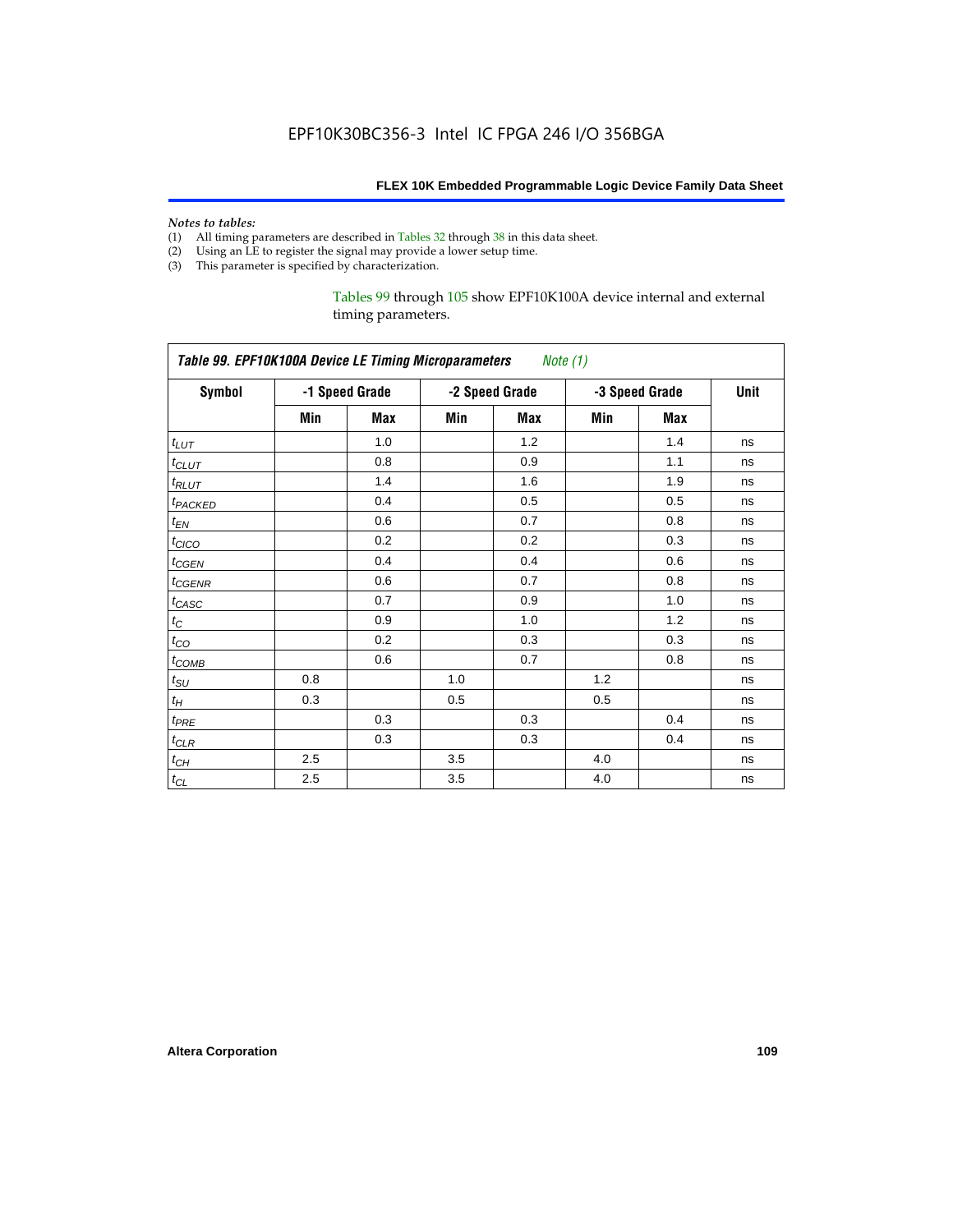| Symbol           | -1 Speed Grade |     |     | -2 Speed Grade | -3 Speed Grade | Unit |    |
|------------------|----------------|-----|-----|----------------|----------------|------|----|
|                  | Min            | Max | Min | <b>Max</b>     | Min            | Max  |    |
| t <sub>IOD</sub> |                | 2.5 |     | 2.9            |                | 3.4  | ns |
| $t_{\text{IOC}}$ |                | 0.3 |     | 0.3            |                | 0.4  | ns |
| $t_{IOCO}$       |                | 0.2 |     | 0.2            |                | 0.3  | ns |
| $t_{IOCOMB}$     |                | 0.5 |     | 0.6            |                | 0.7  | ns |
| $t_{IOSU}$       | 1.3            |     | 1.7 |                | 1.8            |      | ns |
| $t_{IOH}$        | 0.2            |     | 0.2 |                | 0.3            |      | ns |
| $t_{IOCLR}$      |                | 1.0 |     | 1.2            |                | 1.4  | ns |
| $t_{OD1}$        |                | 2.2 |     | 2.6            |                | 3.0  | ns |
| $t_{OD2}$        |                | 4.5 |     | 5.3            |                | 6.1  | ns |
| $t_{OD3}$        |                | 6.8 |     | 7.9            |                | 9.3  | ns |
| $t_{XZ}$         |                | 2.7 |     | 3.1            |                | 3.7  | ns |
| $t_{ZX1}$        |                | 2.7 |     | 3.1            |                | 3.7  | ns |
| $t_{ZX2}$        |                | 5.0 |     | 5.8            |                | 6.8  | ns |
| $t_{ZX3}$        |                | 7.3 |     | 8.4            |                | 10.0 | ns |
| $t_{INREG}$      |                | 5.3 |     | 6.1            |                | 7.2  | ns |
| $t_{IOED}$       |                | 4.7 |     | 5.5            |                | 6.4  | ns |
| $t_{INCOMB}$     |                | 4.7 |     | 5.5            |                | 6.4  | ns |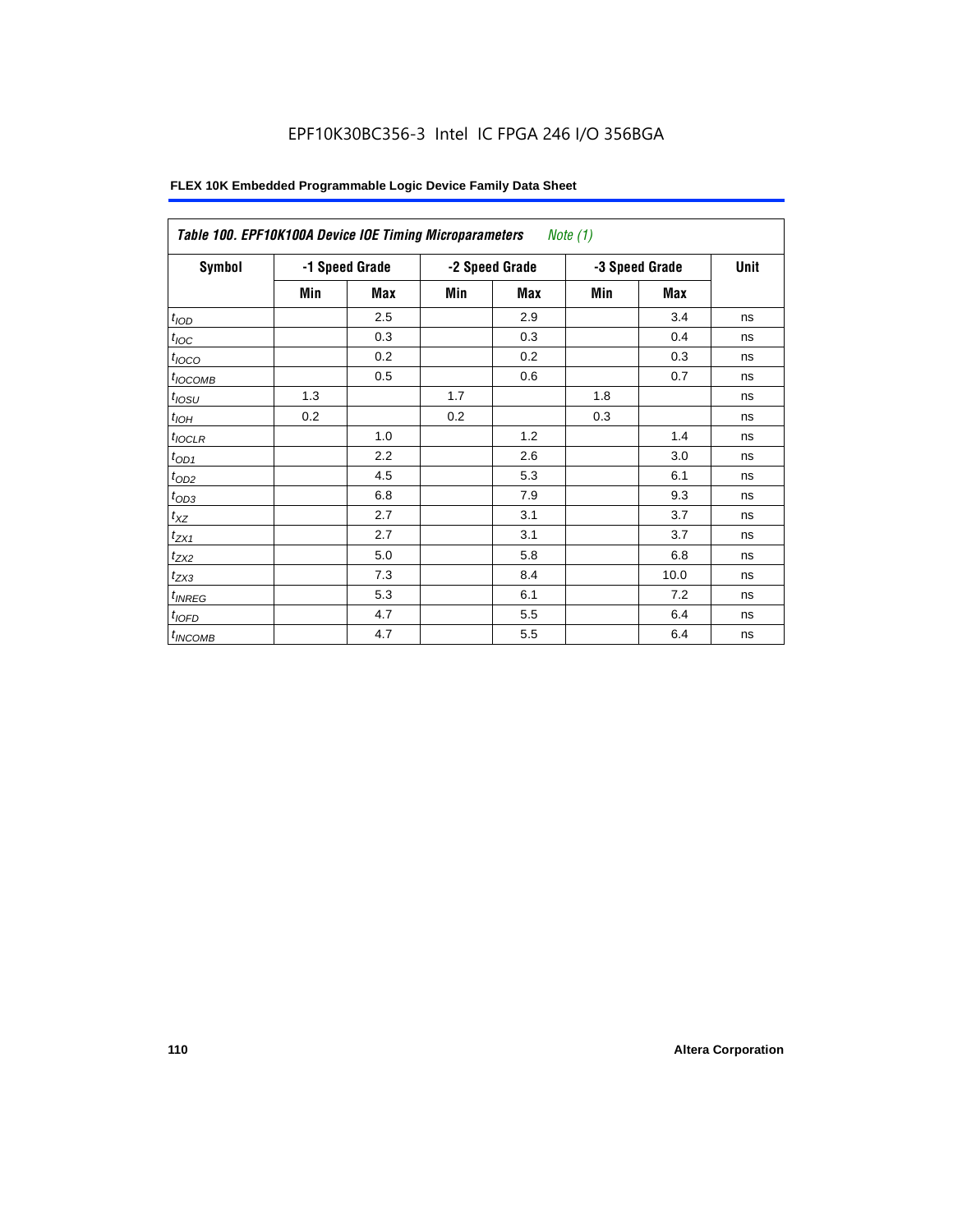| Table 101. EPF10K100A Device EAB Internal Microparameters |     |                |     |                | Note (1) |                |      |
|-----------------------------------------------------------|-----|----------------|-----|----------------|----------|----------------|------|
| Symbol                                                    |     | -1 Speed Grade |     | -2 Speed Grade |          | -3 Speed Grade | Unit |
|                                                           | Min | Max            | Min | <b>Max</b>     | Min      | <b>Max</b>     |      |
| $t_{EABDATA1}$                                            |     | 1.8            |     | 2.1            |          | 2.4            | ns   |
| $t_{EABDATA2}$                                            |     | 3.2            |     | 3.7            |          | 4.4            | ns   |
| $t_{EABWE1}$                                              |     | 0.8            |     | 0.9            |          | 1.1            | ns   |
| $t_{EABWE2}$                                              |     | 2.3            |     | 2.7            |          | 3.1            | ns   |
| $t_{EABCLK}$                                              |     | 0.8            |     | 0.9            |          | 1.1            | ns   |
| $t_{EABCO}$                                               |     | 1.0            |     | 1.1            |          | 1.4            | ns   |
| <i><b>EABBYPASS</b></i>                                   |     | 0.3            |     | 0.3            |          | 0.4            | ns   |
| $t_{EABSU}$                                               | 1.3 |                | 1.5 |                | 1.8      |                | ns   |
| $t_{EABH}$                                                | 0.4 |                | 0.5 |                | 0.5      |                | ns   |
| $t_{AA}$                                                  |     | 4.1            |     | 4.8            |          | 5.6            | ns   |
| $t_{WP}$                                                  | 3.2 |                | 3.7 |                | 4.4      |                | ns   |
| $t_{WDSU}$                                                | 2.4 |                | 2.8 |                | 3.3      |                | ns   |
| $t_{WDH}$                                                 | 0.2 |                | 0.2 |                | 0.3      |                | ns   |
| $t_{WASU}$                                                | 0.2 |                | 0.2 |                | 0.3      |                | ns   |
| $t_{W\!\!AH}$                                             | 0.0 |                | 0.0 |                | 0.0      |                | ns   |
| $t_{WO}$                                                  |     | 3.4            |     | 3.9            |          | 4.6            | ns   |
| $t_{DD}$                                                  |     | 3.4            |     | 3.9            |          | 4.6            | ns   |
| $t_{EABOUT}$                                              |     | 0.3            |     | 0.3            |          | 0.4            | ns   |
| $t_{EABCH}$                                               | 2.5 |                | 3.5 |                | 4.0      |                | ns   |
| $t_{EABCL}$                                               | 3.2 |                | 3.7 |                | 4.4      |                | ns   |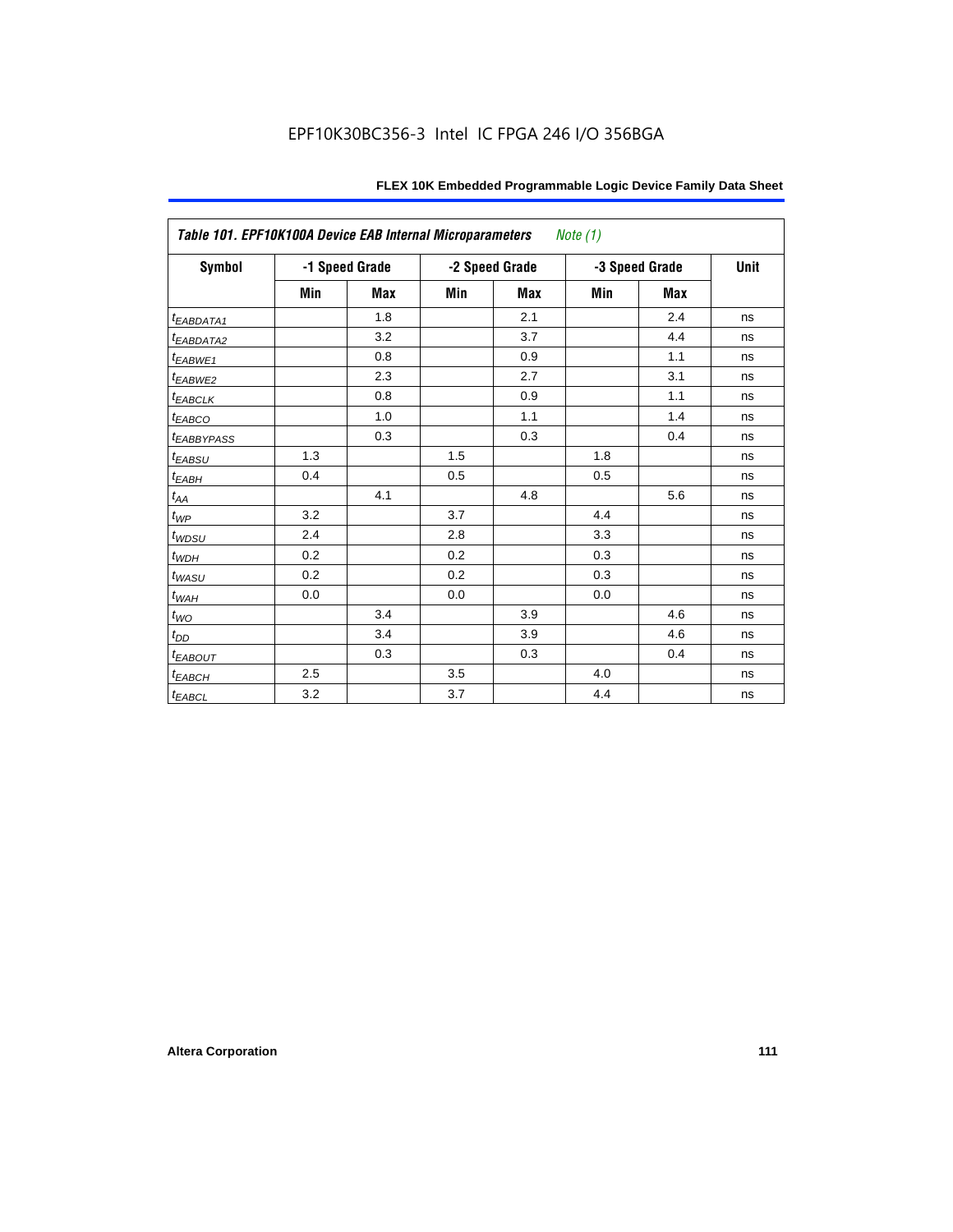|                        | Table 102. EPF10K100A Device EAB Internal Timing Macroparameters<br>Note (1) |            |      |                |      |                |    |  |  |  |  |
|------------------------|------------------------------------------------------------------------------|------------|------|----------------|------|----------------|----|--|--|--|--|
| Symbol                 | -1 Speed Grade                                                               |            |      | -2 Speed Grade |      | -3 Speed Grade |    |  |  |  |  |
|                        | Min                                                                          | <b>Max</b> | Min  | Max            | Min  | Max            |    |  |  |  |  |
| $t_{EABA}$             |                                                                              | 6.8        |      | 7.8            |      | 9.2            | ns |  |  |  |  |
| <sup>t</sup> EABRCCOMB | 6.8                                                                          |            | 7.8  |                | 9.2  |                | ns |  |  |  |  |
| <sup>t</sup> EABRCREG  | 5.4                                                                          |            | 6.2  |                | 7.4  |                | ns |  |  |  |  |
| <sup>t</sup> EABWP     | 3.2                                                                          |            | 3.7  |                | 4.4  |                | ns |  |  |  |  |
| <sup>t</sup> EABWCCOMB | 3.4                                                                          |            | 3.9  |                | 4.7  |                | ns |  |  |  |  |
| <sup>t</sup> EABWCREG  | 9.4                                                                          |            | 10.8 |                | 12.8 |                | ns |  |  |  |  |
| <sup>t</sup> EABDD     |                                                                              | 6.1        |      | 6.9            |      | 8.2            | ns |  |  |  |  |
| <sup>t</sup> EABDATACO |                                                                              | 2.1        |      | 2.3            |      | 2.9            | ns |  |  |  |  |
| <sup>t</sup> EABDATASU | 3.7                                                                          |            | 4.3  |                | 5.1  |                | ns |  |  |  |  |
| <sup>I</sup> EABDATAH  | 0.0                                                                          |            | 0.0  |                | 0.0  |                | ns |  |  |  |  |
| <sup>t</sup> EABWESU   | 2.8                                                                          |            | 3.3  |                | 3.8  |                | ns |  |  |  |  |
| <sup>t</sup> EABWEH    | 0.0                                                                          |            | 0.0  |                | 0.0  |                | ns |  |  |  |  |
| <sup>t</sup> EABWDSU   | 3.4                                                                          |            | 4.0  |                | 4.6  |                | ns |  |  |  |  |
| <sup>t</sup> EABWDH    | 0.0                                                                          |            | 0.0  |                | 0.0  |                | ns |  |  |  |  |
| <sup>t</sup> EABWASU   | 1.9                                                                          |            | 2.3  |                | 2.6  |                | ns |  |  |  |  |
| <sup>t</sup> EABWAH    | 0.0                                                                          |            | 0.0  |                | 0.0  |                | ns |  |  |  |  |
| $t_{EABWO}$            |                                                                              | 5.1        |      | 5.7            |      | 6.9            | ns |  |  |  |  |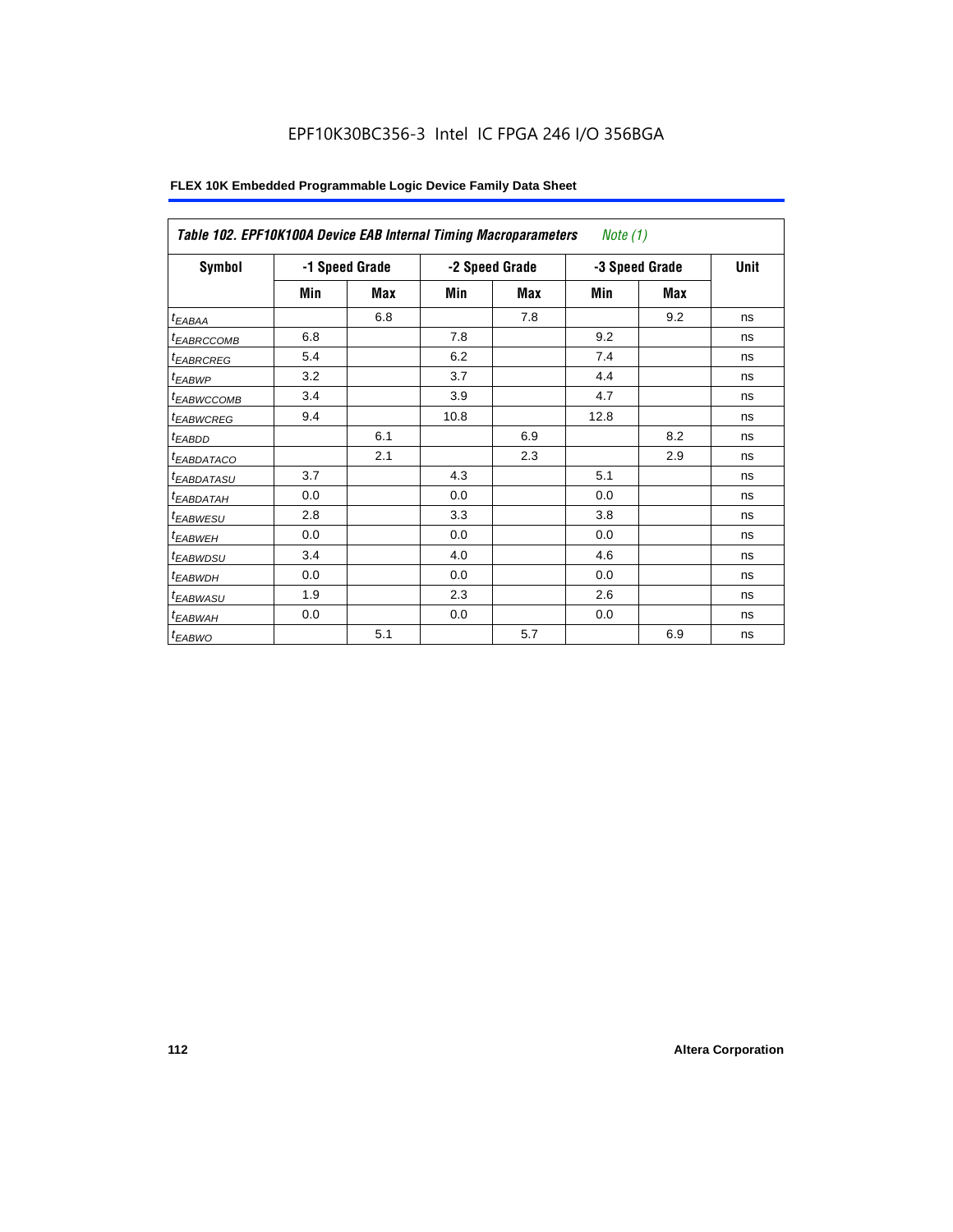| Table 103. EPF10K100A Device Interconnect Timing Microparameters<br>Note $(1)$ |                |     |     |                |                |            |    |  |  |  |
|--------------------------------------------------------------------------------|----------------|-----|-----|----------------|----------------|------------|----|--|--|--|
| <b>Symbol</b>                                                                  | -1 Speed Grade |     |     | -2 Speed Grade | -3 Speed Grade | Unit       |    |  |  |  |
|                                                                                | Min            | Max | Min | Max            | Min            | <b>Max</b> |    |  |  |  |
| $t_{DINZIOE}$                                                                  |                | 4.8 |     | 5.4            |                | 6.0        | ns |  |  |  |
| t <sub>DIN2LE</sub>                                                            |                | 2.0 |     | 2.4            |                | 2.7        | ns |  |  |  |
| <sup>t</sup> DIN2DATA                                                          |                | 2.4 |     | 2.7            |                | 2.9        | ns |  |  |  |
| t <sub>DCLK2IOE</sub>                                                          |                | 2.6 |     | 3.0            |                | 3.5        | ns |  |  |  |
| t <sub>DCLK2LE</sub>                                                           |                | 2.0 |     | 2.4            |                | 2.7        | ns |  |  |  |
| <i>t<sub>SAMELAB</sub></i>                                                     |                | 0.1 |     | 0.1            |                | 0.1        | ns |  |  |  |
| <i>t<sub>SAMEROW</sub></i>                                                     |                | 1.5 |     | 1.7            |                | 1.9        | ns |  |  |  |
| <sup>t</sup> SAMECOLUMN                                                        |                | 5.5 |     | 6.5            |                | 7.4        | ns |  |  |  |
| t <sub>DIFFROW</sub>                                                           |                | 7.0 |     | 8.2            |                | 9.3        | ns |  |  |  |
| <i>t</i> <sub>TWOROWS</sub>                                                    |                | 8.5 |     | 9.9            |                | 11.2       | ns |  |  |  |
| <b><i>LEPERIPH</i></b>                                                         |                | 3.9 |     | 4.2            |                | 4.5        | ns |  |  |  |
| t <sub>LABCARRY</sub>                                                          |                | 0.2 |     | 0.2            |                | 0.3        | ns |  |  |  |
| $t_{LABCASC}$                                                                  |                | 0.4 |     | 0.5            |                | 0.6        | ns |  |  |  |

| Table 104. EPF10K100A Device External Timing Parameters | Note (1) |
|---------------------------------------------------------|----------|
|---------------------------------------------------------|----------|

| Symbol                 | -1 Speed Grade |      | -2 Speed Grade |      | -3 Speed Grade | Unit       |    |
|------------------------|----------------|------|----------------|------|----------------|------------|----|
|                        | Min            | Max  | Min            | Max  | Min            | <b>Max</b> |    |
| t <sub>DRR</sub>       |                | 12.5 |                | 14.5 |                | 17.0       | ns |
| $t_{INSU}$ (2), (3)    | 3.7            |      | 4.5            |      | 5.1            |            | ns |
| $t_{INH}$ (3)          | 0.0            |      | 0.0            |      | 0.0            |            | ns |
| $t_{\text{OUTCO}}$ (3) | 2.0            | 5.3  | 2.0            | 6.1  | 2.0            | 7.2        | ns |

| Table 105. EPF10K100A Device External Bidirectional Timing Parameters | Note (1) |  |  |
|-----------------------------------------------------------------------|----------|--|--|
|-----------------------------------------------------------------------|----------|--|--|

| Symbol                    | -1 Speed Grade |     |     | -2 Speed Grade | -3 Speed Grade | <b>Unit</b> |    |
|---------------------------|----------------|-----|-----|----------------|----------------|-------------|----|
|                           | Min            | Max | Min | <b>Max</b>     | Min            | Max         |    |
| <sup>t</sup> INSUBIDIR    | 4.9            |     | 5.8 |                | 6.8            |             | ns |
| <sup>t</sup> INHBIDIR     | 0.0            |     | 0.0 |                | 0.0            |             | ns |
| <b><i>toutcobidir</i></b> | 2.0            | 5.3 | 2.0 | 6.1            | 2.0            | 7.2         | ns |
| <sup>t</sup> xzbidir      |                | 7.4 |     | 8.6            |                | 10.1        | ns |
| <b>tzxbidir</b>           |                | 7.4 |     | 8.6            |                | 10.1        | ns |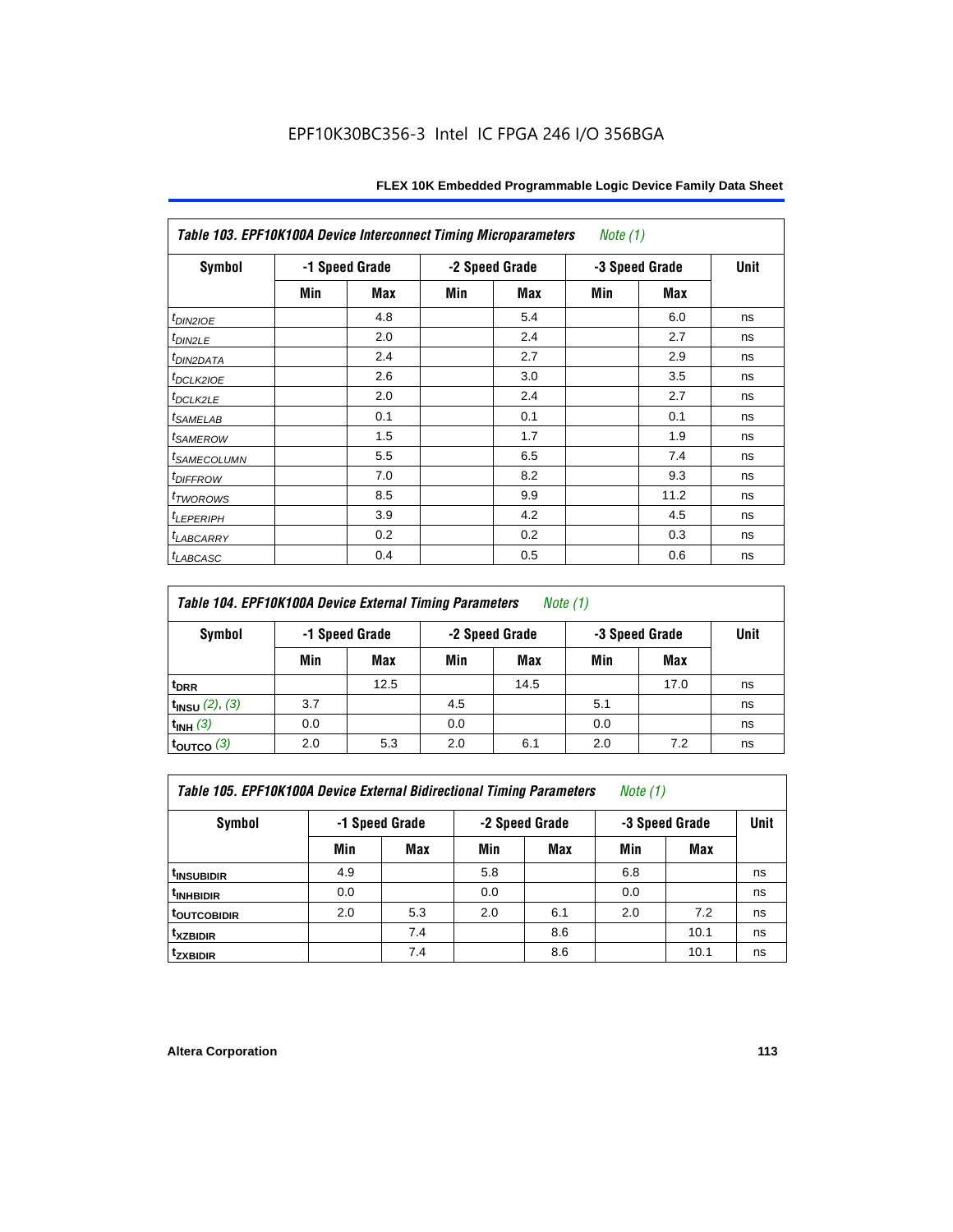#### **FLEX 10K Embedded Programmable Logic Device Family Data Sheet**

#### *Notes to tables:*

- (1) All timing parameters are described in Tables 32 through 38 in this data sheet.
- (2) Using an LE to register the signal may provide a lower setup time.
- (3) This parameter is specified by characterization.

## Tables 106 through 112 show EPF10K250A device internal and external timing parameters.

| Table 106. EPF10K250A Device LE Timing Microparameters Note (1) |     |                |     |                |     |                |    |  |
|-----------------------------------------------------------------|-----|----------------|-----|----------------|-----|----------------|----|--|
| <b>Symbol</b>                                                   |     | -1 Speed Grade |     | -2 Speed Grade |     | -3 Speed Grade |    |  |
|                                                                 | Min | Max            | Min | Max            | Min | <b>Max</b>     |    |  |
| $t_{LUT}$                                                       |     | 0.9            |     | 1.0            |     | 1.4            | ns |  |
| $t_{CLUT}$                                                      |     | 1.2            |     | 1.3            |     | 1.6            | ns |  |
| $t_{RLUT}$                                                      |     | 2.0            |     | 2.3            |     | 2.7            | ns |  |
| <b>t</b> <sub>PACKED</sub>                                      |     | 0.4            |     | 0.4            |     | 0.5            | ns |  |
| $t_{EN}$                                                        |     | 1.4            |     | 1.6            |     | 1.9            | ns |  |
| $t_{CICO}$                                                      |     | 0.2            |     | 0.3            |     | 0.3            | ns |  |
| $t_{CGEN}$                                                      |     | 0.4            |     | 0.6            |     | 0.6            | ns |  |
| t <sub>CGENR</sub>                                              |     | 0.8            |     | 1.0            |     | 1.1            | ns |  |
| $t_{CASC}$                                                      |     | 0.7            |     | 0.8            |     | 1.0            | ns |  |
| $t_C$                                                           |     | 1.2            |     | 1.3            |     | 1.6            | ns |  |
| $t_{CO}$                                                        |     | 0.6            |     | 0.7            |     | 0.9            | ns |  |
| $t_{COMB}$                                                      |     | 0.5            |     | 0.6            |     | 0.7            | ns |  |
| $t_{\rm SU}$                                                    | 1.2 |                | 1.4 |                | 1.7 |                | ns |  |
| $t_{\mathcal{H}}$                                               | 1.2 |                | 1.3 |                | 1.6 |                | ns |  |
| $t_{PRE}$                                                       |     | 0.7            |     | 0.8            |     | 0.9            | ns |  |
| $t_{CLR}$                                                       |     | 0.7            |     | 0.8            |     | 0.9            | ns |  |
| $t_{CH}$                                                        | 2.5 |                | 3.0 |                | 3.5 |                | ns |  |
| $t_{CL}$                                                        | 2.5 |                | 3.0 |                | 3.5 |                | ns |  |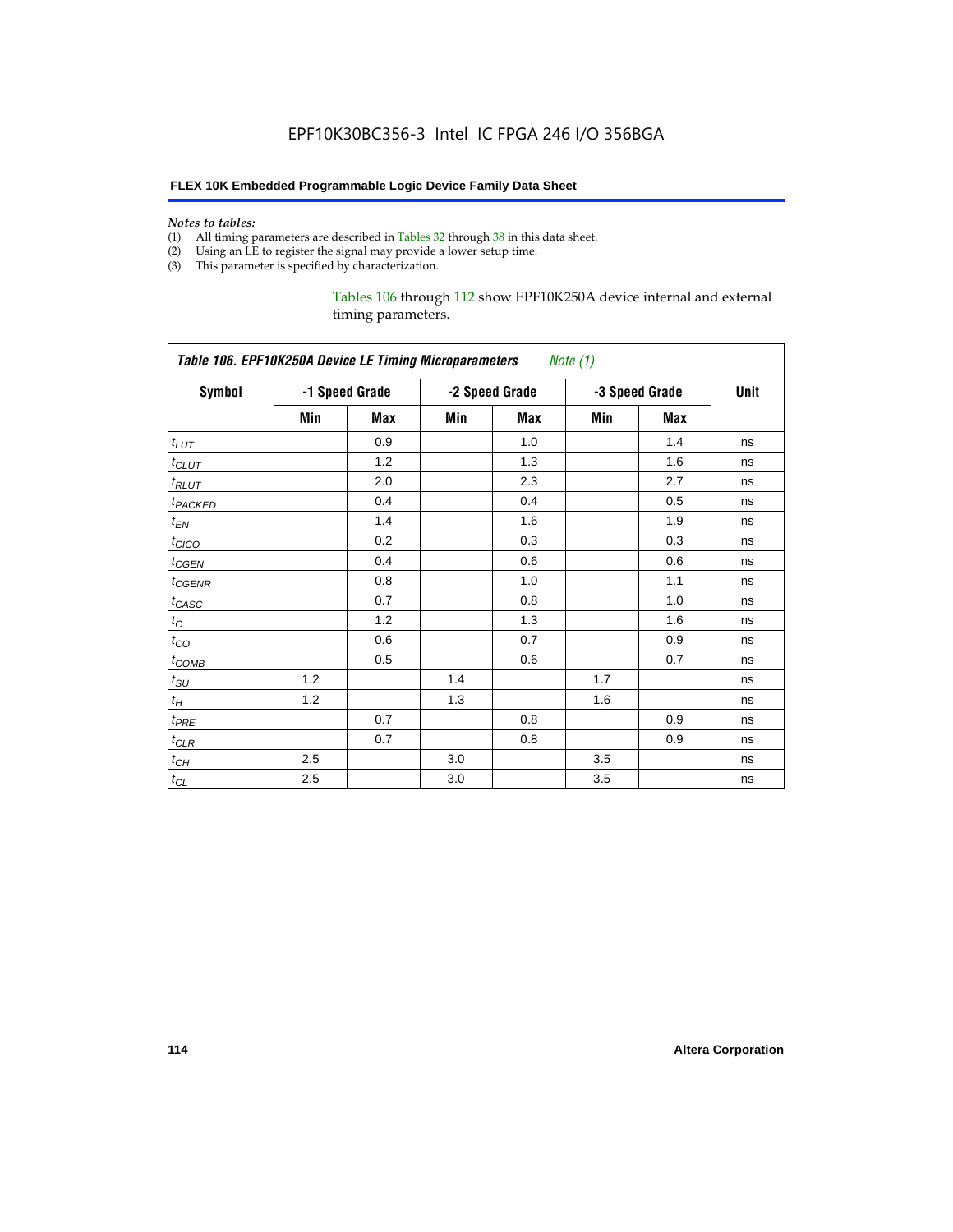| Table 107. EPF10K250A Device IOE Timing Microparameters<br><i>Note</i> $(1)$ |     |                |                |      |                |      |    |
|------------------------------------------------------------------------------|-----|----------------|----------------|------|----------------|------|----|
| <b>Symbol</b>                                                                |     | -1 Speed Grade | -2 Speed Grade |      | -3 Speed Grade | Unit |    |
|                                                                              | Min | Max            | Min            | Max  | Min            | Max  |    |
| t <sub>IOD</sub>                                                             |     | 1.2            |                | 1.3  |                | 1.6  | ns |
| $t_{\text{loc}}$                                                             |     | 0.4            |                | 0.4  |                | 0.5  | ns |
| $t_{IOCO}$                                                                   |     | 0.8            |                | 0.9  |                | 1.1  | ns |
| $t_{IOCOMB}$                                                                 |     | 0.7            |                | 0.7  |                | 0.8  | ns |
| $t_{IOSU}$                                                                   | 2.7 |                | 3.1            |      | 3.6            |      | ns |
| $t_{IOH}$                                                                    | 0.2 |                | 0.3            |      | 0.3            |      | ns |
| $t_{IOCLR}$                                                                  |     | 1.2            |                | 1.3  |                | 1.6  | ns |
| $t_{OD1}$                                                                    |     | 3.2            |                | 3.6  |                | 4.2  | ns |
| $t_{OD2}$                                                                    |     | 5.9            |                | 6.7  |                | 7.8  | ns |
| $t_{0D3}$                                                                    |     | 8.7            |                | 9.8  |                | 11.5 | ns |
| $t_{\mathsf{XZ}}$                                                            |     | 3.8            |                | 4.3  |                | 5.0  | ns |
| $t_{ZX1}$                                                                    |     | 3.8            |                | 4.3  |                | 5.0  | ns |
| $t_{ZX2}$                                                                    |     | 6.5            |                | 7.4  |                | 8.6  | ns |
| $t_{ZX3}$                                                                    |     | 9.3            |                | 10.5 |                | 12.3 | ns |
| $t_{INREG}$                                                                  |     | 8.2            |                | 9.3  |                | 10.9 | ns |
| $t_{IOFD}$                                                                   |     | 9.0            |                | 10.2 |                | 12.0 | ns |
| t <sub>INCOMB</sub>                                                          |     | 9.0            |                | 10.2 |                | 12.0 | ns |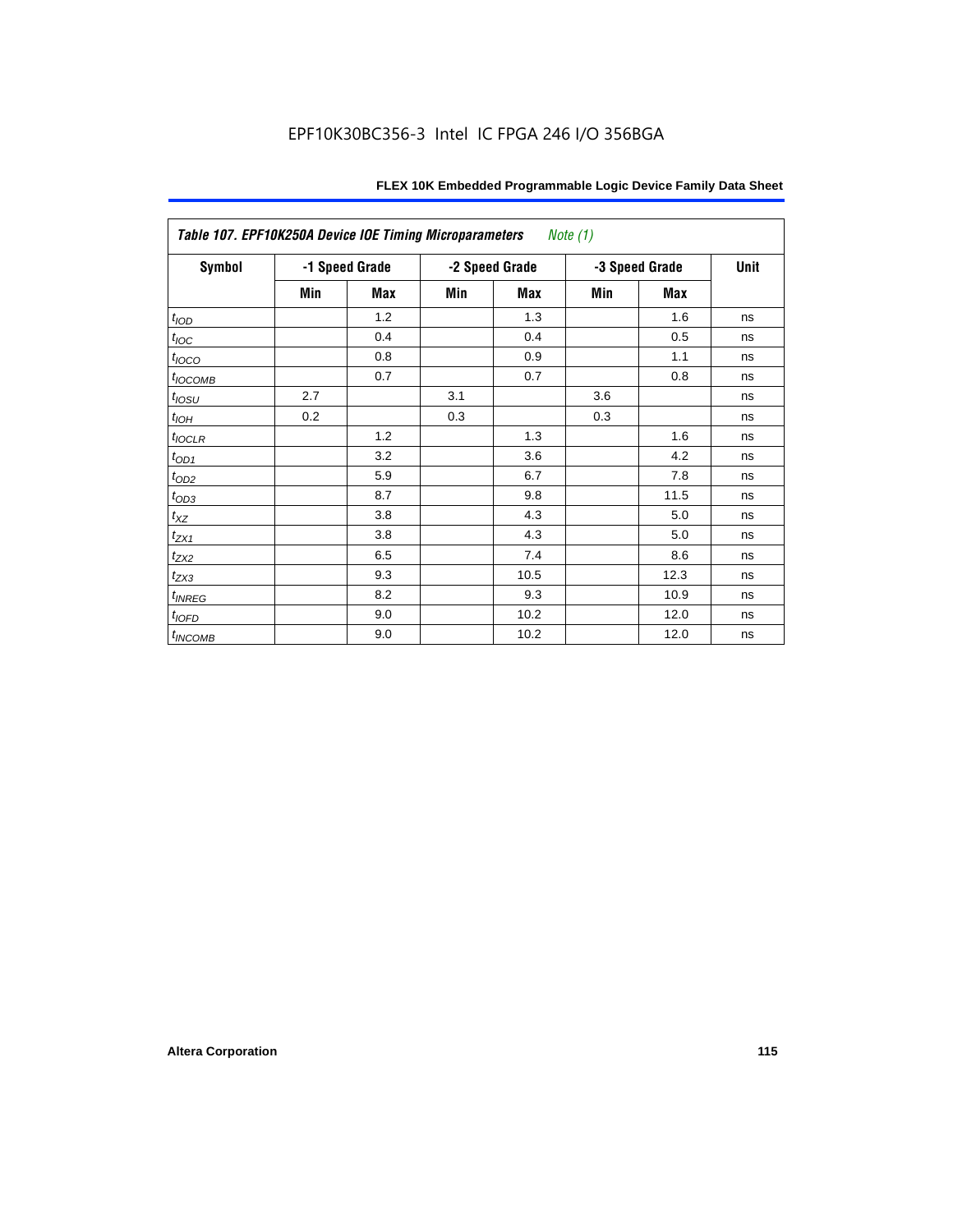| Symbol                 |     | -1 Speed Grade |     | -2 Speed Grade |     | -3 Speed Grade | Unit |
|------------------------|-----|----------------|-----|----------------|-----|----------------|------|
|                        | Min | <b>Max</b>     | Min | <b>Max</b>     | Min | <b>Max</b>     |      |
| <sup>t</sup> EABDATA1  |     | 1.3            |     | 1.5            |     | 1.7            | ns   |
| <sup>t</sup> EABDATA2  |     | 1.3            |     | 1.5            |     | 1.7            | ns   |
| <sup>t</sup> EABWE1    |     | 0.9            |     | 1.1            |     | 1.3            | ns   |
| <sup>t</sup> EABWE2    |     | 5.0            |     | 5.7            |     | 6.7            | ns   |
| t <sub>EABCLK</sub>    |     | 0.6            |     | 0.7            |     | 0.8            | ns   |
| <sup>t</sup> EABCO     |     | 0.0            |     | 0.0            |     | 0.0            | ns   |
| <sup>t</sup> EABBYPASS |     | 0.1            |     | 0.1            |     | 0.2            | ns   |
| t <sub>EABSU</sub>     | 3.8 |                | 4.3 |                | 5.0 |                | ns   |
| t <sub>ЕАВН</sub>      | 0.7 |                | 0.8 |                | 0.9 |                | ns   |
| $t_{AA}$               |     | 4.5            |     | 5.0            |     | 5.9            | ns   |
| $t_{\mathcal{WP}}$     | 5.6 |                | 6.4 |                | 7.5 |                | ns   |
| $t_{W\!D\!S\!U}$       | 1.3 |                | 1.4 |                | 1.7 |                | ns   |
| $t_{WDH}$              | 0.1 |                | 0.1 |                | 0.2 |                | ns   |
| $t_{WASU}$             | 0.1 |                | 0.1 |                | 0.2 |                | ns   |
| $t_{WAH}$              | 0.1 |                | 0.1 |                | 0.2 |                | ns   |
| $t_{WO}$               |     | 4.1            |     | 4.6            |     | 5.5            | ns   |
| $t_{DD}$               |     | 4.1            |     | 4.6            |     | 5.5            | ns   |
| t <sub>EABOUT</sub>    |     | 0.1            |     | 0.1            |     | 0.2            | ns   |
| <sup>t</sup> EABCH     | 2.5 |                | 3.0 |                | 3.5 |                | ns   |
| $t_{EABCL}$            | 5.6 |                | 6.4 |                | 7.5 |                | ns   |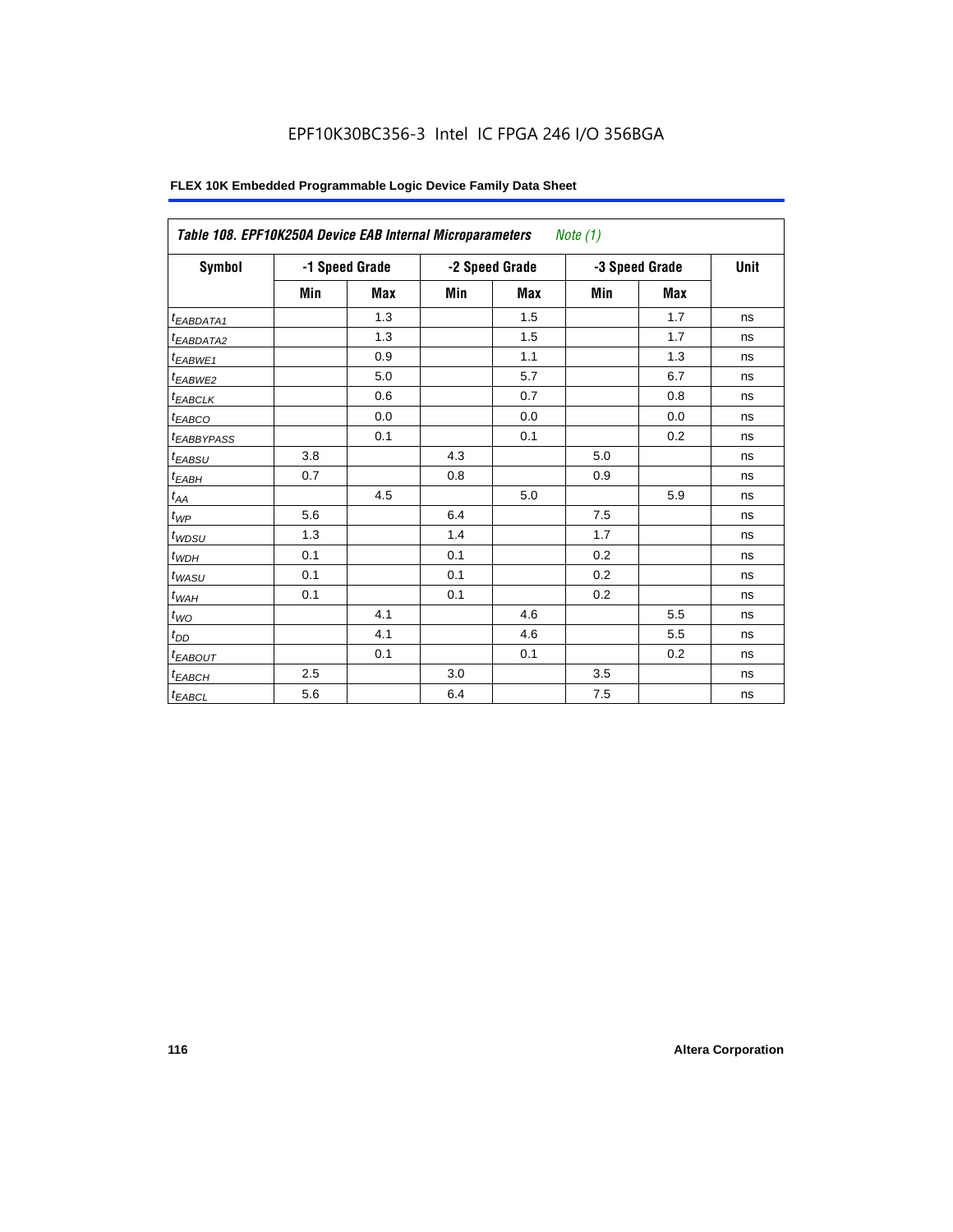| Table 109. EPF10K250A Device EAB Internal Timing Macroparameters<br><i>Note</i> $(1)$ |      |                |      |                |      |                |    |  |
|---------------------------------------------------------------------------------------|------|----------------|------|----------------|------|----------------|----|--|
| Symbol                                                                                |      | -1 Speed Grade |      | -2 Speed Grade |      | -3 Speed Grade |    |  |
|                                                                                       | Min  | <b>Max</b>     | Min  | Max            | Min  | <b>Max</b>     |    |  |
| $t_{EABA}$                                                                            |      | 6.1            |      | 6.8            |      | 8.2            | ns |  |
| <sup>t</sup> EABRCCOMB                                                                | 6.1  |                | 6.8  |                | 8.2  |                | ns |  |
| <i><b>EABRCREG</b></i>                                                                | 4.6  |                | 5.1  |                | 6.1  |                | ns |  |
| t <sub>EABWP</sub>                                                                    | 5.6  |                | 6.4  |                | 7.5  |                | ns |  |
| <sup>t</sup> ЕАВWССОМВ                                                                | 5.8  |                | 6.6  |                | 7.9  |                | ns |  |
| <sup>t</sup> EABWCREG                                                                 | 15.8 |                | 17.8 |                | 21.0 |                | ns |  |
| $t_{EABDD}$                                                                           |      | 5.7            |      | 6.4            |      | 7.8            | ns |  |
| <sup>t</sup> EABDATACO                                                                |      | 0.7            |      | 0.8            |      | 1.0            | ns |  |
| <sup>t</sup> EABDATASU                                                                | 4.5  |                | 5.1  |                | 5.9  |                | ns |  |
| <sup>t</sup> EABDATAH                                                                 | 0.0  |                | 0.0  |                | 0.0  |                | ns |  |
| <sup>t</sup> EABWESU                                                                  | 8.2  |                | 9.3  |                | 10.9 |                | ns |  |
| t <sub>EABWEH</sub>                                                                   | 0.0  |                | 0.0  |                | 0.0  |                | ns |  |
| t <sub>EABWDSU</sub>                                                                  | 1.7  |                | 1.8  |                | 2.1  |                | ns |  |
| t <sub>EABWDH</sub>                                                                   | 0.0  |                | 0.0  |                | 0.0  |                | ns |  |
| t <sub>EABWASU</sub>                                                                  | 0.9  |                | 0.9  |                | 1.0  |                | ns |  |
| <sup>t</sup> EABWAH                                                                   | 0.0  |                | 0.0  |                | 0.0  |                | ns |  |
| $t_{EABWO}$                                                                           |      | 5.3            |      | 6.0            |      | 7.4            | ns |  |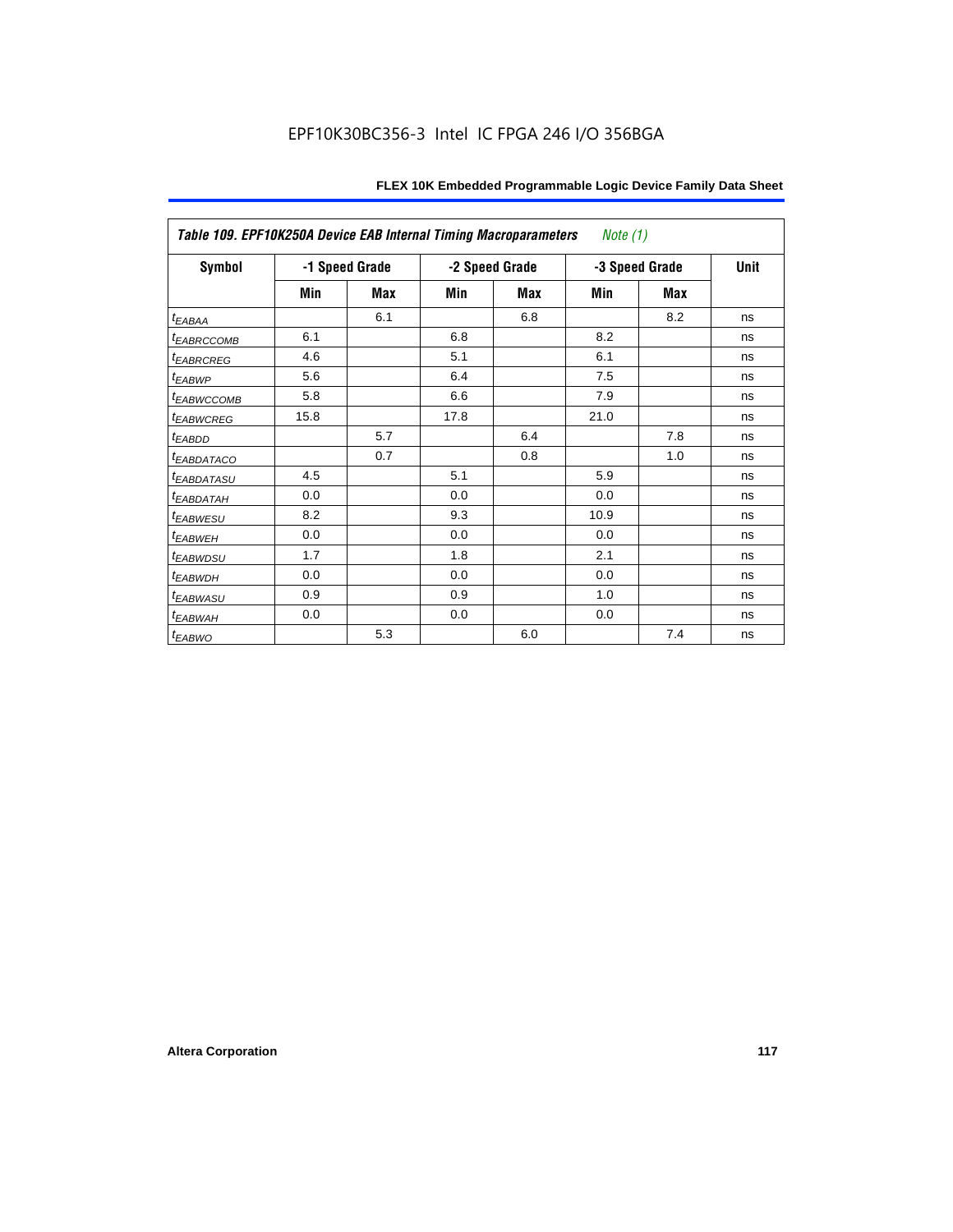| <b>Symbol</b>              |     | -1 Speed Grade |     | -2 Speed Grade |     | -3 Speed Grade | <b>Unit</b> |  |
|----------------------------|-----|----------------|-----|----------------|-----|----------------|-------------|--|
|                            | Min | Max            | Min | Max            | Min | Max            |             |  |
| $tD$ IN2IOE                |     | 7.8            |     | 8.5            |     | 9.4            | ns          |  |
| $t_{DIN2LE}$               |     | 2.7            |     | 3.1            |     | 3.5            | ns          |  |
| <sup>t</sup> DIN2DATA      |     | 1.6            |     | 1.6            |     | 1.7            | ns          |  |
| <sup>t</sup> DCLK2IOE      |     | 3.6            |     | 4.0            |     | 4.6            | ns          |  |
| <sup>t</sup> DCLK2LE       |     | 2.7            |     | 3.1            |     | 3.5            | ns          |  |
| <sup>t</sup> SAMELAB       |     | 0.2            |     | 0.3            |     | 0.3            | ns          |  |
| <sup>t</sup> SAMEROW       |     | 6.7            |     | 7.3            |     | 8.2            | ns          |  |
| <sup>t</sup> SAMECOLUMN    |     | 2.5            |     | 2.7            |     | 3.0            | ns          |  |
| <i>t<sub>DIFFROW</sub></i> |     | 9.2            |     | 10.0           |     | 11.2           | ns          |  |
| <sup>t</sup> TWOROWS       |     | 15.9           |     | 17.3           |     | 19.4           | ns          |  |
| <sup>t</sup> LEPERIPH      |     | 7.5            |     | 8.1            |     | 8.9            | ns          |  |
| <sup>I</sup> LABCARRY      |     | 0.3            |     | 0.4            |     | 0.5            | ns          |  |
| <sup>t</sup> LABCASC       |     | 0.4            |     | 0.4            |     | 0.5            | ns          |  |

| Table 111. EPF10K250A Device External Reference Timing Parameters<br>Note $(1)$ |     |                |                |      |                |      |      |
|---------------------------------------------------------------------------------|-----|----------------|----------------|------|----------------|------|------|
| Symbol                                                                          |     | -1 Speed Grade | -2 Speed Grade |      | -3 Speed Grade |      | Unit |
|                                                                                 | Min | Max            | Min            | Max  | Min            | Max  |      |
| <sup>t</sup> DRR                                                                |     | 15.0           |                | 17.0 |                | 20.0 | ns   |
| $t_{INSU}(2)$ (3)                                                               | 6.9 |                | 8.0            |      | 9.4            |      | ns   |
| $t_{INH}$ (3)                                                                   | 0.0 |                | 0.0            |      | 0.0            |      | ns   |
| $t_{\rm OUTCO}$ (3)                                                             | 2.0 | 8.0            | 2.0            | 8.9  | 2.0            | 10.4 | ns   |

| Table 112. EPF10K250A Device External Bidirectional Timing Parameters |  |  | Note (1) |  |
|-----------------------------------------------------------------------|--|--|----------|--|
|-----------------------------------------------------------------------|--|--|----------|--|

| Symbol                  | -1 Speed Grade |      |      | -2 Speed Grade | -3 Speed Grade | Unit |    |
|-------------------------|----------------|------|------|----------------|----------------|------|----|
|                         | Min            | Max  | Min  | <b>Max</b>     | Min            | Max  |    |
| <sup>t</sup> INSUBIDIR  | 9.3            |      | 10.6 |                | 12.7           |      | ns |
| <sup>t</sup> INHBIDIR   | 0.0            |      | 0.0  |                | 0.0            |      | ns |
| <sup>t</sup> OUTCOBIDIR | 2.0            | 8.0  | 2.0  | 8.9            | 2.0            | 10.4 | ns |
| <sup>t</sup> xzbidir    |                | 10.8 |      | 12.2           |                | 14.2 | ns |
| <sup>t</sup> zxbidir    |                | 10.8 |      | 12.2           |                | 14.2 | ns |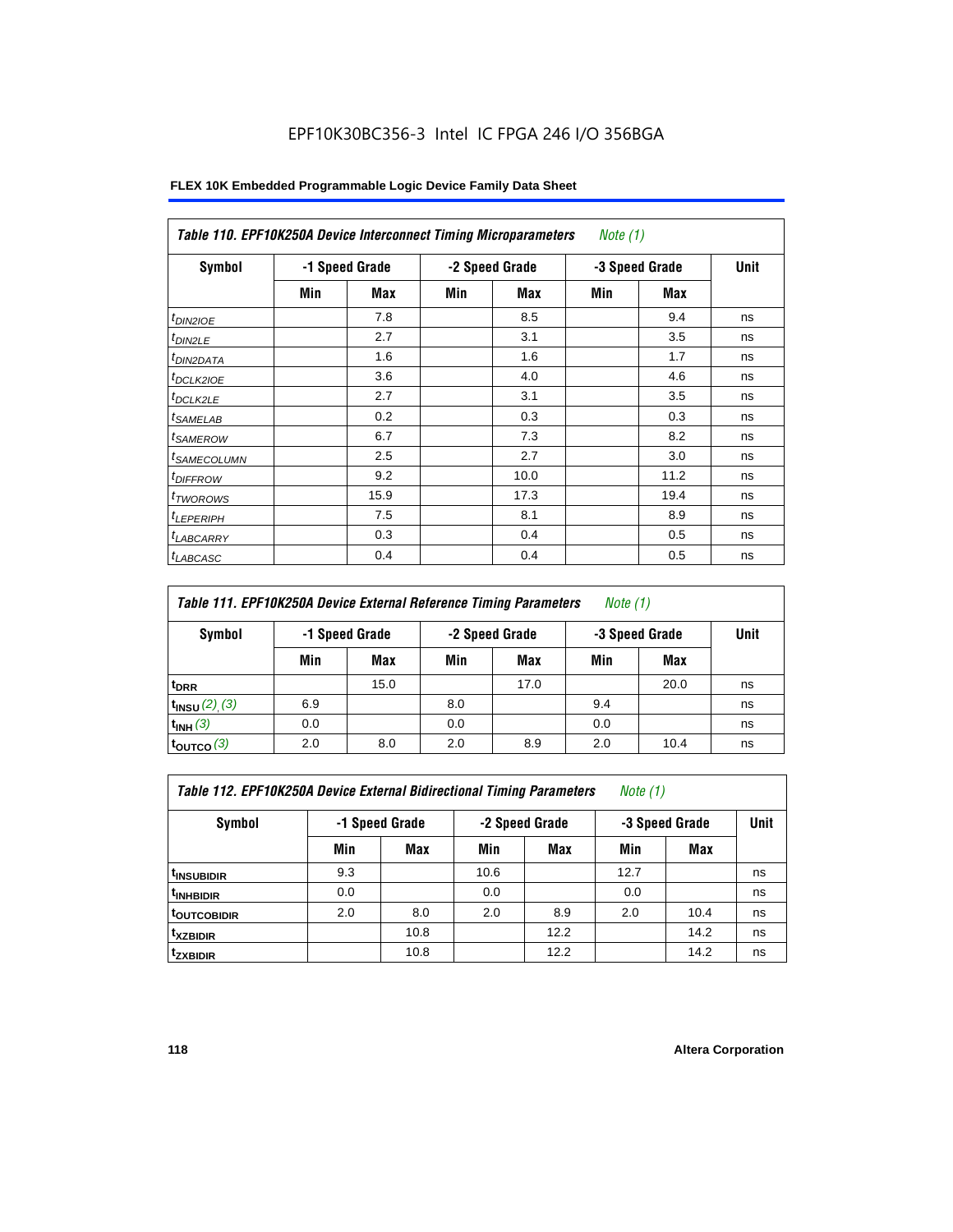#### *Notes to tables:*

- (1) All timing parameters are described in Tables  $32$  through  $37$  in this data sheet.<br>(2) Using an LE to register the signal may provide a lower setup time.
- (2) Using an LE to register the signal may provide a lower setup time.<br>(3) This parameter is specified by characterization.
- This parameter is specified by characterization.

# **ClockLock & ClockBoost Timing Parameters**

For the ClockLock and ClockBoost circuitry to function properly, the incoming clock must meet certain requirements. If these specifications are not met, the circuitry may not lock onto the incoming clock, which generates an erroneous clock within the device. The clock generated by the ClockLock and ClockBoost circuitry must also meet certain specifications. If the incoming clock meets these requirements during configuration, the ClockLock and ClockBoost circuitry will lock onto the clock during configuration. The circuit will be ready for use immediately after configuration. Figure 31 illustrates the incoming and generated clock specifications.

#### *Figure 31. Specifications for the Incoming & Generated Clocks*

The  $t_i$  parameter refers to the nominal input clock period; the  $t_0$  parameter refers to the *nominal output clock period.*



#### Table 113 summarizes the ClockLock and ClockBoost parameters.

| Table 113. ClockLock & ClockBoost Parameters<br>(Part 1 of 2) |                                                                         |      |     |                |            |  |  |
|---------------------------------------------------------------|-------------------------------------------------------------------------|------|-----|----------------|------------|--|--|
| Symbol                                                        | <b>Parameter</b>                                                        | Min  | Typ | Max            | Unit       |  |  |
| $t_{R}$                                                       | Input rise time                                                         |      |     | $\overline{2}$ | ns         |  |  |
| $t_F$                                                         | Input fall time                                                         |      |     | 2              | ns         |  |  |
| $t$ <sub>INDUTY</sub>                                         | Input duty cycle                                                        | 45   |     | 55             | $\%$       |  |  |
| $f_{CLK1}$                                                    | Input clock frequency (ClockBoost clock multiplication factor equals 1) | 30   |     | 80             | <b>MHz</b> |  |  |
| $t$ CLK1                                                      | Input clock period (ClockBoost clock multiplication factor equals 1)    | 12.5 |     | 33.3           | ns         |  |  |
| $f_{CLK2}$                                                    | Input clock frequency (ClockBoost clock multiplication factor equals 2) | 16   |     | 50             | <b>MHz</b> |  |  |
| $t_{CLK2}$                                                    | Input clock period (ClockBoost clock multiplication factor equals 2)    | 20   |     | 62.5           | ns         |  |  |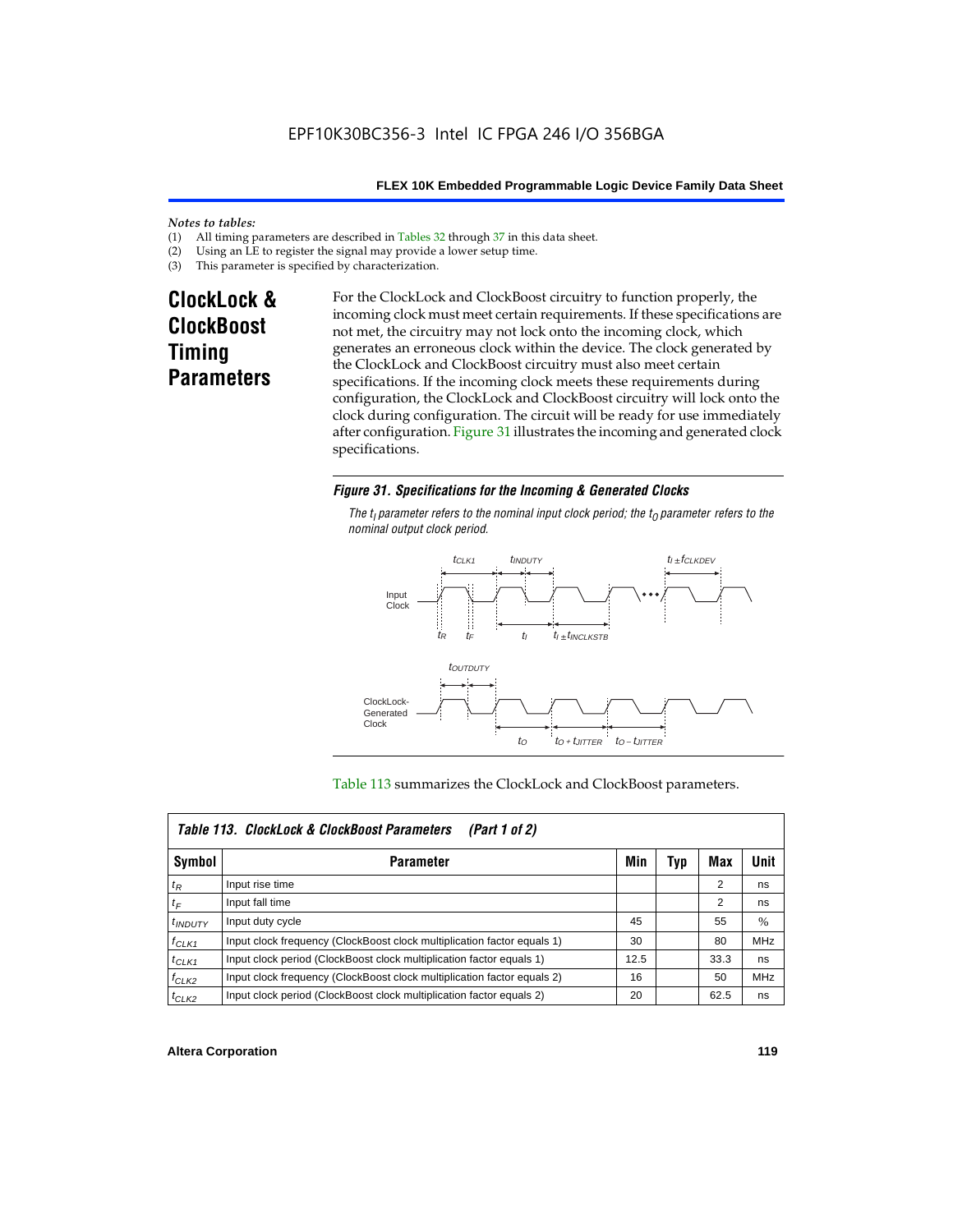| Table 113. ClockLock & ClockBoost Parameters<br>(Part 2 of 2) |                                                                                                                 |     |     |           |            |  |  |  |
|---------------------------------------------------------------|-----------------------------------------------------------------------------------------------------------------|-----|-----|-----------|------------|--|--|--|
| Symbol                                                        | <b>Parameter</b>                                                                                                | Min | Typ | Max       | Unit       |  |  |  |
| f <sub>CLKDEV1</sub>                                          | Input deviation from user specification in MAX+PLUS II (ClockBoost clock<br>multiplication factor equals 1) (1) |     |     | $\pm 1$   | <b>MHz</b> |  |  |  |
| <sup>f</sup> CLKDEV2                                          | Input deviation from user specification in MAX+PLUS II (ClockBoost clock<br>multiplication factor equals 2) (1) |     |     | $\pm 0.5$ | <b>MHz</b> |  |  |  |
| $t_{INCLKSTB}$                                                | Input clock stability (measured between adjacent clocks)                                                        |     |     | 100       | ps         |  |  |  |
| $t_{LOCK}$                                                    | Time required for ClockLock or ClockBoost to acquire lock (2)                                                   |     |     | 10        | μs         |  |  |  |
| $t_{JITTER}$                                                  | Jitter on ClockLock or ClockBoost-generated clock (3)                                                           |     |     |           | ns         |  |  |  |
| <i>toutbuty</i>                                               | Duty cycle for ClockLock or ClockBoost-generated clock                                                          | 40  | 50  | 60        | $\%$       |  |  |  |

*Notes:*

(1) To implement the ClockLock and ClockBoost circuitry with the MAX+PLUS II software, designers must specify the input frequency. The MAX+PLUS II software tunes the PLL in the ClockLock and ClockBoost circuitry to this frequency. The *fCLKDEV* parameter specifies how much the incoming clock can differ from the specified frequency during device operation. Simulation does not reflect this parameter.

(2) During device configuration, the ClockLock and ClockBoost circuitry is configured before the rest of the device. If the incoming clock is supplied during configuration, the ClockLock and ClockBoost circuitry locks during configuration, because the  $t_{LOCK}$  value is less than the time required for configuration.

(3) The *t<sub>IITTER</sub>* specification is measured under long-term observation.

# **Power Consumption**

The supply power (P) for FLEX 10K devices can be calculated with the following equation:

 $P = P_{INT} + P_{IO} = (I_{CCSTANDBY} + I_{CCACTIVE}) \times V_{CC} + P_{IO}$ 

Typical  $I_{CCSTANDBY}$  values are shown as  $I_{CC0}$  in the FLEX 10K device DC operating conditions tables on pages 46, 49, and 52 of this data sheet. The  $I_{\text{CCACTIVE}}$  value depends on the switching frequency and the application logic. This value is calculated based on the amount of current that each LE typically consumes. The  $P_{IO}$  value, which depends on the device output load characteristics and switching frequency, can be calculated using the guidelines given in *Application Note 74 (Evaluating Power for Altera Devices)*.

 $\Box$  Compared to the rest of the device, the embedded array consumes a negligible amount of power. Therefore, the embedded array can be ignored when calculating supply current.

The  $I_{\text{CCACTIVE}}$  value is calculated with the following equation:

$$
I_{\text{CCACTIVE}} = K \times f_{\text{MAX}} \times N \times \text{tog}_{\text{LC}} \times \frac{\mu A}{\text{MHz} \times \text{LE}}
$$

The parameters in this equation are shown below: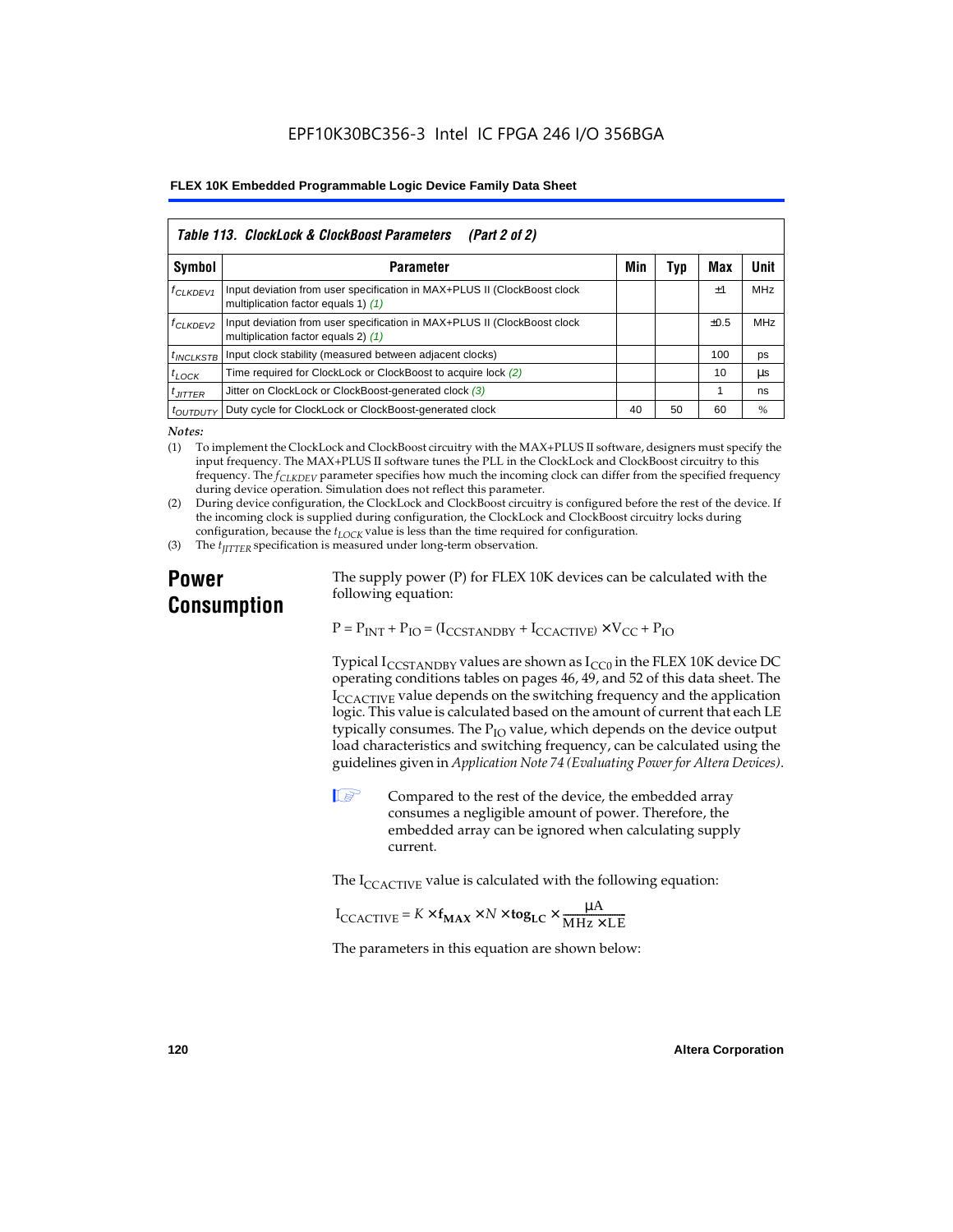| $f_{MAX}$   | $=$ | Maximum operating frequency in MHz                    |
|-------------|-----|-------------------------------------------------------|
| N           |     | Total number of logic cells used in the device        |
| $\log_{LC}$ | $=$ | Average percent of logic cells toggling at each clock |
|             |     | (typically 12.5%)                                     |
| K           | $=$ | Constant, shown in Tables 114 and 115                 |

| Table 114. FLEX 10K K Constant Values |                |  |  |  |  |
|---------------------------------------|----------------|--|--|--|--|
| <b>Device</b>                         | <b>K</b> Value |  |  |  |  |
| EPF10K10                              | 82             |  |  |  |  |
| EPF10K20                              | 89             |  |  |  |  |
| EPF10K30                              | 88             |  |  |  |  |
| EPF10K40                              | 92             |  |  |  |  |
| EPF10K50                              | 95             |  |  |  |  |
| EPF10K70                              | 85             |  |  |  |  |
| EPF10K100                             | 88             |  |  |  |  |

| Table 115. FLEX 10KA K Constant Values |                |
|----------------------------------------|----------------|
| <b>Device</b>                          | <b>K</b> Value |
| <b>EPF10K10A</b>                       | 17             |
| EPF10K30A                              | 17             |
| EPF10K50V                              | 19             |
| EPF10K100A                             | 19             |
| EPF10K130V                             | 22             |
| EPF10K250A                             | 23             |

This calculation provides an  $I_{CC}$  estimate based on typical conditions with no output load. The actual  $I_{CC}$  should be verified during operation because this measurement is sensitive to the actual pattern in the device and the environmental operating conditions.

To better reflect actual designs, the power model (and the constant *K* in the power calculation equations) for continuous interconnect FLEX devices assumes that logic cells drive FastTrack Interconnect channels. In contrast, the power model of segmented FPGAs assumes that all logic cells drive only one short interconnect segment. This assumption may lead to inaccurate results, compared to measured power consumption for an actual design in a segmented interconnect FPGA.

Figure 32 shows the relationship between the current and operating frequency of FLEX 10K devices.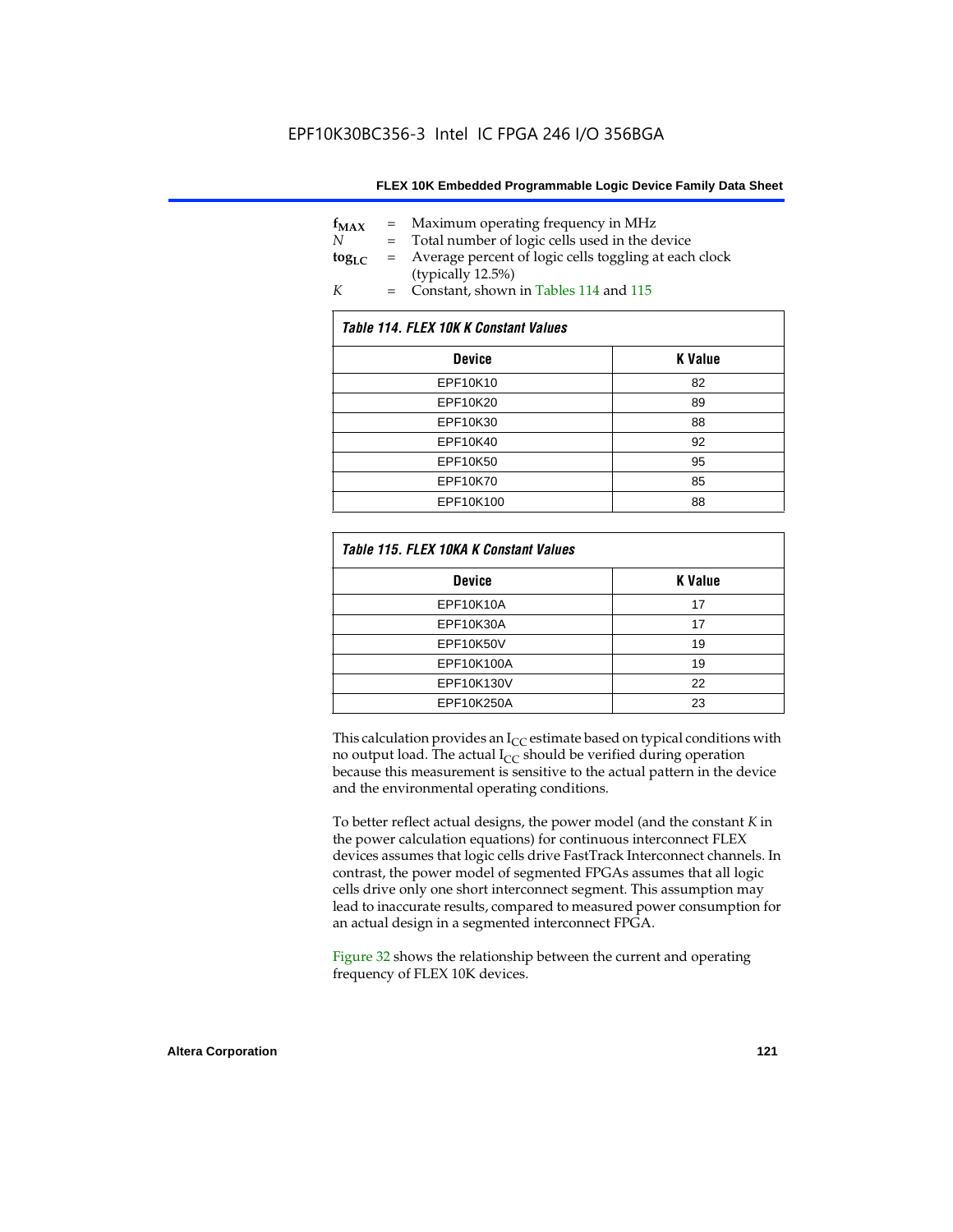# *Figure 32. ICCACTIVE vs. Operating Frequency (Part 1 of 3)*

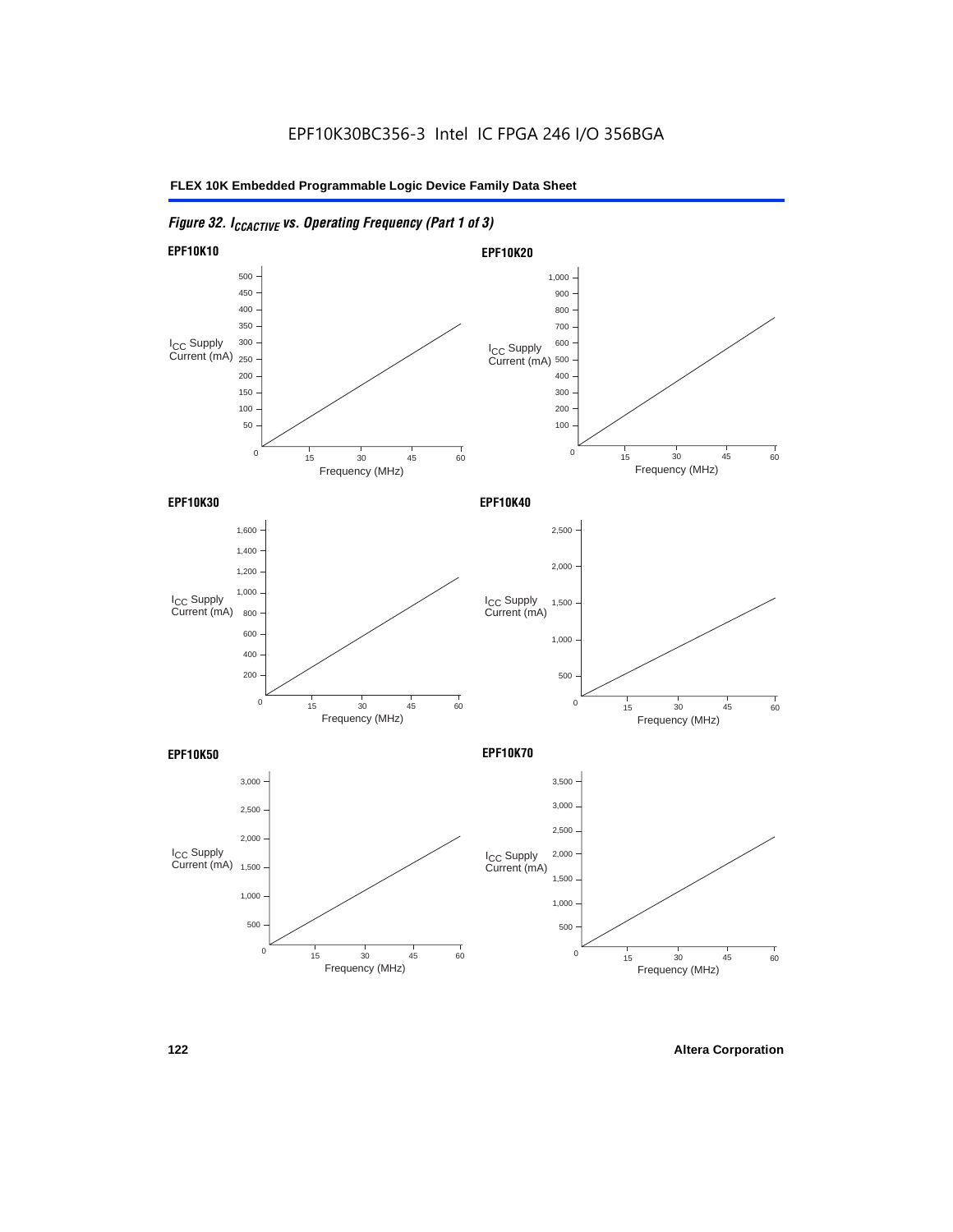

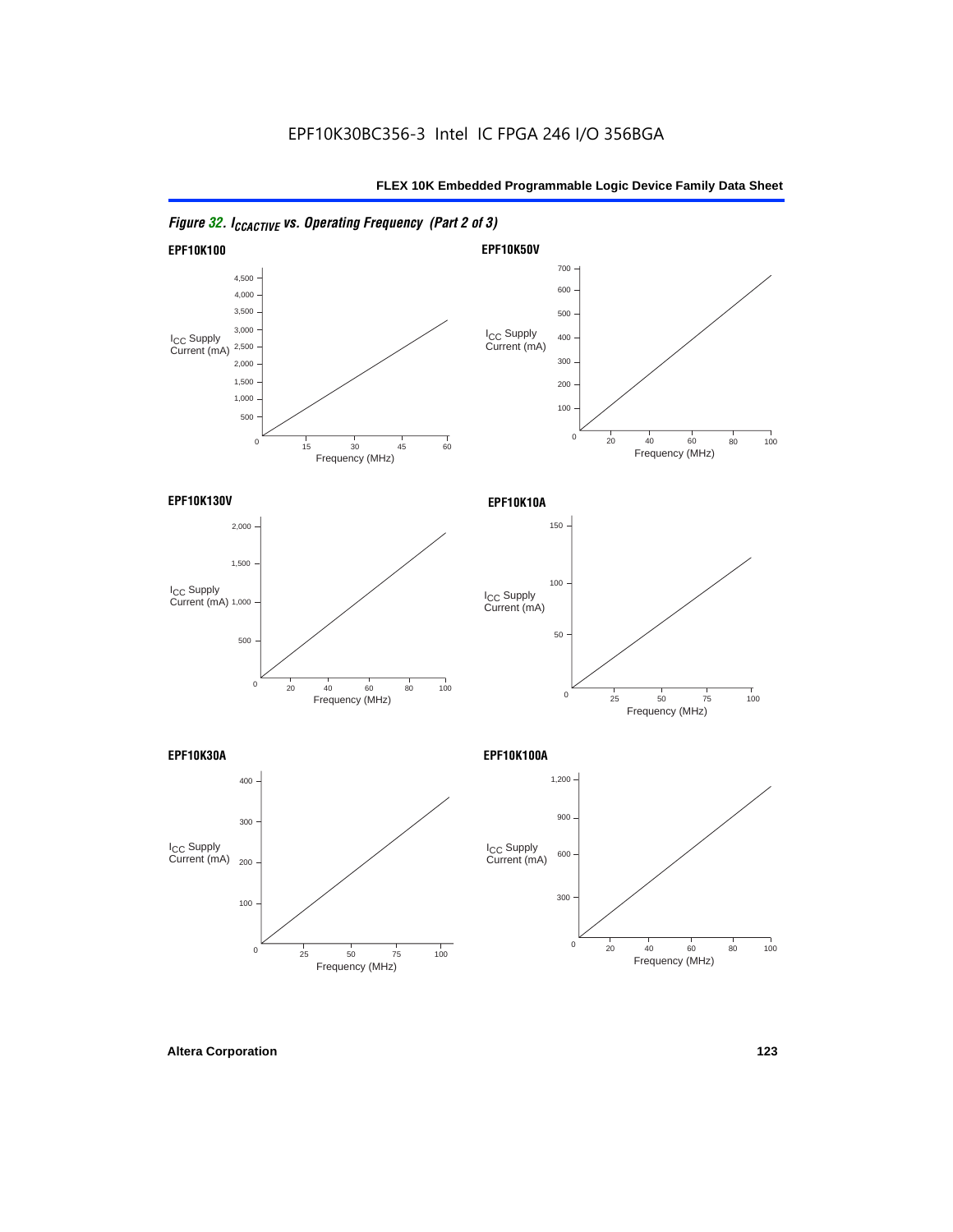

# **Configuration & Operation**

The FLEX 10K architecture supports several configuration schemes. This section summarizes the device operating modes and available device configuration schemes.

f See *Application Note 116 (Configuring APEX 20K, FLEX 10K & FLEX 6000 Devices)* for detailed descriptions of device configuration options, device configuration pins, and for information on configuring FLEX 10K devices, including sample schematics, timing diagrams, and configuration parameters.

# **Operating Modes**

The FLEX 10K architecture uses SRAM configuration elements that require configuration data to be loaded every time the circuit powers up. The process of physically loading the SRAM data into the device is called *configuration*. Before configuration, as VCC rises, the device initiates a Power-On Reset (POR). This POR event clears the device and prepares it for configuration. The FLEX 10K POR time does not exceed 50 µs.

During initialization, which occurs immediately after configuration, the device resets registers, enables I/O pins, and begins to operate as a logic device. The I/O pins are tri-stated during power-up, and before and during configuration. Together, the configuration and initialization processes are called *command mode*; normal device operation is called *user mode*.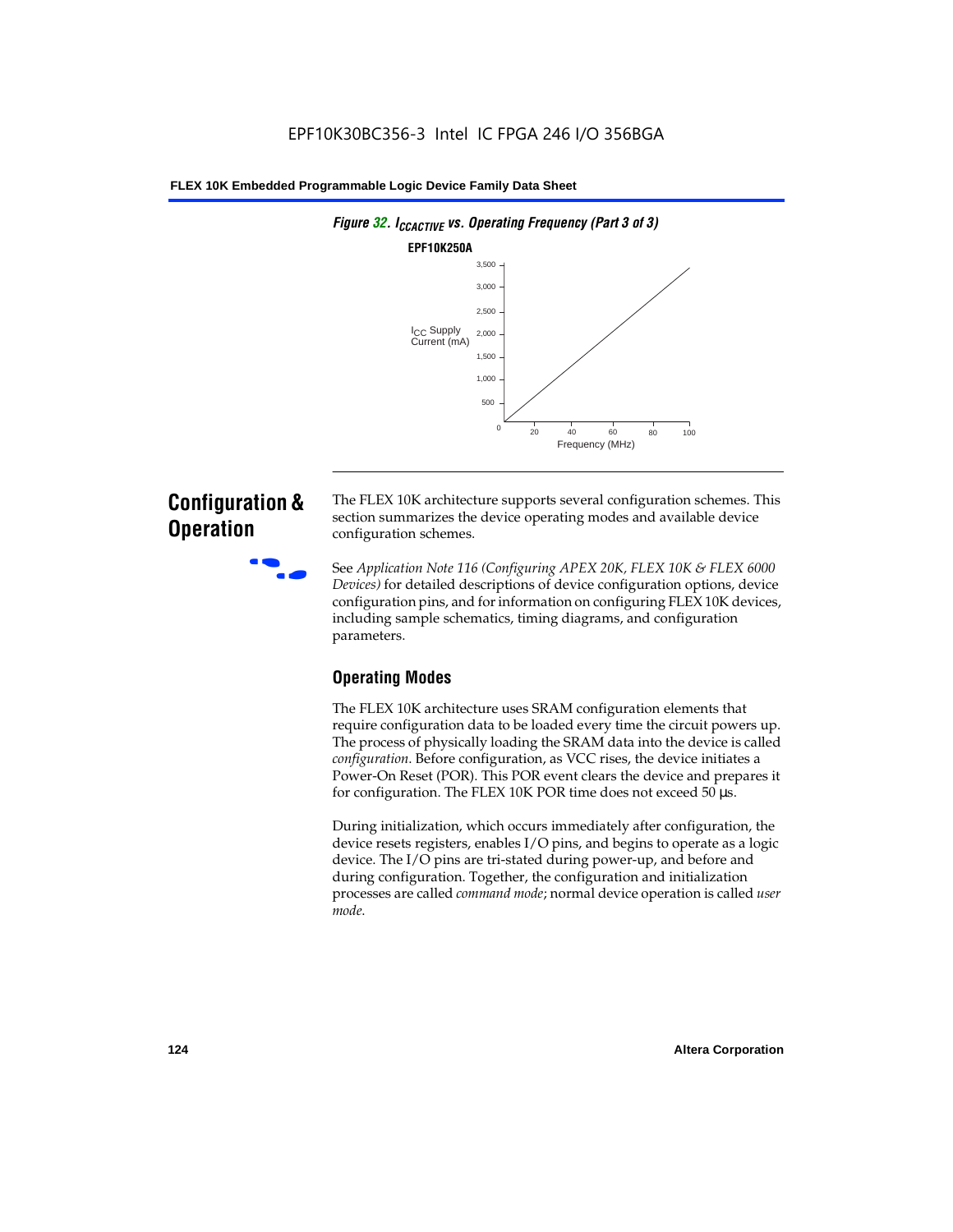SRAM configuration elements allow FLEX 10K devices to be reconfigured in-circuit by loading new configuration data into the device. Real-time reconfiguration is performed by forcing the device into command mode with a device pin, loading different configuration data, reinitializing the device, and resuming user-mode operation.

The entire reconfiguration process may be completed in less than 320 ms using an EPF10K250A device with a DCLK frequency of 10 MHz. This process can be used to reconfigure an entire system dynamically. In-field upgrades can be performed by distributing new configuration files.

 $\Box$  Refer to the configuration device data sheet to obtain the POR delay when using a configuration device method.

## **Programming Files**

Despite being function- and pin-compatible, FLEX 10KA and FLEX 10KE devices are not programming- or configuration-file compatible with FLEX 10K devices. A design should be recompiled before it is transferred from a FLEX 10K device to an equivalent FLEX 10KA or FLEX 10KE device. This recompilation should be performed to create a new programming or configuration file and to check design timing on the faster FLEX 10KA or FLEX 10KE device. The programming or configuration files for EPF10K50 devices can program or configure an EPF10K50V device. However, Altera recommends recompiling a design for the EPF10K50V device when transferring it from the EPF10K50 device.

### **Configuration Schemes**

The configuration data for a FLEX 10K device can be loaded with one of five configuration schemes (see Table 116), chosen on the basis of the target application. An EPC1, EPC2, EPC16, or EPC1441 configuration device, intelligent controller, or the JTAG port can be used to control the configuration of a FLEX 10K device, allowing automatic configuration on system power-up.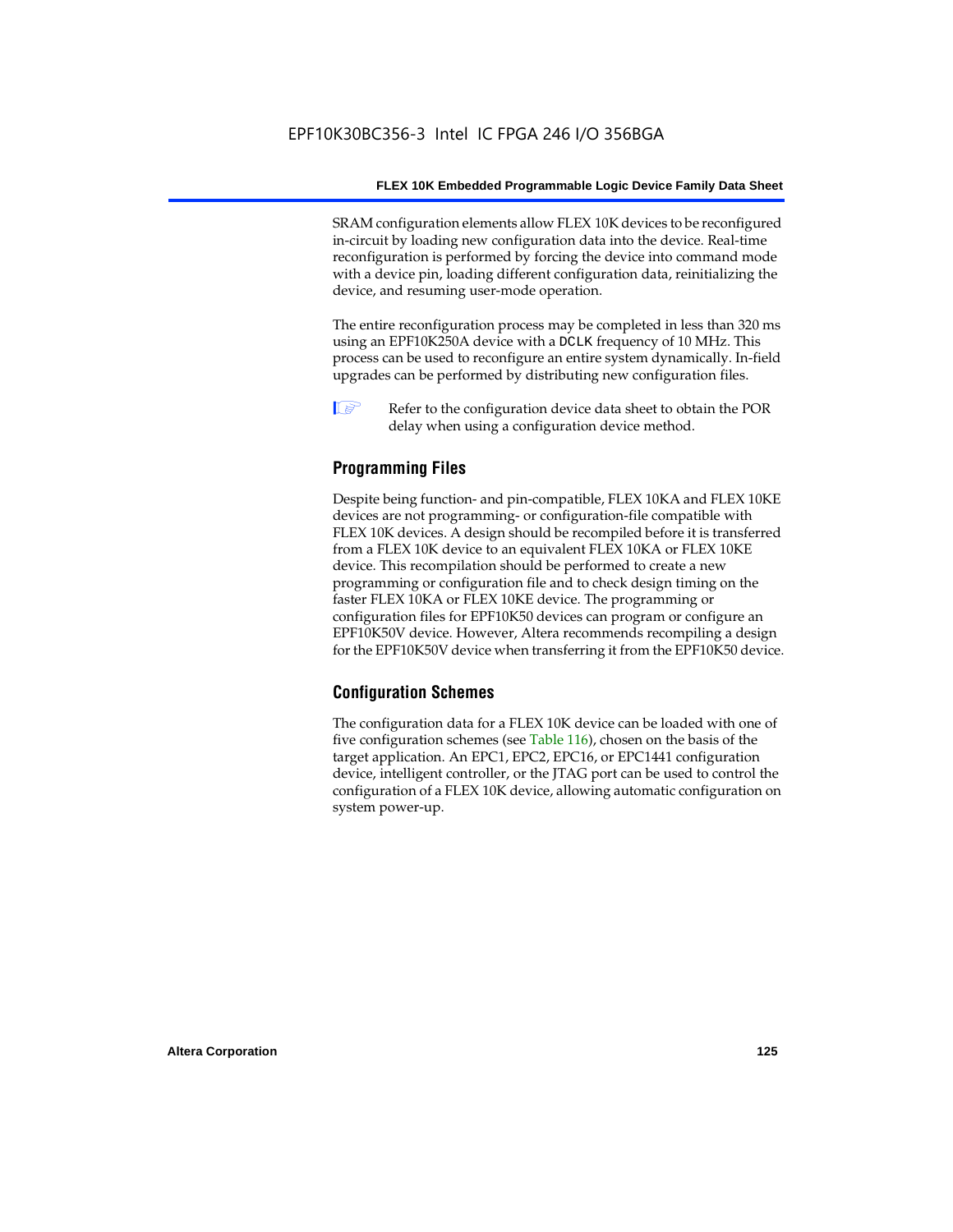Multiple FLEX 10K devices can be configured in any of the five configuration schemes by connecting the configuration enable (nCE) and configuration enable output (nCEO) pins on each device.

| <b>Table 116. Data Sources for Configuration</b> |                                                                                                                            |  |
|--------------------------------------------------|----------------------------------------------------------------------------------------------------------------------------|--|
| <b>Configuration Scheme</b>                      | Data Source                                                                                                                |  |
| Configuration device                             | EPC1, EPC2, EPC16, or EPC1441 configuration device                                                                         |  |
| Passive serial (PS)                              | BitBlaster, MasterBlaster, or ByteBlasterMV download cable, or<br>serial data source                                       |  |
| Passive parallel asynchronous (PPA)              | Parallel data source                                                                                                       |  |
| Passive parallel synchronous (PPS)               | Parallel data source                                                                                                       |  |
| <b>JTAG</b>                                      | BitBlaster, MasterBlaster, or ByteBlasterMV download cable, or<br>microprocessor with Jam STAPL file or Jam Byte-Code file |  |

# **Device Pin-Outs**

**Revision History**

See the Altera web site (**http://www.altera.com**) or the Altera Digital Library for pin-out information.

The information contained in the *FLEX 10K Embedded Programmable Logic Device Family Data Sheet* version 4.2 supersedes information published in previous versions.

# **Version 4.2 Changes**

The following change was made to version 4.2 of the *FLEX 10K Embedded Programmable Logic Device Family Data Sheet*: updated Figure 13.

# **Version 4.1 Changes**

The following changes were made to version 4.1 of the *FLEX 10K Embedded Programmable Logic Device Family Data Sheet*.

- Updated General Description section
- Updated I/O Element section
- Updated SameFrame Pin-Outs section
- Updated Figure 16
- Updated Tables 13 and 116
- Added Note 9 to Table 19
- Added Note 10 to Table 24
- Added Note 10 to Table 28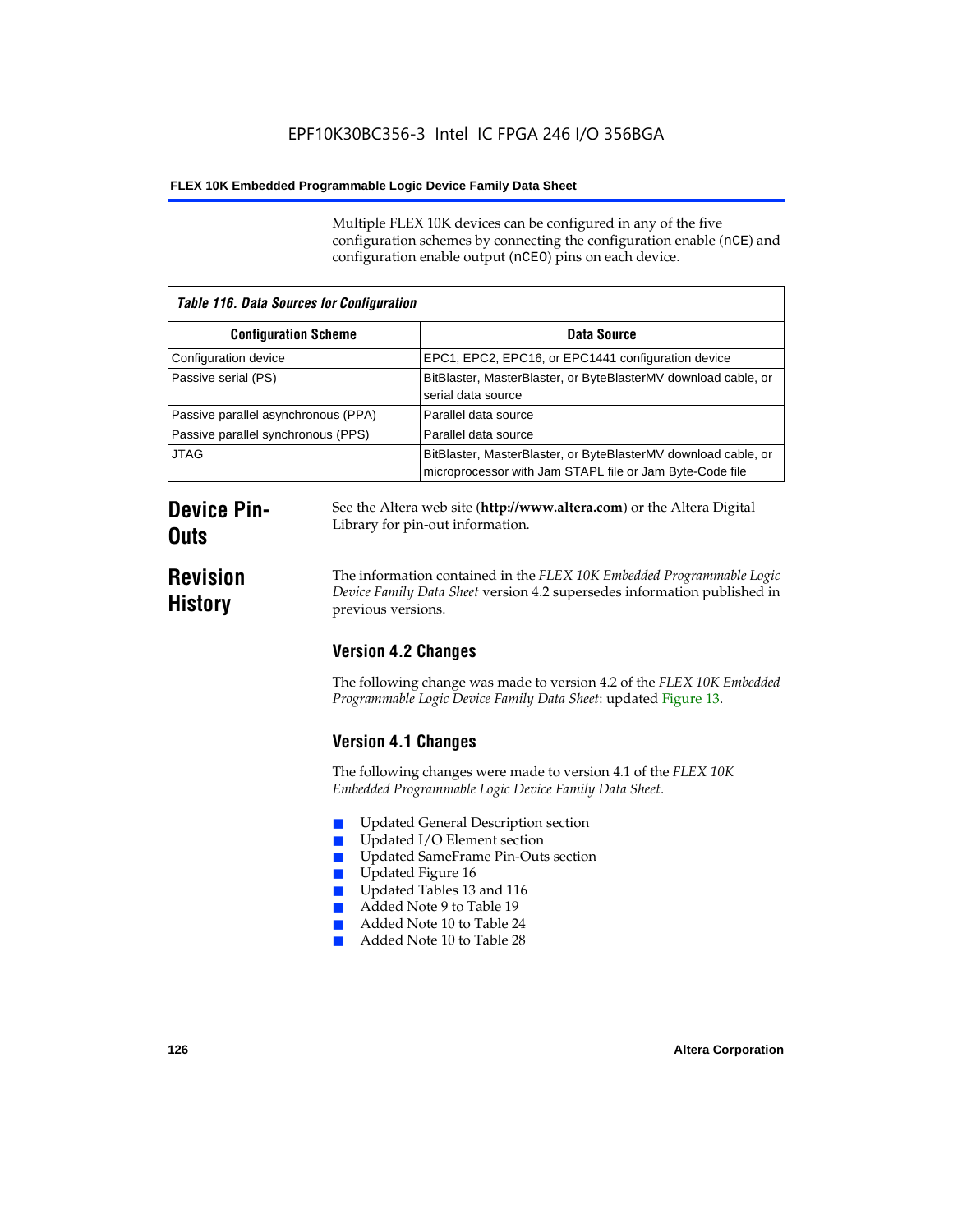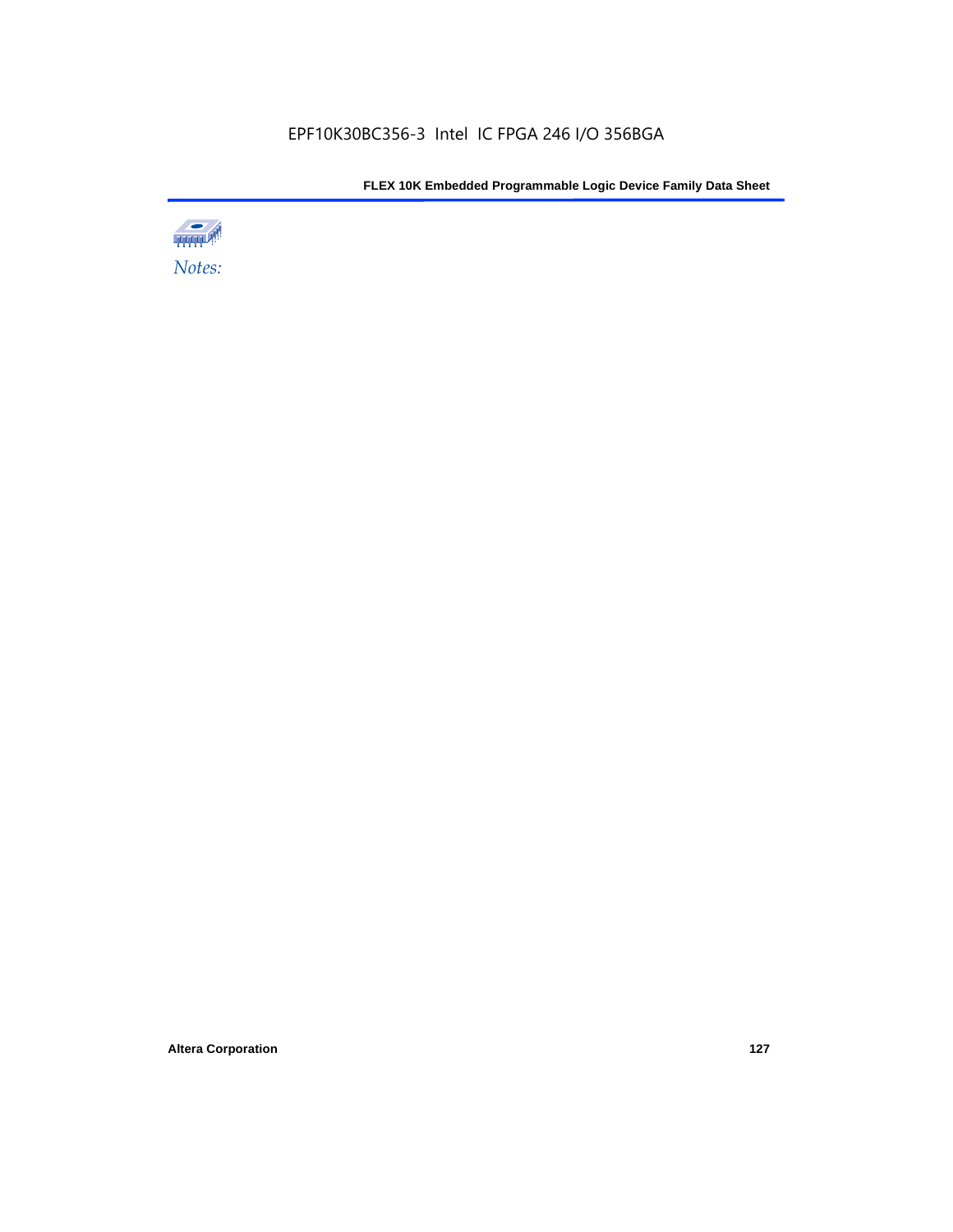

101 Innovation Drive San Jose, CA 95134 (408) 544-7000 http://www.altera.com Applications Hotline: (800) 800-EPLD Customer Marketing: (408) 544-7104 Literature Services: lit\_req@altera.com

Copyright © 2003 Altera Corporation. All rights reserved. Altera, The Programmable Solutions Company, the stylized Altera logo, specific device designations, and all other words and logos that are identified as trademarks and/or service marks are, unless noted otherwise, the trademarks and service marks of Altera Corporation in the U.S. and other countries. All other product or service names are the property of their respective holders. Altera products are protected under numerous U.S. and foreign patents and pending applications, maskwork rights, and copyrights. Altera warrants performance of its semiconductor products to

current specifications in accordance with Altera's standard warranty, but reserves the right to make changes to any products and services at any time without notice. Altera assumes no responsibility or liability arising out of the application or use of any information, product, or service described herein except as expressly agreed to in writing by Altera Corporation. Altera customers are advised to obtain the latest version of device specifications before relying on any published information and before placing orders for products or services.



**128 Altera Corporation**